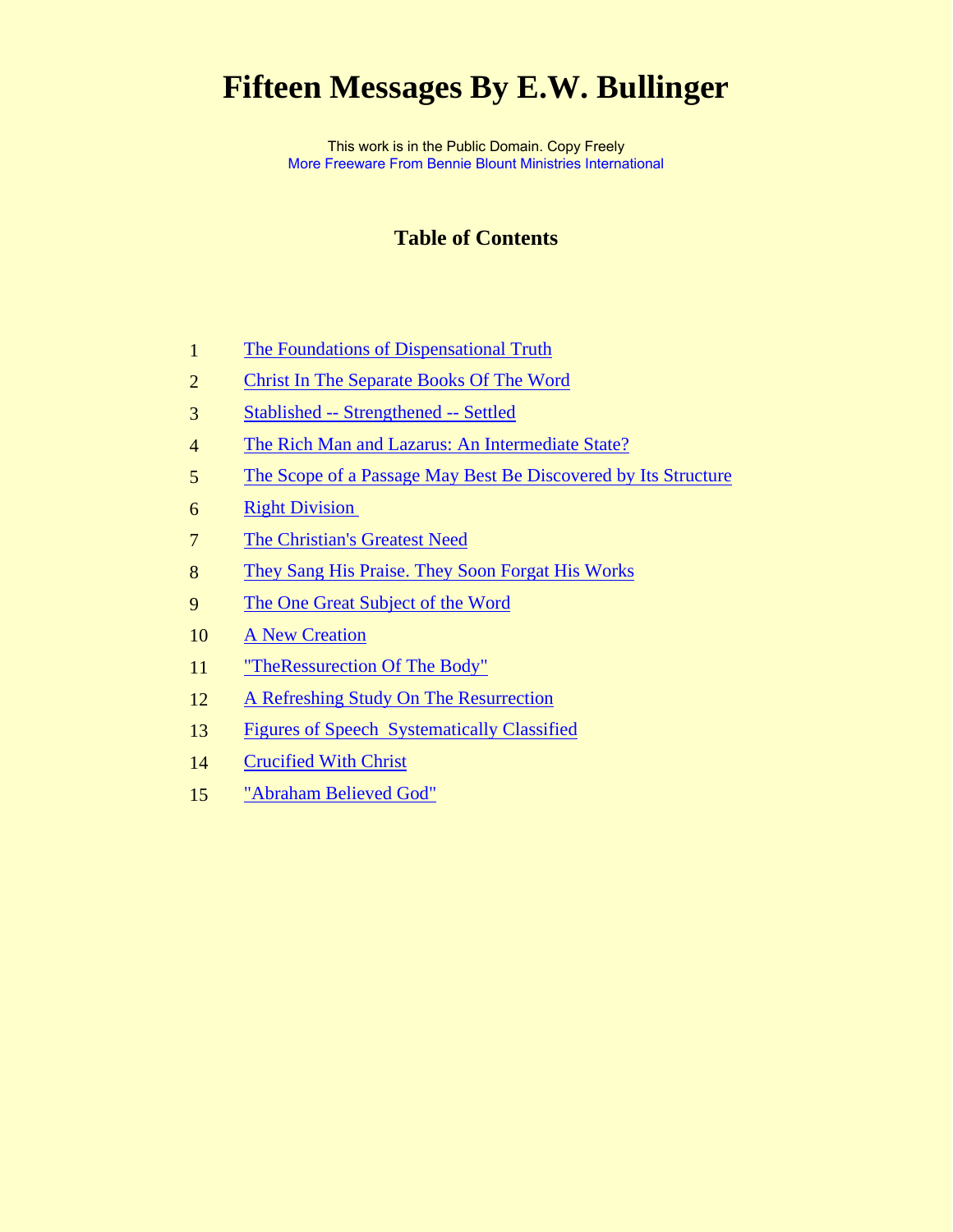## <span id="page-1-0"></span>**THE FOUNDATIONS OF DISPENSATIONAL TRUTH.**

### **BY THE LATE DR E.W. BULLINGER**

### **The Three Spheres of Future Glory**

THERE is still something more to learn concerning the dispensations before we can rightly understand the unique

position and wonderful teaching of the later Pauline Epistles written from the prison in Rome.

These dispensations are commonly spoken of as: two, the old and the new, but we must bring them, as all else, to the

 bar of the written Word to see whether we have learned from man. or from God, from tradition or from revelation.

To some extent we shall all agree.

1. We shall all be agreed that the great subject of the Old Testament prophecies is a restored Israel and a regenerated earth (Matt. 19. 281. It is surely unnecessary to quote the many prophecies which tell of the time when the earth shall be full of the knowledge and glory of the Lord as the waters cover the sea (Num. 14:21,. Ps. 72:9, Isa. 6: 3 ; 11:9,. Hab. 2.:14).

We are at one with all our readers in taking these prophecies in their literal meaning; and in not attempting to explain

them, or rather fritter them away by any spiritualizing interpretation which deprives them of all their truth and power.

We all look forward also to the time when " He that scattered Israel will gather him" (Jer. 31:10).; when they " shall all be taught of God " (John 6. :45, Isa.51:13); when "the kingdoms of this world shall become the kingdom of our LORD, and of His Christ" (Rev. 11: 15) ; and when the earthly Jerusalem shall be restored in more than all its ancient glory.

That kingdom and sphere of blessing and glory will be on the **EARTH** ; and the new Israel with a heart of stone

changed to a heart of flesh and with a new spirit, will bring forth "the fruits of righteousness " (Ezek. 36.2.1-36, Matt.

 21. 23). This will be the regeneration (or Palingenesia) when the apostles will be seated " on twelve thrones judging

the tribes of Israel" (Matt. 19. 28).

This will be the first and lowest sphere of blessing. I twill be on **EARTH**, and under the whole heaven. These are the people of the saints of the Most High " Dan. 7: 27)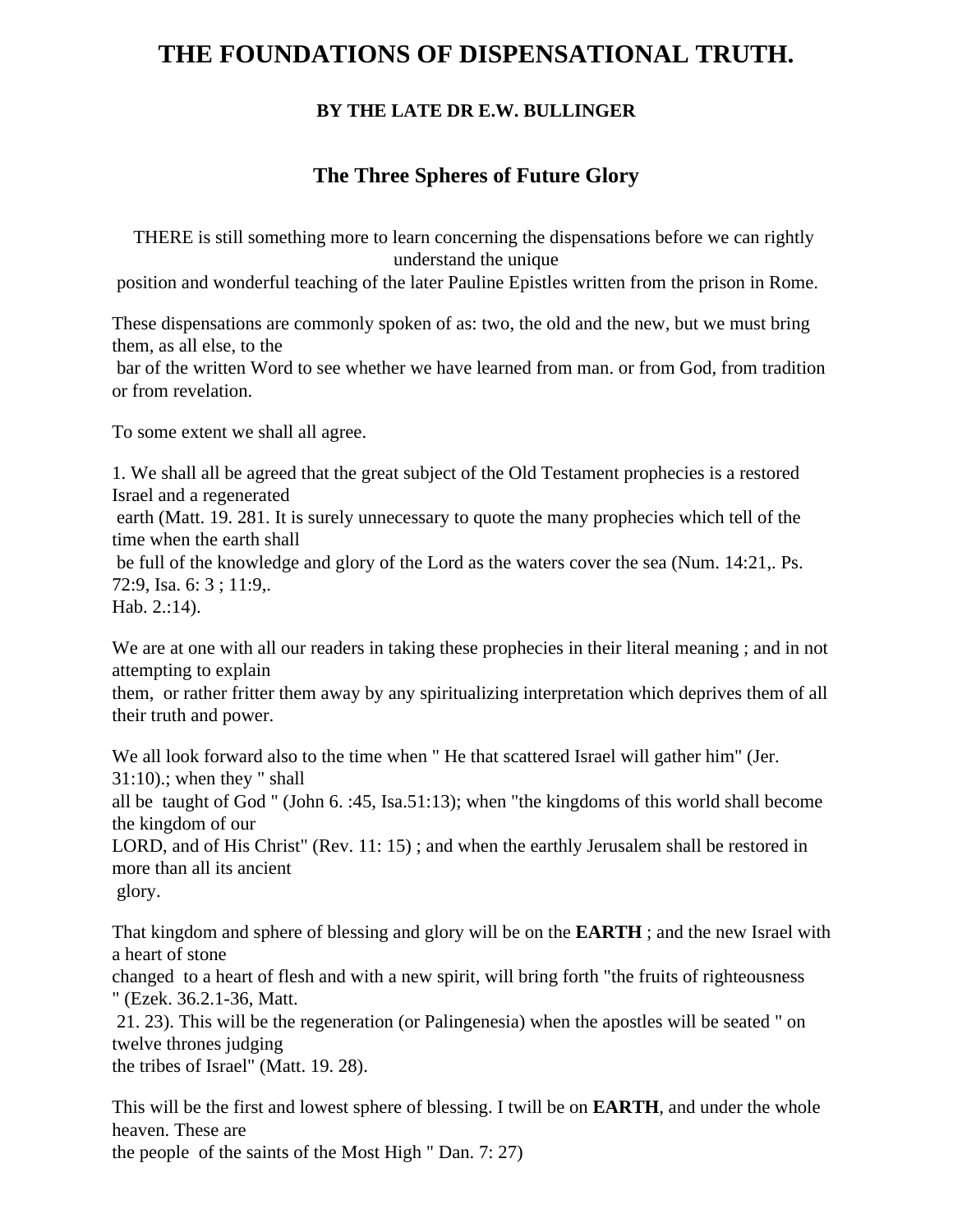All the nations of the earth will share in this blessing according to God's original promise to Abraham.

2. But Abraham and his spiritual seed are "the saints of the Most High " as distinct from "the people " (of these saints)

on the earth (Dan. 7: 18, 22, 25), and occupying a distinct place in the **HEAVENLY SPHERE** of this same kingdom.

 These, according to the Lord's words in Luke, are " *equal to the angels," " sons of the resurrection* " (Luke 20:34

-36) raised in the " first resurrection " before the thousand years of earthly blessing for Israel and for the nations " under

the whole heaven " (Deut. 4:19, Rev. 20:4-6). These belong to " that great city the holy Jerusalem," which John saw "

descending down from heaven, having the glory of God ; and her light like unto a stone most precious." This "holy

Jerusalem" is fully described in Rev. 21: 9-27. It is the" city which hath THE foundations" for which Abraham had

been taught to look (Heb. 11:10) when he "saw Christ's day and was glad " (John 8: 56) : for, as " faith cometh by

hearing," Abraham must have heard : and this " hearing " must have come "from the spoken word of God" (Rom.

10. 17).

This is the " inheritance " of those who, as Peter declares to the believers of the Dispersion, "have obtained like

precious faith with us." That inheritance" is "incorruptible, and undefiled, and fadeth not away, reserved in **HEAVEN**

for you." The Greek, by the figure *Homoioteleutos*, emphasizes this " inheritance " as being not earthly, but

*aphtharton, amianton, amaranton* (1 Pet. 1:4).

The inhabitants of that heavenly city are declared to be " the bride, the. Lamb's wife " (Rev. 21:9).

From the call of Abraham there have ever been these two seeds, the earthly and the heavenly.

The one was likened by Jehovah to " the dust of the earth " or "the sand of the sea " (Gen. 13. 16 ; 22. 17); and

the other was likened to " the stars of heaven " (Heb. 11:12 ; Gen., 15: 5).

Both expressions suggest multitude, but the former is specially associated with earthly blessing, while the latter

points to " the partakers of a heavenly calling (Heb. 3:1).

These latter, like their father Abraham, looked for a heavenly portion and a heavenly blessing, for the city " which hath the foundations."

"These all died in. faith, not having received the promises, but having seen them and greeted them from afar,

and having confessed that they were strangers and pilgrims on the earth. For they that say such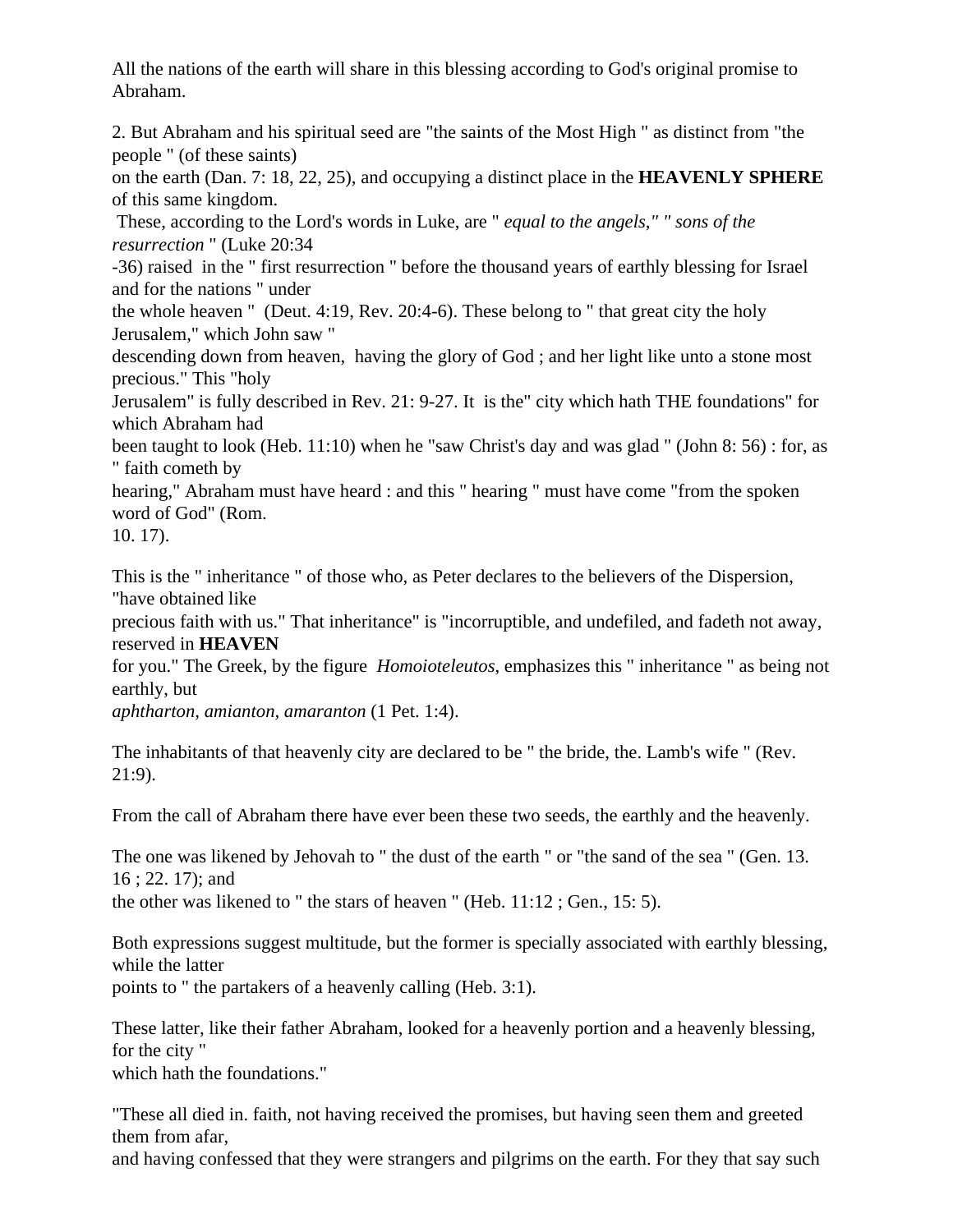things make it

manifest that they are seeking after a country of their own. And if indeed they had been mindful of that country

from which they came out, they would have had opportunity to return. But now they desire a better country,

that is a **HEAVENLY**; wherefore God is not ashamed of them to be called their God; for He hath prepared for

them a city" (Heb. 11:13-16, R.V.)

Where, and what could that city lave been if it was not the city which John was shown " descending out of

heaven from God," the foundations of which are specially described in Rev. 21:19 20.

All through the ages, from Abraham's day to the present, these " partakers of a heavenly calling " may be traced.

They formed `'the congregation of the Lord," and are continually spoken of as such.

Not all Israel, were Tabernacle and Temple frequenters and worshippers. Not all carried out the laws given by

Moses, or offered the prescribed sacrifices, attended "the feasts of Jehovah," or carried out the ordered ritual.

Those (probably the few, as we see it to-day) who gathered to the stated worship of Jehovah are called the

"assembly " or the "congregation."

The Hebrew word for " congregation " is from kahal (from which doubtless we have our English word "call ").

The verb means to *call, assemble, gather together* : and the noun is used of any assembly thus called. Seventy

times in the Septuagint version of the Old Testament it is rendered ekklesia (the word for ` church " in the view

Testament).\*

I t is actually used in the expression ' the ekklesia ('or church) of the LORD " in Deut. 23: 1, 2, 3, 8, 1 Chron. 28: 8 Micah 2:5. In Neh. 13. 1 it is `the ekklesia (or church) of God."

It is this ekklesia (or church) that is referred to as " the congregation " in Ps. 22: 22: 26:12: 35:18 ; 40: 9 ,10 ;

68.26.\*\* In Ps. 22: 25 it is spoken of as "the great ekklesia or congregation," and in Ps. 149:1 as "the ekk lesia

of the saints."

This is what David means in Psalm 22: 22, when he says :

" In the midst of the *congregation* will I praise Thee " (v. 22), and -

" My praise shall be of Thee in the great *congregation* " (v. 25.)

This is the usage of the same word in the Gospels when the Lord said

" Upon this rock will -I build My ekklesia" (Matt.16:1 8).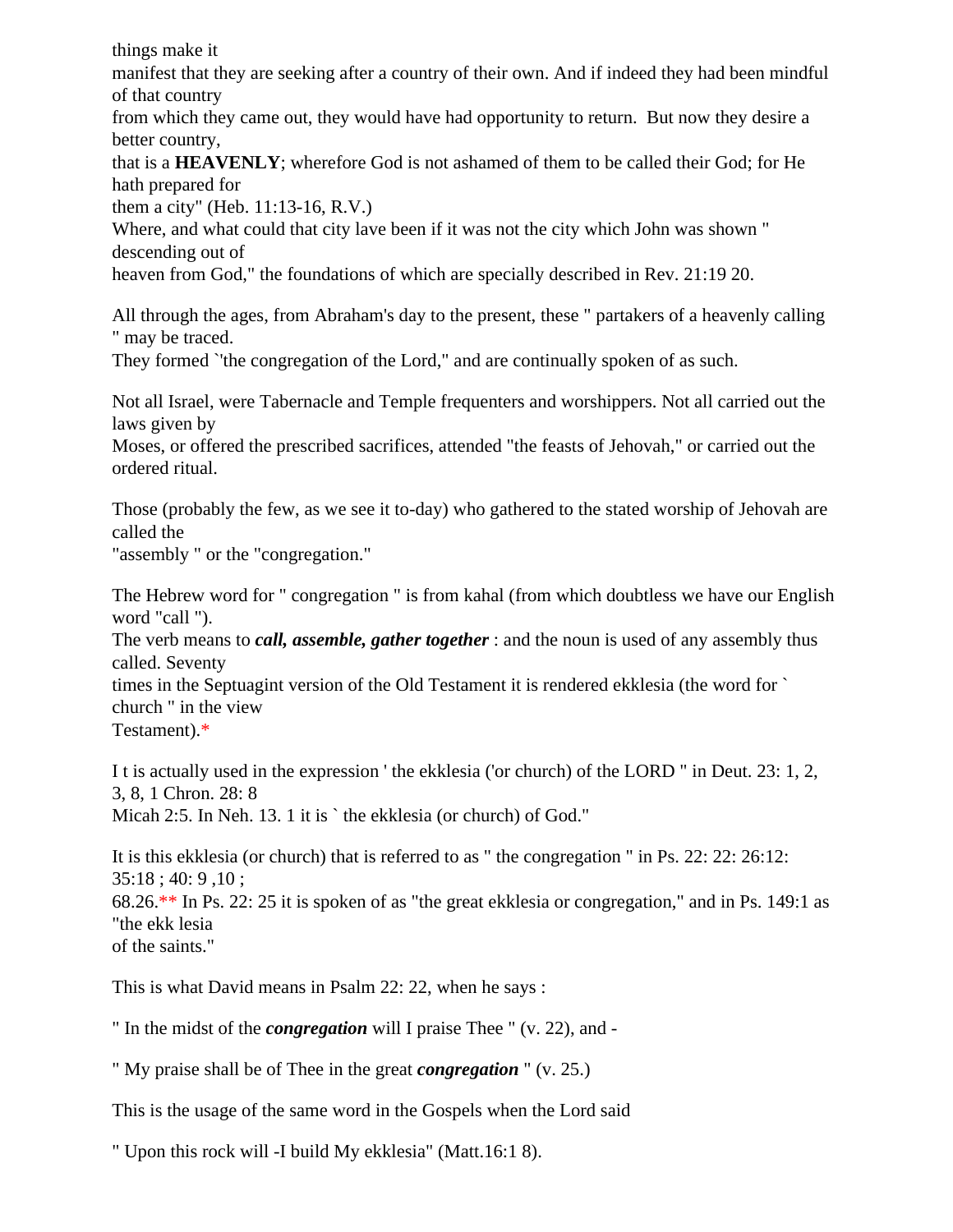He did not, when addressing Israelites, use the word in the new, exclusive and special sense in which it was

 afterward to be used in the revelation of "the secret " in the Prison Epistles ;but in the larger and wider Old

Testament sense which His hearers would understand as embracing the whole assembly of Jehovah's believing

and worshipping people who were " partakers of a heavenly calling" (Heb. 3: ).

When the Spirit by Stephen speaks of " the ekklesia in the wilderness (Acts 7. 38) He means this congregation

of pious worshippers.

Those who were *kept* secure under the shadow of the Almighty" during the 38 years of penal wanderings in the Wilderness, see Ps. 90 and 91.

When the Lord added to the ekklesia such as were being saved (Acts 2.:47) after Pentecost, He added them to the 120 who before Pentecost assemble ( together in the upper room, and who "continued daily in the Temple (no longer offering sacrifices and partaking of the food furnishes thereby), but , breaking bread (or eating; as in Luke 24: 30, 35 and Acts 27: 35) at home, with gladness and singleness of heart, praising God, and having favour with all the people.

"And the Lord added to the church (ekklesia) daily such as were being saved " (Acts 2. 46, 47).

It is true that the words "the church" (Gr. ekklesia) in vs. 47, are omitted by all the Textual Critics (even the most

conservative and least " modern ") Lachmann, Tischendorf, Tregelles, Alford, Westcott and Hort, and the Revised

version; but we lay no stress on the omission here, because even as it stands, it is used in the Old Testament sense

of the congregation of the LORD," and not in the later sense as found in the Epistle to the Ephesians : for, they

would not have understood it (neither should we to-day, if we had never seen that later Epistle).

When Paul says he " persecuted the ekklesia of God " (1 Cor. 15: 9: Gal. 1:13), he does not use the word in a

sense which he had at that time never heard of, or had even the remotest idea of. His words must be understood

in the same sense in which he then used them; and we must not read into any passage of Scripture that which was

the subject of a subsequent revelation; especially, when the sense is perfectly plain and clear as it stands.

The word ekklesia in the Gospels, Acts and the earlier Pauline Epistles must be taken by us in the sense of its Old

Testament (Septuagint) usage as meaning simply the congregation or assembly, or company of Jehovah's worshipping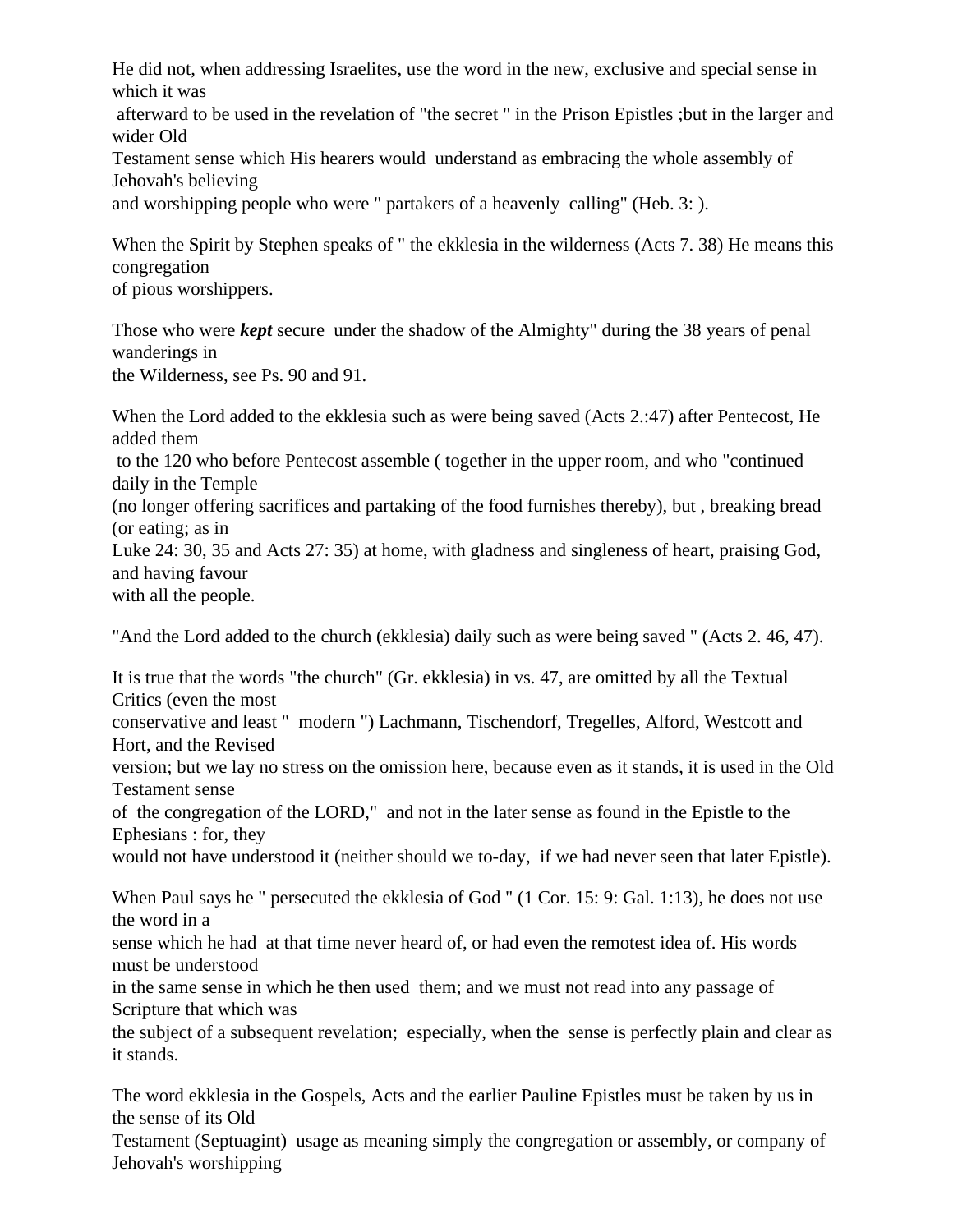people, " partakers of a heavenly calling," having a heavenly hope, a heavenly sphere of blessing, and looking for their part in the ''resurrection unto life."

It had been revealed of old that there would be a resurrection, (see job. 19. 25-27; Hosea 13: 14; John 11. 24) ; but it was subsequently revealed also that there would be two resurrections, one to life, and one to judgement. Paul testified of the former as being the hope of those who were worshippers of God (Acts 24. 14, 15; David hoped for it (Psalm 16:9-11;\*\*\* 49: 14, 15). So did Daniel (Dan. 12. 1-3).

The Lord plainly spoke of the former as the resurrection of the just " (Luke 14: 14) ; and, as "the resurrection of life " (John 5: 29). " By the word of the Lord " was revealed a further hope, or rather, an expression of the hope in John 11: 25, 26.

There was not only the hope for those who should have part in the " first resurrection," but for those who should

be " alive and remain" when that event should take place.

The " word of the Lord" first mentioned it, and the Holy Spirit by Paul expands it in 1 Thess. 4: 16, 17

It concerns the Lord, not only as to His being "the Resurrection," but as to His being " the Life" also. He says:

- c | I am the Resurrection
	- $d \mid I$  and the life.

c | He that believeth in Me, though he die, he shall live (again). [To him] I will be  $\circ$ ' the resurrection "

 d | and everyone who [is- alive, and believing in Me shall to nowise die, for ever." [To him I will be the "Life."

This was (and still is) the hope for all who are " partakers of a heavenly calling " (Heb. 3:1).

Many of these were to be found when Messiah came. They were those who waited for the consolation of Israel (Luke 2:25)

who "looked for redemption in Jerusalem" (Luke 2:38),

who " trusted that the Lord was He who should have redeemed Israel " (Luke 24:21),

who " waited for the kingdom of God " (Mark 15:43,; Luke 23: 51),

who were " as many as received Him " (John 1:12),

who gladly received Peter's or Paul's word " on the day of Pentecost and after (Acts 2:41, 8:14,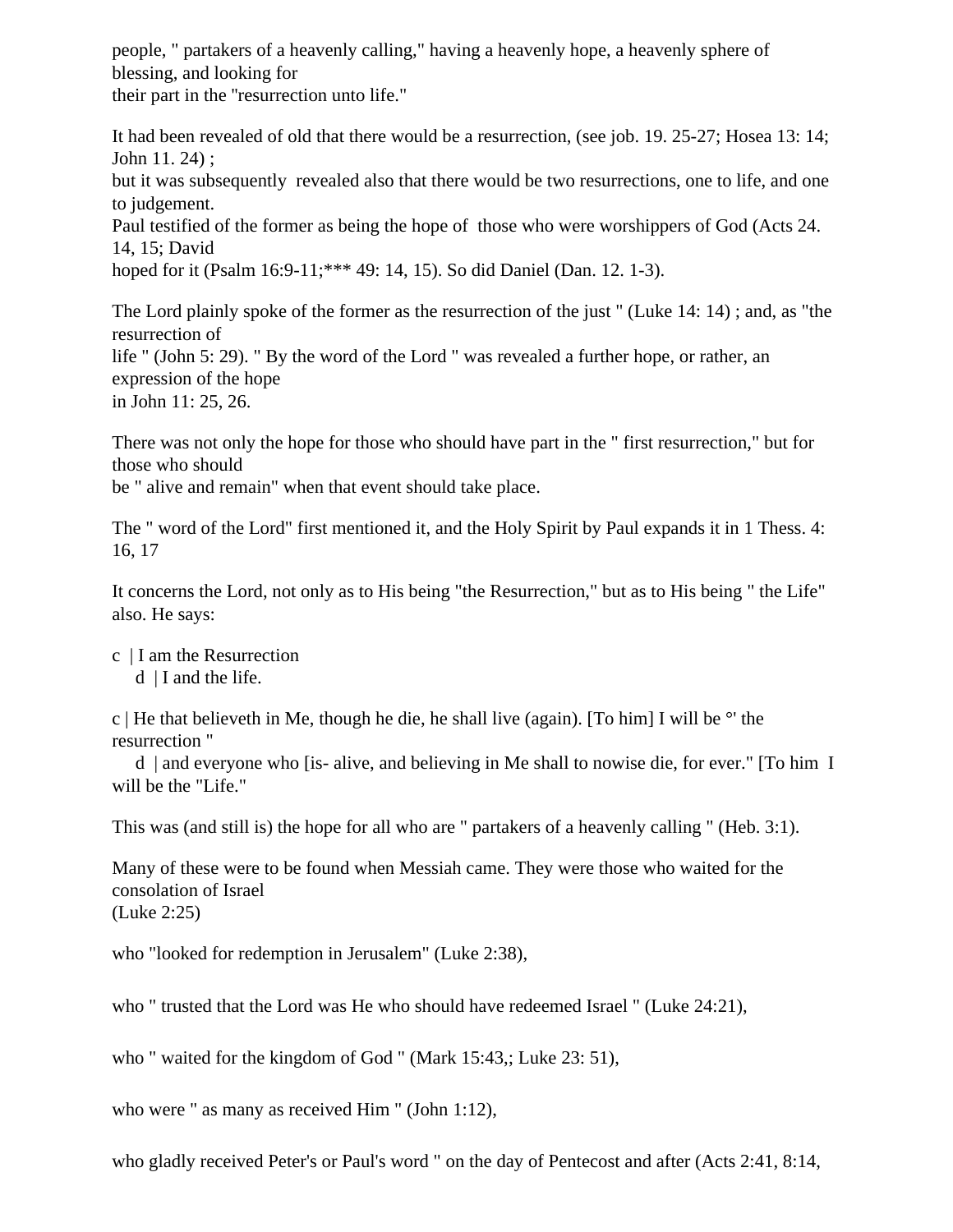### 11:1, 17:11,

who received the word in much affliction "(1 Thess. 1: 6) : and

who " when they received the word, accepted it not as man's word, but even as it is truly God's word which worketh

effectually in you that believe" (1 Thess. 2:13).

who "received not what was promised," (Heb. 11:39) but who believed and embraced it by faith.

Which of us has not been in difficulties as to those we speak of as " the Old Testament saints"?

Well, here they are seen all through the Old Testament as being " the church or assembly of God," " partakers of a

heavenly calling," possessing a heavenly hope, and looking for a heavenly sphere of blessing.

### **3. This brings us to the third sphere, which is the greatest blessing of all, and the highest in glory.**

It had been kept secret " from ages and from generations." It is the eternal " purpose " of God, made " before the

foundation of the world," and was not " made manifest " by being committed to prophetic writings.

It was a secret not relating to Israel on the earth ; nor to the " partakers of a heavenly calling " ; but to Christ and

the elect members of His body.

Even in the ministry of Christ it was among the things He could not then reveal even to the twelve apostles in the

privacy of the upper room after the last supper. Not only could He not say these things then, but the apostles

themselves would not have been able to bare them if He had.

And, if the Lord did not mention these things in the Gospels then, certainly the apostles could not have " confirmed "

them in the Acts of the Apostles, afterward.

They were" the things of Christ," i.e., those things which stand in a special relation to Him, the things that relate to the whole of the truth. " the truth " which would not be complete without them.

They were, of necessity, reserved for " the Spirit of truth " to reveal. " HE will guide you into the whole of the truth."

These precious " riches of grace," and of glory these were the doctrines which had for their foundation the facts of

Christ's mission, which had not at that time taken place: though they were all then near at hand.

Those events in Christ's life on earth were the foundation of the doctrines built upon them; and without them the

doctrines could not have been known.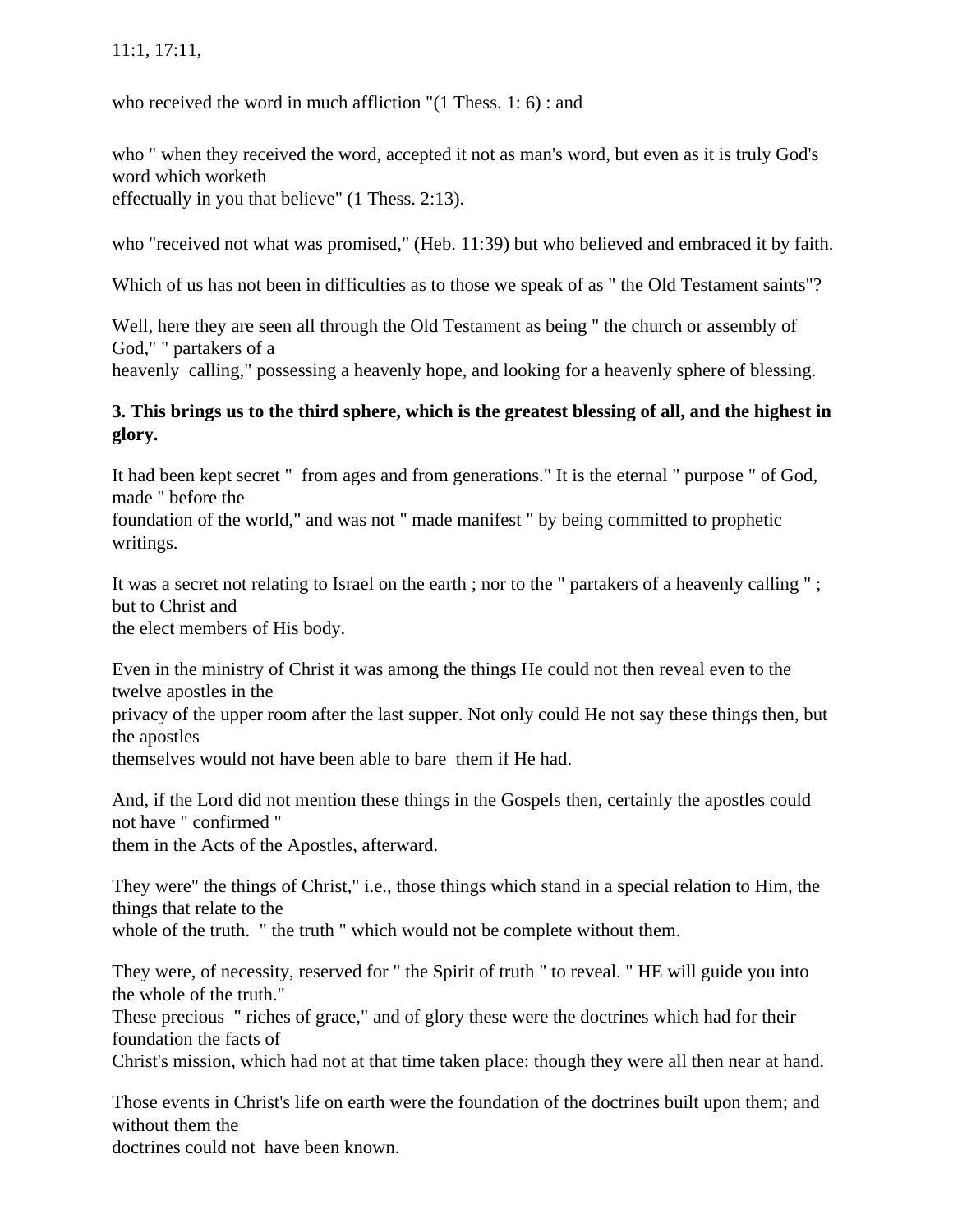Until He had suffered, died. risen. and ascended, how could the doctrines of Eph. 2: 5, 6 based on them be revealed and taught.

But this special coming, ministry and guidance of " the Spirit of truth " must be held over for our next Editorial: for we must of necessity include that last phase of what " Jehovah hath spoken "before we commence our consideration of the Prison Epistles : for therein and only therein, do we find the " riches " of grace and glory into which the Holy Spirit was to guide: them, the good news of which was destined to fill the long era of Israel's blindness and the nation's dark (spiritual,) night (Isa. 60:1-3).

The Prison Epistles, following immediately after the proclamation of Israel's judicial blindness and hardening (recorded in Acts 28: 25, 26), have for their one great subject the revelation of the third of the three spheres of blessing and glory which stands in special relation to Christ and His church.

### **This sphere is not** *on* **the earth.**

#### **It is not** *over* **the earth**.

#### **It is in the highest heavens.**

Hence, it has nothing to do with earthly " signs and wonders "that would follow those who in happy obedience believe what is there written.

Such surpassingly exalted language has never before, or since been spoken of human believers.

The very glory of that sphere is inconsistent with any earthly signs or manifestations however wonderful. or, ordinances however once significant.

Those Epistles view the believer of them, not with " signs following," but they view him as " dead " to this world and

all earthly associations and connections, and as having jointly suffered, jointly died, jointly risen, and being jointly

seated with Christ in the highest heavens.

Even the "affections" and "thoughts" are not to be concerned with the things on earth ; they are to be centred on "

the things above "where Christ is already seated at the right hand of God.

Hence, we do not read in those Epistles about the coming of Christ to the earth, but rather about our being removed

to be with Him where pie is, not about His parousia, or presence on earth, or " in the air " ; but about our presence

and manifestation with Him in His own glory; not about anastasis or resurrection (which is the subject of the earlier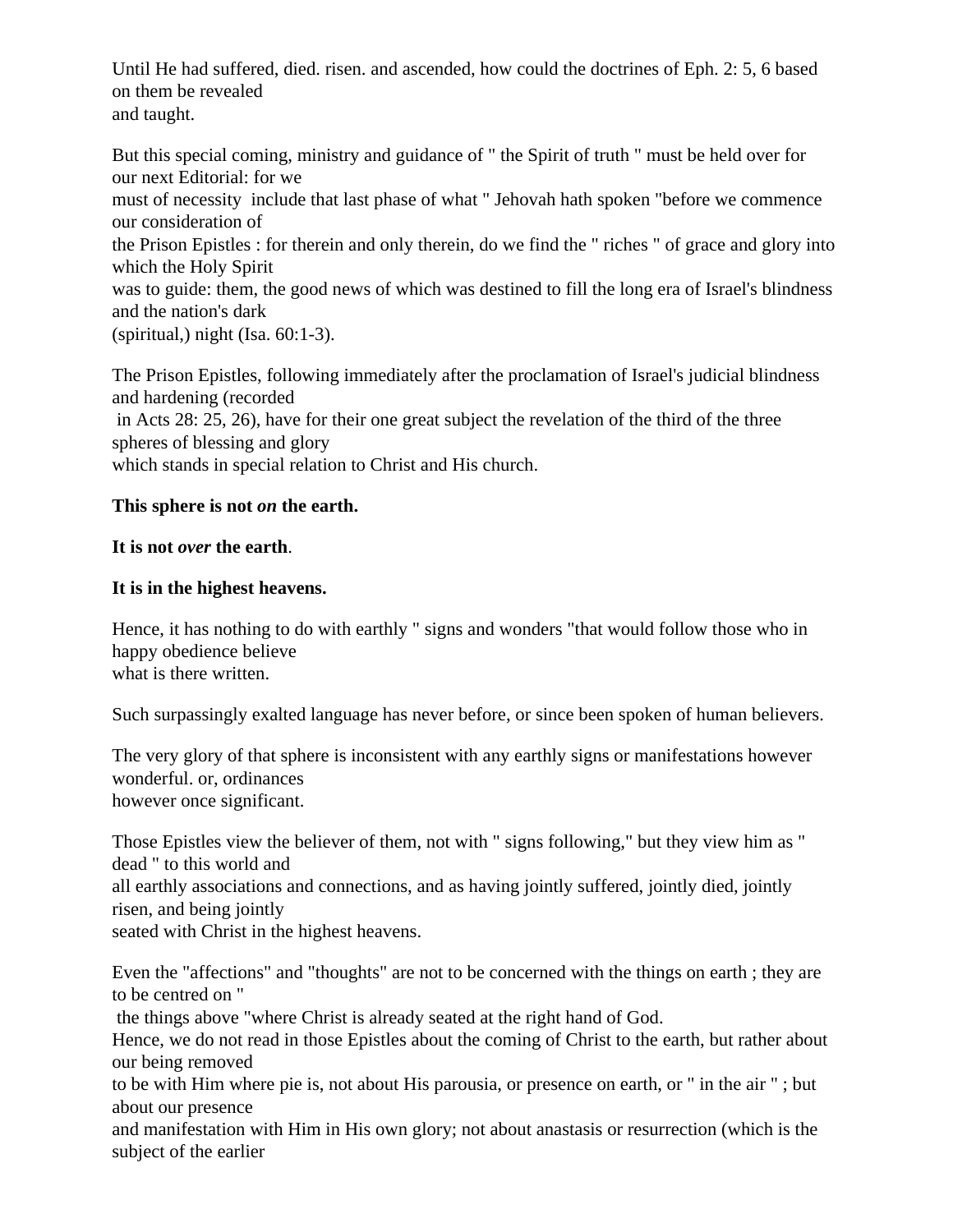Pauline Epistles), but about an "ex-anastasis," (Phil. 3: 11) and "the calling on high" (Phil. 3: 14) which is the subject

of the later Epistles; not about any personal happiness which we may have, but about Christ's personal glory, in which

we have the wondrous privilege of sharing.

In this connection we would call attention to one word, which, in our judgment, is the real keyword of the Prison

Epistles, and of this third and highest sphere. It is a remarkable word, found. in this form, only here, in the New

Testament. It occurs once before in Rom. 13:9, but there it is in the present passive voice (anakephalaioutai), and

means " is summed up." But in Eph. 1:10 it is the Aorist Infinitive of the middle voice, (anakephalaiosasthai). This

difference is ignored both by the Authorised and the Revised Versions, which read the middle voice of Eph. 1. to

as though it were the Active. This is an almost unpardonable oversight, in the interest of the ordinary Bible reader,

who has an undoubted right to a correct grammatical rendering from such a quarter.

Translated correctly, the word and the entire passage emphasize the underlying fact that in all things there revealed,

our Heavenly Father has, FOR HIMSELF, purposed what is here stated, viz., that

a**ccording to His good pleasure, which He purposed in Himself, in order to a dispensation of the fulness of** 

**the seasons, TO-SUM-UP-FOR-HIMSELF, every thing in Christ: things in heaven and things on earth,** 

**even in Him, in whom we were taken as an inheritance, being foreordained according to the purpose of Him**

 **who worketh all things according to the counsel of His own will, that we should be to the praise of His glory**

### **who have before hoped in Christ.**

This will be enough to show us that the Cosmos, as shown in Col. 1: 15, 16, is a larger, higher, and greater sphere than

 (1) that of earthly glory, or (a) that of the glory reserved for those who are " partakers of a heavenly calling."

The Old Testament, the Acts and the earlier Pauline Epistles deal with these **two lower spheres of glory**, but the

 later Epistles reveal a **third sphere of Headship and Heirship above the earth or the heavens.**

1 Cor. 15:40 tells of " terrestrial " glory and of "celestial's glory, which differ the one from the other.

But there is a third sphere; a sphere of cosimical glory (if we may use the word in this connection) high above all

created beings, whether principalities, or powers, or, might, or thrones, or dominions, which are mentioned (though

not defined or explained) in Eph. 1:21, Col. 1: 16 in relation to Christ, who shall be "Head over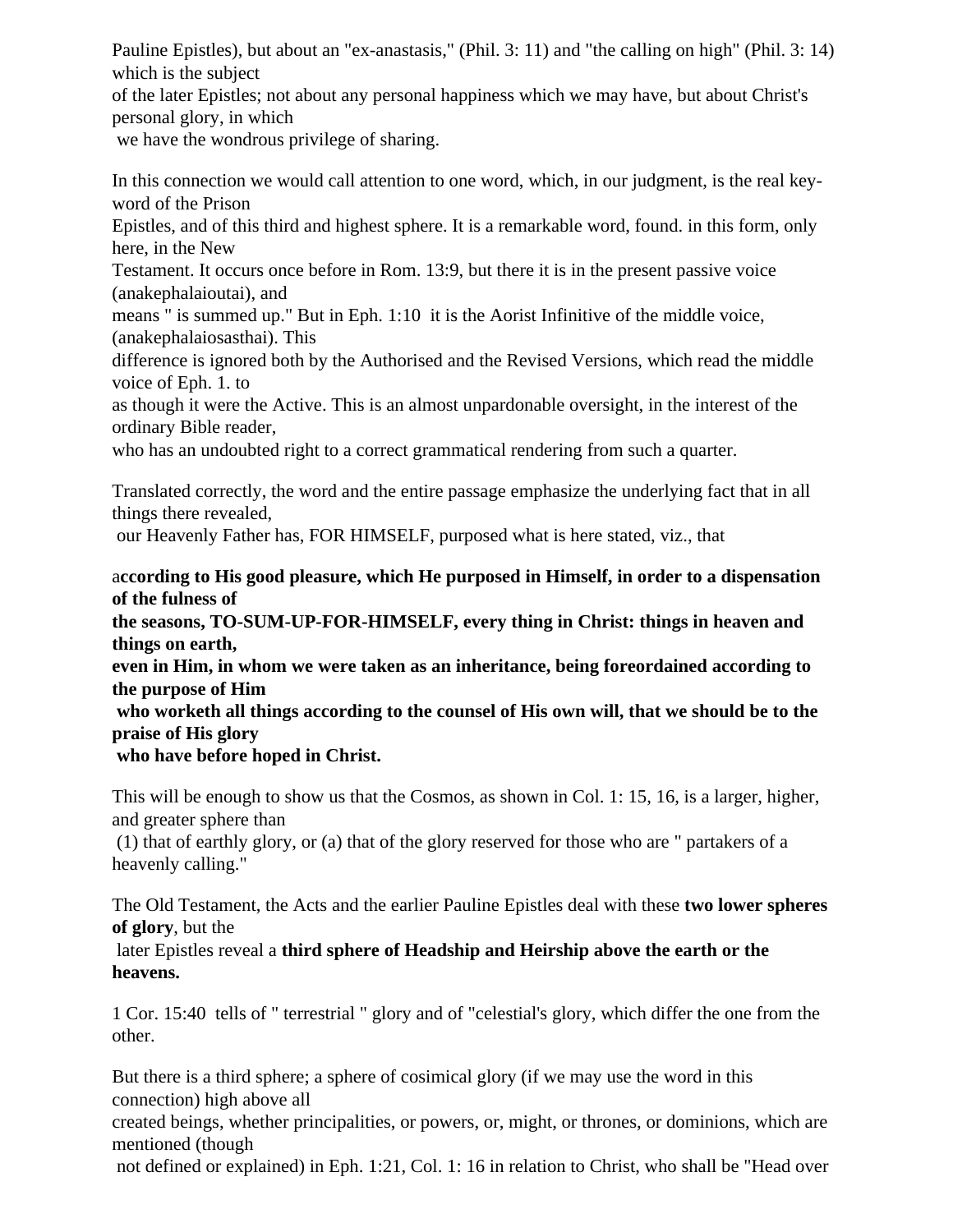all."

This includes the putting down of all enemies, and the final crushing of the head of " the old serpent" the devil.

This is why the enemy's great endeavour, now, is to blind the minds of men so that the light of this " good news (or

gospel) of the glory of Christ" should be hidden from them (2 Cor. 4: 3, 1).

And this is why we, who obey God by believing Him as to this, His greatest and most glorious revelation, should

cherish it as our earnest hope and constant theme; and, not being ignorant of Satan's devices," since we are thus

told against what his assault is being made, therefore know where our defence is to be directed.

In other words, we are to labour to make known : the riches of glory " which are connected with this third and

Highest sphere of blessing and glory and honour for " Christ and His Church."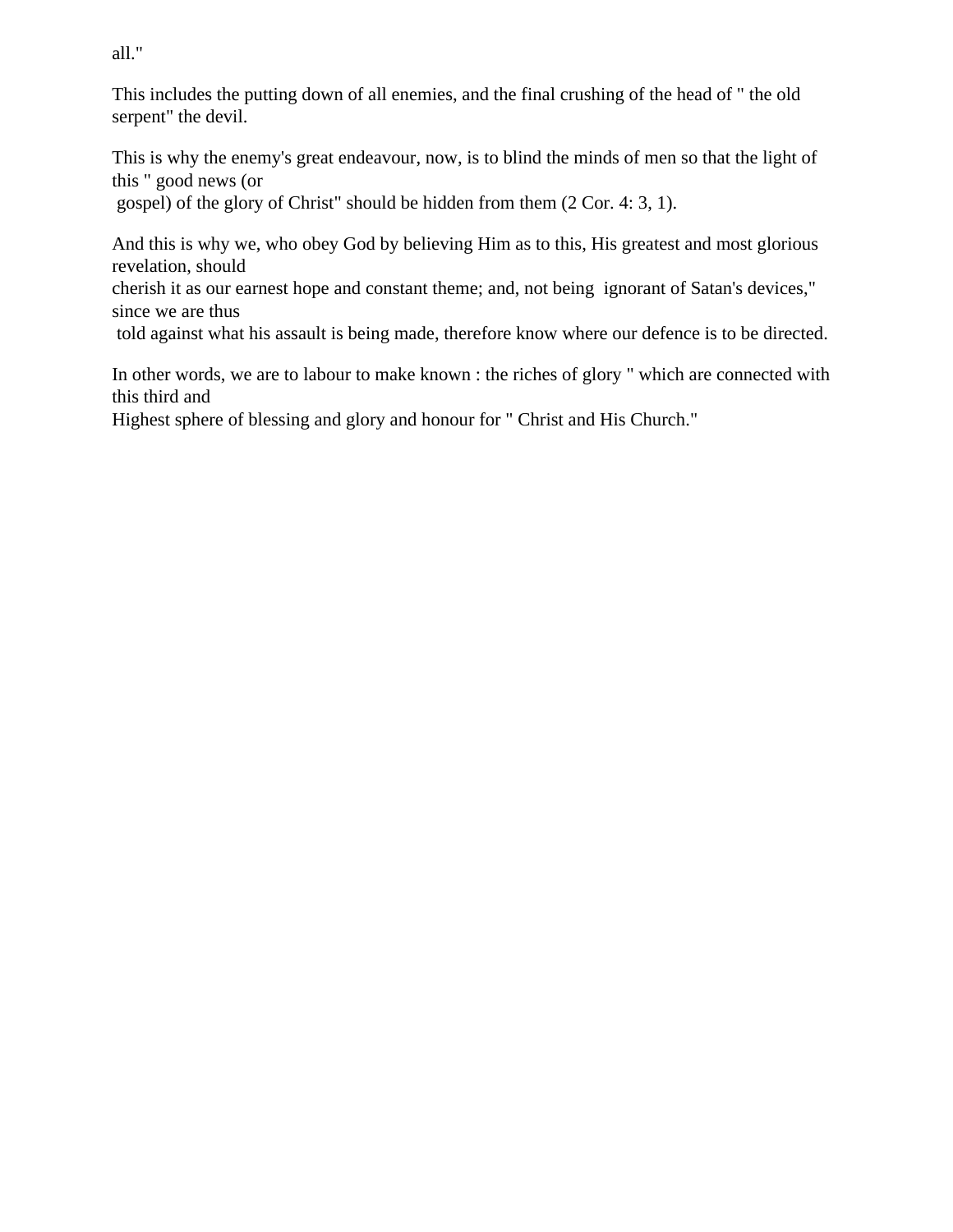## **Christ In The Separate Books Of The Word**

### **by E.W. Bullinger**

<span id="page-10-0"></span>In **GENESIS** we shall understand the record of Creation (ch. i.), for we shall see in it the counterpart of our new creation in Christ Jesus (II Cor. v. 17). In the light which shined out of darkness (Gen. i. 2, 3) we shall see the light which has shone "in our hearts to give the knowledge of the glory of God in the face (or person) of Jesus Christ" (II Cor. iv. 6). No wonder that those who know nothing of this spiritual light of the New Creation know nothing of the light that was created on the first day as revealed in the record of the old creation. [1](#page-10-0) The natural man sees only a myth and an old wives' fable in the Creation record, and seems actually to prefer the Babylonian corruption of primitive truth. These "other Gentiles walk in the vanity of their mind, having the understanding darkened, being alienated from the life of God through the ignorance that is in them, because of the blindness of their heart" (Eph. iv. 17,18). Woe be to those who follow these blind leaders, for "they shall both fall into the ditch" they have prepared for themselves by their fleshly knowledge and worldly wisdom. In the Creator we shall see Christ (John i. 3. Col. i. 16).

In the first Adam we shall see the last Adam (I Cor. xv. 45. Rom. v. 14). In the first man we shall see "the second man, the Lord, from heaven" (I Cor. xv. 47).

In the "seed of the woman" (Gen. iii. 15) we shall see the coming son of Abraham, the son of David, the Son of man, the Son of God; while those who are in the black darkness of Rome see either a helpless Infant, or a dead man, and a living woman – the Virgin Mary; having corrupted their Authorized Vulgate Version (in Gen. iii, 15), [2](#page-10-0) to make it the foundation of this blasphemy. In Abraham's shield we shall see the Living Word, coming, speaking, and revealing Himself to him (ch. xv. 1. John viii. 56).

In Isaac we shall see Christ the true seed of Abraham (Rom. ix. 7. Gal. iii. 16). In the Annunciation to the Mother (Gen. xviii. 10. Luke i. 30-33), the miraculous conception (Gen. xviii. 14. Luke i. 35) and the pre-natal naming (Gen. xvii. 19. Matt. i. 21. Luke i. 31; ii. 21). In the projected death of the one we see the foreshadowing of the other, two thousand years before, and on the same mountain, Moriah; and this Mount, selected not by chance, or for convenience (for it was three days journey), but appointed in the Divine counsels as the site of the future altar of burnt offering (Gen. xxii. 2. I Chron. xxi. 28-xxii. 1. 2 Chron. iii. 1). In the wood laid upon Isaac (Gen. xxii. 6), and not carried by the servants or on the ass, we shall see Him who was led forth bearing His Cross (John xix. 17).

In Joseph, of whom the question was asked, "Shalt thou indeed reign over us?" we see Him of whom His brethren afterwards said, "We will not have this man to reign over us" (Luke xix. 14). But we see the sufferings of the one followed by the glory, as we shall surely see the glory of the true Joseph following His sufferings in the fulness of time (1 Pet. i. 11), of which glory we shall be the witnesses, and partakers (1 Pet. iv. 13; v. 1).

We must not pursue this great subject or principle in its further details, though we have but touched the fringe of it, even in the book of Genesis. As the Lord Jesus began at Moses so have we only made a beginning, and must leave our readers to follow where we have pointed out the way.

It may be well, however, for us to indicate one or two of the leading points of the other books of the Old Testament.

**EXODUS** tells of the sufferings and the glory of Moses, as Genesis does of Joseph, and in both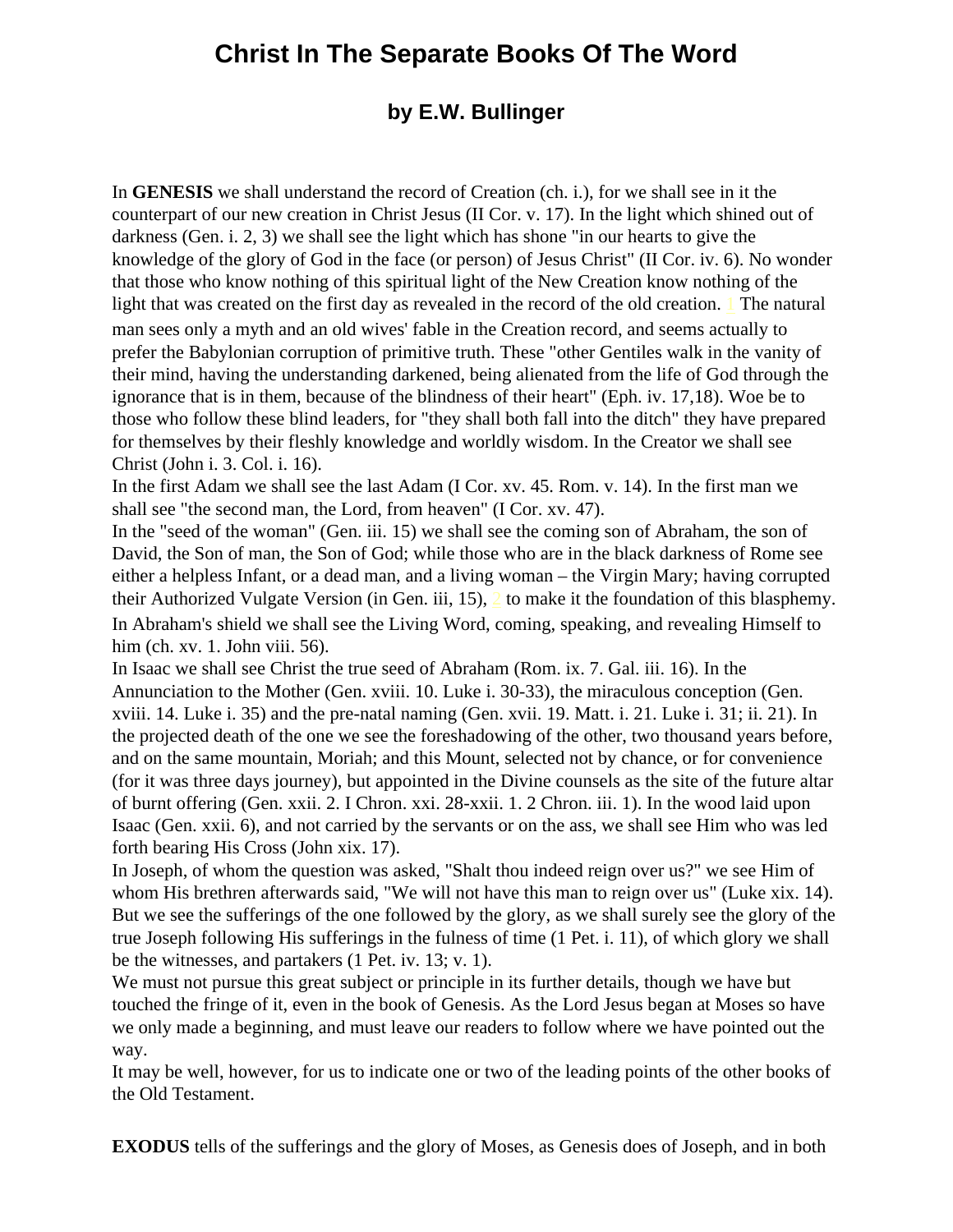we see a type of the sufferings and glory of Christ.

Joseph's sufferings began with his rejection, his own brethren asking, "Shalt thou indeed reign over us? Or shalt thou indeed have dominion over us ?" (Gen. xxxvii. 8). Moses' sufferings began with his rejection and the question of "two men of the Hebrews," - "Who made thee a ruler and a judge over us?" (Exod. ii. 14). In all this we see the rejection of Christ by a similar question, the thought of their hearts being put into their lips, in the parable, where "his citizens hated Him and sent a message after Him saying, 'We will not have this man to reign over us'" (Luke xix. 11).

But the issue in all three cases is the same. Of each it is true, as it is said of Moses, "This Moses whom they refused, saying, 'Who made thee a ruler and a deliverer?' The same did God send to be a ruler and a judge by the hand of the angel which appeared to him in the bush (Acts vii. 35). Even so will God surely "send Jesus Christ whom the heavens must receive until the times of restitution of all things which God hath spoken by the mouth of all His holy prophets since the world began" (Acts iii. 20, 21).

Thus early, in Genesis and Exodus, we have the great subject of the sufferings and the glory of Christ more than foreshadowed (1 Pet. i. 11; iv. 13; v. 1. Luke xxiv. 26).

Exodus tells us also of Christ as the true Paschal Lamb (I Cor. v. 7, 8); as the true Priest (Exod. xxx. 10. Heb. v. 4, 5); and the true Tabernacle which the Lord pitched and not men (Heb. ix).

**LEVITICUS** gives us, in the offerings, a fourfold view of the Death of Christ (the Sin and Trespass Offerings being reckoned as one), as the Gospels give us a fourfold view of His life.

**NUMBERS** foreshadows the Son of Man come to be lifted up" (ch. xxi. 9. John iii. 14, 15); the Rock (ch. xx. 11. I Cor. x. 4); the Manna that fed them (ch. xi. 7-9. Deut. viii. 2, 3. John vi. 57, 58); and the future Star that should arise "out of Jacob" (ch. xxiv. 17. Luke i. 78. II Pet. i. 19. Rev. ii. 28; xxii. 16).

**DEUTERONOMY** reveals the coining Prophet "like unto Moses" (ch. xviii. 15. Acts vii. 23-26); the Rock and Refuge of His people (chs. xxxii. 4; xxxiii. 27).

**JOSHUA** tells of "the Captain of the Lord's host" (ch. v. 13-15. Heb. ii. 10; xii. 2) who shall triumph over all His foes; while Rahab's scarlet cord (ch. ii. 12-20) tells of His sufferings and precious blood which will shelter and preserve His people in the coming day of His war.

**JUDGES** tells of the Covenant Angel whose name is "Secret," i.e. "Wonderful" (ch. xiii. 18, margin; compare Isa. ix. 6, where the word is the same).

**RUTH** reveals the type of our Kinsman-Redeemer, the true Boaz; and the question of ch. ii. 10 is answered in Prov. xi. 15.

**SAMUEL** reveals the "sufferings" and rejection of David, who became a "Saviour" and a "Captain" of his followers (I Sam. xxii. 1, 2), foreshadowing David's Son and David's Lord, "the Root and the Offspring of David" (Rev. xxii. 16).

**KINGS** shows us the "glory which should follow," and the "greater than Solomon" (Matt. xii. 42); the "greater than the Temple" (Matt. xii. 6), where everything speaks of His glory (Ps. xxix. 9 and margin).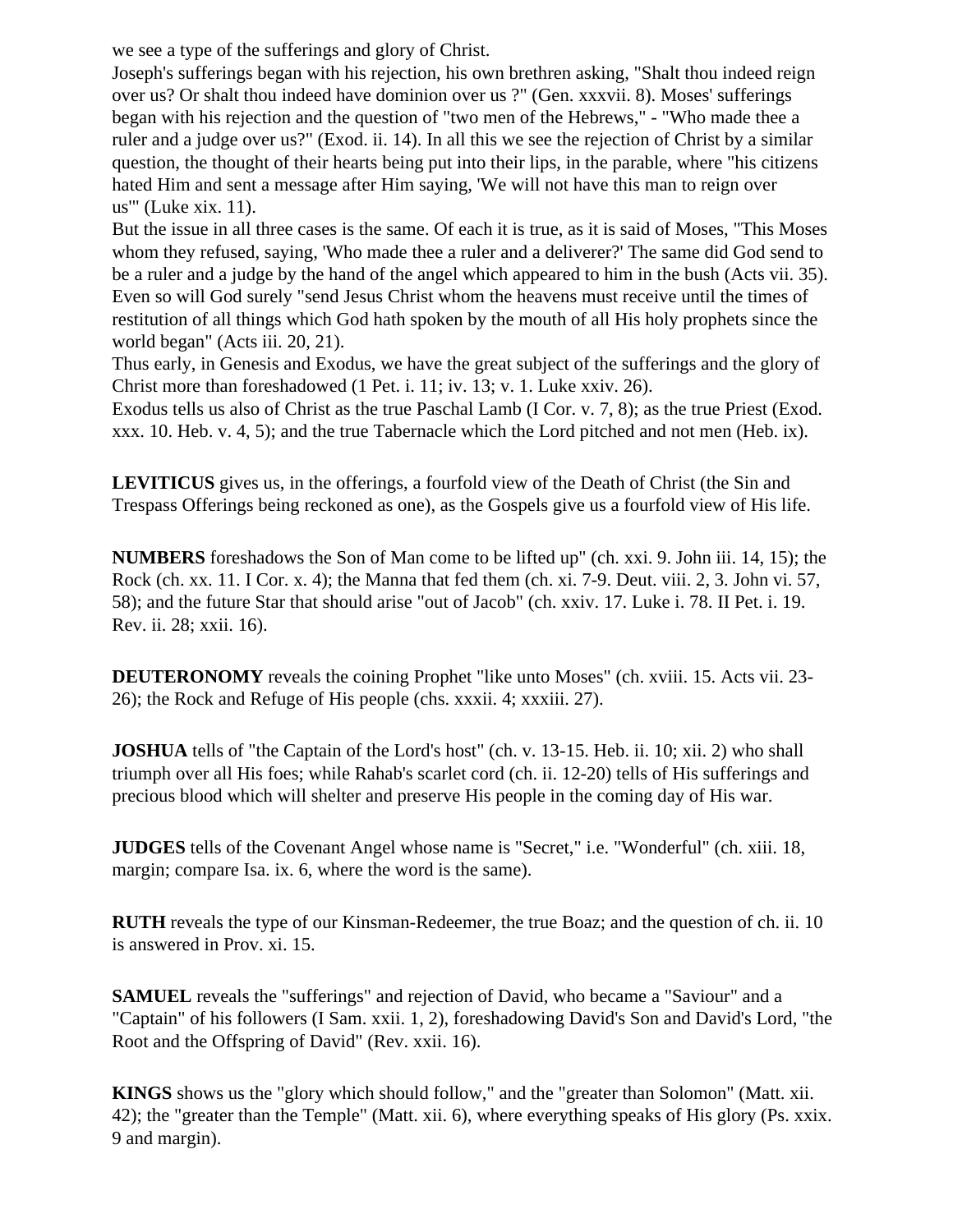**CHRONICLES** reveals Christ as "the King's Son," rescued "from among the dead," hidden in the House of God, to be manifested in due time, "as Jehovah hath said" (II Chron. xxii. 10-– xxiii. 3).

**EZRA** speaks of "a nail in a sure place" (ch. ix. 8), which according to Isa. xxii. 23 is used of Eliakim, who typifies Christ.

**NEHEMIAH** tells of the "bread from Heaven" and "water out of the Rock" (ch. ix. 15, 20), which are elsewhere used as typical of Christ (John vi. 57, 58. I Cor. x. 4).

**ESTHER** sees the seed preserved which should in the fulness of time be born into the world. His name is there, though concealed, [3](#page-10-0) but His will and power is manifested in defeating all enemies in spite of the unalterable law of the Medes and Persians.

**JOB** reveals Him as his "Daysman" or "Mediator" (ch. ix. 33); and as his "Redeemer" coming again to the earth (ch. xix. 25-27).

**THE PSALMS** are full of Christ. We see His humiliation and sufferings and death (Ps. xxii.), His Resurrection (Ps. xvi.), His anointing as Prophet with grace-filled lips (Ps. xlv. Luke iv. 22); as Priest after the order of Melchisedec (Ps. ex. Heb. v. 6; vi. 20; vii. 17, 21); as King enthroned over all (Ps. ii.), and His kingdom established in the earth (Ps. ciii.; cxlv., & c.).

**PROVERBS** reveals Christ as the "Wisdom of God" (ch. viii. I Cor. i. 24); the "Path" and "Light" of His People (ch. iv. 18); the "Surety" who smarted for His people while strangers (ch. xi. 15. Rom. v. 8-10. Eph. ii. 12. 1 Pet. ii. 11); the "strong tower" into which the righteous run and are safe (ch. xviii. 10); the friend who loveth at all times, and the brother born for adversity (ch. xvii. 17).

**ECCLESIASTES** tells of the "one among a thousand in the midst of all that is vanity and vexation of spirit" (ch. vii. 28).

**THE SONG OF SONGS** reveals Him as the true and faithful Shepherd, Lover, and Bridegroom of the Bride, who remained constant to Him in spite of all the royal grandeur and coarser blandishments of Solomon.

**ISAIAH** is full of the sufferings and glories of Christ. He is the "despised and rejected of men, a man of sorrows, and acquainted with grief" (ch. liii. 5); wounded for our transgressions, oppressed, afflicted, and brought as a lamb to the slaughter; cut off out of the land of the living (ch. liii. 2–9). Yet the glory shall follow. "He shall see of the travail of His soul and be satisfied" (ch. liii. 11). He will be His people's "Light" (ch. lx. 1, 2. Matt. iv. 16); "The Mighty God" (ch. ix. 6. Matt. xxviii. 18); Salvation's Well (ch. xii. 3); the King who shall "reign in righteousness" (ch. xxxii. 1, 2); Jehovah's Branch, beautiful and glorious (ch. iv. 2).

**JEREMIAH** tells of "the Righteous Branch," and "Jehovah our Righteousness" (ch. xxiii. 5, 6); of the "Righteous Branch" and King who shall reign and prosper (ch. xxxiii. 15).

**EZEKIEL** reveals Him as the true Shepherd (ch. xxxiv. 23), and as "the Prince" (ch. xxxvii.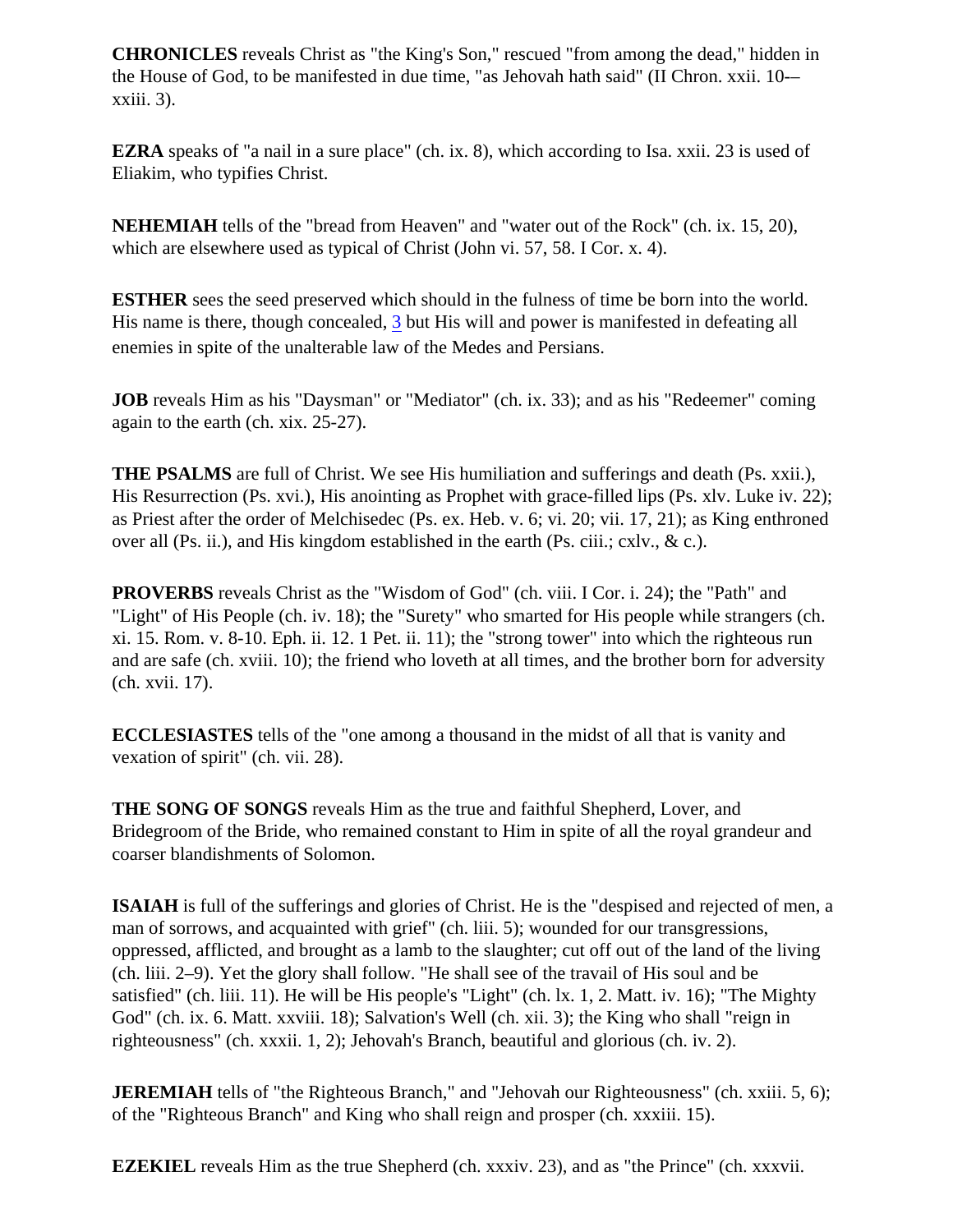25); the "Plant of Renown" (ch. xxxiv. 29), and "Jehovah Shammah" (ch. x1viii. 35).

**DANIEL** reveals Him as the "Stone" become the Head of the corner (ch. ii. 34. Ps. cxviii. 22. Isa. viii. 14. xxviii. 16. Matt. xxi. 42, 44. Acts iv. It. I Pet. ii. 4, 6). Also as the Son of Man (ch. vii. 13, 16); and "Messiah the Prince" (ch. ix. 24).

He is **HOSEA**'S true David (iii. 5), the Son out of Egypt (xi. 1);

**JOEL**'S "God dwelling in Zion" (ch. iii. 17);

**AMOS**'S Raiser of David's Tabernacle (ch. ix. 11; Acts xv. 16, 17);

**OBADIAH**'S "Deliverer on Mount Zion" (v. 17);

**JONAH**'S "Salvation" (ch. ii. 9); the "Sign" of Christ's resurrection (Matt. xii. 39-41);

**MICAH**'S "Breaker," "King" and "Lord" (ch. ii. 13; v. 2,5);

**NAHUM**'S "Stronghold in Trouble" (ch. i. 7);,

**HABAKKUK**'S "Joy" and "Confidence" (ch. iii. 17, 18);

**ZEPHANIAH**'S "Mighty God in the midst of Zion" (ch. iii. 17);

**HAGGAI**'S "Desire of all nations" (ch. ii. 7);

**ZECHARIAH**'S Smitten Shepherd; The Man, Jehovah's Fellow (ch. xiii. 7); Jehovah's "Servantthe Branch" (ch. iii. 8); "the Man whose name is the Branch" (ch. vi. 12);

**MALACHI**'S "Messenger of the Covenant" (ch. iii. 1); the Refiner of the Sons of Levi (ch. iii. 3); "The Sun of Righteousness" (ch. iv. 2).

Thus, the "Word" of God has one great subject.

That one great all-pervading subject is Christ; and all else stands in relation to Him. He is "the beginning and the ending" of Scripture, as of all beside.

Hence, the Word of God, at its ending, shows how the beginning all works out; and how, that to which we are introduced in Genesis is completed in Revelation.

Satan's first rebellion is implied between the first and second verses of the first chapter of Genesis, and his final rebellion is seen in Rev. xx. 7-9. His doom is pronounced in Gen. iii. 15, and is accomplished in Rev. xx. 10.

We have the primal Creation, "the world that then was," in Gen. i. 1 (II Pet. iii. 6). "The Heavens and the Earth which are now" in Gen. i. 2, etc. (2 Pet. iii. 7). And "The New Heavens and the New Earth" in Rev. xxi. 1 (2 Pet. iii. 13).

We have "night" in Gen. i. 1; and see "no night there" in Rev. xxii. 5.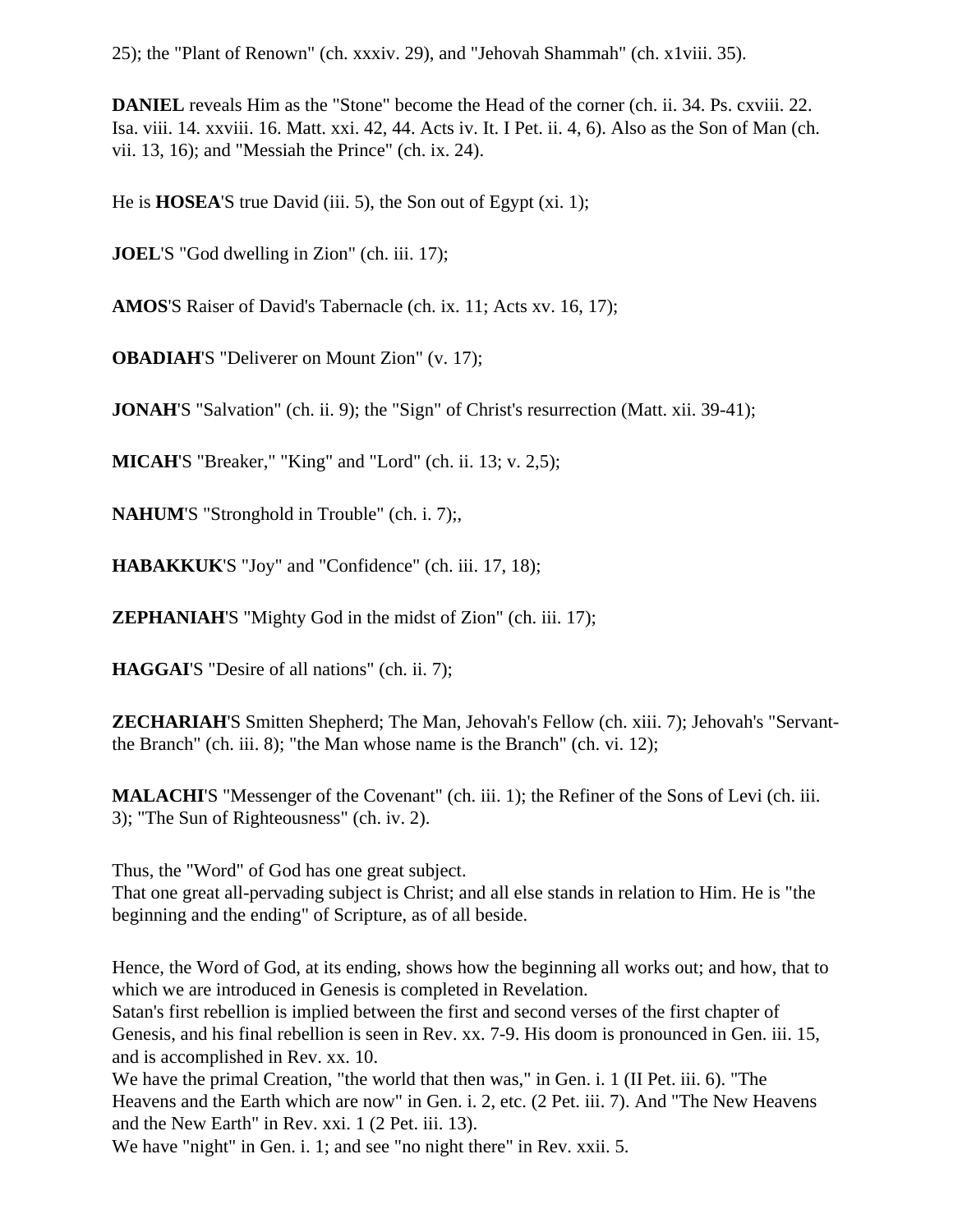We have the "sea" in Gen. i. 10; and "no more sea" in Rev. xxi. 1.

We have the "sun and moon" in Gen. i. 16, 17; and "no need of the sun or the moon" in Rev. xxi. 23; xxii. 5.

We have the entrance of sorrow and suffering and death in Gen. iii. 16, 17; and "no more death, neither sorrow nor crying" in Rev. xxi. 4.

We have the "curse" pronounced in Gen. iii. 17; and "no more curse" in Rev. xxii. 3. We have banishment from Paradise and the Tree of Life in Gen. iii. 22-24; and the welcome back and "right to it" in Rev. xxii. 2.

This will be sufficient [4](#page-10-0) to show the unity of the "Word" as a whole; and to stimulate Bible students to a further study of it on the line of this great fundamental principle.

Footnotes:

3. See *The Name of Jehovah in the Book of Esther*, in Four Acrostics, by the same author.

<sup>1.</sup> Though the recent discovery of *Radium is* beginning to open our eyes and show bow light can exist without the sun.

<sup>2.</sup> Where the Hebrew masculine is misrepresented as feminine, and is thus made, as Dr. Pusey has said, the foundation of Mariolatry, and the basis of the Immaculate Conception.

<sup>4.</sup> More instances will be found in *The Apocalypse, or, the Day of the Lord,* republished as *Commentary on Revelation,* by Kregel Publications, pp. 58, 59.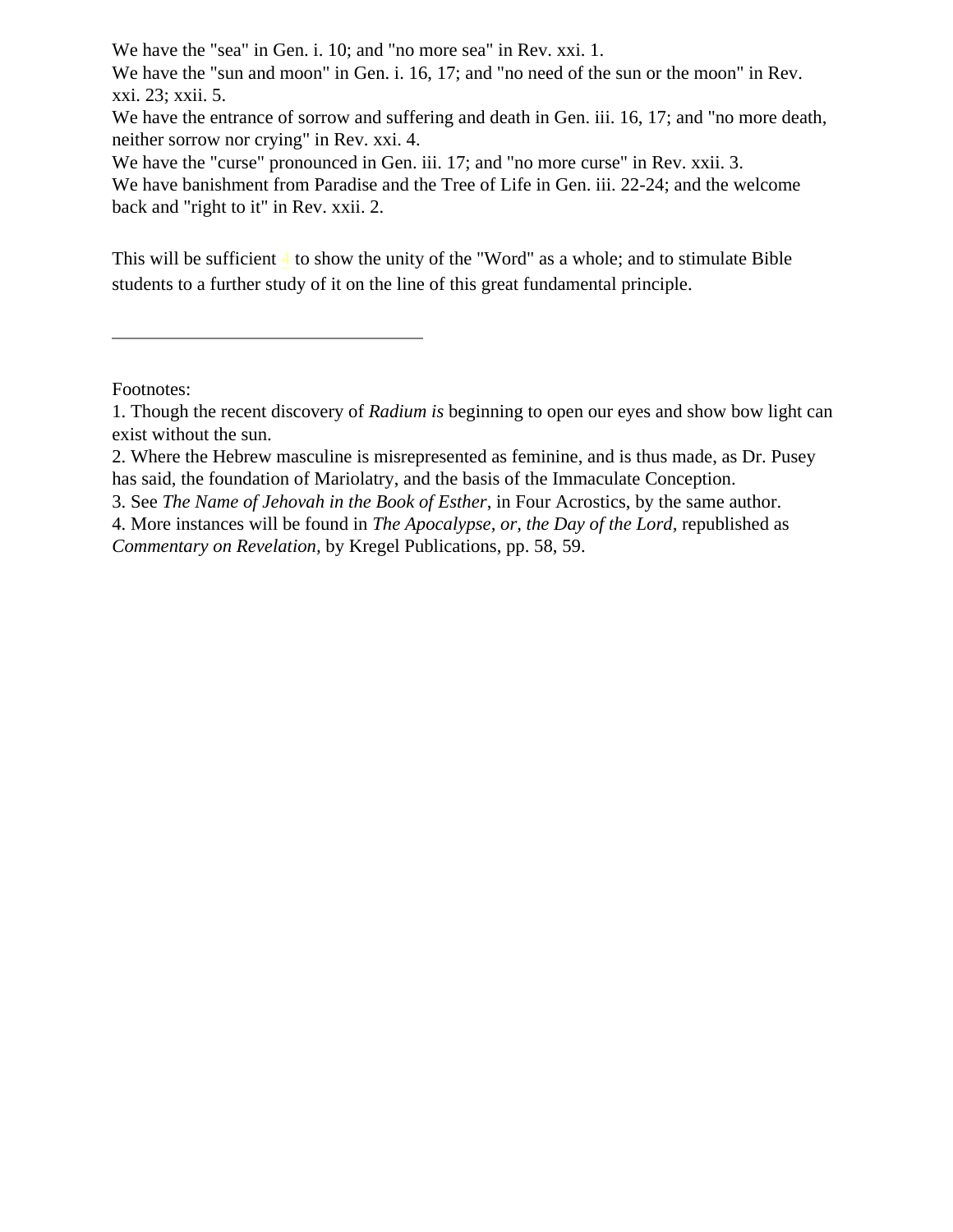# <span id="page-15-0"></span>**Stablished -- Strengthened -- Settled**

## **by Dr. E.W. Bullinger**

*The God of all grace who hath called us unto His eternal glory, by Christ Jesus, after that we have suffered awhile, make you perfect. stablish, strengthen, settle you. To Him be glory and dominion for ever and ever. Amen" (I Peter 5:10,11).*

These words contain a prayer for a very special blessing. But in order to obtain it we are cast upon the God of all grace -- God, who performeth all things for us. Thus we have in this verse four things:

- (1) The God of all grace.
- (2) His effectual calling.
- (3) The necessary suffering.
- (4) The certain blessing.

## **1. The God of all grace**

We must not dwell on the first of these (if we are to consider the others), for it is a subject in itself -- a vast subject. For we are lost in wonder, love, and praise, the moment we enter upon the consideration of "the God of all grace," and survey His sovereign grace, His redeeming, grace, His saving grace, His justifying grace, His providing grace, His abounding grace, His exceeding grace: and all this uninfluenced grace, invincible grace, inexhaustible and immutable grace.

What grace! All treasured up in Jesus Christ who is "full of grace," and He alone. It can never be said of any mortal as it is said of Mary, "Hail, Mary, full of grace!" in perversion of Luke 1:28, in all the Romish versions. No! all grace is treasured up for us in Christ, and He holds it at His own disposal. Let us pass on to the second point.

## **2. His effectual calling**

"Who hath called us unto His eternal glory," not, who *is* calling us, not, who *may* call us, but "who *hath* called us," a past, completed act, and that not to a temporal glory, nor to a fleeting transient glory, but to a glory which knew no beginning and can know no end. If He has called us, it is to His eternal glory. If He has called us, we shall have experienced our inability to obey. That is why it is here, "The *God of all grace."* When God commands, the first thing *we* do is to discover our inability to obey; it is this which fills us with anxiety to be saved. When He calls, we immediately discover that we are like Mephibosheth in II Samuel 9. We are at Lo-Debar, a "place of no pasture." We have nothing really to sustain us, we are clothed in filthy garments, we are not worthy to come into the King's presence, not meet to sit at the King's table, and, moreover, "lame on both feet" (verse 13). When King David called Mephibosheth, how could he obey ? But David called him not for his own sake. He said, "Is there yet any that is left of the house of Saul that I may shew him kindness for Jonathan's sake?" (verse 1). "Fear not: for I will surely shew thee kindness for Jonathan thy Father's sake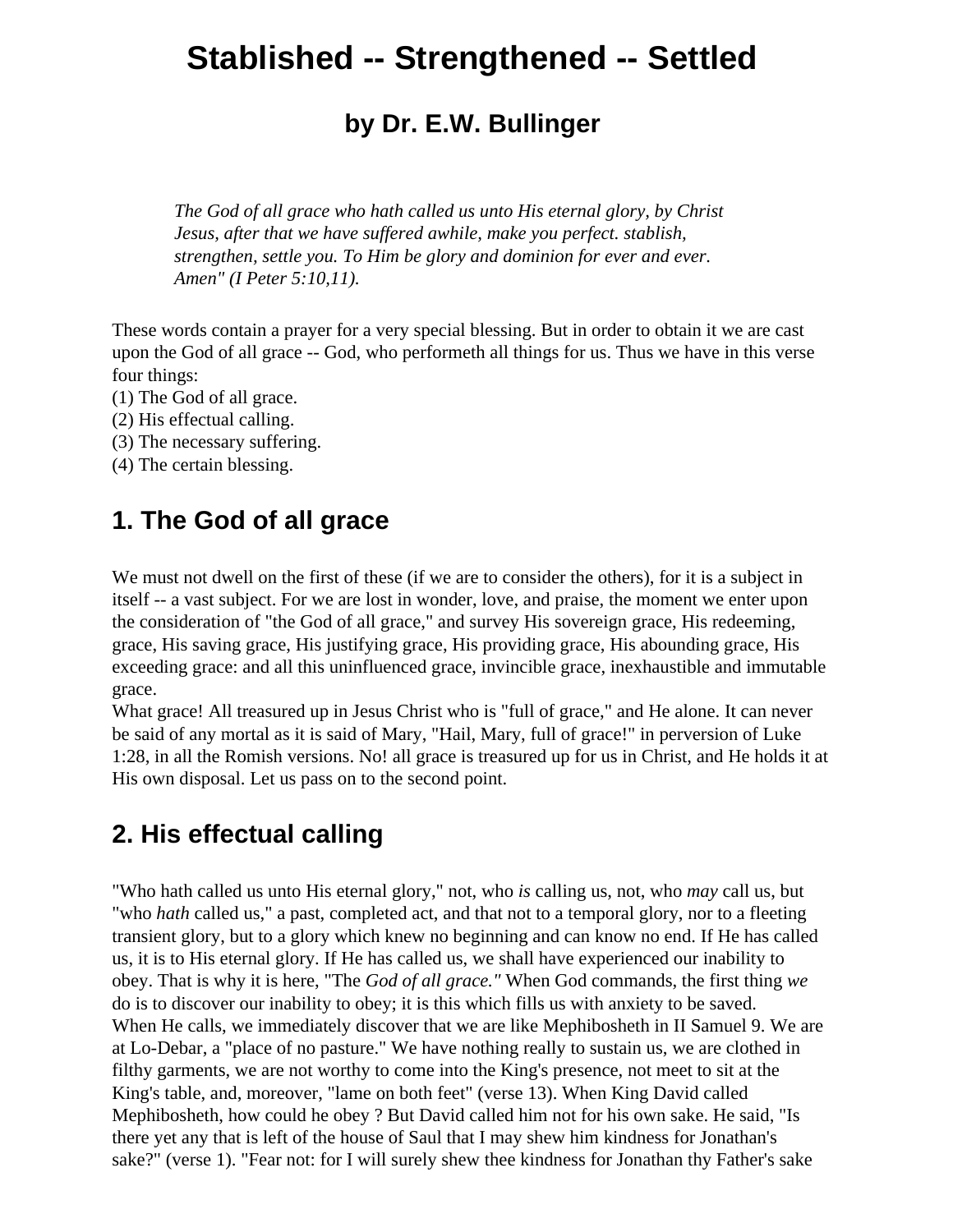" (verse 7). Still, how could he obey, being lame on his feet? We learn in verse 15, only by being sent for, fetched and carried. And so with us. The Lord Himself must be the carrier, the sender, the fetcher, or the appointer of those who shall do so.

Like the man sick of the palsy; he was carried to the Lord Jesus Christ, and it is written, "Jesus seeing their faith." Why is it that we immediately and universally think of the four and not of the five. Why do we exclude the man himself ? Had he no faith, no desire? How do we know but that it was he who *urged* his friends to carry him? It is only our own perversity that thus limits God's grace. Yes, and "When Jesus saw their faith" He saw the desire of His own heart, the work of His own hands. Where there is the Master's gracious call, there will also be His careful carrying.

"Who hath called us unto His eternal glory?" How does He call? By Jesus Christ, it says. Yes, it is all by Christ, with Christ, through Christ, in Christ. Called by Christ to the experience of identification with Him in the glory of God the Father, we are comforted with the fact that as the Head is, so are the members of the body of Christ. .As the Father sees Him, so He sees His members. They are glorified together in the purpose of God. But as Jehovah the Spirit brings them into the apprehension of what they are in Christ, it is then that they discover their corrupt and depraved condition. It is then they cry, "I am black," "I am vile," "I am undone." But the declaration of His grace-filled lips is, "Thou art all fair, my love, there is no spot in thee." That is glory! Can we believe it? Only as He brings this precious truth home to us by the power of the Holy Spirit. It is thus that *we*, as the members of His body, realize something of the glory we possess in and through Him.

## **3. The necessary suffering**

"After that ye have suffered awhile." Have we been called to His eternal glory ? Then we have the call to suffering also. Has Christ left us the legacy of His peace (John 16:33)? He has left us the legacy of tribulation also. Then in the world we shall have tribulation. Do the consolations of Christ abound in us? Then the sufferings also abound (II Corinthians 1:5). But we have this testimony concerning them: "That no man should be moved by these afflictions: for yourselves know that we are appointed thereunto, for, verily, when we were with you, we told you before that we should suffer tribulation, even as it came to pass, and ye know" (I Thessalonians 3:3,4). Is it not a mercy to know this blessed truth, so that we may not be moved? To know that there is not a pain or anxiety or trial or care but what comes in all wisdom, and is accompanied by infinite love.

Have you experienced any of them? What have you done with them? Does your conscience condemn you for having taken them to anyone but to Him, who calls you by them to Himself? May the Lord ever enable us to carry our anxieties, our cares, our distresses and our sorrows to Himself. He alone can comfort us, He alone can deliver us in His own good time. Hence we pray in our service, "We commend to *Thy* Fatherly goodness all those who are anyways afflicted in mind, body or estate, that it may please *Thee* to comfort and relieve them according to their several necessities, giving them patience under their sufferings, and a happy issue out of all their afflictions." Our hearts respond to that. There is true fellowship there. "The God of all grace who hath called us unto His eternal glory by Christ Jesus, after that ye have suffered awhile, make you perfect, stablish, strengthen, settle you." Christian sympathy breathed in that prayer.

If we are called to His eternal glory, we shall be called to suffering also. If we are called to experience spiritual union with a risen Christ in the heavenlies, to enjoy fellowship with the Father, Son and Holy Spirit (Ephesians 2:6), we shall also experience conflict with wicked spirits in the same heavenlies (Ephesians 6:12). The very place of favour is the scene of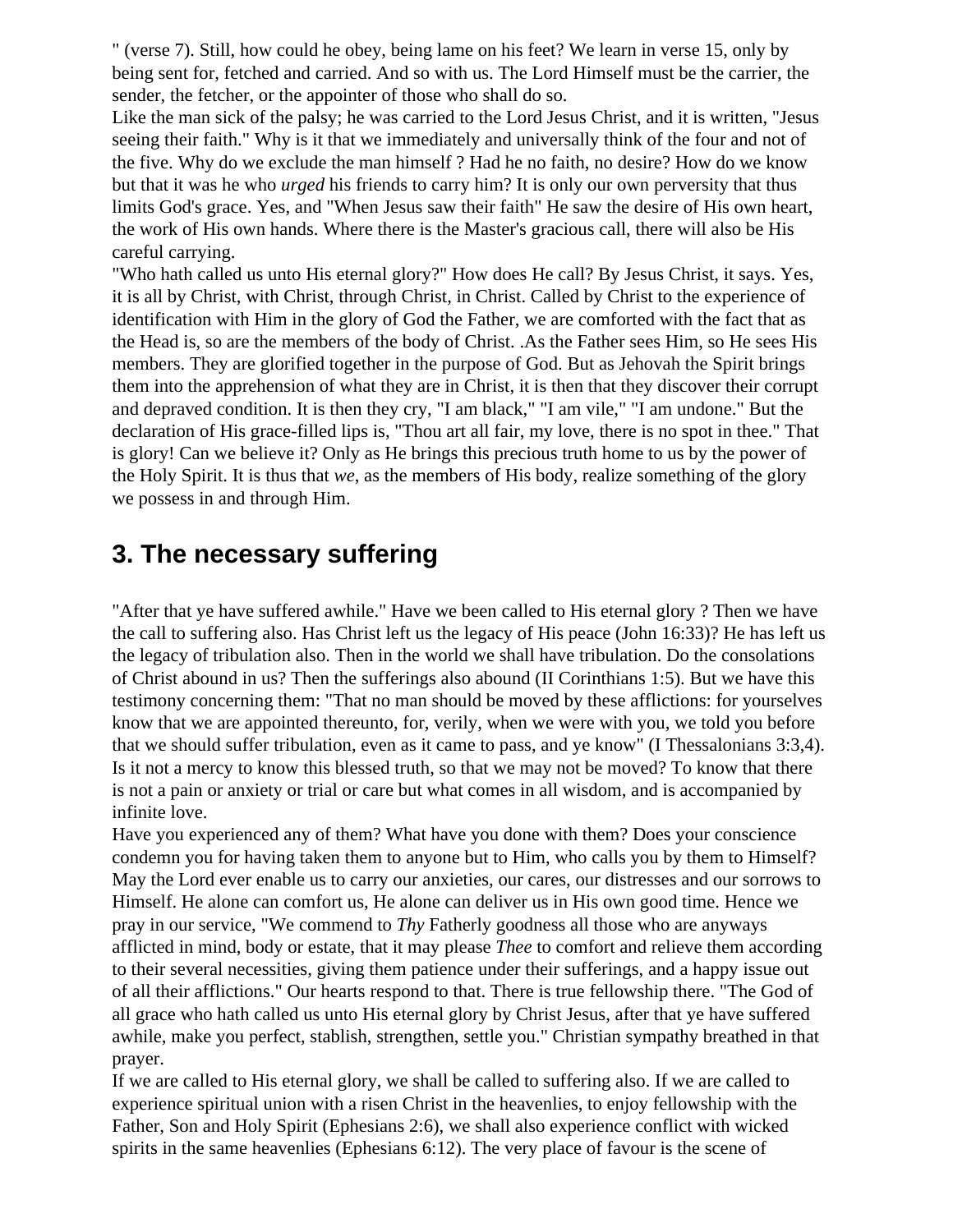conflict. You see this in the case of the Lord Jesus Himself. "Lo, a voice from heaven saying, 'This is My beloved Son in whom I am well pleased.' *Then* was Jesus led up of the Spirit into the wilderness to be tempted of the devil." You see the same in His servant Paul (II Corinthians 12:1-10). Paul was in the third heaven, blest with extraordinary revelations of eternal glory, yet there was the necessary suffering, '"a messenger of Satan to buffet him." "A man in Christ," yet a man "buffeted" by an angel of Satan. But after he had suffered awhile he was stablished, strengthened, settled by those gracious words, "My grace is sufficient for thee for My strength is made perfect in weakness." This brings us to...

## **4. The certain blessing**

"Make you perfect." What are we to understand by these words? It is a word of simple meaning, but full of instruction. It means to adjust, put in order again. Among the Greeks it was the technical surgical term for setting a bone, a medical term for making up and preparing medicine. It was also a nautical term for fitting out, refitting or repairing a ship. We have its various meanings, all true in a spiritual sense, expressed in this prayer; it is the prayer for us to pray, and it expresses the work of God for us.

The following are some occurrences of the word, and they illustrate its use: (Matthew 4:21), "He saw other two brethren... with their father *mending* their nets." (Galatians 6:1). "If a man be overtaken in a fault, ye that are spiritual *restore* such a one." (Hebrews 10:5), "A body hast Thou *prepared* (margin *fitted)* Me." (I Corinthians 1:10), "Perfectly joined together." Who can *mend* our ways and *repair* our nets ? *Restore* us when overtaken in a fault, *prepare* our hearts, *join* us *together* in the same mind, the same mind that was in Christ Jesus, but the God of all grace?

It is He also who can *stablish us.* This speaks of permanency. "It came to pass when the time was come that He should be received up He *steadfastly* set His face to go to Jerusalem (Luke 9:51); i.e., His purpose was stablished, fixed, settled; nothing could move it. "And the Lord said, 'Simon, Simon, Satan hath desired to have you (plural) that he may sift you (plural) as wheat, *but* I have prayed for *thee* that thy faith fail not, and when thou art converted *strengthen*  (i.e., stablish) thy brethren'" (Luke 22:31,32). That is the very thing Peter is doing by the Holy Spirit here in our text. He was obeying by the Spirit this very command. May he by these words stablish us his brethren now. His very example stablishes us, for though Peter failed and fell, his faith did not fail, it was the faith of the operation of God, and neither men nor demons, neither Peter's sins, Peter's wavering, or Peter's doubting could ever mar the fair beauty of that faith which stood not "in the wisdom of men, but in the power of God" ( I Corinthians 2:5). Peter's faith had many a shaking, but it was stablished upon the truth of his God, upon the person and work and righteousness of Jesus Christ. A faith, so stablished by the "God of all grace," reconciles the heart to His mysterious and sometimes perplexing providences, and nothing shall ever remove it from its foundation. Peter does not say that we are to arrive at any state of perfection, or at this stablishing by praying, by believing, or by any act of faith or *act of surrender* as it is popularly called. No. He looks to the God of all grace to do it all for us. *"Strengthen." Why* are those who are stablished in Christ to be strengthened? Because in themselves they are weak and often faint and weary. See how we read of this strengthening in the case of Paul (II Corinthians 12:5-10). Paul had no strength out of Christ, and yet he was "strong in the Lord, and in the power of His might" (Ephesians 6:10). He could do all things through Christ strengthening Him (Philippians 4:13). He was "strengthened with all might according to His glorious power unto all patience and long-suffering with joyfulness" (Colossians 1:11). God, having commanded strength for His people, secures it *to*  them in the Son of His love, and performs it *in* them by His Spirit. Therefore this is their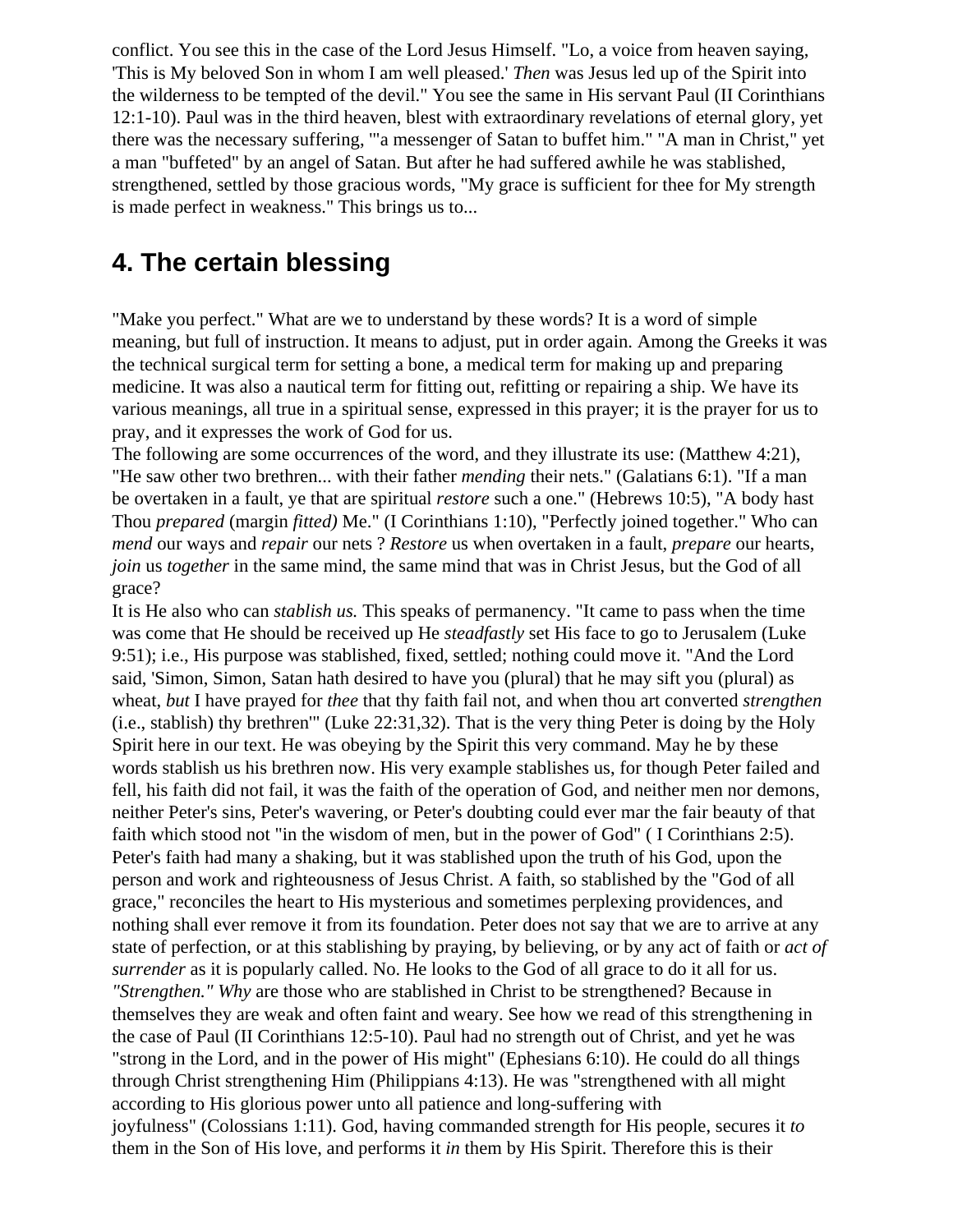supplication. "Strengthen, O God, that which Thou hast wrought for us" (Psalm 68:28). *"Settled."* Settled means grounded, founded as on a foundation. What mercy to be grounded and settled in the faith so as not to be "moved away from the hope of the gospel" (Colossians 1:23). It is a great blessing to be on God's sure foundation, but it is a greater blessing to be settled thereon. If we know anything of this spiritual settling upon the one foundation which God has laid in Christ, that settling will be experienced in connection with suffering, stablishing, and strengthening.

Those who are by the God of all grace called unto His eternal glory, and are suffering for a little while in fellowship with a despised and rejected Lord, who are perfect only in Christ, those whom He is stablishing, strengthening and settling in the faith, the fear, the truth of God, will be able to sing the glorious doxology .of I Peter 5:11, "To Him be glory and dominion for ever and ever. Amen."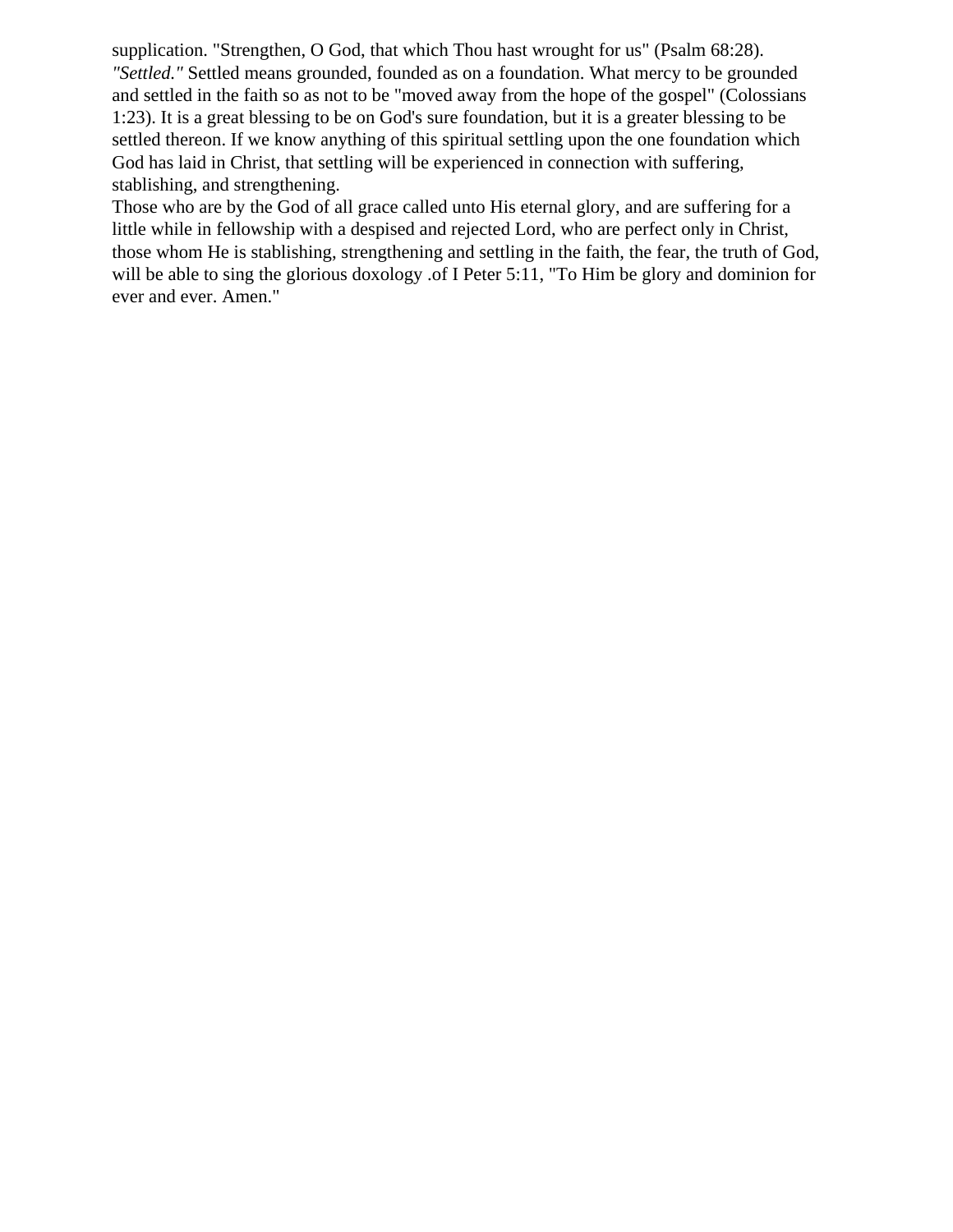## <span id="page-19-0"></span>**The Rich Man and Lazarus: An Intermediate State? Luke 16:19-31**

E.W. BULLINGER, D.D.

In dealing with this Scripture, and the subject of the so-called "intermediate state", it is important that we should confine ourselves to the *Word of God*, and not go to Tradition. Yet, when nine out of ten believe what they have learned from Tradition, we have a thankless task, so far as pleasing man is concerned. We might give our own ideas as the the employment's, etc., of the "departed," and man would deal leniently with us. But let us only put *God's Revelation* against man's imagination, and then we shall be made to feel his wrath, and experience his opposition.

Claiming, however, to have as great a love and jealousy for the Word of God as any of our brethren; and as sincere a desire to find out what God says, and what God means: we claim also the sympathy of all our fellow members of the Body of Christ. There are several matters to be considered before we can reach the Scripture concerning the rich man and Lazarus; or arrive at a satisfactory conclusion as to the State after death. It will be well for us to remember that all such expressions as "Intermediate State," "Church Triumphant," and others similar to them are unknown to Scripture. They have been inherited by us from Tradition, and have been accepted without thought or examination.

Putting aside, therefore, all that we have thus been taught, let us see what God actually does reveal to us in Scripture concerning man, in life, and in death; and concerning the state and condition of the dead.

Psalm 146:4 declared of man,

"His breath goeth forth, He returneth to his earth; In that very day his thoughts perish."

God is here speaking of "Man"; not of some part of man, but of "princes," and "man" or any "son of man" (v. 3), i.e. Any and every human being begotten or born of human parents.

There is not a word about "disembodied man." No such expression is to be found in the Scriptures! The phrase is man's own invention in order to make this and other scriptures agree with his tradition. This Scripture speaks of "man" as man. "His breath"; "he returneth"; "his thoughts." It is an *unwarrantable liberty* to put "body" when the Holy Spirit has put "man." The passage says nothing about the "body." It is whatever has done this thinking. The "body" does not think. The "body" apart from the spirit has no "thoughts." Whatever has had the "thoughts" has them no more; and this is "man." If this were the only statement in Scripture on the subject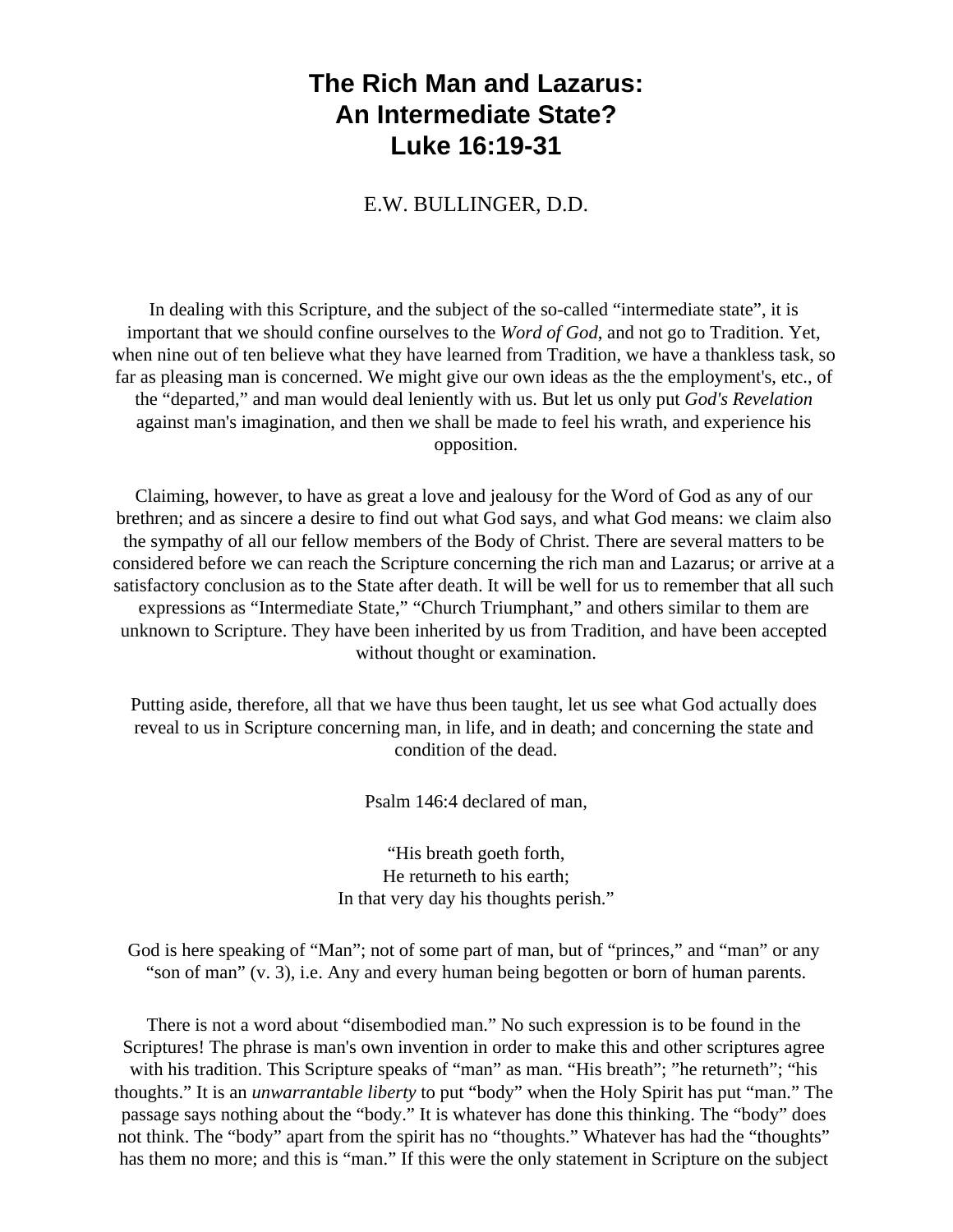it would be sufficient. But there are many others.

There is Ecc. 9:5, which declares that "The dead know not anything." This also is so clear that there could be no second meaning. "The dead" are the dead; they are those who have ceased to live; and, if the dead do or can know anything, then *words are useless* for the purpose of revelation. The word "dead" here is used in the immediate context as the *opposite* of "the living," e.g.:

"The living know that they shall die, But the dead know not anything"

It does not say dead bodies know not anything, but "the dead," i.e. dead people, who are set in contrast with "the living." As one of these "living" David says, by the Holy Spirit (Psalm 146:2)

> "While I live will I praise the Lord: I will sing praises unto my God while I have any being."

There would be no praising after he ceased to "live." Nor would there be any singing of praises after he had cease to "have any being." Why? Because "princes" and "the son of man" are helpless (Psalm 146:3,4). They return to their earth; and when they die, their "thoughts perish": and they "know not anything."

This is what God says about death. He explains it to us Himself. We need not therefore ask any man what it is. And if we did, his answer would be valueless, inasmuch as it is absolutely impossible for him to know anything of death, i.e. the death-state, as we have no noun in English to express the act of dying (as German has in the word "sterbend"). This is unfortunate, and has been the cause of much error and confusion.

We find the answer is just as clear and decisive in Psalm  $104:29,30$ :

"Thou takest away their breath (Heb. spirit), they die, And return to their dust: Thou sendest forth thy spirit, they are created: And thou renewest the face of the earth."

With this agrees Ecc. 12:7, in which we have a categorical statement as to what takes place at death:

> "Then shall the dust RE-turn to the earth as it was: And the spirit shall RE-turn unto God who gave it".

The "dust" was, and will again be "dust": but nothing is said in Scripture as to the spirit apart from the body, either before their union, which made man "a living soul," or after that union is broken, when man becomes what Scripture calls "a dead soul."

Where Scripture is silent, we may well be silent too: and, therefore, as to the spirit and its possibilities between dying and resurrection we have not said, and do not say, anything. Scripture says it will "return to GOD." We do not go beyond this; nor dare we contradict it by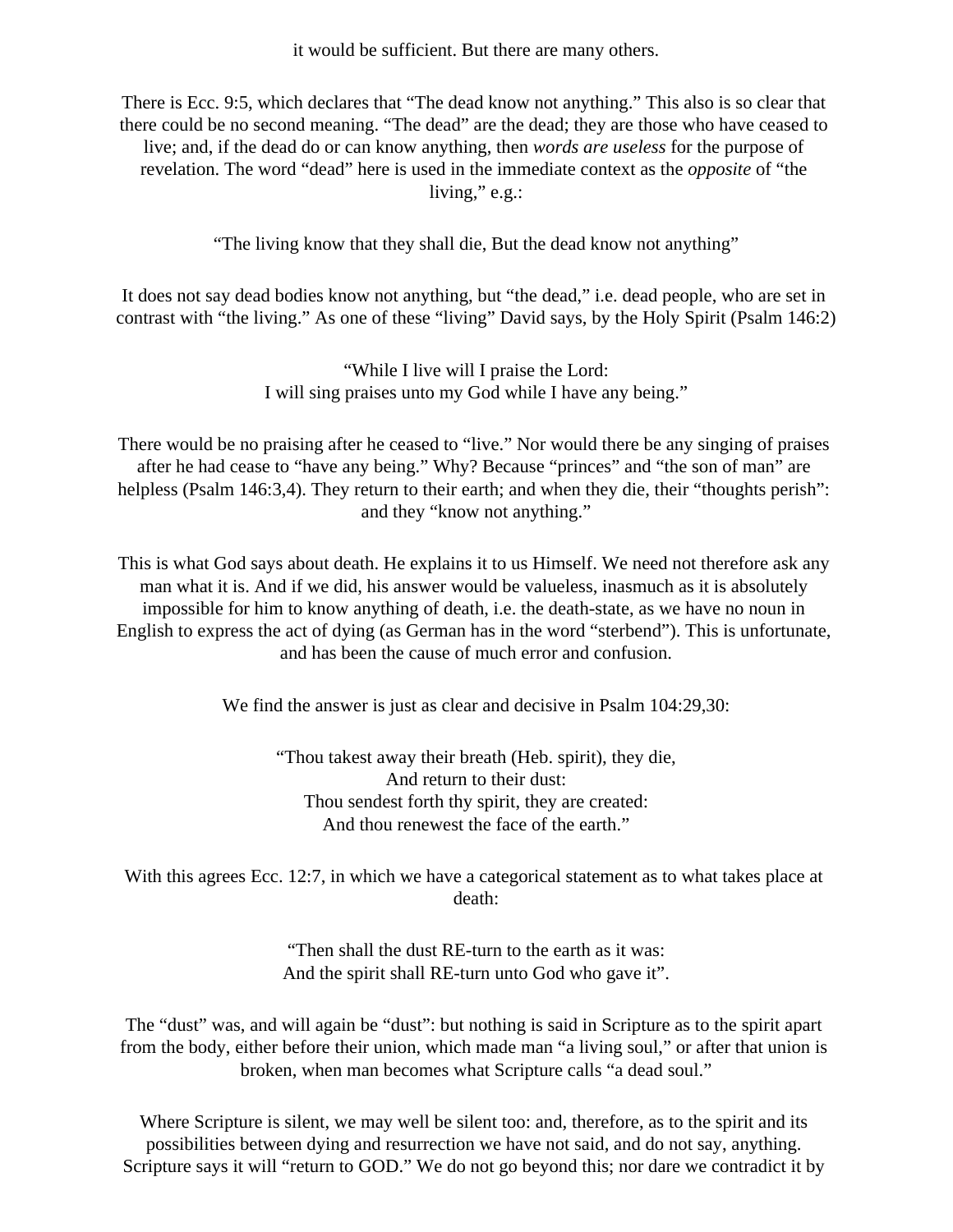#### saying, with Tradition, that it goes to Purgatory or to Paradise; or with Spiritualism, that it goes elsewhere.

The prayer in I Thess. 5:23 is that these three (body, soul, and spirit) may be found and "preserved ENTIRE...at the coming of our Lord Jesus Christ" (R.V.): i.e. preserved alive as a "living soul" till (or "at") that coming; and not to die and be separated before it. Hence the importance of *Resurrection* as the great doctrine peculiar to Christianity; and known only by revelation. All man's religions end at death, and his only hope is "after death." Christianity goes beyond this, and gives a hope after the grave. Scripture shuts us up to the blessed hope of being reunited in resurrection. This is why the death of believers is so often called "sleep"; and dying is called "falling asleep"; because of the assured hope of awaking in resurrection. It is not called "the sleep of the body" as many express it; or "the sleep of the soul." Scripture knows nothing of either expression. Its language is, "David fell on sleep" (Acts 13:36), not David's body or David's soul. "Stephen...fell asleep" (Acts 7:60). "Lazarus sleepeth" (John 11:11), which is explained, when the Lord afterward speaks "plainly," as meaning "Lazarus is dead" (v. 14).

Now, when the Holy Spirit uses one thing to describe or explain another, He does not choose the opposite word or expression. If He speaks of night, He does not use the word light. If He speaks of daylight, He does not use the word night. He does not put "sweet for bitter, and bitter for sweet" (Isa. 5:20). He uses adultery to illustrate Idolatry; He does not use virtue. And so, if He uses the word "sleep" of death, it is because sleep illustrates to us what the condition of death is like. If Tradition be the truth, He ought to have used the word awake, or wakefulness. But the Lord first uses a Figure, and says "Lazarus sleepeth"; and afterwards, when he speaks "plainly" He says "Lazarus is dead." Why? Because sleep expresses and describes the condition of the "unclothed" state. In normal sleep, there is no consciousness. For the Lord, therefore, to have used this word "sleep" to represent the very opposite condition of conscious wakefulness, would have been indeed to mislead us. But all His words are perfect; and are used for the purpose of teaching us, and not for leading us astray.

Traditionalists, however, who say that death means life, do not hesitate to say also that to "fall asleep" means to wake up! A friend vouches for a case, personally known to him, of one who (though a firm believer in tradition) was, through a fall, utterly unconscious for two weeks. Had he died during that period, Traditionalists would, we presume, say that the man woke up and returned to consciousness when he died! But, if this be so, what does it mean when it says,

> "I will behold thy face in righteousness: I shall be satisfied, when I Awake with thy likeness"?

If death is waking up, what is the waking in this verse (Psalm 17:15)? Surely it is resurrection, which is the very opposite of falling asleep in death. Indeed, this is why sleep is used of the Lord's people. To them it is like going to sleep; for when they are raised from the dead they will surely wake again according to the promise of the Lord; and they shall awake in His own likeness.

And if we ask what life is, the answer from God is given in Gen. 2:7:

"The Lord God formed man of the dust of the ground, And breathed into his nostrils the breath of life,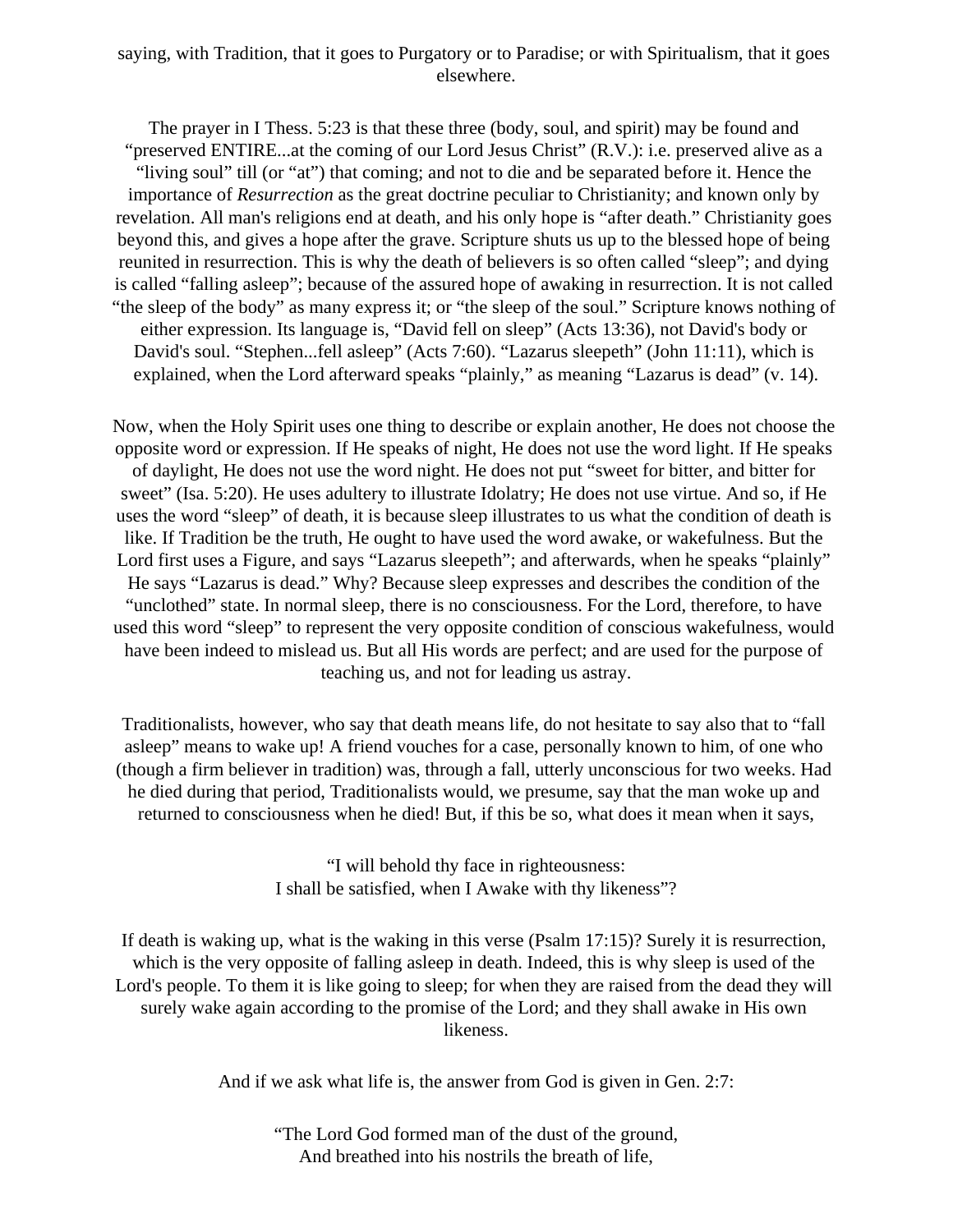And man became a living soul."

So that the body apart from the spirit cannot be the man; and the spirit apart from the body is not the man; but it is the union of the two that makes "a living soul." When two separate things, having different names, are united, they often receive and are known by a third name, different from both. Not that they are three separate beings, but two united in one, which makes a third tiling, and receives another or third name. For example, there is the barrel, and there is the stock; but, together, they form and are called a Rifle. Neither is the Rifle separately. Oxygen and Hydrogen are two separate and distinct elements; but when they are united, we call them Water. So also we have the case, and the works; but together they form what we call a Watch; neither is the Watch separately.

The Hebrew is *Nephesh Chaiyah*, soul of life, or living soul. What it really means can be known only by observing how the Holy Spirit Himself uses it. In this very chapter (Gen. 2:19) it is used of the whole animate creation generally; and is rendered "living creature."

Four times it is used in the previous chapter (Gen. 1.): In verse 20 it is used of "fishes," and is translated "moving creature that hath life." In verse 21 it is used of the great sea monsters, and is translated "living creature." In verse 24 it is used of "cattle and beasts of the earth," and is again rendered "living creature." In verse 30 it is used of "every beast of the earth, and every fowl of the air, and every living thing that creepeth upon the earth wherein there is (i.e. "to" which there is) *life*. Margin "Heb.

living soul."

Four times in chapter 9 it is also rendered "living creature," and is used of "all flesh." See verses 10, 12, 15, 16.

> Twice in Leviticus 11 it is used: In verse 10 of all fishes, and is rendered "living thing." In verse 46 of all beasts, birds, and fishes, and is translated "living creature."

Only once (Gen. 2:7) when it is used of man, has it been translated "living soul" - as though it there meant something quite different altogether.

The Translators could accurately have used one rendering for all these passages, and thus enabled Bible students to learn what God teaches on this important subject.

This then is God's answer to our question, What is life? The teaching of Scripture is (as we have seen) that man consists of two parts: body and spirit; and that the union of these two makes a third thing, which is called "soul" or "living soul." Hence the word "soul" is used of the whole personality; the living 'organism' e.g. Gen. 12:5, "Abram took Sarai his wife...and the souls (i.e. the persons) whom they had gotten in Haran." Gen 36:6, "And Esau took his wives...and all the persons (marg. Heb. souls) of his house." So 46:15, and 26, "All the souls (i.e. persons) which came with Jacob into Egypt." As persons, souls have "blood" Jer. 2:34, "In thy skirts is found the blood of the souls of the poor innocents." The Hebrew word *nephesh* (soul) is actually translated "person" in Gen. 14:21; 36:6. Ex. 16:16. Lev. 27:2. Num. 5:6; 31:19; 35:11, 15, 30 (twice). Deut. 10:22; 27:25. Josh. 20:3, 9. I Sam. 22:22. 2 Sam. 14:14. Prov. 28:17. Jer. 43:6; 52:29, 30. Ezek. 16:5; 17:17; 27:13; 33:6.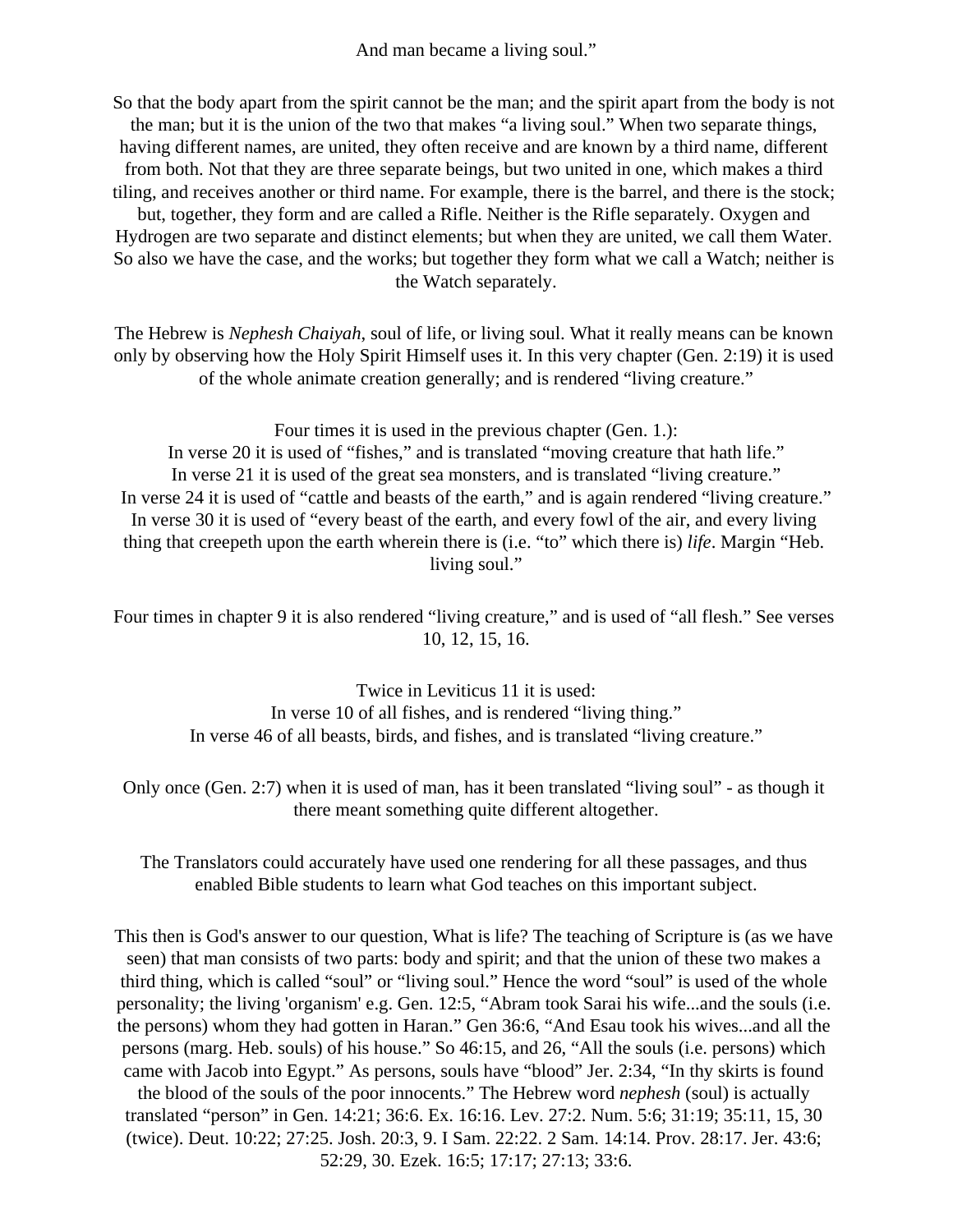Hence, the Lord Jesus says, "Fear not them which kill the body, but are not able to kill the soul (i.e. the 'personality') but rather fear him which is able to destroy both soul and body (i.e. the whole personality) in hell" (Greek, *Gehenna*, not *Hades*) (Matt. 10:28).

Hence, souls (as persons) are said to be destroyed: Lev. 5:1, 2, 4, 15, 17; 6:2; 17:11, 12. Num. 15:30. See also Joshua 10:20, 30, 32, 35, 37, 39.

The soul, being the person, is said to be bought and sold. See Lev. 22:11, and Rev. 18:13, where the word "soul" is used of slaves.

Hence, also, when the body returns to dust and the spirit returns to God, the person is called a "dead soul," i.e. a dead person. That is why it says in Ezek. 18:4, "The soul that sinneth, it shall die"; and Psalm 78:50, "He spared not their soul from death." What "the breath of life" is in Gen. 2:7, is explained for us in Gen. 7:22, where we read that every thing died, "all in whose nostrils was the breath of life." Margin, "Heb. the breath of the spirit of life," which is a still stronger expression, and is used of the whole animate creation that died in the Flood.

But such are the exigencies of Traditionalists, that in thirteen passages where the Hebrew word "*nephesh*" (soul) refers to a *dead soul*, such reference is hidden from the English reader by the Translators. Nephesh is actually rendered "body" in Lev. 21:11. Num. 6:6; 19:11, 13. Haggai 2:13. "Dead Body" in Num. 9:6, 7, 10. And "The Dead" in Lev. 19:28; 21:1; 22:4. Num. 5:2; 6:11. In none of these passages is there a word in the margin of either the A.V. or R.V. to indicate that the translators are thus rendering the Hebrew word *nephesh* (soul).

Again, *Sheol* is the Hebrew word used in the Old Testament for *the grave*, or death-state, and *Hades* is the corresponding Greek word for it in the New Testament. It is *Hades* in Luke 16:23; and not *Gehenna*, which means hell.

The Scriptures are also positive and numerous which declare the "*Hades*," where the Rich Man is said to be "buried" is always represented as a place of silence. "There is no work, nor device, nor knowledge in the grave (Heb. *Sheol*) whither thou goest" (Ecc. 9:10). But the rich man, here, was making devices, based on his knowledge. Of those who are there it is written, "Their love, and their hatred, and their envy is now perished; neither have they any more a portion for ever in anything that is done under the sun" (Ecc. 9:6). But the rich man is represented as having "love" for his brethren; and as having a "portion" in what is being done on earth.

Psalm 6:5 declares that

"In death there is no remembrance of Thee, In the grave (Heb. *Sheol*) who shall give Thee thanks?"

Psalm 31:17,

"Let them be silent in the grave" (Heb. *Sheol*).

Psalm 115:17,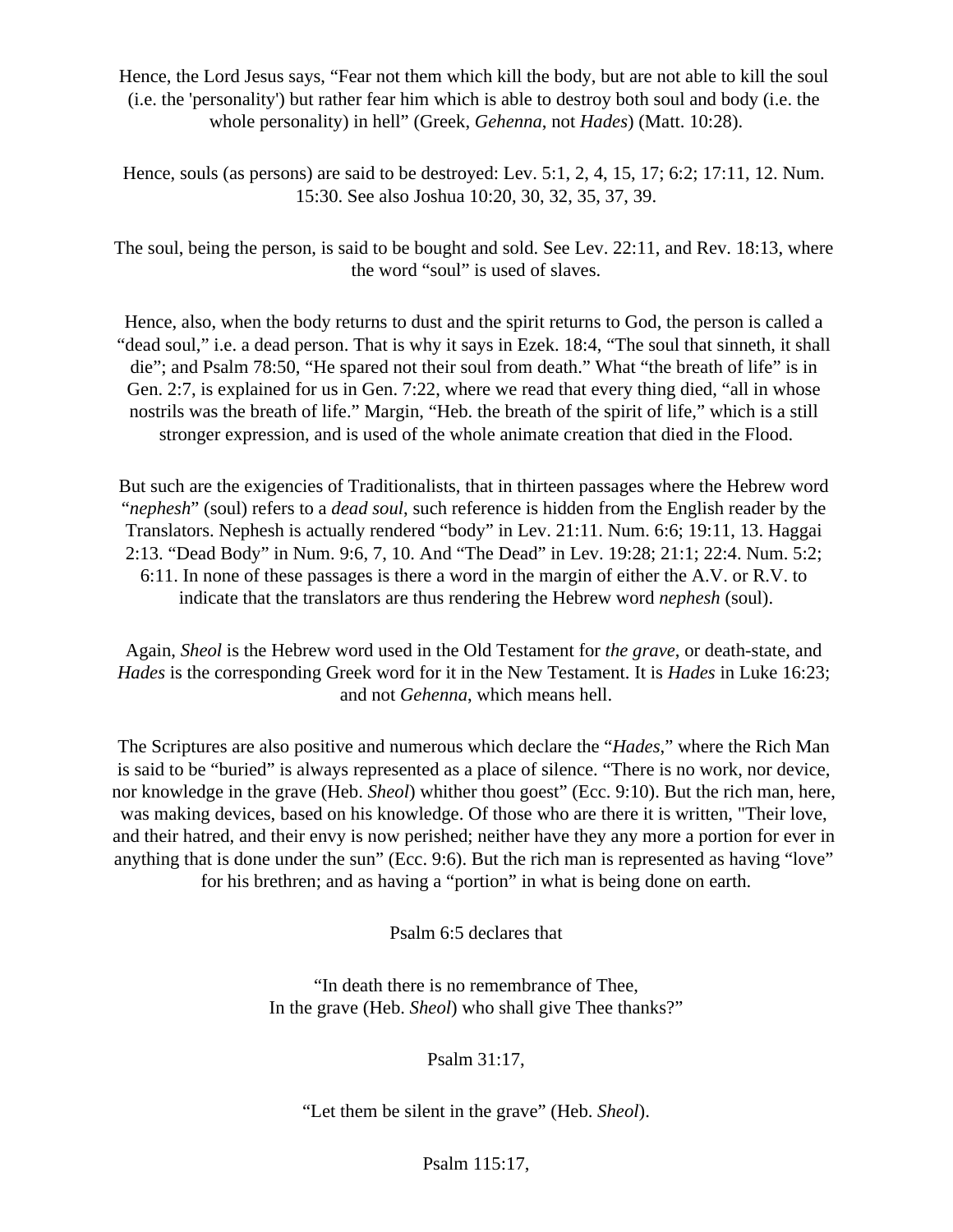"The dead praise not the Lord; Neither any that go down into silence"

The Scriptures everywhere speak of the dead as destitute of knowledge or speech;

Psalm 30:9, "What profit is there in my blood, when I go down to the pit? Shall the dust praise Thee? shall it declare Thy truth?"

Psalm 88:11, "Shall Thy lovingkindness be declared in the grave? or Thy faithfulness in destruction?"

Isaiah 38:18, "For the grave cannot praise Thee, death can not celebrate Thee: They that go down into the pit cannot hope for Thy truth."

Isaiah 38:19, "The living, the living, he shall praise Thee, as I do this day: The father to the children shall make known Thy truth."

and as knowing nothing till resurrection. If these Scriptures are to be believed (as they most surely are), then it is clear that the teaching of Tradition is not true, which says that death is not death, but only life in some other form.

*Hades* means the '*grave*' (Heb. *Sheol*): not in Heathen mythology, but in the Word of God. It was in *Hades* the Lord Jesus was put: for "He was buried." As to His Spirit, He said, "Father, into thy hands I commend my Spirit" (Luke 23:46). And as to His body, it was "laid in a sepulchre." Of this burial He says (Psalm 16:9): "Thou wilt not leave my soul (i.e. me. Myself) in Sheol (or *Hades*), Neither wilt Thou suffer Thy holy one to see corruption."

These two lines are strictly parallel; and the second expands and explains the first. Hence, *Sheol* (Greek, *Hades*) is the place where "corruption" is seen. And resurrection is the only way of exit from it. This is made perfectly clear by the Divine commentary on the passage in the New Testament. We read in Acts 2:31: "He (David) seeing this before spake of the resurrection of Christ, that his soul (i.e. he) was not left in Hades; neither his flesh did see corruption." To make it still more clear, it is immediately added, and expressly stated, that "David is not yet ascended into the heavens" (v. 34), and therefore had not been raised from the dead. Note, it does not say David's body, but David. This is another proof that resurrection is the only way of entrance into heaven.

But this passage (Psalm 16:10) is again referred to in Acts 13:34-37, and here we have the same important lesson restated: "And as concerning that he raised him up from the dead, now no more to return to corruption, he saith...thou shalt not suffer thine Holy One to see corruption...For David fell on sleep, and was laid unto his fathers, and saw corruption. But he whom God raised again saw no corruption." He saw it not, because He was raised from the dead, and thus brought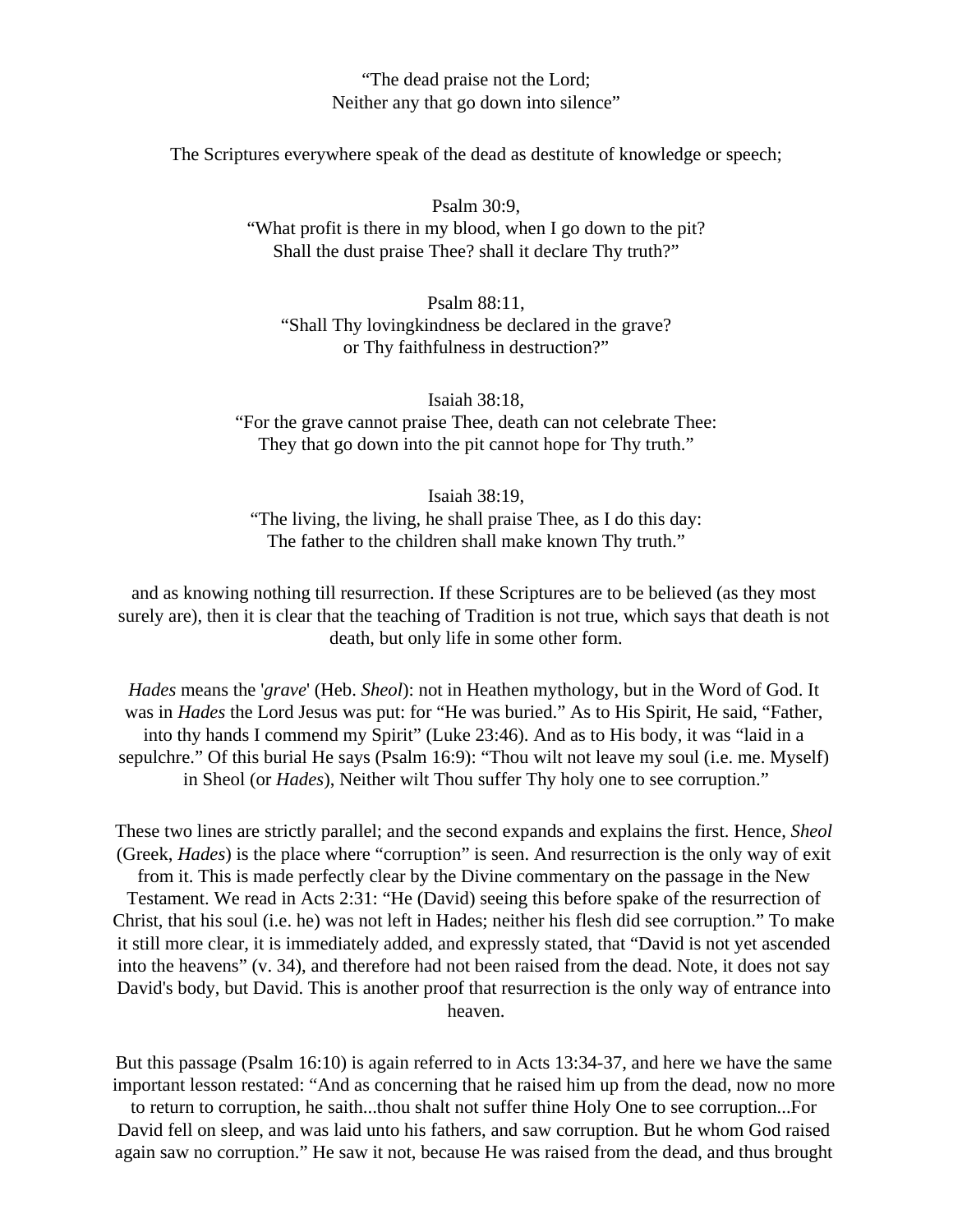out of the Sepulchre, where He had been "buried." This is the teaching of the Word of God. It knows nothing whatever of a "descent into hell" as separate, and distinct, from His burial. That is tradition pure and simple. Not one of the Ancient Creeds of the Church knew anything of it. Up to the seventh century they all said "And was buried" and nothing more. But the Creed used in the Church of Aquileia (A.D. 400), instead of saying "buried" had the words "he descended into hell," but only as an equivalent for "he was buried." This was of course quite correct.

These are the words of Bishop Pearson (Exposition of the Creed. Fourth Ed. 1857, pp. 402-3) "I observe that in the Aquileian Creed, where this article was first expressed, there was no mention of Christ's burial; but the words of their Confession ran thus, *crucified under Pontius Pilate, he descended in inferna*. From whence there is no question but the observation of Ruffinus (fl. 397), who first expounded it, was most true, that though the Roman and Oriental Creeds had not these words, yet they had the sense of them in the word buried. It appears, therefore, that the first intention of putting these words in the Creed was only to express the burial of our Saviour, or the descent of his body into the grave. In a note he adds that "the same may be observed in the Athanasian Creed, which has the descent, but not the Sepulchre (i.e. the burial)...Nor is this observable only in these two, but also in the Creed made at Sirmium, and produced at Ariminim" (A.D. 359).

By the incorporation of the words "he descended into hell" in the "Apostles' Creed" and the retention of the word "buried," Tradition obtained an additional "article of faith" quite distinct from the fact of the Lord's burial. This is not a matter of opinion, but a matter of history. Not only are these historical facts vouched for by Bishop Pearson, but by Archbishop Ussher, and in more recent times by the late Bishop Harold-Browne in his standard work on the Thirty-Nine Articles.

Those who have been brought up on "The Apostles' Creed" naturally read this spurious additional article "he descended into hell," into Luke 23:43 and I Peter 3:19, and of course find it difficult to believe that those passages have nothing whatever to do with that "descent." They are thus led into the serious error of substituting man's tradition for God's revelation. This tradition about "the descent into hell" led directly to a misunderstanding of I Peter 3:17-22. But note:

1. There is not a word about "hell," or *Hades*, in the passage. 2. The word "spirit," by itself, is never used, without qualification, of man in any state or condition; but it is constantly used of angels, of whom it is said, "He maketh his angels spirits," i.e. they are spiritual beings, while a man is a human being. 3. In spite of these being "in-prison spirits," they are taken to refer to men; notwithstanding that in the next Epistle (II Pet. 2:4) we read of "the angels that sinned," and of their being "cast down to Tartarus (not *Hades* or *Gehenna*), and delivered into chains of darkness to be reserved unto the judgment of the great day." It is surprising that, in the face of these two passages (II Pet. 2:4 and Jude 6, 7), which speak of angels (or spirits) being "in chains," anyone should ever have interpreted the "in-prison spirits"

of I Pet. 3:19 as referring to human beings!

4. Moreover, the word "preached" does not, by itself, refer to the preaching of the Gospel. It is not "evangelize," which would be εναγγελιζω (evangelizo). But is is  $\gamma \eta \rho \nu \sigma \sigma \omega$ (kerusso), to proclaim as a herald, to make proclamation, and the context shows that this paragraph about Christ is intended as an encouragement. It begins with verse 17: "For it is better, if the will of God be so, that ye suffer for well-doing than for evil-doing. For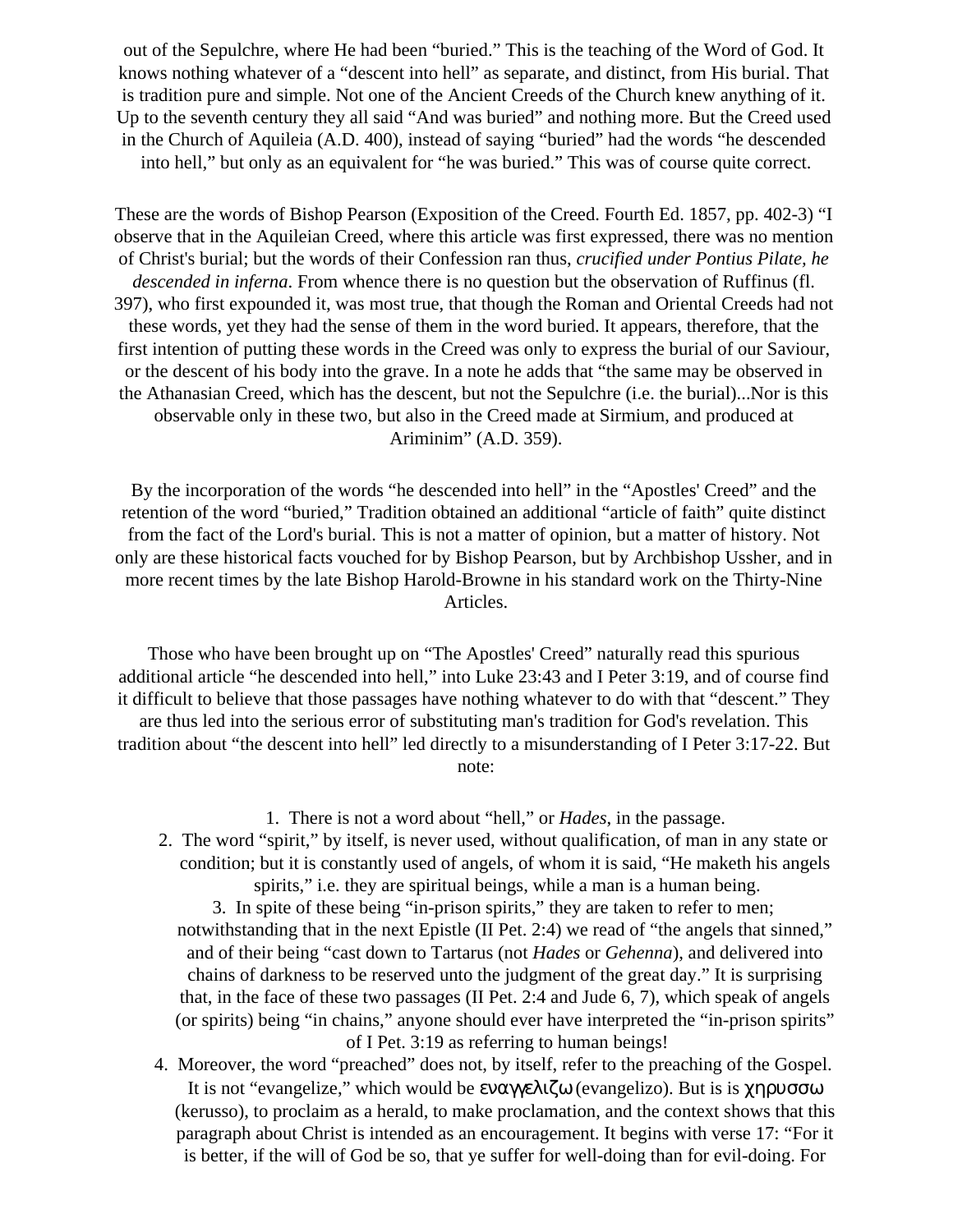Christ also suffered for sins, the just for the unjust, that he might bring us to God." Then it goes on to explain that as Christ suffered for well-doing, and not for evil-doing, they were to do the same; and if they did they would have, like Him, a glorious triumph. For though He was put to death in the flesh, yet He was made alive again in spirit (i.e. in a spiritual body, I Cor. 15:44): and in this He made such proclamation of His triumph that it reached even to Tartarus, and was heard there by the angels reserved in chains unto judgment. Never mind, therefore, if you are called to suffer. You will have a like glorious triumph."

No other explanation of this passage takes in the argument of the context; or complies with the strict requirements of the original text. Thus the support for the tradition about Christ's "descent into hell" as distinct from His being buried, vanishes from the Scriptures. Eph. 4:9 also speaks of the Lord's descent "into the lower parts of the earth" before His ascension "on high." But this word "of" here is what is called the genitive of apposition, by which "of the earth" explains what is meant by "the lower parts" and should be rendered "*the lower parts," that is to say "the earth.*" For example: "the temple of his body" means "the temple," that is to say "his body" (John 2:21). "A sign of circumcision" means "a sign," that is to say "circumcision" (Romans 4:11). "The first fruits of the Spirit" means "the first fruits," that is to say "the Spirit" (Romans 8:23). "The earnest of the Spirit" means "the earnest," that is to say "the Spirit" (2 Cor. 5:5). "The bond of peace" means "the bond," which is "peace" (Eph. 4:3). "The breastplate of righteousness" means "the breastplate," which is "righteousness" (Eph. 4:14). So here it should be rendered "He descended into the lower parts (that is to say) the earth." If it means more than this it is not true, for He was "laid in a Sepluchre" and not in a grave in, or below, the Earth: His spirit being commended into the Father's hands. This descension stands in contrast with His ascension – "He that descended is the same also that ascended" (v. 10). It refers to His descent from heaven in Incarnation, and not to any descent as distinct from that, or from His burial.

But Tradition is only handing down of the Old Serpent's lie which deceived our first parents. God said, "Thou shalt SURELY die" (Gen. 2:17). Satan said "Thou shalt NOT surely die" (Gen. 3:4). And all Traditionalists and Spiritists agree with Satan in saying, "There is no such thing as death; it is only life in some other form."

> *God speaks of death as an "enemy"* (I Cor. 15:26) Man speaks of it as a friend.

> > *God speaks of it as a terminus.* Man speaks of it as a gate.

> > *God speaks of it as a calamity.* Man speaks of it as a blessing.

*God speaks of it as a fear and a terror.* Man speaks of it as a hope.

*God speaks of delivering from it as shewing "mercy."* Man, strange to say, says the same! and loses no opportunity of seeking such deliverance by using every means in his power.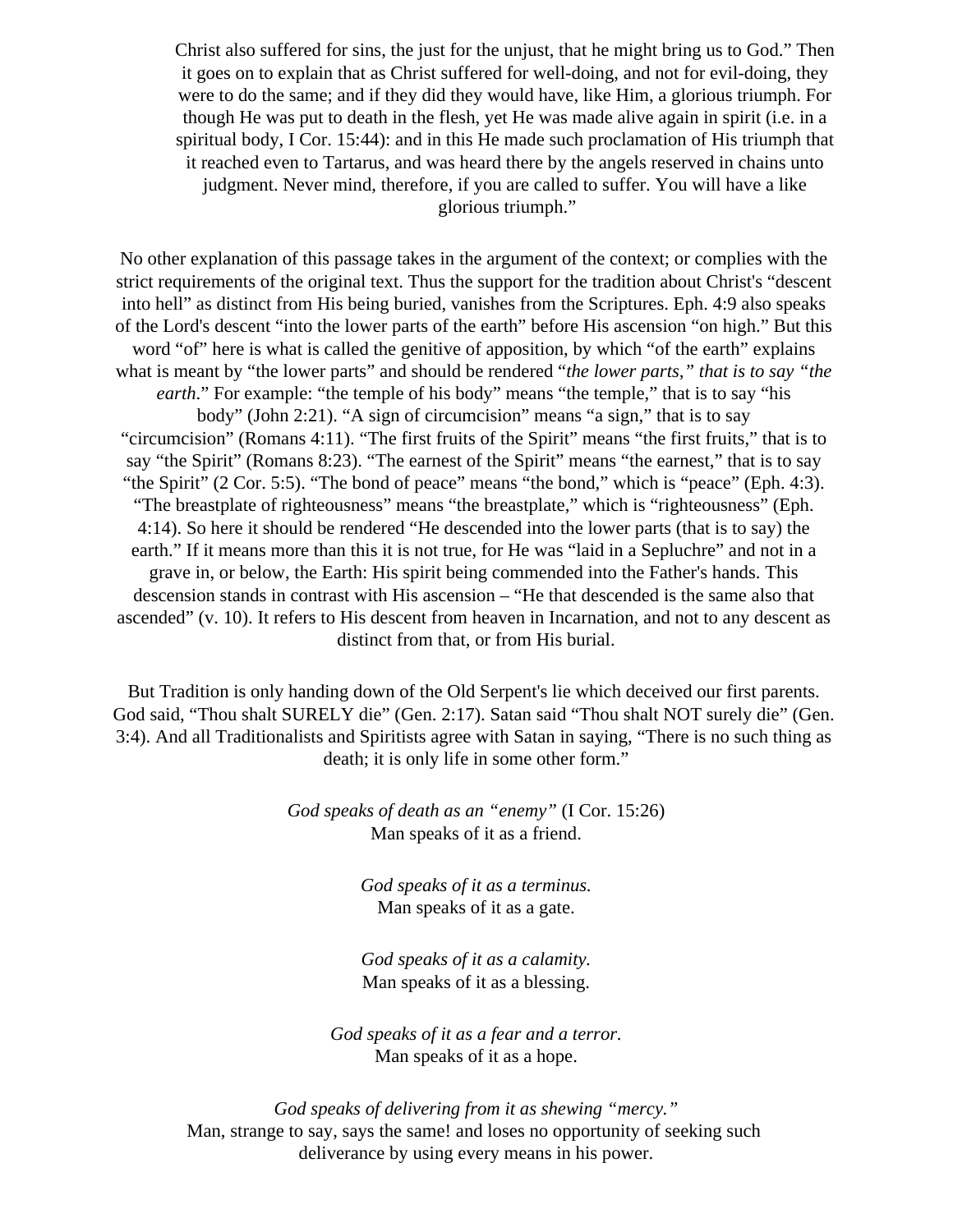In Phil. 2:27 we read that Epaphroditus "was sick unto death; but God had mercy on him." So that it was mercy to preserve Epaphroditus from death. This could hardly be called "mercy" if death were the "gate of glory," according to popular tradition.

In II Cor. 1:10, 11, it was deliverance of no ordinary kind when Paul himself also was "delivered from so great a death" which called for corresponding greatness of thanksgiving for God's answer to their prayers on his behalf. Moreover, he trusted that God would still deliver him. It is clear from II Cor. 5:4 that Paul did not wish for death: for he distinctly says "not for that we would be unclothed, but clothed upon (i.e. in resurrection and "change") that mortality might be swallowed up of life"; not of death. This is what he was so "earnestly desiring" (v. 2). True, in Phil. 1:21 some think Paul spoke of death as "gain," but we may ask, "Whose gain?" The answer is clear, for the whole context from verses 12-24 shows that Christ and His cause are the subjects to which he is referring; not himself. Paul's imprisonment had turned out to be for "the furtherance of the Gospel" (v. 12). His death might further it still more, and thus prove a "gain" for it. Verse 21 begins with "for" and is given in explanation of verse 20.

Hezekiah also had reason to praise God for delivering him from "the king of terrors." It was "mercy" shown to Epaphroditus; it was "a gift" to Paul; it was "love" to Hezekiah. He says (Isa. 38:17-19):

"Thou hast in love to my soul (i.e. to me) delivered it (i.e. me) from the pit (Heb. *Bor*, a rock-hewn sepulchre) of corruption. For thou has cast all my sins behind thy back. For the grave (Heb. *Sheol*) cannot praise thee, death cannot celebrate thee: They that go down into the pit cannot hope for thy truth. The living, the living, he shall praise thee, as I do this day."

On the other hand the death of Moses was permitted, for it was his punishment, therefore, there was no deliverance for him though he sought it (Deut. 1:37; 3:23, 27; 4:21, 22; 31:2). Surely it could have been no punishment if death is not death; but, as is universally held, the gate of paradise! In Phil. 1:21, death would have been Paul's "gain," for Paul was not on Pisgah, but in prison; and it would have been a happy issue out of his then afflictions.

So effectually has Satan's lie succeeded, and accomplished its purpose that, though the Lord Jesus said "I will come again and receive you unto myself," Christendom says, with one voice, "No! Lord. Thou needest not to come for me: I will die and come to Thee." Thus the blessed hope of resurrection and the coming of the Lord have been well nigh blotted out from the belief of the Churches; and the promise of the Lord been made of none effect by the ravages of Tradition. Men may write their books, and a Spiritist may entitle on "There is no death," etc. They may sing words and expressions which are foreign to the Scriptures, about "the Church triumphant." They may speak of having "passed on"; and about the "home-going"; and "the great beyond"; and the "border-land"; and "beyond the veil"; but against all this we set a special revelation from God, introduced by the prophetic formula, "the Word of the Lord."

> "This we say unto you BY THE WORD OF THE LORD that we which are alive and remain shall not precede (R.V.) them which are asleep" (I Thess. 4:15).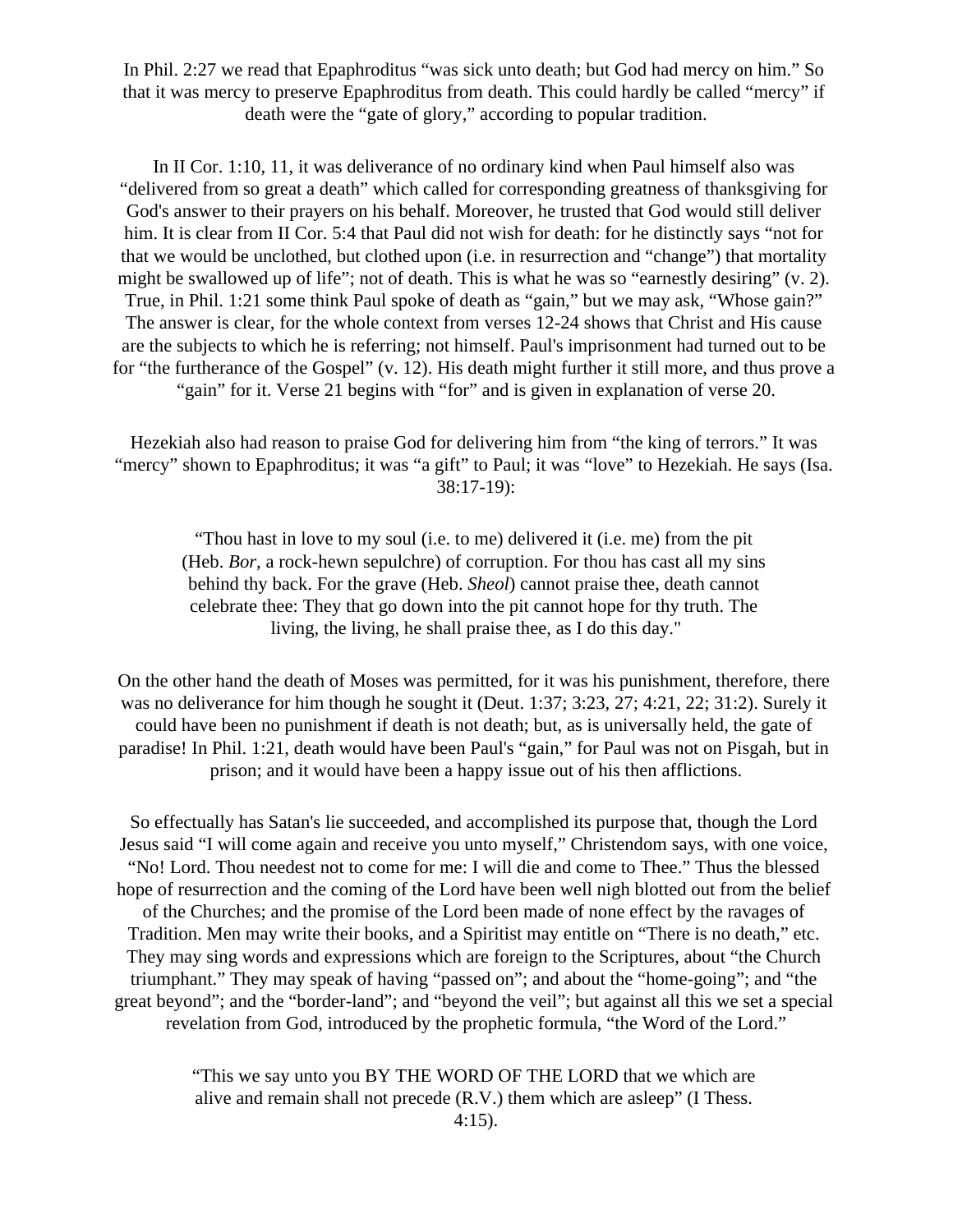To agree with Tradition this ought to have been written, "shall not precede them which are already with the Lord." But this would have made nonsense; and there is nothing of that in the Word of God. There are many things in Scripture difficult; and hard to be understood; there are many Figures of Speech also; but there are no self-contradictory statements such as that would have been.

Moreover, we ought to note that this special Divine revelation was given for the express purpose that we might not be ignorant on this subject, as the heathen and Traditionalists were. This revelation of God's truth as to the state of the dead is introduced by the noteworthy words in verse 13: "I would not have you ignorant, brethren, concerning them that are asleep." Unless, therefore, we know what the Lord has revealed, we must all alike remain "ignorant." What is revealed here "by the Word of the Lord", is

(a) That as the Lord Jesus was brought again from the dead (Heb. 13:20), so will His people be. "If we believe that Jesus died, and rose again, even so (we believe that) them also which sleep in (R.V. marg. through) Jesus will God bring with him" (i.e. bring again from the dead), even as the Lord Jesus died and rose again" (v. 14). (b) That we which are alive and remain till His coming shall not precede those who have fallen on sleep. (c) And therefore they cannot be with the Lord before us (v. 15).

(d) The first thing to happen will be their resurrection. They are called "the dead in Christ." Not the living, but "the dead," for resurrection concerns only "the dead" (v. 16). (e) The next thing is we, the living, shall be "caught up together with them to meet the Lord in the air" (v. 17). Not (as many people put it) to meet our friends, who are supposed to be already there; but to meet "the Lord Himself" (v. 17).

(f) Finally, it is revealed that this is the manner in which we shall be "with the Lord". The word is houtos thus, so, in this manner, and in no other way.

Those who do not know the truths here given by special Divine revelation have invented other ways of getting there. They say the "death is the gate of glory." God says that resurrection and ascension is the gate. It is the tradition that those who have fallen asleep are already in heaven that has given rise to the idea of "the Church Triumphant." But no such expression can be found in Scripture. Eph. 3:15 is supposed to teach or support it, when it speaks of "The whole family in heaven and earth." But it is by no means necessary to translate the words in this way. The R. V. and the American R.V. render them "every family in heaven and earth" so does the A.V. also in Eph. 1:21, where we have the same subject, viz. the giving of names (as ονοµαζω *onomazo*, in both places, means. See Luke 6:13, etc.) to some of these heavenly families, e.g. "principality and power, and might, and dominion, and every name that is named, not only in this world, but in that which is to come." It is not "the whole family" that is named; but *every* family has its own name given to it. A few verses before Eph. 3:15 we have two more of these families, "principalities and powers" (v. 10). Why then create a new thing altogether by forcing verse 15 apart from its context? These families in heaven are clearly set in contrast with the family of God upon earth. In verse 10 the earthly family is used as an object lesson to the heavenly family.

Now, these being the positive and clear statements of revelation as to man in life and in death, there are certain passages in the New Testament which seem to speak with a different voice, and to bear a different testimony. We say advisedly "seem"; for when properly understood, and accurately translated, not only is there no difference or opposition to the teaching of the Old Testament, but there is perfect harmony and unity in their testimony. The one corroborates and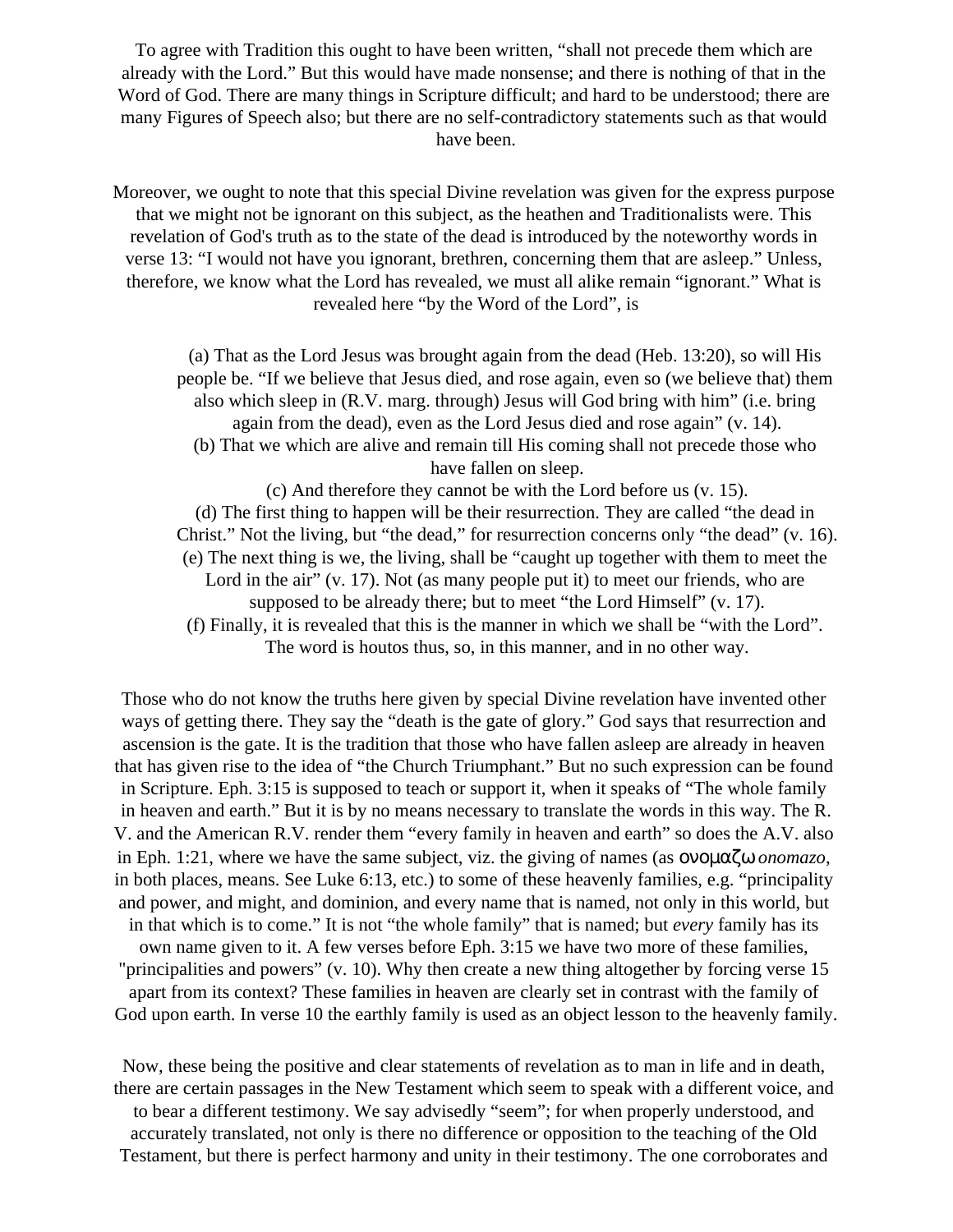supports the other. If not, meaning must be given to those passages which we have quoted above from the Old Testament: and Traditionalists must show us how they understand them; and support their interpretations by proofs from the Word of God.

There are five passages which are generally relied on and referred to by Traditionalists, viz:

(1) Matthew 22:32

"I am the God of Abraham, and the God of Isaac, and the God of Jacob? God is not the God of the dead, but of the living."

(2) Luke 23:43

"And Jesus said unto him, Verily I say unto thee, to day shalt thou be with me in paradise."

(3) II Corinthians 5:6,8

"Therefore we are always confident, know that, whilst we are at home in the body, we are absent from the Lord: We are confident, I say, and willing rather to be absent from the body, and to be present with the Lord."

(4) Philippians 1:23

"For I am in a strait betwixt two, having a desire to depart, and to be with Christ; which is far better:"

#### (5) Luke 16:19-31

"There was a certain rich man, which was clothed in purple and fine linen, and fared sumptuously every day: And there was a certain beggar named Lazarus, which was laid at his gate, full of sores, and desiring to be fed with the crumbs which fell from the rich man's table: moreover the dogs came and licked his sores. And it came to pass, that the beggar died, and was carried by the angels into Abraham's bosom: the rich man also died, and was buried; And in hell he lift up his eyes, being in torments, and seeth Abraham afar off, and Lazarus in his bosom. And he cried and said, Father Abraham, have mercy on me, and send Lazarus, that he may dip the tip of his finger in water, and cool my tongue;

for I am tormented in this flame. But Abraham said, Son, remember that thou in thy lifetime receivedst thy good things, and likewise Lazarus evil things: but now he is comforted, and thou are tormented. And beside all this, between us and you there is a great gulf fixed: so that they which would pass from hence to you cannot; neither can they pass to us, that would come from thence. Then he

said, I pray thee therefore, father, that thou wouldest send him to my father's house: For I have five brethren; that he may testify unto them, lest they also come into this place of torment. Abraham saith unto him, They have Moses and the prophets; let them hear them. And he said, Nay, father Abraham: but if one went unto them from the dead, they will repent. And he said unto him, if they hear not Moses and the prophets, neither will they be persuaded, though one rose from the dead."

(1) We will deal with them in this order. The first is "The God of the Living" (Matt. 22:32. Mark 12:27. Luke 20:38). In these scriptures it is stated that "God is not the God of the dead, but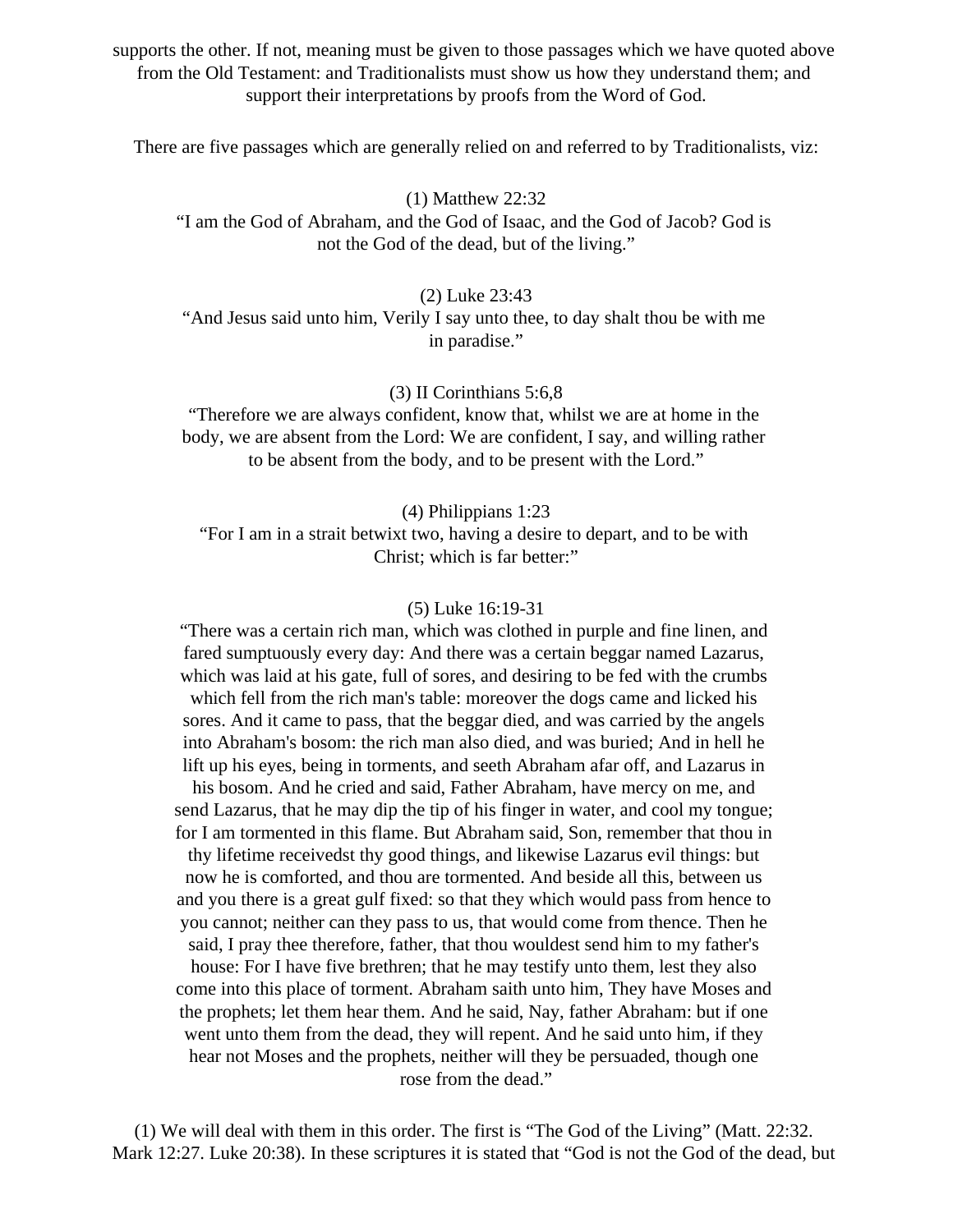of the living." But Traditionalists, believing that the "dead" are "the living," making God the "God of the dead," which He distinctly says He is not. Interpreting the words in this way, they utterly ignore the whole context, which shows that the words refer to the RESURRECTION, and not to the dead at all. Notice how this is emphasized in each Gospel:

> (i) "Then come unto Him the Sadducees, which say there is no RESURRECTION" (Matt. 22:23. Mark 12:18. Luke 20:27).

(ii) The one issue raised by the Sadducees was the question, "Whose wife shall she be in the RESURRECTION?" (Matt. 22:28. Mark 12:23. Luke 20:33).

(iii) The answer of our Lord deals solely with this one issue, which was RESURRECTION. Hence He says: Matt. 22, "as touching the RESURRECTION of the dead" (v. 31). Mark 12, "as touching the dead that they RISE" (v. 26). Luke 20, "now that the dead are RAISED, even Moses showed at the bush, when he called the Lord, the God of Abraham, and the God of Isaac, and the God of Jacob, for he is not a God of the dead, but of the living, for all live unto him" (v. 38).

These words were spoken by the Lord Jesus in order to prove "that the dead are RAISED." Traditionalists use them to prove that the dead are "living" without being RAISED!

The Sadducees may have denied many other things, but the one and the only thing in question here is RESURRECTION. Christ's argument was:

1. God's words at the bush prove a life for the dead patriarchs. 2. But there is no life for the dead without a resurrection. 3. Therefore they must be RAISED FROM THE DEAD; or "live again" by Him.

This argument held good, for it silenced the Sadducees. For if they are "living" now, and not dead, how does that prove a resurrection? And, moreover, what is the difference between them and those who are in "the land of the living"? For this is the expression constantly used of the present condition of life in contrast with the state of death.

Psalms 27:13 "I had fainted, unless I had believed to see the goodness of the Lord in the land of the living."

Psalms 56:13 "For thou hast delivered my soul from death: wilt not thou deliver my feet from falling, that I may walk before God in the light of the living?"

> Psalms 116:9 "I will walk before the Lord in the land of the living."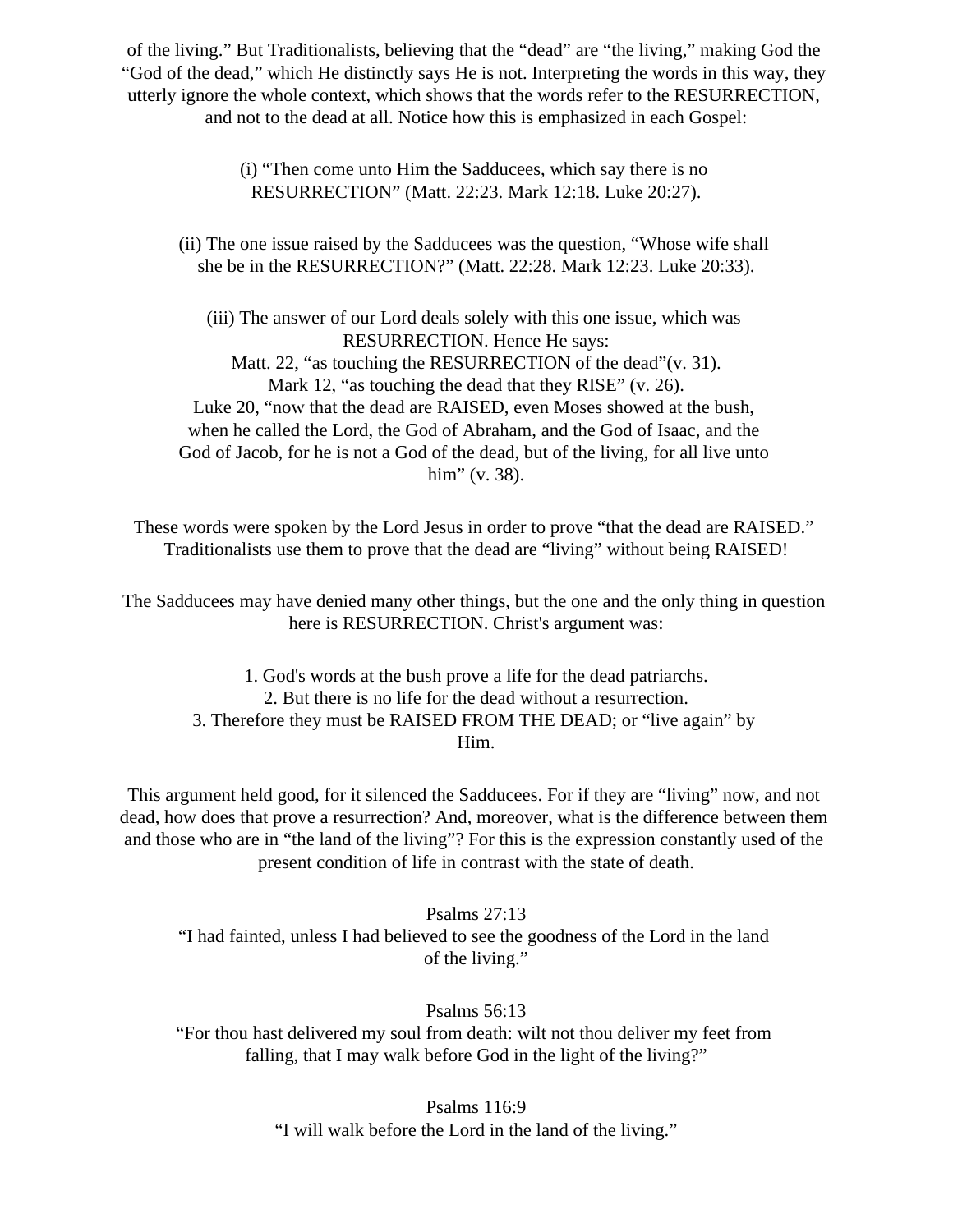#### Psalms 142:5

"I cried unto thee, O Lord: I said, Thou art my refuge and my portion in the land of the living."

### Jeremiah 11:19

"But I was like a lamb or an ox that is brought to the slaughter; and I knew not that they had devised devices against me, saying, Let us destroy the tree with the fruit thereof, and let us cut him off from the land of the living, that his name may be no more remembered."

#### Ezekiel 26:20

"When I shall bring thee down with them that descend into the pit, with the people of old time, and shall set thee in the low parts of the earth, in places desolate of old, with them that go down to the pit, that thou be not inhabited; and I shall set glory in the land of the living;"

In this last passage the contrast is very pointed; where God speaks of bringing down to death and the grave and setting His glory "in the land of the living."

The argument as to resurrection was so conclusive to the Scribes who heard Him, that they said, "Master, thou has well said. And after that they durst not ask him any question at all" (Luke 20:39, 40).

(2) Luke 23:43: "To-day shalt thou be with me in Paradise." This can mean only "Verily I say unto thee this day, thou shalt be with me in Paradise."

In the first place we must remember that the punctuation is not inspired. It is only of human authority. There is none whatever in the Greek manuscripts. We have, therefore, perfect liberty to criticize and alter man's use of it, and to substitute our own. The verb "say" when used with "to-day," is sometimes separated from it by the word οτι *hoti* (that); and sometimes it is joined with it by the absence of *hoti*. The Holy Spirit uses these words with perfect exactness, and it behooves us to learn what He would thus teach us.

When He puts the word *hoti* (that) between "say" and "to-day," it throws "to-day" into what is said, and cuts it off from the verb "say," e.g. Luke 19:9, "Jesus said...that (Gr. *hoti*) this day is salvation come to this house." Here "to-day" is joined with the verb "come," and separated from the verb "I say." So also in Luke 4:21 "And he began to say unto them that (*hoti*) this day is this scripture fulfilled in your ears." Here again the presence of *hoti* cuts off "to-day" from "say" and joins it with "fulfilled."

But this is not the case in Luke 23:43. Here the Holy Spirit has carefully excluded the word *hoti* (that). How then dare anyone to read the verse as though He had not excluded it, and read it as though it said "I say unto thee, that this day," etc. It is surely adding to the Word of God to insert, or imply the insertion of the word "that" when the Holy Spirit has not used it; as He has in two other places in this same Gospel (Luke 4:21; 19:9).

We are now prepared to see that we must translate Luke 23:43 in this manner, "Verily I say to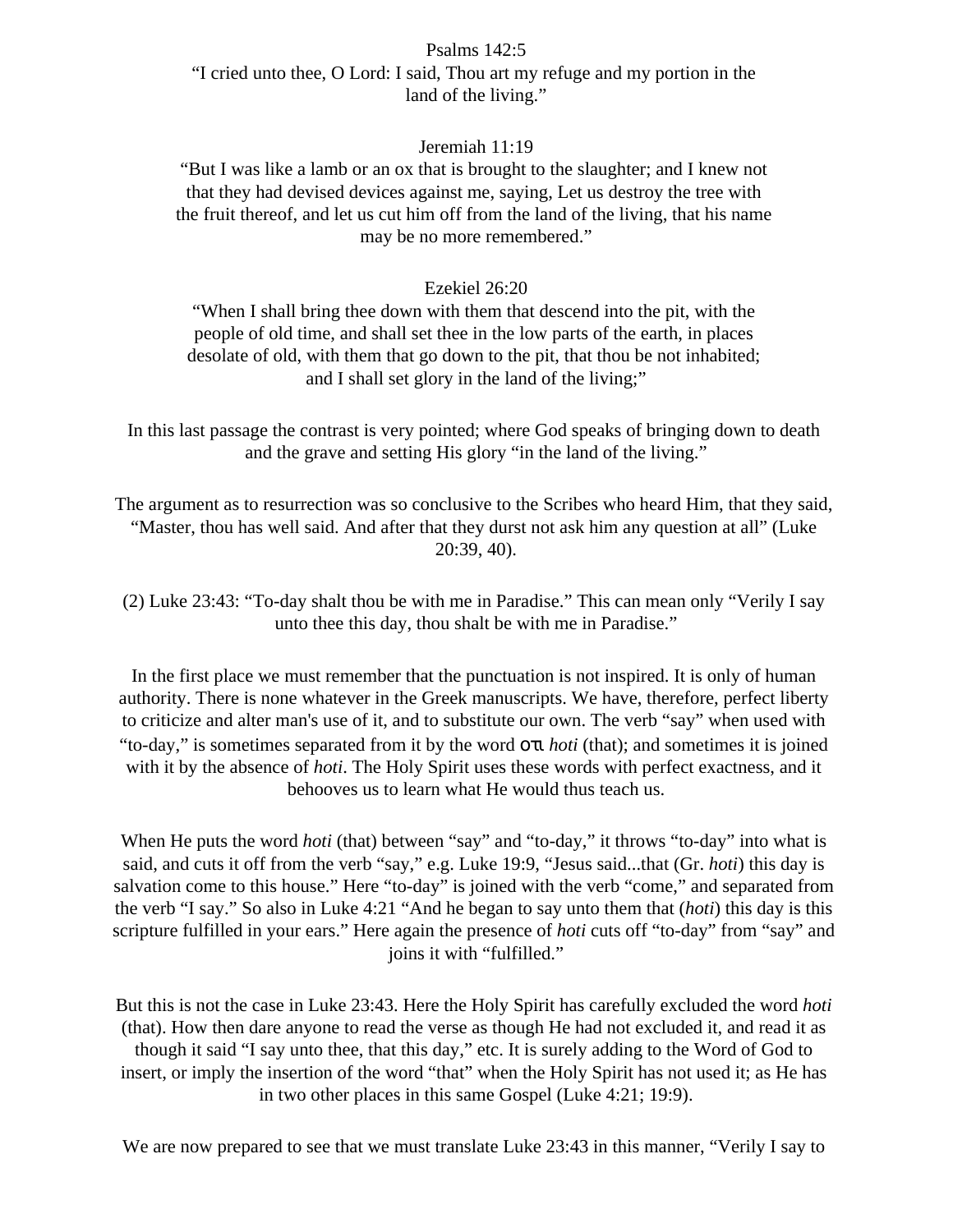thee this day, thou shalt be with me in Paradise." The prayer was answered. It referred to the future, and so did the promise; for, when the Lord shall have come in His Kingdom, the only Paradise the Scripture knows of will be restored. As a matter of fact, the Greek word *Paradise* occurs in the Septuagint twenty-eight times. Nine times it represents the Hebrew word "Eden," and nineteen times the Hebrew word *Gan* (Garden). In English it is rendered "Eden," "Garden," "Forest," "Orchard." The Hebrew word for "Eden" occurs sixteen times. The Hebrew word for "Garden" is used of Eden thirteen times in Genesis alone; and six times in other passages, of "the garden of God," etc. See Gen. 2. Neh. 2:8. Ecc. 2:5. Song 4:13.

From these facts we learn and notice others:

(i) We see that the three words, Paradise, Eden, and Garden are used interchangeably; and always, either of the Eden of Gen. 2. or of some glorious park like beauty which may be compared with it. (ii) It is never used in any other sense than that of an earthly place of beauty and delight. (iii) The "tree of life" and the river of "the water of life" are its great conspicuous characteristics. (iv) We see it Described in Gen. 2. Lost in Gen. 3. Restoration promised in Rev. 2:7. Regained in Rev. 22:1-5, 14, 17.

Further we must note that the formula "I say unto thee this day," was a well known Hebrew idiom used to emphasized the solemnity of the occasion and the importance of the words. See Deut. 4:26, 29, 40; 5:6; 6:6; 7:11; 8:1, 11, 19; 9:3; 10:13; 11:2, 8, 13, 18, 27, 28, 32; 13:18; 15:5; 19:9; 26:3, 17, 18; 27:1, 4, 10; 28:1, 13, 14, 15; 24:12; 30:2, 8, 11, 15, 16, 18, 18; 32:46. The expression, therefore, "I say unto thee this day," marks the wonderful character of the man's faith; which, under such circumstances, could still believe in, and look forward to the coming kingdom; and acknowledge that Christ was the King, though on that very day He was hanging on the Cross.

(3) The third passage, II Cor. 5:6, 8, "to be absent from the body and to be present with the Lord," was the inspired desire of the Apostle, which could be realized only in resurrection. Resurrection (and not death) is the subject of the whole context. These words are generally misquoted "Absent from the body, present with the Lord," as though it said that when we are absent from the body we are present with the Lord. But no such sentence can be found. No less than nine words are deliberately omitted from the context when the quotation is thus popularly made. The omission of these words creates quite a new sense, and puts the verse out of all harmony with the context; the object of which is to show that we cannot be "present with the Lord" except by being clothed upon with our RESURRECTION body, our "house which is from heaven."

We might with equal justice quote the words "hang all the law and the prophets," and leave out "on these two commandments"(Matt. 22:40); or say "there is no God" and leave out "The fool hath said in his heart" (Psalm 53:1), or say "Ye shall not drink wine," and leave out "Ye have planted pleasant vineyards, but (ye shall not drink wine) of them" (Amos 5:11); or talk about "the restitution of all things" and leave out "which God hath spoken by the mouth of all his holy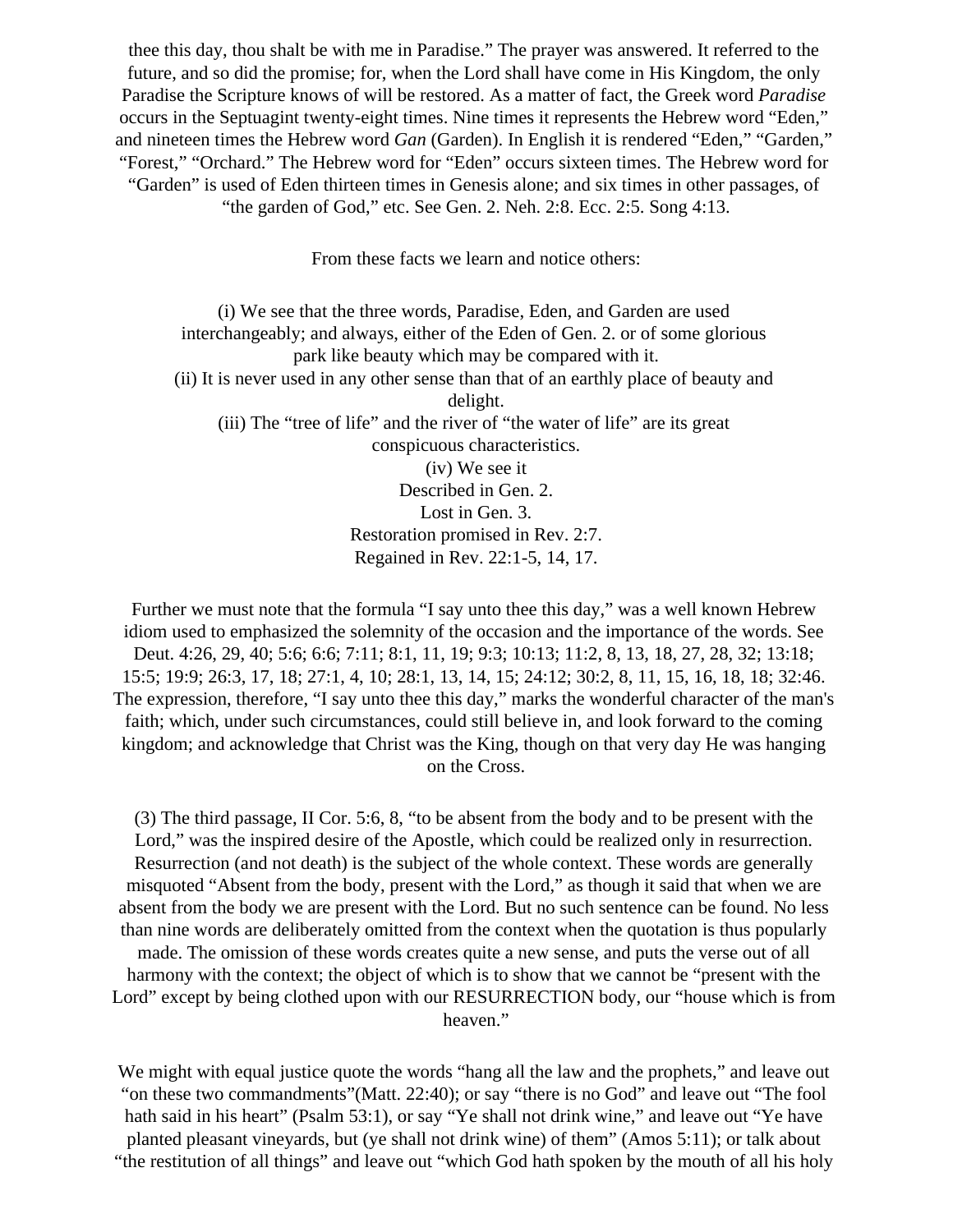#### prophets" (Acts 3:21).

All these partial quotations are correct so far as the Text is concerned, but what about the Context? The context is, "We *are* confident, I say, and *willing rather to be* absent from the body, *and to be* present with the Lord" (v. 8).

By omitting the words printed in italics the sense is entirely changed. Being "at home in the body" in both verses is explained, in verse 4 as being in "this tabernacle," which, in v. 1, is called "our earthly house of this tabernacle"; and being "present (or at home with) the Lord" is explained in verse 2 as being "clothed upon with our house which is from heaven." The Apostle distinctly says, on the one hand, that he did not wish to die (v. 4, "not that we would be unclothed"); and on the other hand, he was not merely "willing rather" but "earnestly desiring to be clothed upon" (v.2). It is true that some years later he did say "to die is gain"; but as we have seen above, the circumstances were very different, for he was then in prison.

(4) This brings us to the expression of Paul's desire in Phil. 1:23. The desire of the Apostle was not "to depart" himself, by dying; but his desire was for the return of Christ; the verb rendered "depart" being used elsewhere in the New Testament only in Luke 12:36, where it is rendered "return": "when he shall RETURN from the wedding." May we not fairly ask, "Why are we not to translate it in the same way in Phil. 1:23?"

The preposition ανα *ana* (again), when compounded with the verb λυω *luo* (to loosen), means to loosen back again to the place from whence the original departure was made, not to set out to a new place; hence, αναλυω *analuo* means to loosen back again or to return, and it is so rendered in the only other place where it occurs in the New Testament, Luke 12:36: "when he shall RETURN from the wedding." It does NOT mean to depart, in the sense of setting off from the place where one is, but to return to the place that one has left. The noun αναλυςις *analusis* occurs in II Tim. 4:6, and has the same meaning, returning or dissolution, i.e. the body returning to dust as it was, and the spirit returning to God who gave it. The verb does not occur in the Greek translation of the Canonical books of the Old Testament, but it does occur in the Apocryphal books which, though of no authority in the establishment of doctrine, are invaluable, as to the use and meaning of words. In these books this word always means to return, and is generally so translated.

But there is another fact with regard to Phil. 1:23. The English verb depart occurs 130 times in the New Testament; and is used as the rendering of 22 different Greek words. But this one verb *analuo* occurs only twice, and is rendered depart only once; the other occurrence being rendered return, and used by the Lord Himself of His own return from heaven. We must also further note that it is not the simple infinitive of the verb to return. It is a combination of three words: the preposition εις *eis* (unto), and the definite article το *to* (the), with the aorist inference αναλυσαι *analusai* (to return); so that the verb must be translated as a noun -- "having a strong desire unto THE RETURN"; i.e. of Christ, as in Luke 12:36. These words must be interpreted by the context, and from this it is clear that the Apostle's whole argument is that the Gospel might be furthered (v. 12); and that Christ might be magnified (v. 20). To this end he cared not whether he lived or died; for, he says, "to me, living (is) Christ, and dying (would be) gain. But if living in the flesh (would be Christ), this (dying) for me, (would be) the fruit of (my) labour. Yet, what I shall choose I wot not, for I am being PRESSED OUT OF these two [i.e. living or dying (vv. 20, 21), by a third thing (v. 23), viz.], having a strong desire unto THE RETURN (i.e.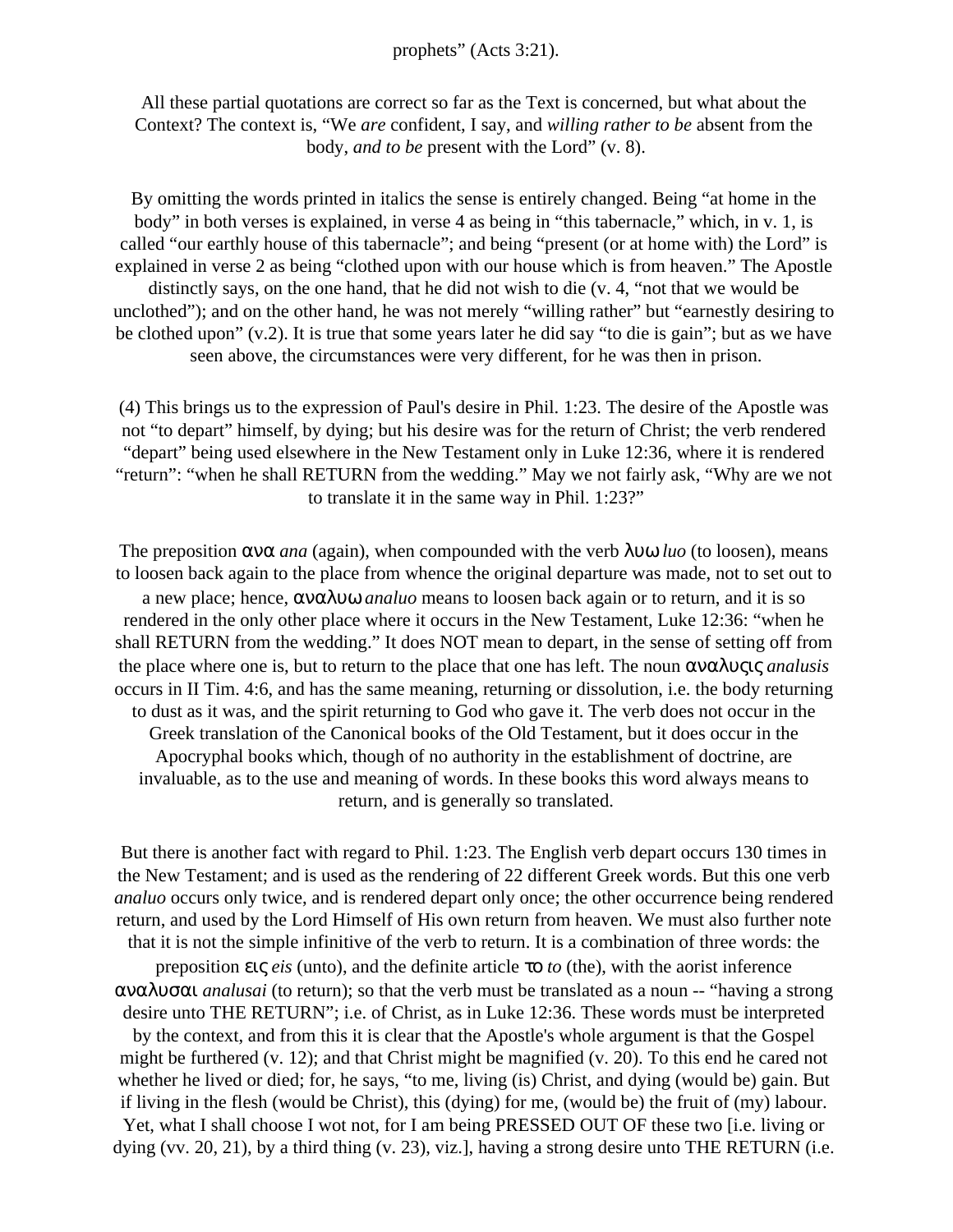of Christ), and to be with Christ, which is a far, far better thing". (The word εκ *ek* occurs 857 times, and is never once translated "betwixt" except in this place. It is translated "out of" 165 times).

Paul's imprisonment had made many brethren "more abundantly bold" (v. 12 R.V.) to preach the gospel. His death might produce still more abundant fruit of his labor; for these brethren were the fruit of his labor (v. 11; 4:17. Romans 1:13). Christ would thus be magnified in his body whether Paul lived or died. That was why he did not know what to choose of these three things: Living would be good; for he could himself preach Christ. Dying might be even better, and further the preaching of Christ more abundantly, judging by the result of his imprisonment. But there was a third thing, which was far, far better than either; and that was the return of Christ, which he so earnestly desired.

It is for the Traditionalists to show how they deal with these facts. It is not sufficient to say they do not believe in this our understanding of these passage: they must show how they dispose of our evidence, and must produce their own support of their own conclusions. Here we have four passages which seem to be opposed to those we have quoted from the Old Testament. Both cannot be true. We must either explain away the Old Testament passages, or we must see whether these four passages admit of other renderings, which remove their apparent opposition. We have suggested these other renderings, based on ample evidence; which, not only deprive them of such opposition, but show that their teaching is in exact accordance with those other passages.

(5) There remains a fifth passage, Luke 16:19-31, commonly called "the Parable of the Rich Man and Lazarus," or of "Dives and Lazarus." (If we speak of it sometimes as a Parable, it is not because we hold it to be one of Christ's Parables, specially so called, but because it partakes of the nature of parabolic teaching.)

It is absolutely impossible that the Traditional interpretation of this can be correct, because if it were, it would be directly opposed to all other teaching of Scripture. And the Lord's words cannot and must not be so interpreted. If it be Bible truth (as it is) that "the dead know not anything," how could the Lord have taught, and how can we believe that they do know a very great deal? If it be that fact that when man's "breath goeth forth, in that very day his thoughts perish," how can we believe that he goes on thinking? and not only thinking without a brain, but putting his "thoughts" into words, and speaking them without a tongue?

When the great subject of Resurrection is in question, one of the most solemn arguments employed is that, if there be no such thing as resurrection, then not only all the dead, but "they also which are fallen asleep in Christ are perished" (I Cor. 15:18). This is also the argument which immediately follows in verse 29 (after the parenthesis in verses 20-28), and is based upon verse 18. "Else, what are they doing who are being baptized? It is for dead (corpses) if the dead rise not at all. Why are they then being baptized for corpses?" Which is, of course, the case, if they are not going to rise again. We render this as Romans 8:10, 11 is rendered, by supplying the ellipsis of the verb "to be", as in both the A.V. and the R.V. The word νεκροι *nekroi* with the article (as in I Cor. 15:29) means dead bodies, or corpses. See Gen. 23:3, 4, 6, 8, 13, 15. Deut. 28:26. Jer. 12:3. Ezek. 37:9. Matt. 22:31. Luke 24:5. I Cor. 15:29 (1st and 3rd words), 35, 42,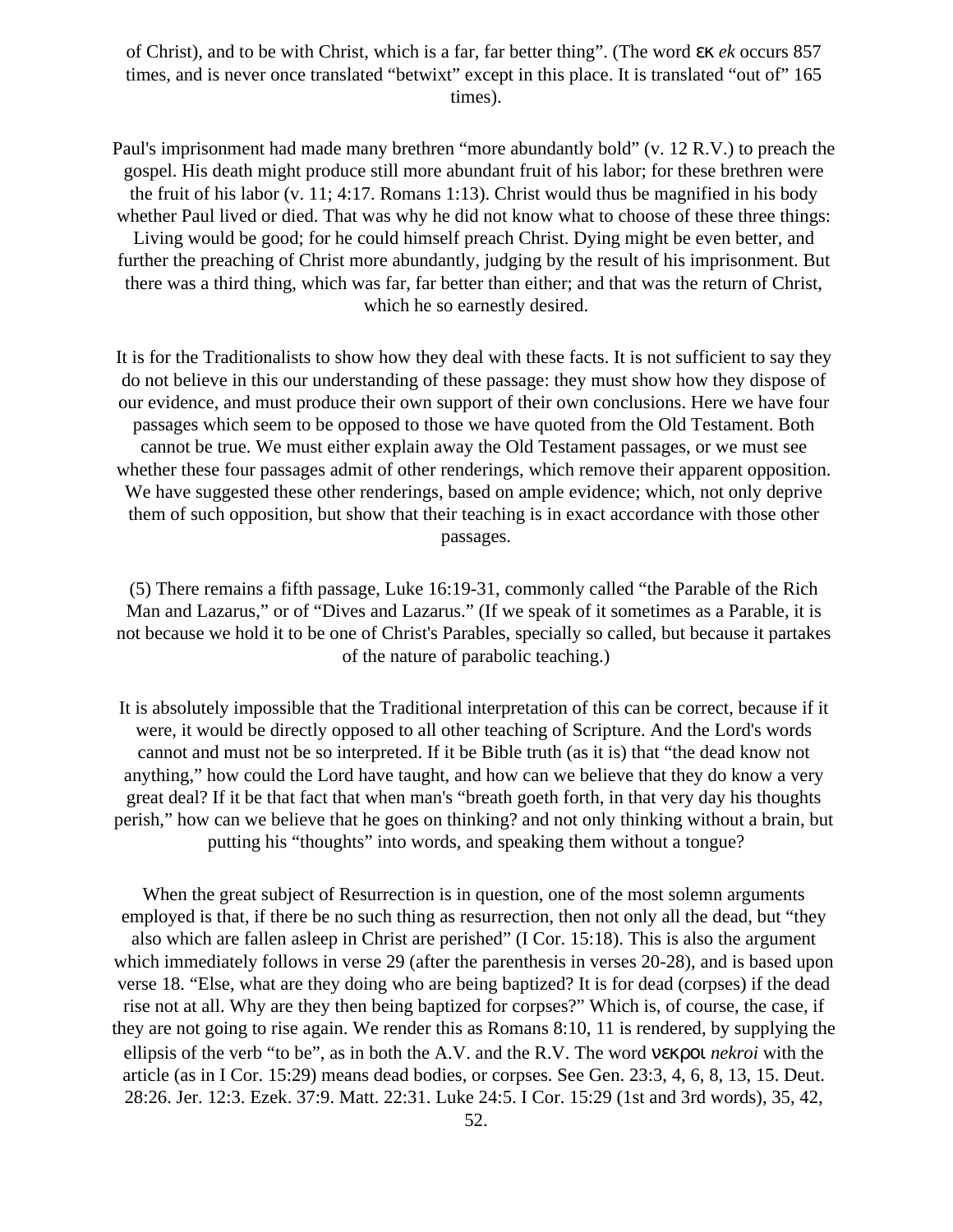On the other hand, *nekroi* without the article (as in I Pet. 4:6) means dead people, i.e. people who have died. See Deut. 14:1. Matt. 22:32. Mark 9:10. Luke 16:30, 31; 24:46. Acts 23:6; 24:15; 26:8. Romans 6:13; 10:7; 11:15. Heb. 11:19; 13:20. I Cor. 15:12, 13, 15, 16, 20, 21, 29 (2nd word), 32. This throws light upon I Pet. 4:6 (where it is without the article), which shows that "the dead," there, are those who had the gospel preached to them while they were alive, and though, according to the will of God, man might put them to death, they would "live again" in resurrection. The word µεν (men), though, is left untranslated, both in A.V. and R.V., as it is in I Pet. 3:18.

The word  $\zeta \alpha \omega$  (zao), to live again, has for one of its principle meanings, to live in resurrection life. See Matt. 9:18. Acts 9:41. Mark 16:11. Luke 24:5, 23. John 11:25, 26. Acts 1:3; 25:19. Romans 6:10; 14:9. II Cor. 13:4. Rev. 1:18; 2:8; 13:14; 20:4, 5.

We are expressly enjoined by the Lord Himself: "Marvel not at this: for the hour is coming in the which all that are in the graves shall hear His voice" (John 5:28). These are the Lord's own words, and they tell us where His Voice will be heard; and, that is not in heaven, not in Paradise, or in any so-called "intermediate state," but "in the GRAVES." With this agrees Dan. 12:2, which tells us that those who "awake" in resurrection will be those "that sleep in the dust of the earth." It does not say, in "Abraham's bosom," or any other place, state, or condition, but "IN THE DUST OF THE EARTH"; from which man was "taken" (Gen. 2:7; 3:23), and to which he must "return" (Gen. 3:19. Ecc. 12:7).

It is of course, most blessedly true that there is a vast difference between the saved and the unsaved in this "falling asleep." The former have received the gift of "eternal life" (Romans 6:23): not yet in actual fruition; but "in Christ," who is responsible to raise them from the dead (John 6:39), that they may enter upon the enjoyment of it. The unsaved do not possess "eternal life," for it is declared to be "the gift of God" (Romans 6:23). Very different, therefore, are these two cases. The Atonement and Resurrection, and Ascension of Christ has made all the difference for His people. They die like others; but for them it is only falling asleep. Why? Because they are to wake again. Though dead, they are now called "the dead in Christ," but it remains perfectly true that "we who are alive and remain to the coming of the Lord shall not precede (R.V.) them." And, therefore, it follows, of necessity, that they cannot precede us.

But it is sometimes urged that "the Lord led forth a multitude of captives from Hades to Paradise when He wrested from Satan his power over death and Hades" (Eph. 4:8). But the fact is that Eph. 4:8 says nothing about Hades or Paradise! Nothing about "multitudes of captives," and nothing about the state between the moment of His dying and rising. It was "when He ascended up on high" that there was this great triumph for the Lord Jesus Christ. We are not told what were all the immediate effects of Christ's death, resurrection and ascension, in Satan's realm of evil angels. Col. 2:15 tells us the great fact that He "spoiled principalities and powers." Henceforth He held the keys of death and the grave (*Hades*):

#### Revelation 1:18

"I *am* he that liveth, and was dead; and behold, I am alive for evermore, Amen; and have the keys of hell and of death."

There was a mighty conflict and a glorious victory when Christ rose from the dead and conquered him that had the power of death. In proof and token of His triumph "many" (not a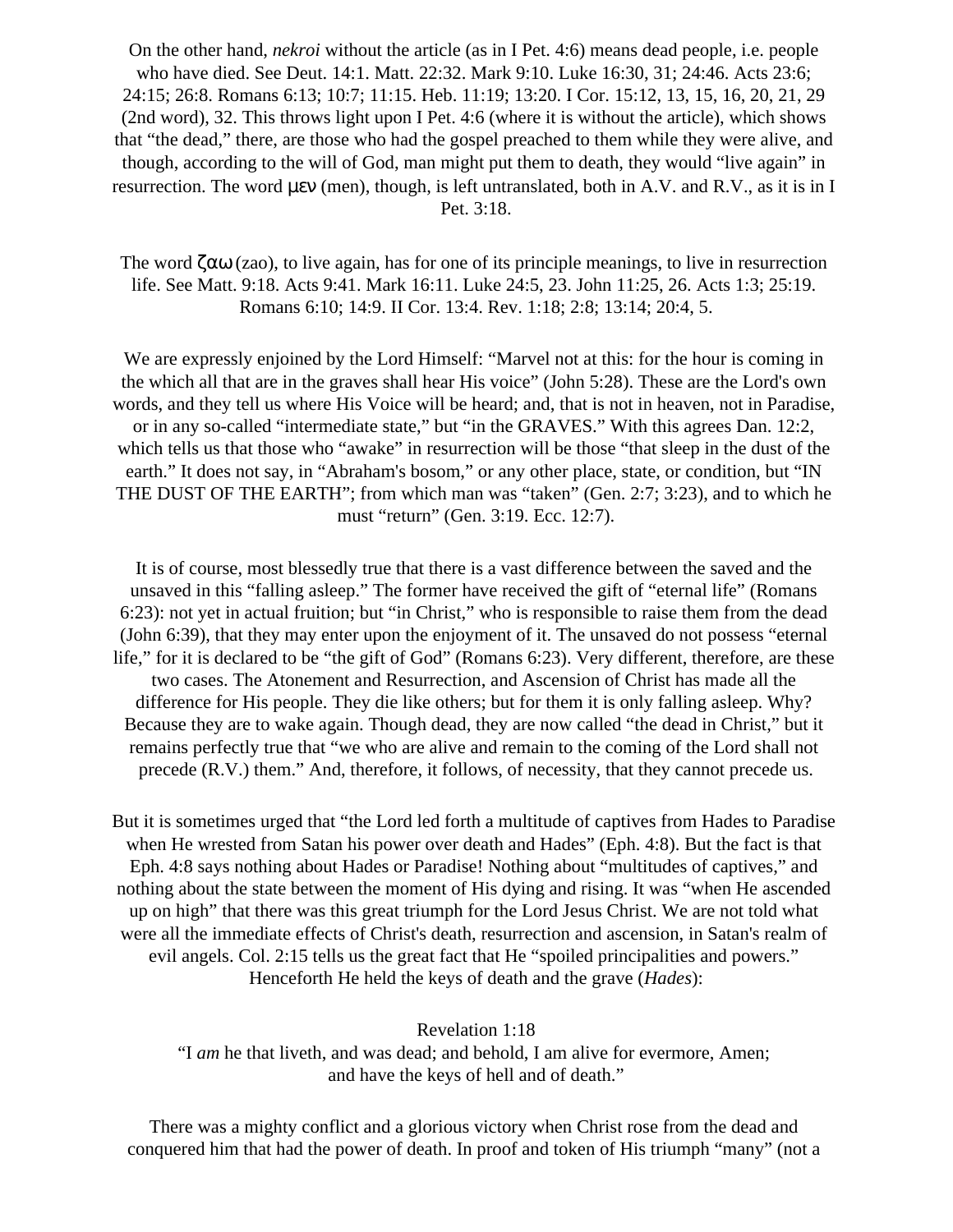few) rose from the dead (Matt. 27:52, 53); but as other that have been raised from the dead again sleep in Christ awaiting the return and the final Resurrection.

We now come to the so-called Parable itself. It is evident that this Scripture (Luke 16:19-31) must be interpreted and understood in a manner that shall not only not contradict that plain and direct teaching of all these passages; but on the contrary, in a manner which must be in perfect and complete harmony with them: and in such a way that it shall be necessary for the better understanding of the whole context in which it stands. That is to say, we must not explain the Parable apologetically, as though we wished it were not there; but as though we could not do without it. We must treat it as being indispensable, when taken with the context.

Let us look first at some of the inconsistencies of the Traditional Interpreters. Some of them call it a "Parable"; but the Lord does not so designate it. It does not even begin by saying "He said." It commences abruptly - "There was"; without any further guide as to the reason or meaning of what is said. Then they follow their own arbitrary will, picking out one word or expression, which they say is literal; and another, which they say is parabolic. For example, "Abraham's bosom" is, according to them, parabolic; and denotes Paradise. They are bound so to take it, because if literal, "Abraham's bosom" would hold only one person! It refers to the act of reclining at meals, where any one person, if he leaned back, would be "in the bosom" of the other. John was so placed with regard to the Lord Jesus (John 13:23; 21:20), and it was a token of favor and love (John 19:26; 20:2; 21:7). Then they take the "fire" and the "water," the "tongue" and the "flame," etc., as being literal; but when the Lord elsewhere speaks of "the worm that dieth not," they take that as parabolic, and say it does not mean "a worm" but conscience. In all this they draw only on their imagination, and interpret according to their own arbitrary will.

If we follow out this illogical principle, then according to them Lazarus was never buried at all; while the rich man was. For "the rich man also died and was buried" (v. 22); while Lazarus, instead of being buried, was "carried by the angels into Abraham's bosom." There is the further difficulty as to how a man who has been actually buried, could think without a brain, or speak without a tongue. How can the spirit speak, or act apart from the physical organs of the body? This is a difficulty our friends cannot get over: and so they have to invent some theory (which outdoes the Spiritists' invention of an "Astral body") which has no foundation whatever in fact: and is absolutely destitute of anything worthy of the name "evidence" of any kind whatsoever. Then again, *Hades* is never elsewhere mentioned as a place of fire. On the contrary, it is itself to be "cast into the lake of fire" (Rev. 20:14).

Moreover, there is this further moral difficulty; in this parable, which is supposed to treat of the most solemn realities as to the eternal destiny of the righteous and the wicked, there is a man who receives all blessing, and his only merit is poverty. That, for ought that is said, is the only title Lazarus has for his reward. It is useless to assume that he might have been righteous as well as poor. The answer is that the parable does not say a word about it; and it is perfectly arbitrary for anyone to insert either the words or the thought. On the other hand, the only sin for which the rich man was punished with those torments was his previous enjoyment of "good things" and his neglect of Lazarus. But for this neglect, and his style of living, he might have been as good and moral a man as Lazarus.

Again, if "Abraham's bosom" is the same as Paradise, then we ask, "Is that where Christ and the thief went according to the popular interpretation of Luke 23:43? Did they go to 'Abraham's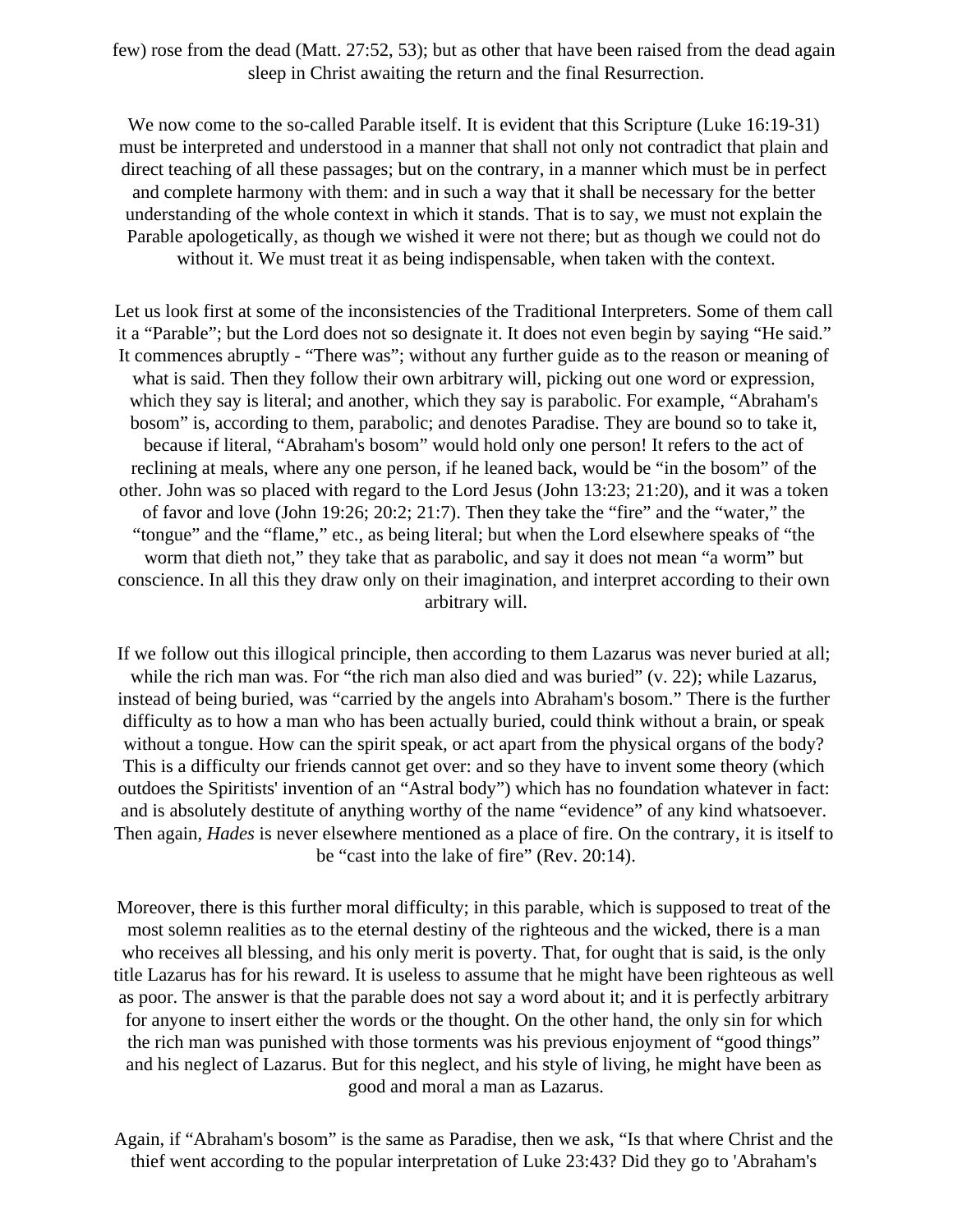bosom'"? The fact is, the more closely we look at Tradition, the more glaring are the inconsistencies which it creates.

The teaching of the Pharisees had much in common with the teaching of Romanists and Spiritists in the present day. We have only to refer to the Lord's words to see what He thought of the Pharisees and their teachings. He reserved for them His severest denunciations and woes; and administered to them His most scathing judgments. It was the teaching of the Pharisees, which had made the Word of God of none effect, that was the very essence of their sin and its condemnation. Everywhere the Lord refers to this as bringing down His wrath; and calling forth

His "woes." The Word of God said one thing, and the Pharisees said another; they thus contracted themselves out of the Law of God by their traditions. The context shows that the Lord's controversy with the Pharisees was now approaching a crisis. It begins, in chapter 14:35, with the solemn formula, "He that hath ears to hear, let him hear." We are immediately shown who had these opened ears; for we read (15:1), "THEN drew near unto him all the publicans and sinners for to hear him. And the Pharisees and Scribes murmured, saying, This man receiveth sinners and eateth with them." They professed to have the key of knowledge, but they entered not in themselves; and those who were entering in they hindered (Matt. 23:13-33). They had the

Scriptures, but they overlaid them with their traditions, and thus made them of none effect (Matt. 15:19). They were like "the Unjust Steward" (Luke 16:1-12) in the parable which immediately follows Luke 15. For He would explain to His immediate believing followers the iniquity of these murmuring Pharisees. They dealt unjustly with the oracles of God which were committed unto them (Rom. 3:2). They allowed His commandments to be disobeyed by others that they might make gain. In Mark 7:9 the Lord said, "Full well ye reject (Margin, frustrate) the commandment of God, that ye may keep your own tradition." This was said in solemn irony; for they did not "well" in the strict meaning of the word, though they did well, i.e. consistently with their own teaching when they practically did away with the fifth and seventh Commandments for their own profit and gain, just as Rome in later days did away with the doctrine of

"justification through faith" by the sale of "indulgences." (Read carefully Matt. 15:3-6 and Mark 7:7-13). They were "unjust stewards"; and contrary to their teaching, the Lord declared there was no such thing as "little" or "much" when it cam to honesty, especially in dealing with the Word of God; and that, if they were unfaithful in the least, they would be in much also, and could not be trusted. The time was at hand when the sentence would go forth, "thou mayest be no longer steward."

Then in Luke 16:14 we read: "The Pharisees also, who were covetous, heard all these things; and they derided him" (v. 14): lit., they turned up their noses at Him! Compare chapter 23:35, "The rulers scoffed at him." The same word as in Psalm 22:7, "All they that see me laugh me to scorn." The supreme moment had come. We may thus paraphrase His words which follow and lead up to the Parable: "You deride and scoff at Me, as if I were mistaken, and you were innocent. You seek to justify yourselves before men, but God knoweth your hearts. You highly esteem your traditions, but they are abomination in the sight of God (v. 15). The law and the prophets were until John, but you deal unjustly with them, changing them and wresting them at your pleasure, by your tradition, and by the false glosses ye have put upon them. And when John preached the Kingdom of God, every one used violence and hostility against it by contradictions, persecution, and derision (v. 16). And yet, though by your vain traditions you would make the law void and of none effect, it is easier for heaven and earth to pass away, than for one tittle of the law to fail (v. 17). Take one instance out of many. It is true that God permitted, and legislated for, divorce. But ye, by your traditions and arbitrary system of divorces, have degraded it for gain. Nevertheless, that law still remains, and will stand for ever, and he who accepts your teaching on the subject, and receives your divorces, and marrieth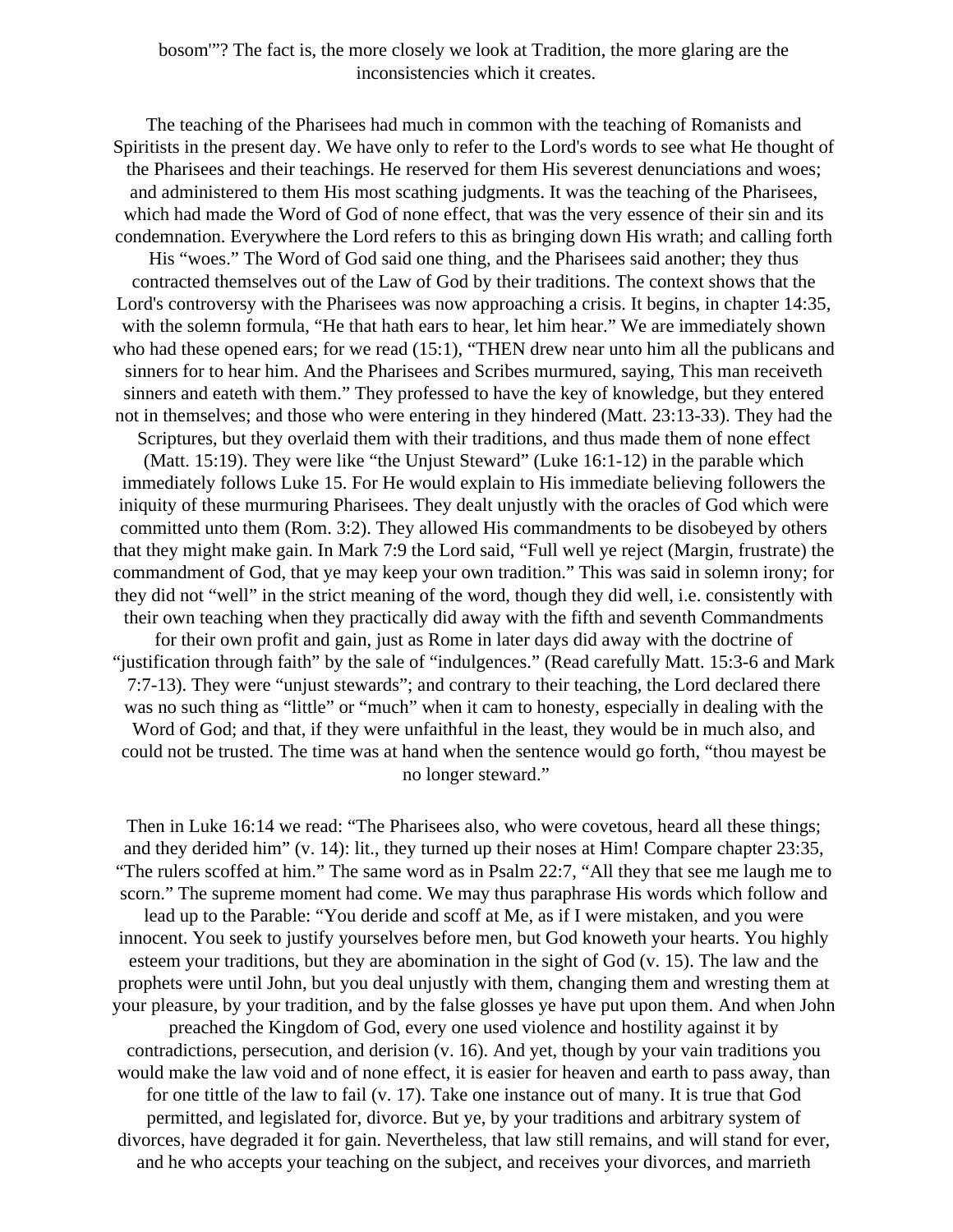Then the Lord immediately passes on to the culminating point of His lesson (v. 19): "There was a certain rich man," etc. He makes no break. He does not call it, or give it as one of His own Parables; but He at once goes on to give another example from the traditions of the Pharisees, in order to judge them out of their own mouth. A parable of this kind need not be true in itself, or in fact; though it must be believed to be true by the hearers, if not by the speaker. No more than Jotham's parable of the Trees speaking (Judges 9:7-15). No more than when the Pharisees, on another occasion, said "this fellow doth not cast out devils but by Beelzebub, the prince of the devils"; and He, judging them out of their own mouth, did not contradict them, nor did He admit the truth of their words when He replied, "If I by Beelzebub cast out devils, by whom do your children cast them out?" (Matt. 12:24-27). No! the Lord did not bandy words in argument with these arch-Traditionists, but turned the tables upon them. It was the same here, in Luke 16. He neither denied nor admitted the truth of their tradition when He used their own teachings against themselves. These are the "offences" of chapter 17.

It was the same in the case of the parable of the "pounds" a little later on, when He said, "Out of thine own mouth will I judge thee, thou wicked servant. Thou knewest that I was an austere man, taking up what I laid not down, and reaping that I did not sow" (Luke 19:22). The Lord was not, of course, an austere and unjust man; but He uses the words which those to whom He was speaking believed to be true; and condemned them out of their own mouth.

We believe that the Lord is doing the very same thing here. The framework of the illustration is exactly what the Pharisees believed and taught. It is a powerful and telling example of one of their distinctive traditions, by which they made the teaching of God's Word of none effect. It is, of course, adapted by the Lord so as to convey His condemnation of the Pharisees. He represents the dead as speaking, but the words put into Abraham's mouth contain the sting of what was His own teaching. In verse 18 He had given an example of their PRACTICE in making void the Law of God as to marriage and divorce; and in the very next verse (19) He proceeds to give an example of their Doctrine to show how their traditions made void the truth of God; using their very words as an argument against themselves; and showing, by His own words, which He puts into Abraham's mouth (verses 29 and 31), that all these traditions were contrary to God's truth.

They taught that the dead could go to and communicate with the living; the Lord declares that this is impossible; and that none can go "from the dead" but by resurrection; "neither will they be persuaded, though one rose from the dead" (v. 31). Note, these latter are His own words; He knew that their traditions were false, and in this very parable He corrects them. He distinctly declares that no dead person could go to the living except by resurrection; and that if one did go it would be useless; for, there was one of the same name – Lazarus, who was raised from the dead shortly afterward, but their reply was to call a Council, in which "they determined to put Lazarus also to death," as well as Himself (John 12:10). And when the Lord rose from the dead they again took counsel, and would not believe (Matt. 28:11-15). Thus the parable is made by the Lord to give positive teaching as well as negative, and to teach the truth as well as to correct error.

In the Talmud we have those very traditions gathered up which the Lord refers to in His condemnation. Many are there preserved which were current in our Lord's day. We can thus find out exactly what these popular traditions were. "Paradise," "The carrying away by angels," "Abraham's bosom," etc., were the popular expressions constantly used. Christ was not the first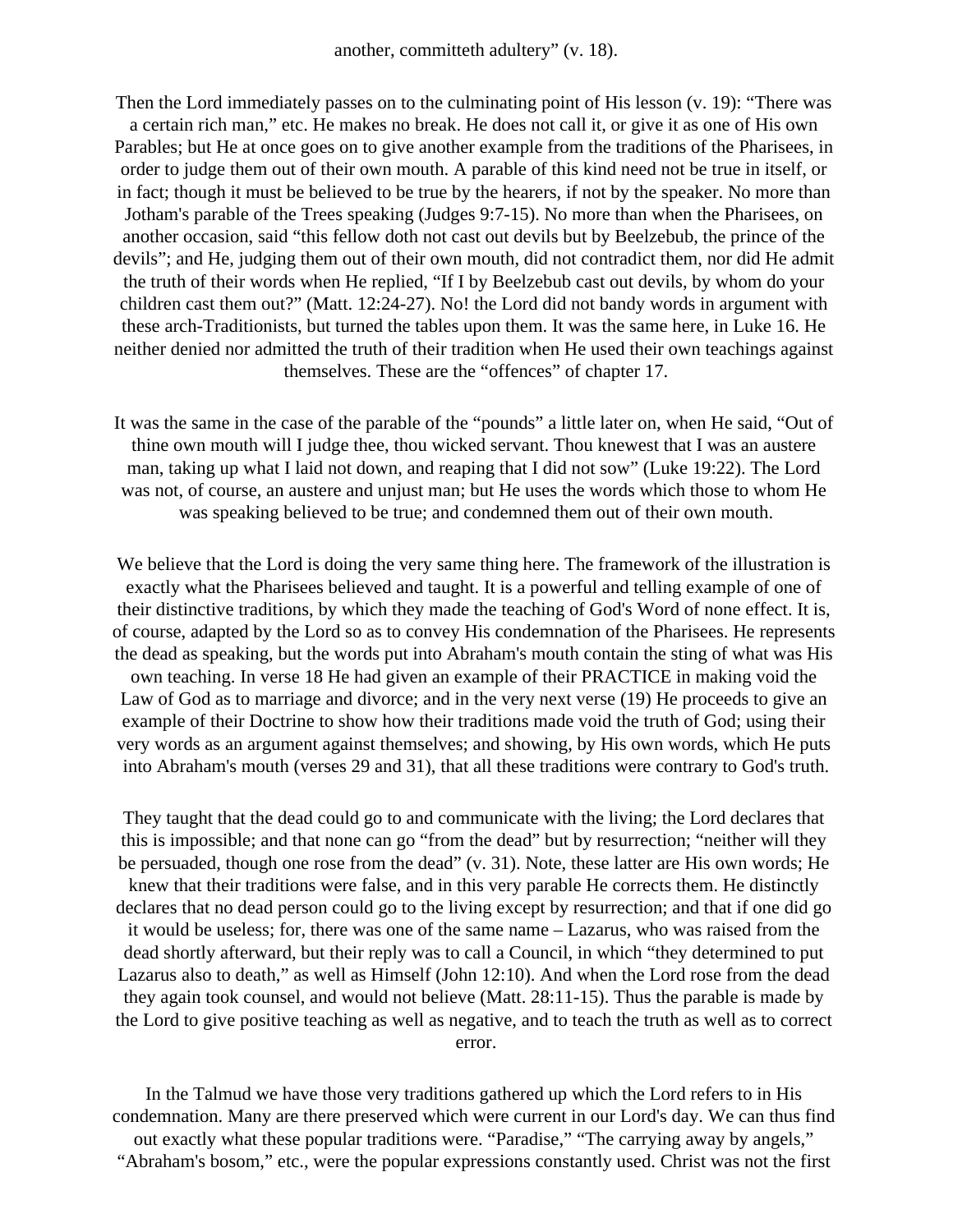who used these phrases, but He used the language of the Pharisees, turning it against them. Take a few examples from the Talmud:

(1) In Kiddushin (Treatise on Betrothal), fol. 72, there is quoted from Juchasin, fol. 75, 2, a long story about what Levi said of Rabbi Judah: "This day he sits in Abraham's bosom," i.e. the day he died.

There is a difference here between the Jerusalem and the Babylonian Talmuds – the former says Rabbi Judah was "carried by angels"; the latter says that he was "placed in Abraham's bosom."

Here we have again the Pharisees' tradition as used against them by our Lord.

(2) There was a story of a woman who had seen six of her sons slain (we have it also in II Macc. vii). She heard the command given to kill the youngest (twoand-a-half years old), and running into the embraces of her little son, kissed him and said, "Go thou, my son, to Abraham my father, and tell him 'Thus saith thy mother. Do not thou boast, saying, I built an altar, and offered my son Isaac. For thy mother hath built seven altars, and offered seven sons in one day," etc. (Midrash Echah, fol. 68.1).

(3) Another example may be given out of a host of others (Midrash on Ruth, fol. 44, 2; and Midrash on Coheleth (Ecclesiastes) fol. 86, 4). "There are wicked men, that are coupled together in this world. But one of them repents before death, the other doth not, so one is found standing in the assembly of the just, the other in the assembly of the wicked. The one seeth the other and saith, 'Woe! And Alas! There is accepting of persons in this thing. He and I robbed together, committed murder together; and now he stands in the congregation of the just, and I, in the congregation of the wicked.' They answered him: 'O thou foolish among mortals that are in the world! Thou weft abominable and cast forth for three days after thy death, and they did not lay thee in the grave; the worm was under thee, and the worm covered thee; which, when this companion of thine came to understand, he became a penitent. It was in thy power also to have repented, but thou dist not'. He saith to them, 'Let me go now, and become a penitent'. But they say, 'O thou foolishest of men, dost thou not know, that this world in which thou are, is like a Sabbath, and the world out of which thou comest is like the evening of the Sabbath? If thou does not provide something on the evening of the Sabbath, what wilt thou eat on the Sabbath day? Dost thou not know that the world out of which thou camest is like the land; and the world, in which thou now art, is like the sea? If a man make no provision on land for what he should eat at sea, what will he have to eat?' He gnashed his teeth, and gnawed his own flesh."

(4) We have examples also of the dead discoursing with one another; and also with those who are still alive (Beracoth, fol.  $18$ ,  $2 -$  Treatise on Blessings). "R. Samuel Bar Nachman saith, R. Jonathan saith, How doth it appear that the dead have any discourse among themselves? It appears from what is said (Deut. xxxiv. 4), And the Lord said unto him, This is the land, concerning which I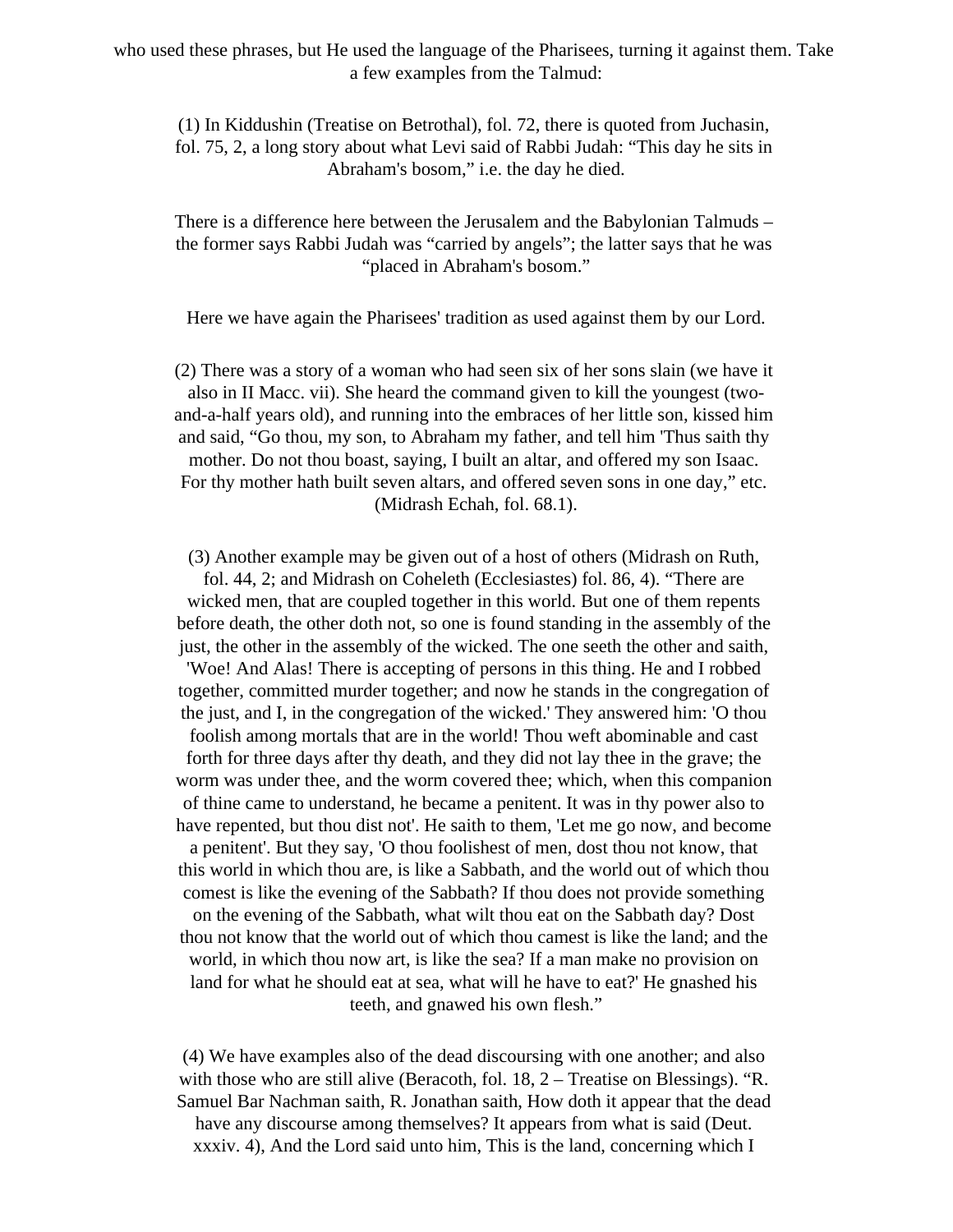sware unto Abraham, to Isaac, and to Jacob, saying." What is the meaning of the word saying? The Holy Blessed God saith unto Moses, 'Go thou and say to Abraham, Isaac, and Jacob, the oath which I sware unto you, I have performed unto your children'." Note that 'Go thou and say to Abraham,' etc.

Then follows a story of a certain pious man that went and lodged in a burying place, and heard two souls discoursing among themselves. "The one said unto the other, 'Come, my companion, and let us wander about the world, and listen behind the veil, what kind of plagues are coming upon the world'. To which the other replied, 'O my companion, I cannot; for I am buried in a can mat; but do thou go and whatsoever thou hearest, do thou come and tell me'," etc. The story goes on to tell of the wandering of the soul and what he heard, etc.

(5) There was a good man and a wicked man that died; as for the good man, "he had no funeral rites solemnized"; but the wicked man had. Afterward, there was one who saw in his dream, the good man walking in gardens, and hard by pleasant springs; but the wicked man "with his tongue trickling drop by drop, at the bank of a river, endeavouring to touch the water, but he could not." (Chagigah, fol. 77. Treatise on Exodus 23:17).

(6) As to "the great gulf", we read (Midrash [or Commentary] on Coheleth [Ecclesiastes], 103. 2), "God hath set the one against the other (Ecc. vii. 14) that is Gehenna and Paradise. How far are they distant? A hand-breadth". Jochanan saith, "A wall is between", but the Rabbis say "They are so even with one another, that they may see out of one into the other".

The traditions set forth above were widely spread in many early Christian writings, showing how soon the corruption spread which led on to the Dark Ages and to all the worst errors of Romanism. The Apocryphal books (written in Greek, not in Hebrew, Cents. i and ii B.C.) contained the germ of this teaching. That is why the Apocrypha is valued by Traditionalists, and is incorporated by the Church of Rome as an integral part of her Bible.

The Apocrypha contains prayers for the dead; also "the song of the three Children" (known in the Prayer Book as the Benedicite), in which "the spirits and souls of the righteous" are called on to bless the Lord.

The Te Deum, also, which does not date further back than the fifth century, likewise speaks of the Apostles and Prophets and Martyrs as praising God now.

From all this it seems to us perfectly clear that the Lord was not delivering this as a Parable, or as His own direct teaching; but that He was taking the current, traditional teachings of the Pharisees, which He was condemning; and using them against themselves, thus convicting them out of their own mouths. We are quite aware of the objection which will occur to some of our readers. But it is an objection based wholly on human reasoning, and on what appears to them to be probable. It will be asked, is it possible that our Lord would give utterance in such words without giving some warning to us as to the way to which He used them? Well, the answer to such is that, warning has been given in the uniform and unanimous teaching of Scripture. His own words: "they have Moses and the Prophets, let them hear them," addressed to the Pharisees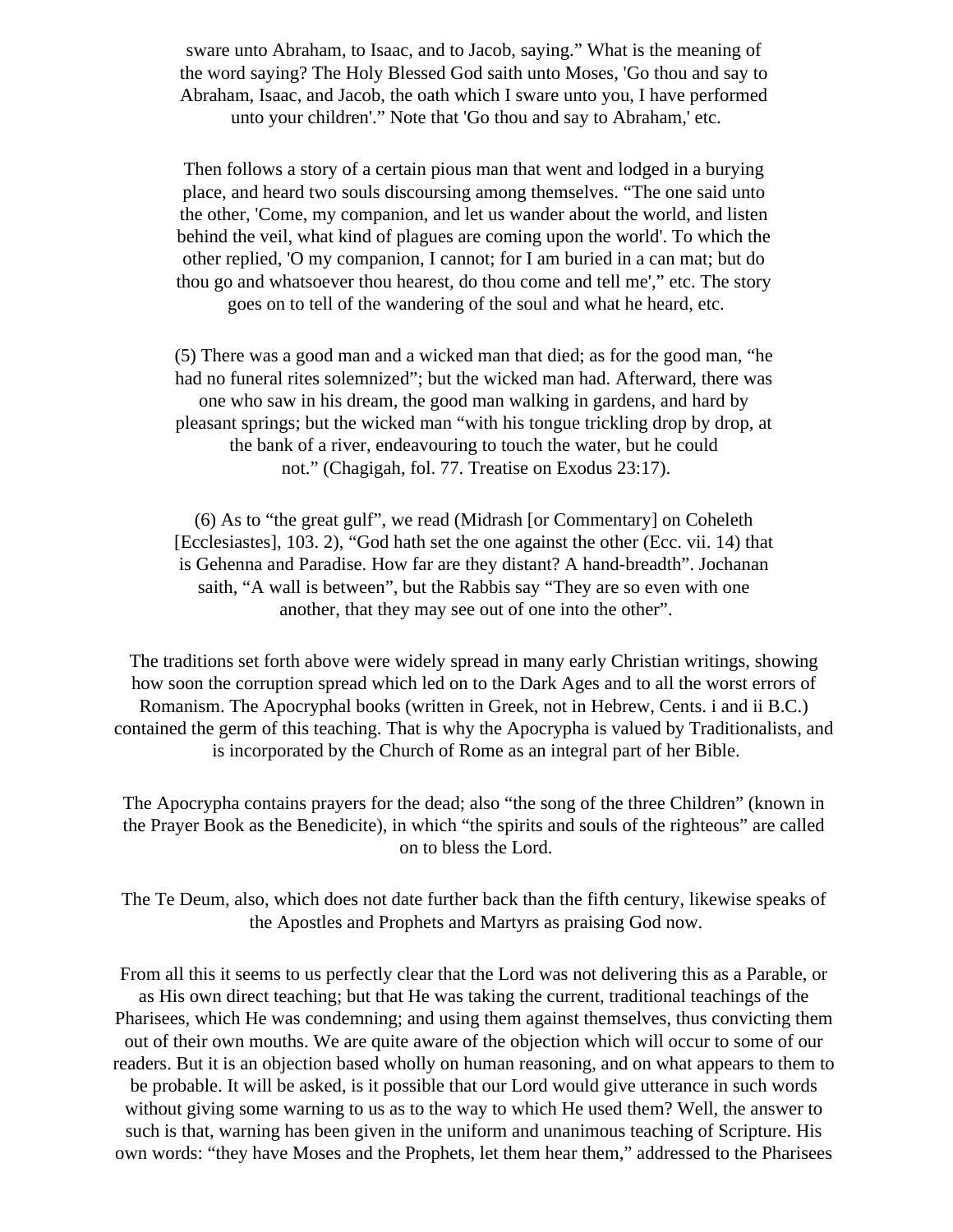through "the Rich Man" may be taken as addressed to us also. We have (as they had) the evidence of the Old Testament (in "Moses and the Prophets"), and we have also the evidence of the New Testament, which accords with the Old. If we "hear them," it would be impossible for us to suppose, for a moment, that Christ could be teaching here, that which is the very opposite to that of the whole Word of God.

We have the Scriptures of truth; and they reveal to us, in plain, direct, categorical, unmistakable words, that "the dead know not anything"; and that when man's breath goeth forth, "in that very day his thoughts perish." It is taken for granted, therefore, that we shall believe what God says in these and many other passages of His Word; and had we not absorbed tradition from our earliest years we should have at once seen that the popular interpretation of this passage is quite contrary to the whole analogy of Scripture. We ought to discern, at the very first glance at it, that it is unique, and stands out so isolated, by itself, that we should never for one moment dream of accepting as truth that which, if we know anything of His Word, we should instantly and instinctively detect as human tradition used for a special purpose. But, unfortunately, we have been brought up for the most part on man's books, instead of the Bible. People draw their theology from hymns written by men who were saturated with tradition; who, when they did write a good hymn generally spoiled it in the last verse, by setting "death" as the church's hope, instead of Christ's coming. Hence, hymns are solemnly sung which contain such absurd, paradoxical teaching as the singing of God's praises while our tongues are seeing corruption, and "lie silent in the grave."

Persons saturated with such false traditions come to this Scripture with minds filled with the inventions, fabrications, and imaginations of man; and can, of course, see nothing but their own traditions apparently sanctioned by our Lord. They do not notice the fact that in the very parable itself the Lord corrected the false doctrine by introducing the truth of resurrection. But when we read the passage in the light of the whole Word of God, and especially in the light of the context, we see in it the traditions of the Pharisees, which were "*highly esteemed among men*," but were "*abomination in the sight of God*" (v. 15).

All these traditions passed into Romanism. This is why we read in the note of the English Romish Version (the Douay) on Luke 16: "The bosom of Abraham is the resting place of all them that died in perfect state of grace before Christ's time – heaven, before, being shut from men. It is called in Zachary a lake without water, and sometime a prison, but most commonly, of the Divines, 'Limbus Patrum', for that it is thought to have been the higher part, or brim, of hell," etc. Our Protestant friends do not recognize this fact; and hence they have not wholly purged themselves from Romish error. The Jews corrupted their religion by taking over the Pagan teachings of Greek Mythology. Romanism adopted these Jewish traditions of prayers for the dead and added others of her own; and the Reformed Churches took over Romish traditions connected with the so-called "Intermediate State," which they should have purged out.

Instead of completing the Reformation in respect to such heathen traditions, they are still clinging to them to-day; and so tenaciously, that they are giving Romanists and Spiritists all they want as the foundation for their false teachings; while they reserve their wrath for those who, like ourselves, prefer to believe God's truth in opposition to the first great lie of the Old Serpent. But once see the truth of God's word, that "death" means death; and cease to read the word as meaning life – and away goes the only ground for the worship of the Virgin Mary, the invocation of saints, prayers to or for the dead; and all the vapourings and falsehoods of "lying spirits" and "teachings of demons" (I Tim. 4:1, 2), who would deceive, by personating deceased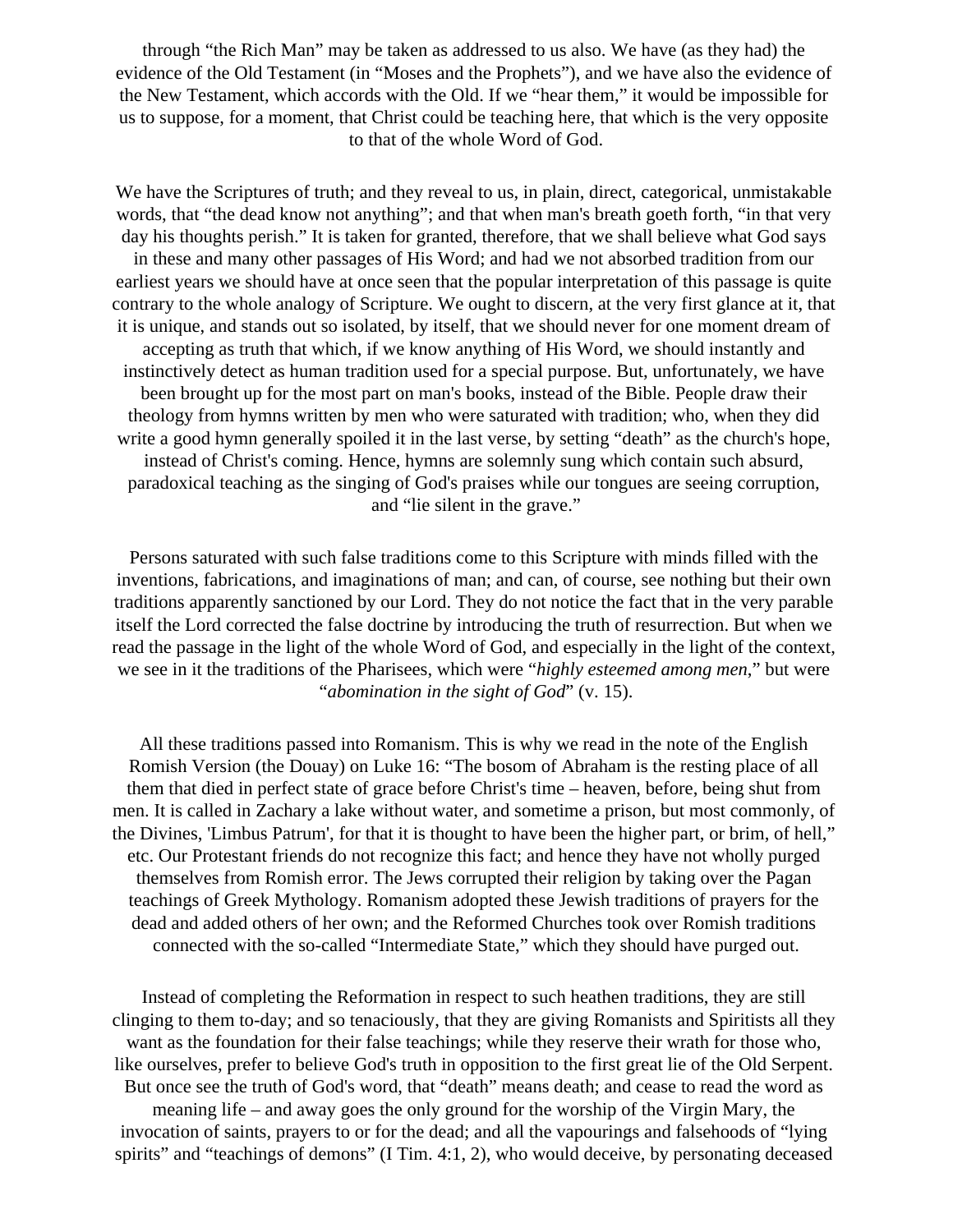But there is one further argument which we may draw from the internal evidence of the passage itself, taken with other statements in the Gospel narrative. The Jews laid great stress on the fact that they were "Abraham's seed" (John 8:33). They said, "Abraham is our Father," whereupon the Lord answers that, though they might be Abraham's seed according to the flesh, yet they were not Abraham's true seed, inasmuch as they did not the works of Abraham (vv. 39, 40).

Early in the Gospels this fallacy was dealt with judicially, when John said by the Holy Spirit: "Think not to say within yourselves, We have Abraham to our father" (Matt. 3:9). This was when He saw many of the Pharisees and Sadducees come to His baptism; and called them "a generation of vipers," and not the sons of Abraham. They thought and believed that inasmuch as they were the sons of Abraham by natural generation, they were entitled to all the blessings and privileges which were given to Abraham and his seed. So here, one of them is represented as saying, "Father Abraham." Three times he calls him "father," as though to lay claim to these blessings and privileges (vv. 24, 27, 30). And the point of the Lord's teaching is this, that the first time Abraham speaks, he is made to acknowledge the natural relationship - "Son," he says (v. 25). But he repudiates the Pharisee's title to any spiritual favor on that account. He does not use the word "Son" again. Abraham is represented as repudiating the Pharisee's claim to anything beyond natural relationship. He may be related to him according to the flesh, but there is no closer relationship, though the Pharisee continues to claim it. So the Lord does not make Abraham repeat the word "Son" again; though the rich man twice more calls Abraham "Father." This understanding of the passage is, therefore, in strictest harmony with the whole of the immediate context, and with all other Scriptures which bear upon this subject. It was quite unnecessary for the Lord to stop to explain for us the sense in which He used this tradition, because it was so contrary to all the other direct statements of Scripture, that no one ought for a moment to be in doubt as to what is the scope of the Lord's teaching here. No previous knowledge of Pharisaic traditions is necessary for the gathering of this scope. But as this is the conflict between Tradition and Scripture, the evidence from the Talmud comes in, and may well be used to strengthen our interpretation.

No! the Lord was at the crisis of His condemnation of the Pharisees for their false traditions which made the Word of God of none effect, and He makes use of those very teachings, adapting them to the great end of condemning them out of their own mouth.

May we all prayerfully consider the testimony of God's Word in regard to death and when the dead will live again. Thanks be to God in that we have the victory through Jesus Christ our Lord and that victory is in Him for truly He is the Resurrection and The Life.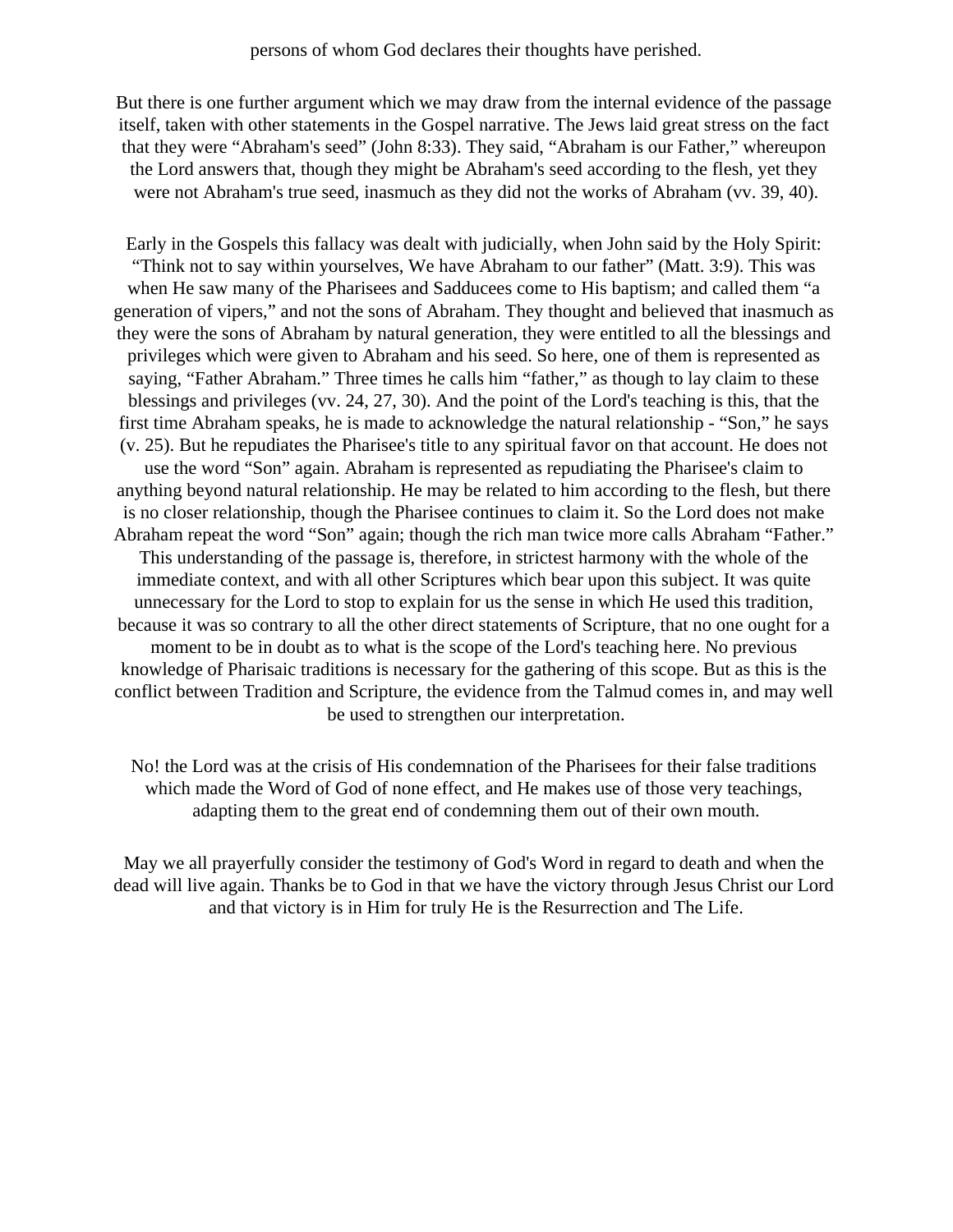## The Scope of a Passage May Best Be Discovered by Its Structure By E.W. Bullinger

#### INTRODUCTORY: THE HISTORY AND IMPORTANCE OF THE SUBJECT.

Every Word of God is pure; and His words, like all His works, are perfect. Perfect in order, perfect in truth, perfect in the use of number, perfect in structure.

"The works of Jehovah are great: sought out of all them that have pleasure therein" (Ps. cxi. 2).

Those who seek out His works find wondrous treasures; and see perfection, whether revealed by the telescope or the microscope. Neither of these exhaust those wonders. Both are only relative, and limited by human powers of sight.

It is the same with that most wonderful of all His works-His WORD. Use what powers of human intellect we may, we find that we know only "in part"(1 Cor. xiii. 9). Pursue any line of truth as far as our human minds can go, and we come to a wall of adamant, which we can neither mount over, pierce through, nor pass round; we return baffled, but solemnized by the fact that we know "in part."

We shall not be surprised therefore to find literary perfection as well as spiritual perfection. For there is perfection of literary form, as well as perfection of spiritual truth.

The correspondence between parallel lines must always have been visible even on the surface to any one who carefully observed the Scriptures even as literary compositions.

Josephus,' Philo Judwus, Origen, Eusebius, Jerome, Isidore, among the Ancients, professed to have discovered metres in the Hebrew original. They were followed by others among modern scholars, some of whom agreed with them, while others refuted them.

In spite of Bishop Lowth's Larger and Shorter Confutations, which showed that all efforts to discover the rhymes and metres which characterize common poetry must be fruitless, some few writers have persevered in such attempts even to the present day.

"Bishop Lowth was the first to put the whole subject on a better and surer foundation; reducing the chaos of mediaeval writings to something like order. His works were based on one or two who had preceded him, and had laid the foundations on which he built with such effect that he came to be universally recognised and appealed to as the ultimate and classical authority in these matters."'

But, as we have said, Bishop Lowth built on the foundations laid by others.

Abravanel, a learned Jew of the fifteenth century, and Azariah de Rossi 3 in the sixteenth century, were the first to demonstrate and illustrate the phenomena exhibited in the parallel lines of Holy Scripture.

Azariah de Rossi published, in 1574-5, in Mantua, his celebrated work which he called Meur Enayim, or, The Light of the Eyes. It was a remarkable work and almost an encyclopedia of biblical literature in itself. Several of its chapters have been translated and published separately, in Latin and English. One chapter (ch. Ix.) was sufficient to kindle Bishop Lowth's enthusiasm; and he translated it in his Preliminary Dissertation to his last great work, his translation of Isaiah (London, 1833). But, before this, Lowth had already used De Rossi's wonderful work to such purpose that in 1753 he published his Praelections on the Sacred Poetry of the Hebrews. This caused quite a sensation in the biblical world, and soon became of European fame.

Bishop Jebb, Sacred Literature, p. 15.

2 Rabbi Bon Isaac ben Jehudah, a celebrated Spanish-Jewish statesman, philosopher, theologian, and commentator, born 1437. His commentaries anticipate mach of what has been advanced as new by modern theologians (Kitt.o, Enc. Bib. article by C. D. G.).

3 e z., .: ah Min H:,-adnn;,n- as the Jews call him, was born in Mantua, 1513.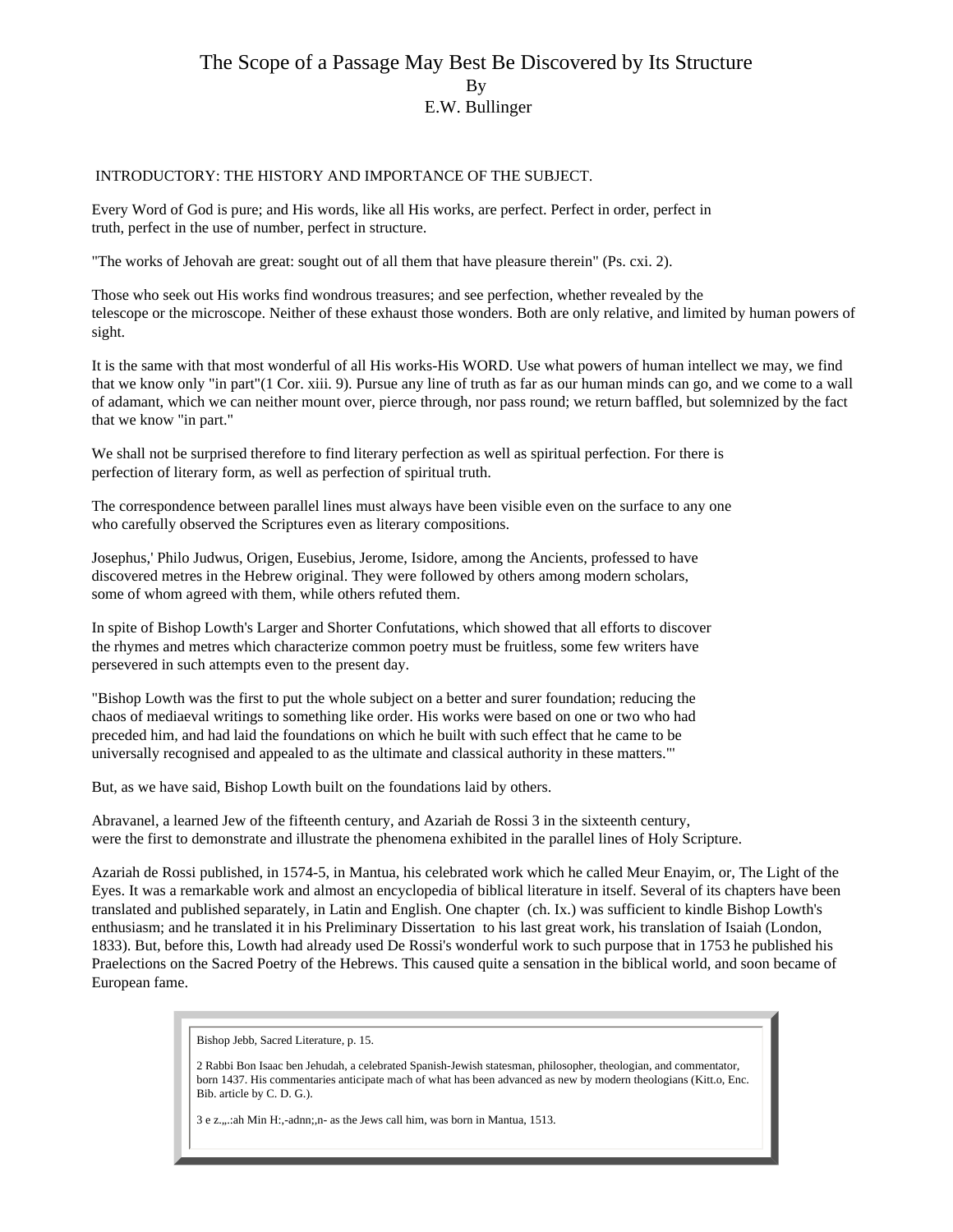Meanwhile Christian Schoettgen (born 187) had published in 1733-42 his Horce Hebraicce et Tatlmudicae (2 vols.4to), at Dresden and Leipzig; Bishop Lowth does not appear to have known of this work, for it anticipates him, and under the heading "Exergasia Sacra" it lays down the very doctrine which it remained for Lowth to improve and elucidate. Schoettgen lays down ten canons, and he illustrates each with three examples.

Bishop Jebb (born 1775 at Drogheda) published his Sacred Literature in London, 1820: and, until Thomas Boys began to write in 1824, Jebb's work had remained the last word on the subject. It was a review of Lowth's work and "an application of the principles so reviewed" to the illustration of the New Testament.

But both these works of Bishops Lowth and Jebb were almost entirely confined to the verbal correspondences in parallel lines; and never proceeded beyond short stanzas; and, even then, did not rise beyond what Lowth called "paralbelism" and Jebb called "Sacred Composition."

It was reserved for Thomas Boys to raise the whole subject on to a higher level altogether, and to lift it out of the literary parallelism between words and lines; and to develop it into the correspondence between the subject matter and truth of the Divine Word.

In 1824 Thomas Boys soon followed up Bishop Jebb by publishing his Tactics Sacra, and in 1827-30 his Key to the Book of Psalms.'

While the successive works of Bishops Lowth and Jebb were enthusiastically and generally received, yet the works of Thomas Boys not only had to fight their way through much opposition, but are now practically unknown to Biblical students. Whether it is because they afford such a wonderful evidence of the supernatural and miraculous in the Bible, and such a proof of the Divine Authorship of the Word of God, that they are therefore the special object of attack by the enemies of that Word (both Satanic and human) He alone knows. But so it is.

1 This was only a description of his principles of Correspondence, which he applied to some sixteen Psalms. It was the privilege of Dr. Bullinger to edit Thomas Boys's manuscript; and, from pencilled notes in Boys's Interleaved Ilebrew Bible (Bootliroyd's Edition with Commentary, to complete and publish, in 1890, the whole of the Psalms with a Preface, and Memoir by his friend the Rev. Sydney Thelwall (who had been a personal friend of Boys), then Vicar of Westleigh, North Devon. An Introduction and Appendix were added by Dr. Bullinger as editor. This work was called A Key to the Book of Palms to preserve a continuity with Boys's own title.

Bishop Jebb, however, we are thankful to say, in the Second Edition of his Sacred Literature (1831), does recognize Boys's work in a note on page 74. He says, " Since the publication of Sacred Literature, this peculiarity of composition has been largely and happily illustrated, in his Tactics Sacra, by the Rev. Thomas Boys."

In 1851 Richard Baillie Roe made a great effort to revive the subject by publishing An Analytical Arrangement of the Holy Scriptures according to the principles developed under the name of Parallelism in the writings of Bishop Lowth, Bishop Jebb, and the Rev. Thomas Bobs.

This appears to have shared the same fate as all the others. Roe's book gives us too much as well as too little. It gives too much of dry analysis, and too little of the end for which it is made. Moreover, it is not improved by departing from Boys's simplicity; and serves only to complicate the subject by adding much that is arbitrary in arrangement. It may be said of Roe's method, that what is true is not new; and what is new is no improvement.

The facts being as thus stated, it shows that the subject has either not yet been grasped nor understood by Bible students; or, that it makes too much for the Inspiration and Divine Origin and Authority of the Word of God; and that there are spiritual powers, working with the human, whose one great object is to make the Word of God of none effect (Eph. vi. 12 and 17).

And yet, we may say that, no more powerful weapon has yet been placed in our hands outside that Word, which is "the Spirit's sword." It affords a wondrous proof of Inspiration; it gives us a clearer and more comprehensive view of the scope of the Scriptures, than the most learned and elaborate commentaries can ever hope to do; and it is capable of even turning the scale in doubtful, doctrinal, and critical questions.

By its means the student is led to views and truths, and reflections which, without it, would never have occurred to him. And it is not too much to say that until the Correspondences of the Biblical Structure are duly recognized we shall never get a correct translation or a true interpretation of many passages which are to this day dark and confused in both our Versions, the R. V. as well as in the AV

Preaching on another subject, Bishop Lowth truthfully and feelingly observed that " It pleased God, in His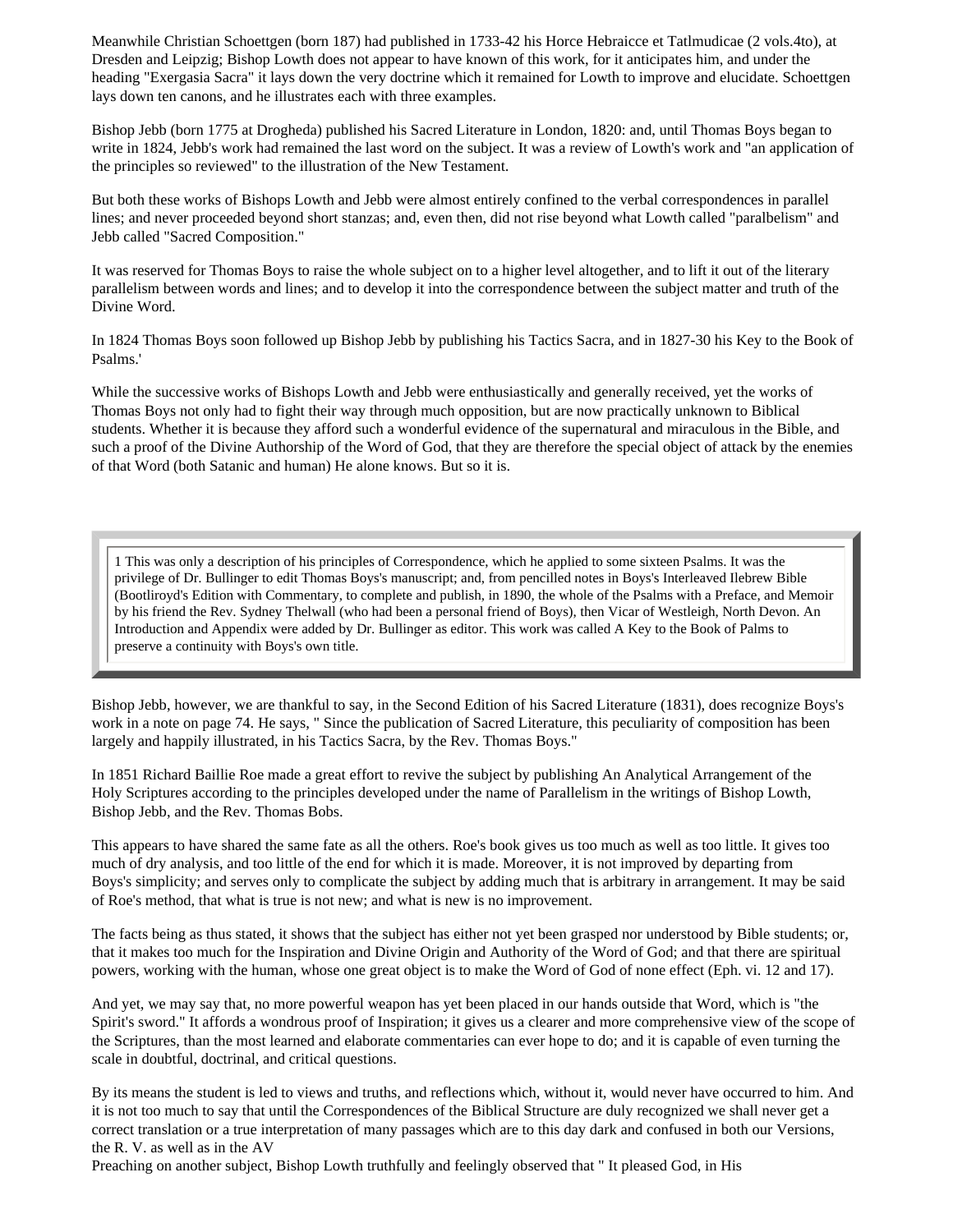unsearchable wisdom, to suffer the progress of the Reformation to be stopped mid-way; and the effects of it to be greatly weakened by many unhappy divisions among the reformed."'

The same may be said of the Law of Correspondence in the Structure of the Word of God, so wonderfully discovered and developed; and yet, needing to-day almost to be rediscovered, and certainly to be developed in its application to the whole Word of truth.

Parts of the world, remaining yet unexplored, are eagerly sought out without stint of labour or money. Would that the same zeal could be seen applied in the interest of this great subject.

THE PRINCIPLES GOVERNING THE STRUCTURE OF SCRIPTURE.

Having said thus much on the History and Importance of the Structure of Scripture, it is necessary that we should present an account and description of it in some kind of order more or less complete.

We do not propose to wade through all the Divisions and Subdivisions which have been suggested or laid down in connection with Parallelism as it relates to Lines. Our general object is to understand the Word of truth; and our special object is to consider how we may, by its means, arrive at the scope or subject of a particular passage.

The laws which govern this Parallelism of lines we will re-state as briefly as may be consistent with clearness. The main principles are as follows:

Parallel Lines are:

(1) COGNATE' or GRADATIONAL, where the same thought is expressed in different or progressive terms:

"Seek ye Jehovah, while He may be found;

Call ye upon Him, while He is near."-(Isa. Iv. 8.)

1 Sermons and Remains of Robert Lowth, D.D., p. 78. 2 This is Bishop Jebb'e improvement of Bishop Lowth's word "synonymous, as including different as well as practically equivalent terms.

2) ANTITHETIC Or OPPOSITE, where the terms or subjects are set in contrast:

"**Faithful** are the **wounds** of a **friend**;

But **deceitful** are the **kisses** of an **enemy**."

-(Prow. xxvii. 6.)

(3) SYNTHETIC, or CONSTRUCTIVE, where the terms or subjects correspond in a similar form of construction, either as equivalent or opposite. (As in Ps. xix. 7-10. Isa. xliv. 28-28.) It discriminates and differentiates between the thoughts, as well as the words; building up truth by layers,

as it were, placing one on the other.

"O the happiness of that man,

Who bath not **walked** in the **counsel** of the **ungodly**;

And bath not **stood** in the **way** of **sinners**;

And bath not **sat** in the **seat** of the **scornful**." Psalm 1:1

(4) INTROVERTED, where, whatever be the number of lines, the first line is parallel with the last; the second with the penultimate (or next to the last); the third with the antepenultimate (or next but one to the last); and so throughout, until we come to the two corresponding lines in the middle.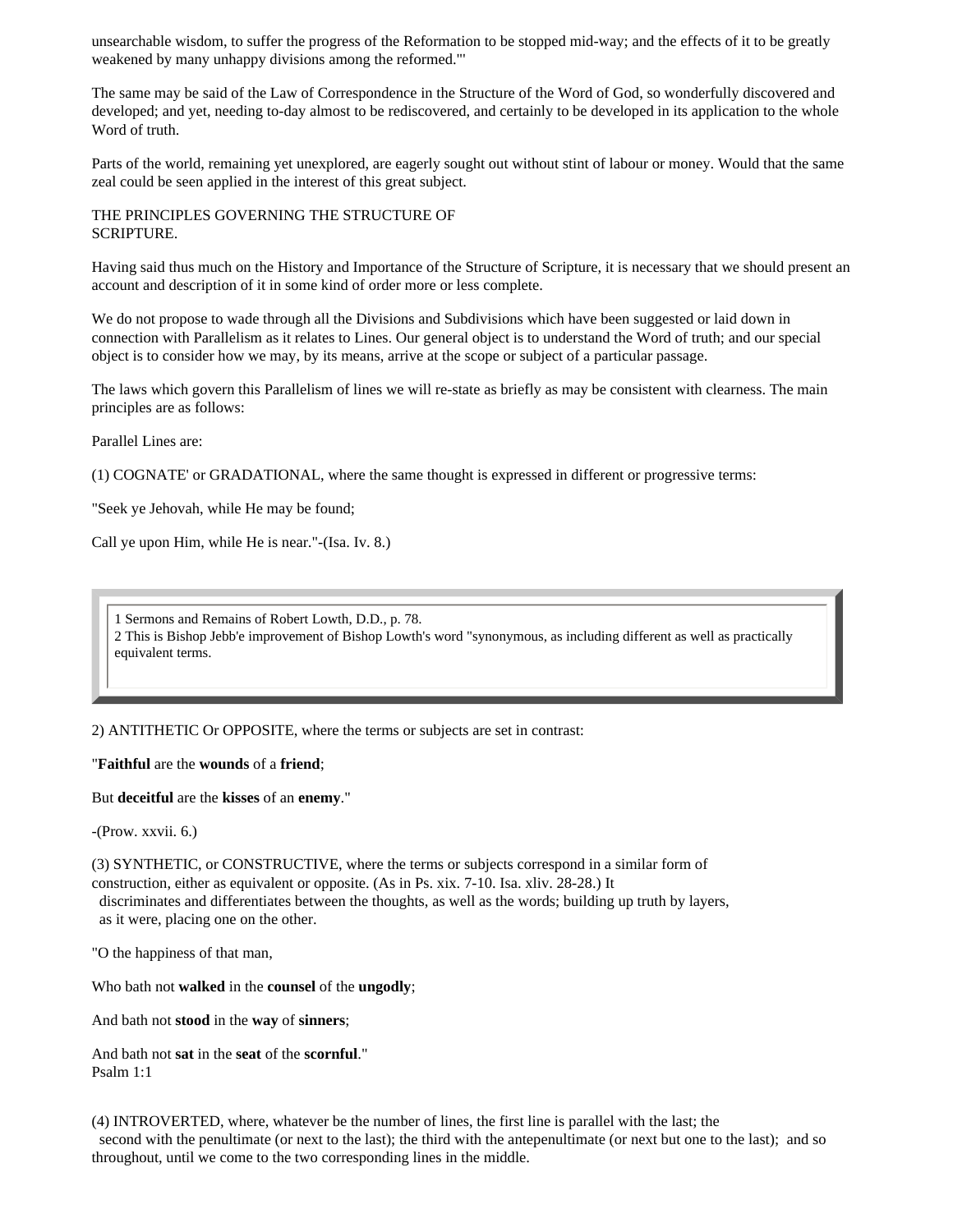This was the discovery of Bishop Jebb ; and could not be seen until a larger number of consecutive lines were examined.

" Make the **heart** of this people fat, And make their **ears** heavy, And shut their **eyes** Lest they see with their **eyes,** And hear with their **ears** And understand with their **heart.**"-(Isa. vi. 10.)

Here, the correspondence is manifest.

It was, however, as we have said, reserved for Thomas Boys to lift the whole study out of the sphere of words and lines; and see the Law of Correspondence between subjects and subject-matter. Instead of occupying us with lines he bade us look at what he designated members. These members consisted of verses, and whole paragraphs. And the larger paragraphs were soon seen to have their own peculiar structure' or expansions.

This brings us to the consideration of what we have called the Structure of Scripture.

Most of our readers will be acquainted with the practice of marking their Bibles by ruling lines connecting the same word or words as they recur on the same or the adjoining page. The words recur, because the subject recurs; and the Law of Correspondences not only explains the practice of. such Bible markings, but shows why it can be done.

The principles and phenomena of the Laws of Correspondence are exceedingly simple, however perplexing they may appear to the eye at first sight. A little attention will soon make all clear to the mind as well as to the eye.

There are practically only two ways in which the subject is repeated:

1. By Alternation.

2. By Introversion.

1. Alternation.

This is where two (or more) subjects are repeated alternately.

(a) We call it Simple Alternation where there are only two subjects each of which is repeated in alternate lines. Thus

A | --------------------- B|---------------------- A|---------------------- B|-----------------------

Here, the letters are used quite arbitrarily, and merely for the convenience of reference. Thus, the subject in the passage marked with an Italic letter  $(A)$  is the same as the subject in the passage marked with the corresponding Roman letter  $(A)$ ; while the B subject is the same as the B subject, the similar Roman and Italic letters indicating their similar, opposite and contrasted, or common subject.

1 The reader will find further elucidation on this subject in Figures of Speech, by the same author.

(b) Where the two subjects are repeated more than once we call it **Repeated Alternation**, and indicate it thus

A<sub>1</sub> |--------------------- B1|-------------------- A<sub>2</sub>|---------------------- B2|-------------------- A3|-------------------- B3|--------------------

And so on: all the members marked A corresponding in subject; and the members marked B corresponding in like manner.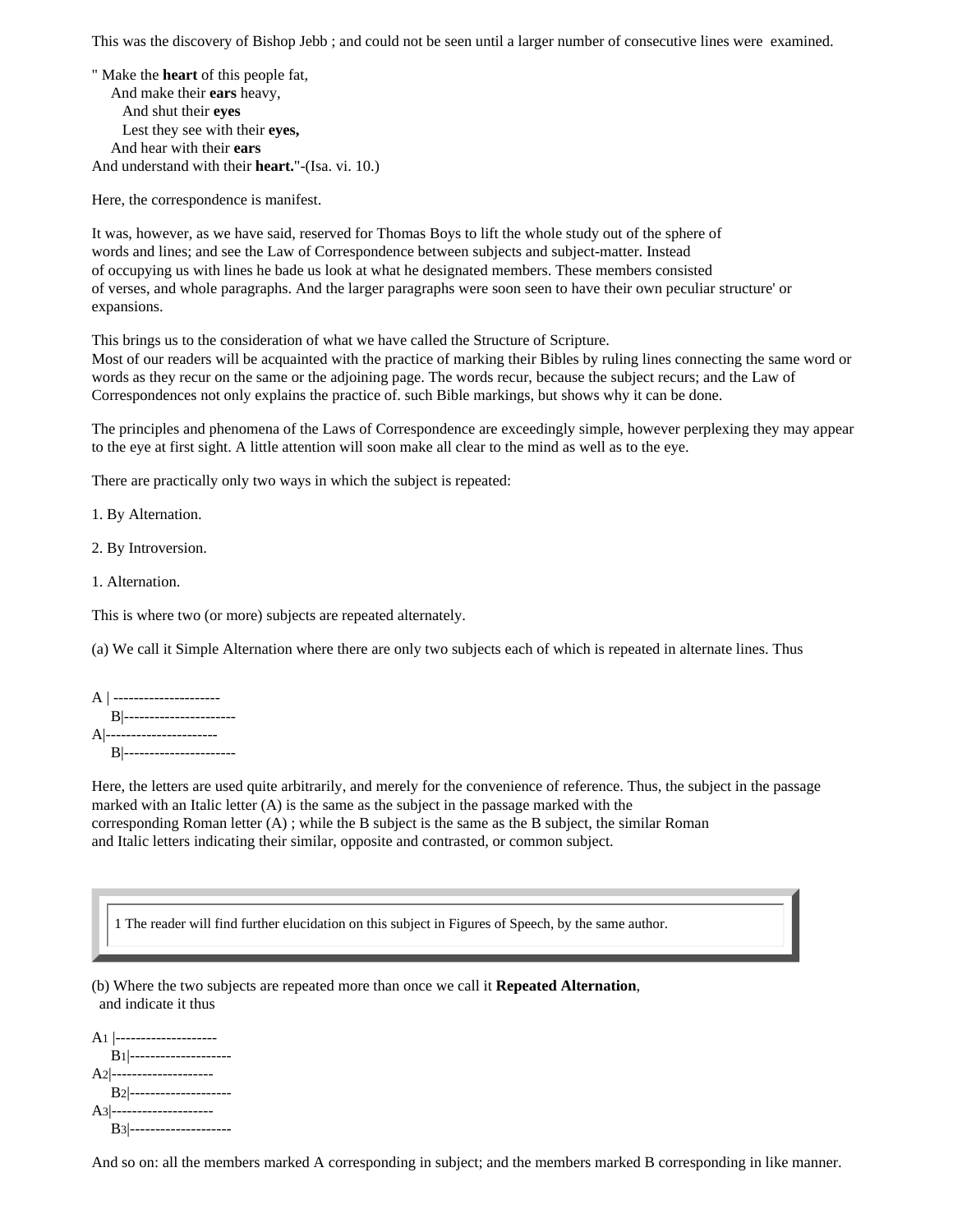There is no limit to this repetition.

(c) Where there are more than two subjects alternating then we call it Extended Alternation; and there will be as many pairs, or sets of members, as there are subjects (unless, of course, these are repeated, when it would be a Repeated Extended Alternation):

```
A|--------------------
   B|--------------------
     C|--------------------
A|--------------------
   B|--------------------
     C|--------------------
2. Introversion.
```
This is where the subjects are repeated, not in alternation, but in introversion; i.e. from opposite ends. In this case there will be as many subjects as there are pairs of introverted members. Suppose we have an example of four subjects. This will give us eight members, in which the 1st will correspond with the 8th; the 2nd with the 7th; the 3rd with the 6th; and the 4th with the 5th. Thus:

```
A|--------------------
   B|--------------------
     C|--------------------
       D|--------------------
       D|--------------------
     C|--------------------
   B|--------------------
A|--------------------
```
Now, with these few simple facts and phenomena, it is possible to have a very great variety. For they are practically unlimited, and can be combined in so many ways, and in such varying numbers, that there

seems no end to the variety. But, all conform to the above simple laws, in which there is no exception.

**STUCTURES PART TWO** [Part 3](http://www.heavendwellers.com/hd_bullinger_structures_part_3.htm) [Part 4](http://www.heavendwellers.com/hd_bullingers_structures_part_4.htm) **iii. . EXAMPLES OF EACH PRINCIPLE.**

We will give an example of each kind: premising (1) that 1- indicates the first part of a verse, -1 the latter part, and -1- a middle part; (2) that all the larger members have their own special Structures, in which the Correspondences of each may be expanded and exhibited.

We give the examples from the Psalms because they are not encumbered with the human chapter divisions.

#### **Simple Alternation.**

Psalm xix.

A | 1-4-. The Heavens. B| -4, 6. In them "The Sun." A| 7-10. The Scriptures. B| 11-14. In them "Thy Servant."

#### **Repeated Alternation.**

Psalm cxlv.

A1| 1, 2. Praise promised. From me, to Jehovah Himself.

B1| 3. Praise offered.

A2| 4-7. Praise promised. From others and me for Jehovah's works. B2| 8, 9. Praise offered.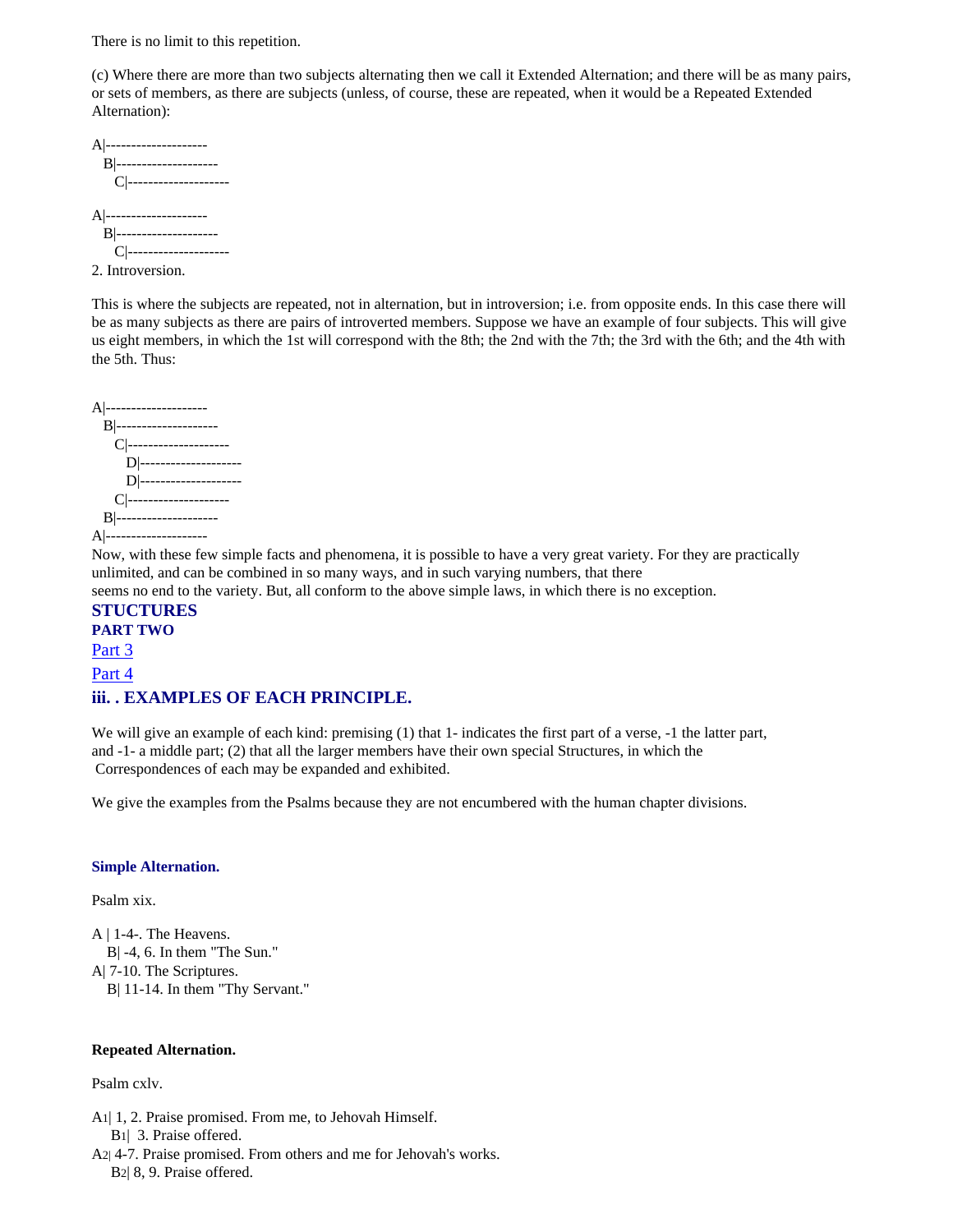A3| 10-12. Praise promised. From others, and His works, for Jehovah's kingdom. B3| 13-20. Praise offered.

A4| 21. Praise promised from me and others, to Jehovah Himself.

#### **Introversion and Extended Alternation Combined.**

Psalm cv.

A| 1-7. Exhortation to praise. B| 8-12. Basis of praise. Covenant in promise. C a  $|13$ . Their journeyings..  $d \sim 17-22$ . b | 14, 15. Their prosperings c | 16. Their affliction d | 17-22 Mission of deliverance Joseph. C a | 23. Their journeyings. b | 24. Their prosperings.

c | 25. Their affliction.

d | 26-41. Mission of deliverance. Moses and Aaron

B | 42-45-. Basis of praise. Covenant performed.

A | -45. Exhortation to praise.

In order to discover the structure of a particular passage it is necessary that we begin to read the portion of Scripture very carefully, and note the subject. We mark it A | -.

We read on **until the subject changes**, and we note and indent it thus B | -.

So far there can be no difficulty. But when we come to the next change we may find either a third subject, in which case we must further indent it and mark it  $C \mid \cdot$ , or, we shall find the first subject again (as in Ps. xix. above). If it be the latter, then we know that we are going to find an **alternation**, (and this, either simple as in Ps. xix. above, or repeated as in Ps. cxlv. above), and we must mark it A | and put it beneath the  $A \mid -1$ . If it is a repetition of the second subject, then we know that it is going to be an **Introversion**, and must mark it  $B$  | - and place it under the  $B$  | -.

Let us take, as a working example, "The Prophecy of Zacharias," in Luke i. 68-79 ; this being a passage of Scripture complete in itself, and not a human or arbitrary division. We read verse 68 with the object of finding and noting its subjects:-" *Blessed be the Lord God of Israel ; for he hath visited and redeemed his people*." Here, the subject may be either " Visited " or " Redeemed.

" So we give the place of honour to the former of these two words, and write it down, thus :

### **A | 68. Visitation**.

We then read the next verse, "**And hath raised up a horn, of salvation, for us in the house of his servant David.**" Here there can be no doubt that the subject is Salvation. This we must mark "B," and set it down, indented, thus

#### **B 169. Salvation.**

So far all is clear. But we know not, as yet, what the subject of the **third** member is to be. If it is Visitation we must set it down under " A " and mark it with an italic "A." Then we read slowly on:-"**As he spake by the mouth of his holy prophets, which have been since the world began**." It is manifest that we have, as yet, no repetition of either of the subjects in "A" or "B." If it had been that of "A," it would be a **Simple** or **Repeated Alternation**. If it had been that of "B," we should know that it was going to be an Introversion. But, it is a fresh subject, which is clearly, "Prophets." So we must mark it " C," and write it down, indenting it still more, thus

### **C | 70. Prophets.**

Even now, there is nothing to tell us what the Structure is going to be. So far as we can see, it may be an **Extended Alternation** by the repetition of "A," "B," and " C " ; or it may be an **Introversion** to be marked " C," "B," and "A." So we must read on:-" **That we should be saved from our enemies, and from the hand of all that hate us**." Here, we still have no **Repetition**,: but we find a new subject, which is clearly "Enemies."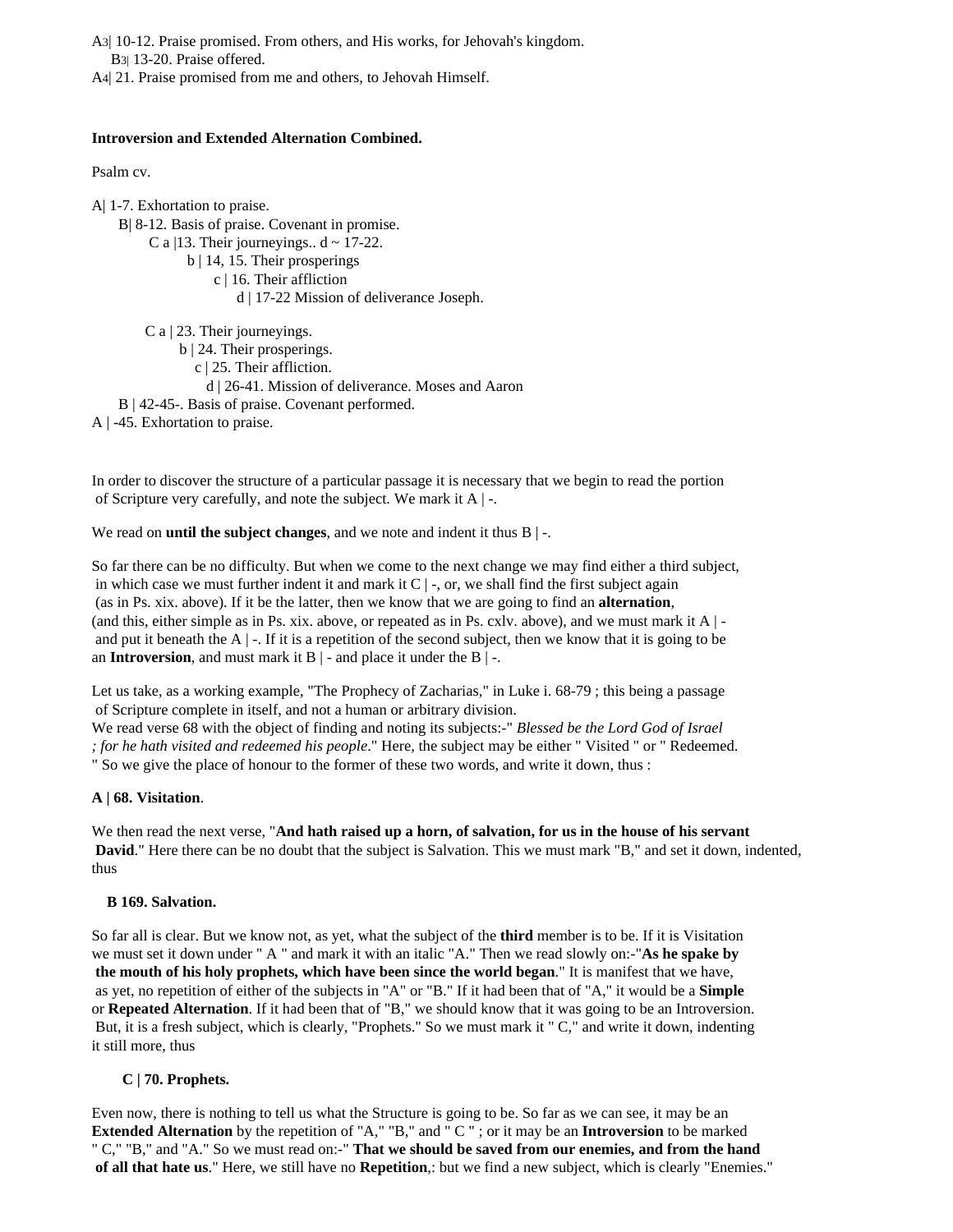So we must mark it "D," and write down (still further indenting it) thus:

### **D | 71. Enemies.**

If the subject is a Repetition of any of the above subjects, we know that we are going to have an **Alternation** of some kind, or an **Introversion**. So we must still read on:-" **To perform the mere promised to our fathers, and to remember his holy covenant**." Here, there can be no doubt that we have again a new subject, and that it must be **Covenant**. So we put it down, as before, and still further indent it, thus

### **E | 72. The Covenant.**

We can now be sure that we are going to have either a very **Extended Alternation** or an **Introversion**. So we must still read on, closely scanning every word, in order to get the clue. We find it in the next verse (v. 73) :-" **The oath which he sware to our father Abraham**." Here, at length, we get one of our subjects repeated, as we were bound to do before long. It is the subject of "E," where the word " Covenant" is repeated in the synonymous word " Oath," thus indicating the sureness and certainty of the Covenant. We must mark this "E," and write it down under the "E," thus

### **E | 73. The Oath.**

All we have to do now is to read on, and we soon discover that we have an **Introversion**, of great beauty, which we may now easily complete and set out, as follows

### **Introversion**.

The song of Zacharias (Luke i. 68-79).

A | 68. Visitation. B | 69. Salvation. C | 70. Prophets. D | 71. Enemies. E | 72. The Covenant. E | 73. The Oath. D | 74, 75. Enemies. C | 76. Prophet. B | 77. Salvation. A | 78, 79. Visitation.

By practice and observation we shall soon surmount the initial difficulties; and in course of time the study and formation of structures will become increasingly easy and happy work. **Advantages of Structure** 

### **10. THE ADVANTAGES AND IMPORTANCE OF THE STRUCTURES WILL BE SEEN**

(a) In telling us what a particular passage of Scripture is all about. In other **words**, what is the **Scope** or the **Subject** of the passage we are studying.

(b) This will give us the key to the meaning which we are to put upon the **words** which are employed (as we saw under Canon L).

(c) In a case of doubt, the subject which is clearly stated in **one** of the members will inform us as to what it **must** be in the corresponding member, where it may not be so clearly stated.

(d) As the sense generally reads on from one member to its corresponding member, it will practically place the intervening member or members in a parenthesis. We shall therefore have to read on from "A" to "A" and from "B" to "B," etc., in order to get connected sense, instead of apparent confusion. This may be seen from any of the above examples, especially Ps, cv. But we may append another beautiful example

Hebrews i., ii.

 $A \mid 1-2$ -. God speaking.

- B | i.-2-14. The Son. God. Better than Angels.
- A | ii. 1-4. God speaking.
	- B | ii. 5-18. The Son. Man. Lower than Angels.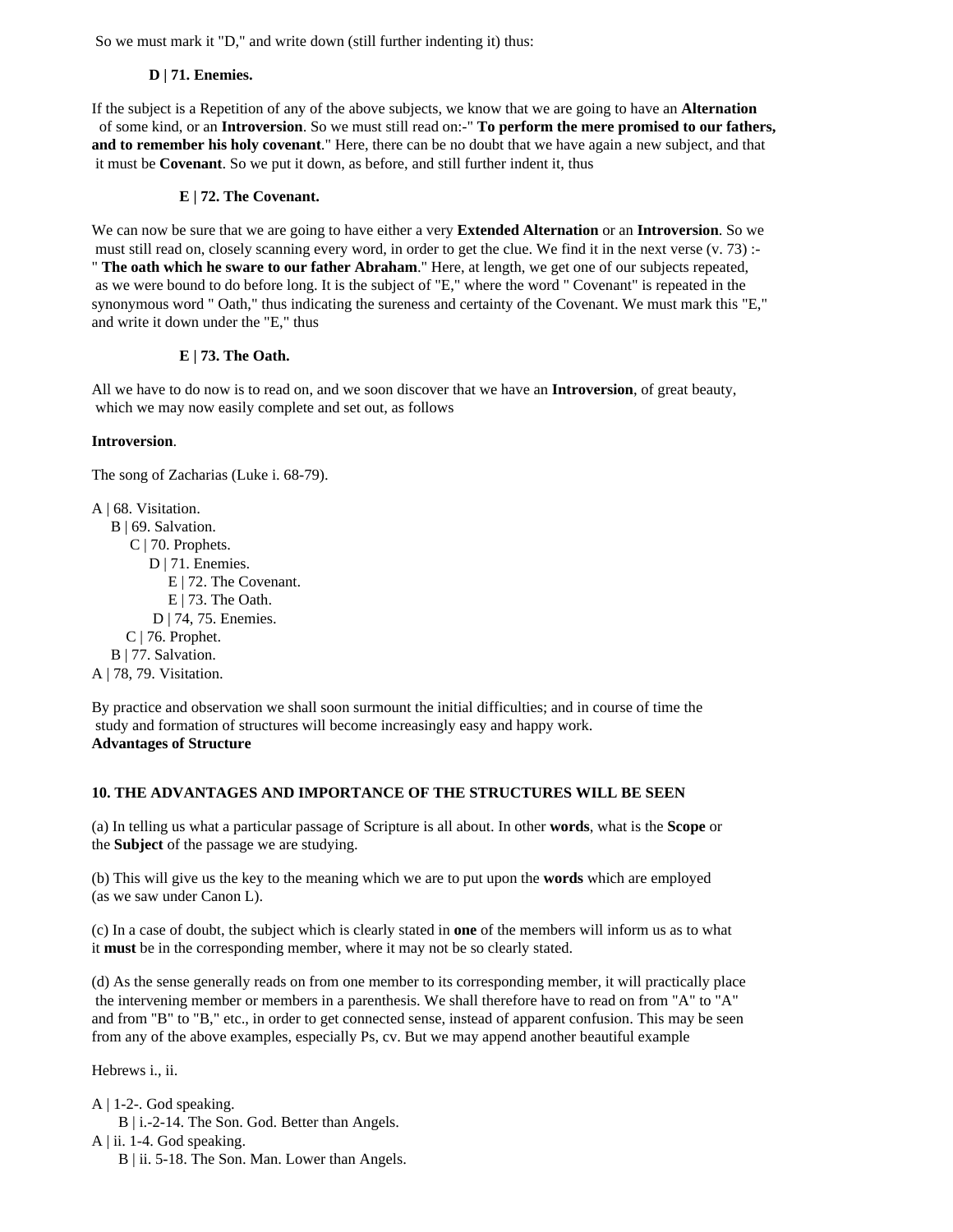Here, ch. ii.  $1$  ("A") reads on from i. 2- ("A"), and ch. ii.  $5$  (" B") reads on from ch. i.  $14$  (" B").

(e) Corroborative evidence is sometimes thus obtained for the support or otherwise of a various reading.

### V**. ILLUSTRATIONS OF THESE ADVANTAGES.**

But the chief importance of this branch of our subject lies in the fact that the **Structure** gives us the **Scope**, and the Scope will give us the key to the meaning of the words.

It will be interesting if we now apply the principle involved in this our Second Canon to our First Canon, and to the same passages there considered. We shall thus see how the **Structure** of the passages which furnished the several illustrations under Canon I, does indeed give us their Scope: which, in turn, gives us the meanings of the words in 2 Pet. i. 20, 21 and 1 Pet. iii. 18-20.

(a) " **Private interpretation**" (2 Pet. i. 20, 21). As the Epistles come to us as a whole, without division into chapters, we must not be guided by these human divisions at all in looking for the Structure; neither may we arbitrarily take a few verses, and say: these form a member by themselves. We mast show that these verses in question stand in their own special place and have their own proper correspondences in the Epistle as a whole. In looking, therefore, for the structure of 2 Pet. i. 20 we must first find the Structure of the whole Epistle, and see where this particular verse comes in; so that we may know of what subject it forms part; and with what other member it has its correspondence.

The 2nd Epistle of Peter as a whole.

#### **(Combined Introversion and Extended Alternation.)**

A | i. 1-4. Epistolary. Introduction. Grace and knowledge to be increased. Christ,. "God and Saviour."

- B | i. 5-11. Exhortations and Reasons.
	- C | a | i. 12-15. Peter.
		- b | i. 16-21. Apostles and prophets.

c | ii. The wicked, etc.

 $C | a | iii. 1. Peter.$ 

b.| iii. 2. Prophets and apostles.

c | iii. 3-13. The wicked, etc.

B | iii. 14-17. Exhortations and reasons.

A | iii. 18. Epistolary. Conclusion. Grace and knowledge to be increased. Christ, "Lord and Saviour."

We thus see that ch. i. 20 forms part of a larger member (marked "b") which has for its subject "Apostles and prophets."

This one member (b, i. 16-21) is capable of a wonderful expansion, from which we see that it consists of two distinct parts: **Apostolic witness** (vv. 16-18); and, the **Prophetic word** (vv. 19-21).

These two, on careful examination, are seen to have a similar construction : Alternately negative and positive.

**[Part 3](http://www.heavendwellers.com/hd_bullinger_structures_part_3.htm) Part 3** 

## **STUCTURES**

### **PART THREE**

2 Peter i. 18-21. (Simple Alternation Combined with Introversion.)

**The Apostolic Witness (vv, 16-18).**

b | D d | 1-16. *What it was NOT.* "Not cunningly devised (or self-originated) Myths."

e | 1-16. *What it WAS*. A vision of the power and coining of Christ (Comp. Matt. xvi. 28, and xvii. 1-5).

 E | 1-17, 18. *How it CAME.* Voice came from the excellent glory. Voice came from heaven. "Heard" and " made known."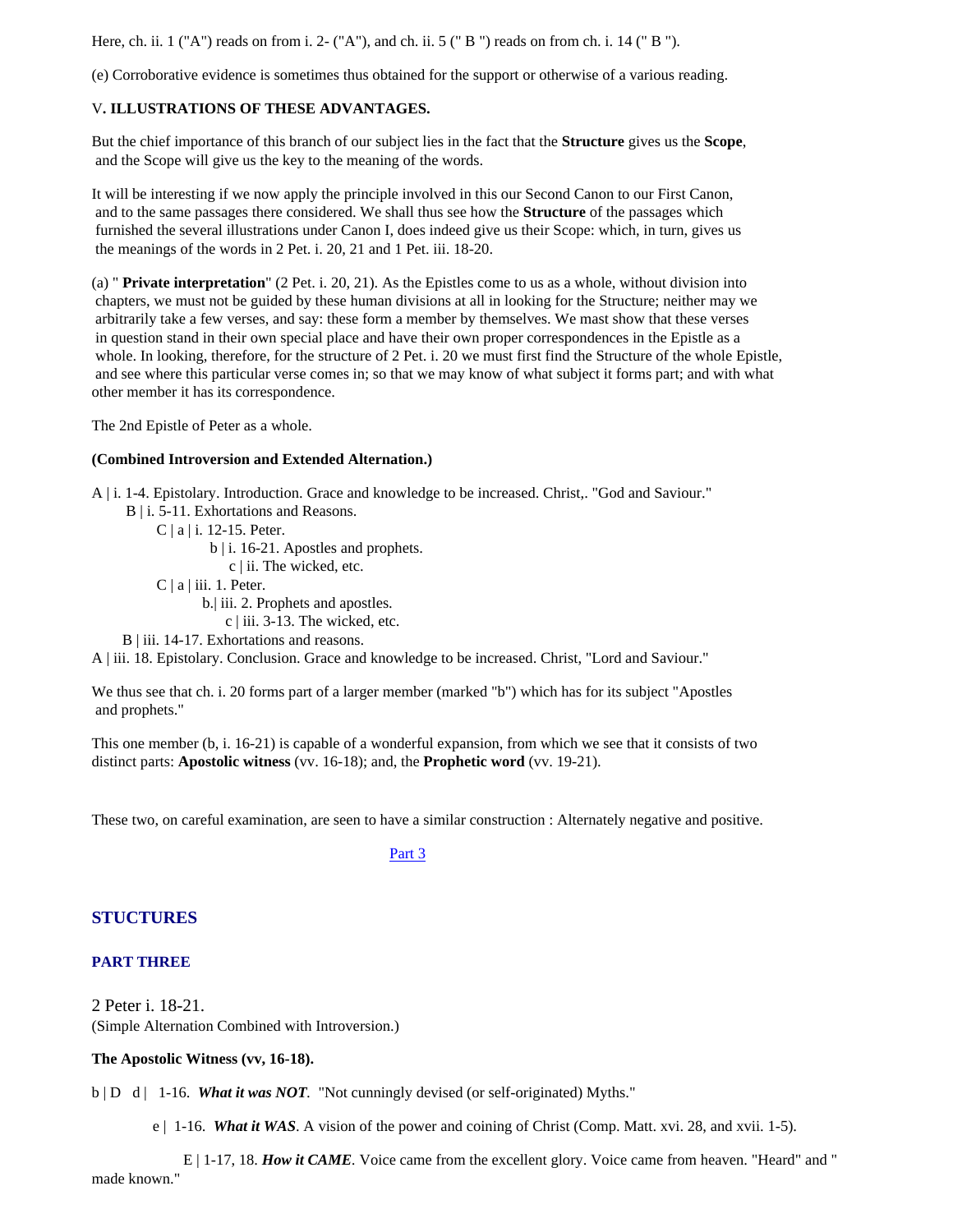#### **The Prophetic Word (vv. 19-21).**

- D | e | 1-19. *What it IS*. A light to be well-heeded till the Day of Christ's coming shall dawn; and He, the Day Star, shall arise.
	- d | 1- 20. *What it is NOT***.** Not of its own reveal went. Not self-originating.
		- E | 1-21. *How it CAME*, *Not* brought *by the Will of Man*; but brought by pneuma hagion, or "power from on high." "Beard," and "spoken."

From this we see the obvious contrast standing out very clearly between the self-originated myths that came by "the will of man"; and the Divine and heavenly Visions and revelations sent and received, and seen and heard from God in heaven.

This revelation is further seen to concern Christ's Coming. In "e" it is the Vision of it, as fore-shown in the Transfiguration: in "e" it is the grand reality of it, of which the Transfiguration was only a typical Vision. The former was believed on the *Apostolic Witness*: the latter was to be believed on the testimony of the *Prophetic Word.*

Further, the great subject, as to *How the Apostolic Witness* and the *Prophetic Word* came is strongly emphasized by the repetition of the same verb (phero), to *bring* or *bear*. We have it twice in each of the two corresponding members (E and E), showing us how the human *Witness* and the Divine *Word* were both. *brought* to us from heaven; and did not originate from any man or men on earth, as did the cunningly-devised myths.

It is this fact which stamps the Apostasy of the present day. Those who profess to be in the Apostolic succession turn away their ears from the prophetic Word; and, while they declare that many of its records are myths, are themselves "turned unto" the myths` of man's devising.

We may add, in order to complete this passage, the following Expansions, verbatim

## **The Expansion of D (2 Peter 1: 19, 20).**

#### **The Prophetic Word.**

#### **(Introversion-Six Members.)**

D f | And we have more sure, the prophetic word (written prophecy);

- g | to which ye do well to take heed,
	- h | as to a light shining in a dark place,
	- h | until the day dawn, and the day star arise,
- g | in your hearts;
- f | this knowing first, that no prophecy of scripture came of its own disclosure.

Here, we observe, that the subject of " f " and " f " is the Prophecy. In "f " it is spoken of as a whole; in " f " in part, a particular prophecy. In " g " and "g " we have Exhortation as to our duty with regard to it. In "g" we are exhorted to take heed to it; and in "g" how we are to take heed -viz., in our hearts. Lastly, in "h" and "h" we have the Prophetic Word again. In "h" its character (a light in a dark place); and in "h" its duration and object (until the day dawn, etc.). Then in verse 21 we have the reason given.

### **The Expansion of E (2 Peter 1: 21).**

#### **The Reason.**

### **(Introversion.)**

- $E$  i | For not by the will of man
	- k | was prophecy, at any time, borne in,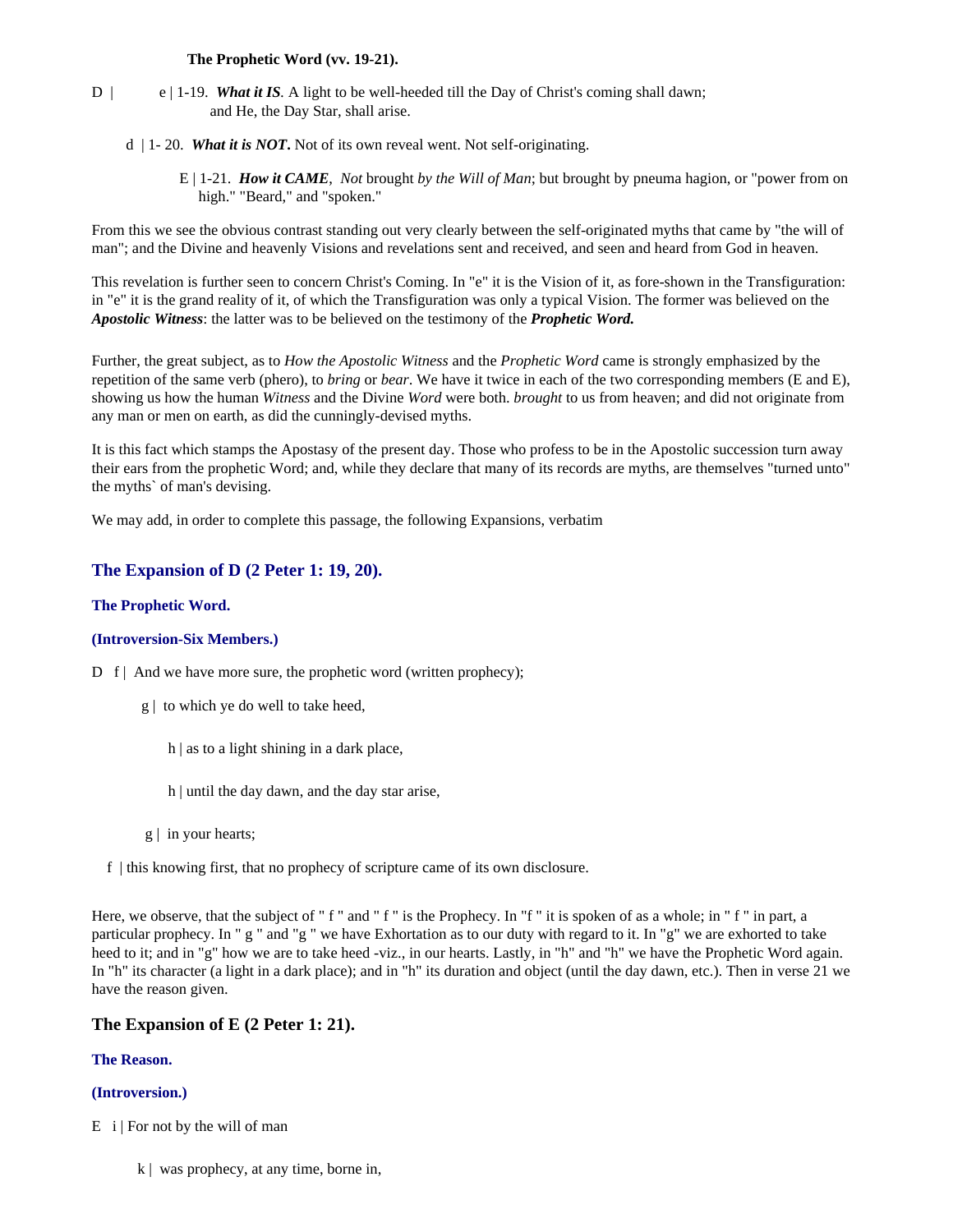k | but by the Holy Spirit, borne along,

i | spake the holy men of God.

Here again we have in "i" and "i" man's relation to the Prophetic Word ; in "i" negative, in "i" positive. While in "k" and "k" we have its origin; in "k',' negative, and in "k" positive.

The above two Structures may be now explained by the following Key

### **THE KEY To D AND E.**

### **The Prophetic Word. (2 Peter 1: 19, 20.)**

#### **(Introversion.)**

- D f | The prophetic word as a whole.
	- g | Exhortation (general) to take heed to it.
		- h | Its character: a light in a dark place.
		- h | Its duration: until the Day dawn.
	- g | Exhortation (particular): to take heed to it in our hearts.

f | Prophecy in particular.

#### **The Reason. (2 Peter 1: 21.)**

#### **(Introversion.)**

 $E$  i | Man's part in it.

- k | How it did not come. } Negative.
- k | How it did come
- i | Man's part in it. } Positive.

Thus the scope, or great subject, of 2 Peter 1: 16-21 is gathered from its *structure*; and it is seen to be, not what Scripture *means*, but whence it *came:* and it is concerned not with the *interpretation* of Scripture, but with its *origin*, as already shown above (pp. 186-188).

(b) "The spirits in prison " (1 Pet. iii. 18-22). To understand this expression the Structure is necessary to give us the scope of 1 Pet. iii.

Verse 19 does not stand by itself, but forms part of a larger member; and that member has its own Scope, or subject, which will give us the meaning of the expression -- "The in-prison spirits."

This member is not to be arbitrarily delimited, but must be found from

### **The Structure of 1 Peter as a whole.**

#### **(Combined Introversion, and Extended Alternation.)**

#### A | 1: 1, 2. *Epistolary.*

B | 1: 3-12. *Introduction*. Giving out the great subject. "The End." Glory, after suffering for a season (oligon).

 C | a | 1:13-2:10. *General Exhortations* in view of "the End" 1: 13). Grace to be brought at Revelation of Jesus Christ.

b | 2:11-4:6. *Particular Exhortations* as to "sufferings" to be followed by "glory" (2: 20; 3:17-22).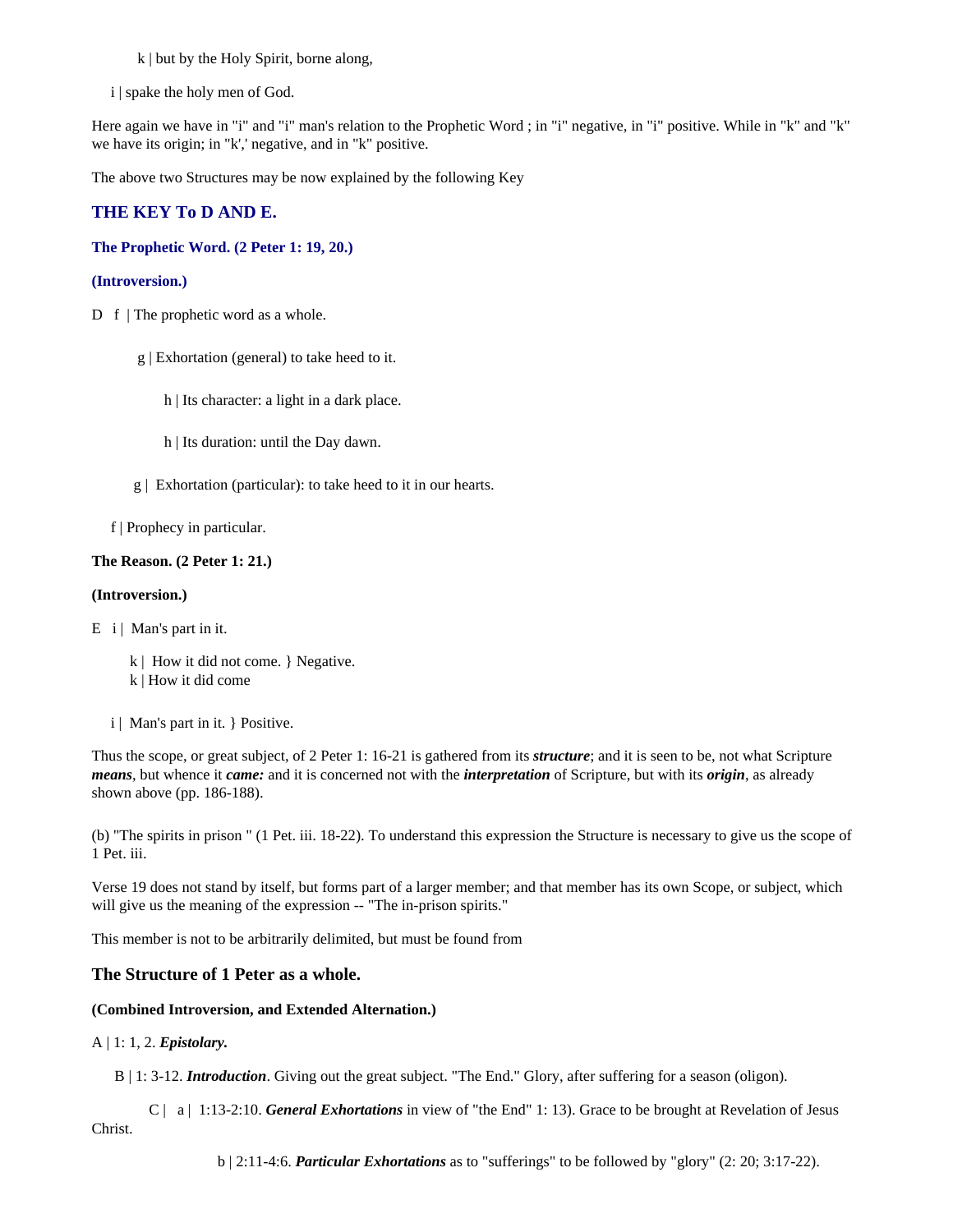C | a | 4:7-19. *General Exhortations* in view of " the End." Joy to be brought at Revelation of Christ's glory.

b | 5:1-9. *Particular Exhortations* as to "sufferings" to be followed by "glory" (vs. 1).

B | 5:10, 11. *Conclusion*. Embodying the great subject. "The End." Glory after suffering awhile (oligon).

#### A | 5:12-14. *Epistolary.*

From this structure it is perfectly clear that the *Scope* and subject of the whole Epistle is only one. This Scope is given in the words of ch. 3:17.

#### **" It is better to suffer for well doing than for evil doing."**

This truth is enforced and illustrated and emphasized again and again throughout the Epistle.

The verses which follow (3:17-4: 6)' are added as *the reason*, which is given in proof of this statement of the Scope of this Epistle. The word **"FOR"** introduces it, and thus tells us that we have arrived at the very kernel of the whole Epistle. Not some passage which we are to explain as best we can and as though we wished it were not there: but which we are to embrace as all-important, and as though it were indispensable, as it is, to the subject of the Epistle.

But here again we must go back; for though we see that these verses (3:17-4: 6) occur in the member " b," yet we see also that they form only *a part* of that member.

It is necessary for us, therefore, to go back, and see whether it is really an integral part, and whether the break in the whole member (2:11-4:6) really does occur at 3:17.

### **Expansion of "b" (1 Peter 2:11-4: 8).**

#### **(Extended Alternation.)**

b D | 2:11. *Exhortations* (Personal).

E | 2:12. *Calumnies:* and how to refute them.

 F | 2:13-3:7. Submission to man for the Lord's sake: " The will of God" (2:15). Reason: " For " (2:21), and Example of Christ in His sufferings.

D | 3:8-15. *Exhortations* (General).

E | 3:18. *Calumnies*: and how to refute them.

 F | 3:17-4: 8. Submission to man for the Lord's sake: " The will of God" (3:17). Reason: "For" (3:18), and Example of Christ in His glorification.

The Correspondence of these members, each to each, is exceedingly exact and minute. From this we see that the last member F does actually commence with 3:17, the "For" corresponding exactly with the "For" in ch. 2: 21: each "for" introducing the example of Christ.

\*[ 1 we cannot break off at end of ch.3 for ch.4. begins "Forasmuch then;" which shows that it follows in close continuation of ch. Ill.]\*

Now we are, at length, in a position to examine the further delimitation of this member F (3:17-4: 6) which is as follows:-

## **The Reasons for Submission to the Will of God (1 Peter iii. 17-iv. 6).**

### **(Simple Alternation Combined with Introversion.)**

F | G | c | 3:17. Reason for *our suffering* here, in the flesh, "if the will of God be so."

d | 3:18-. Reason for *Christ's suffering* here as to His flesh, "put to death:'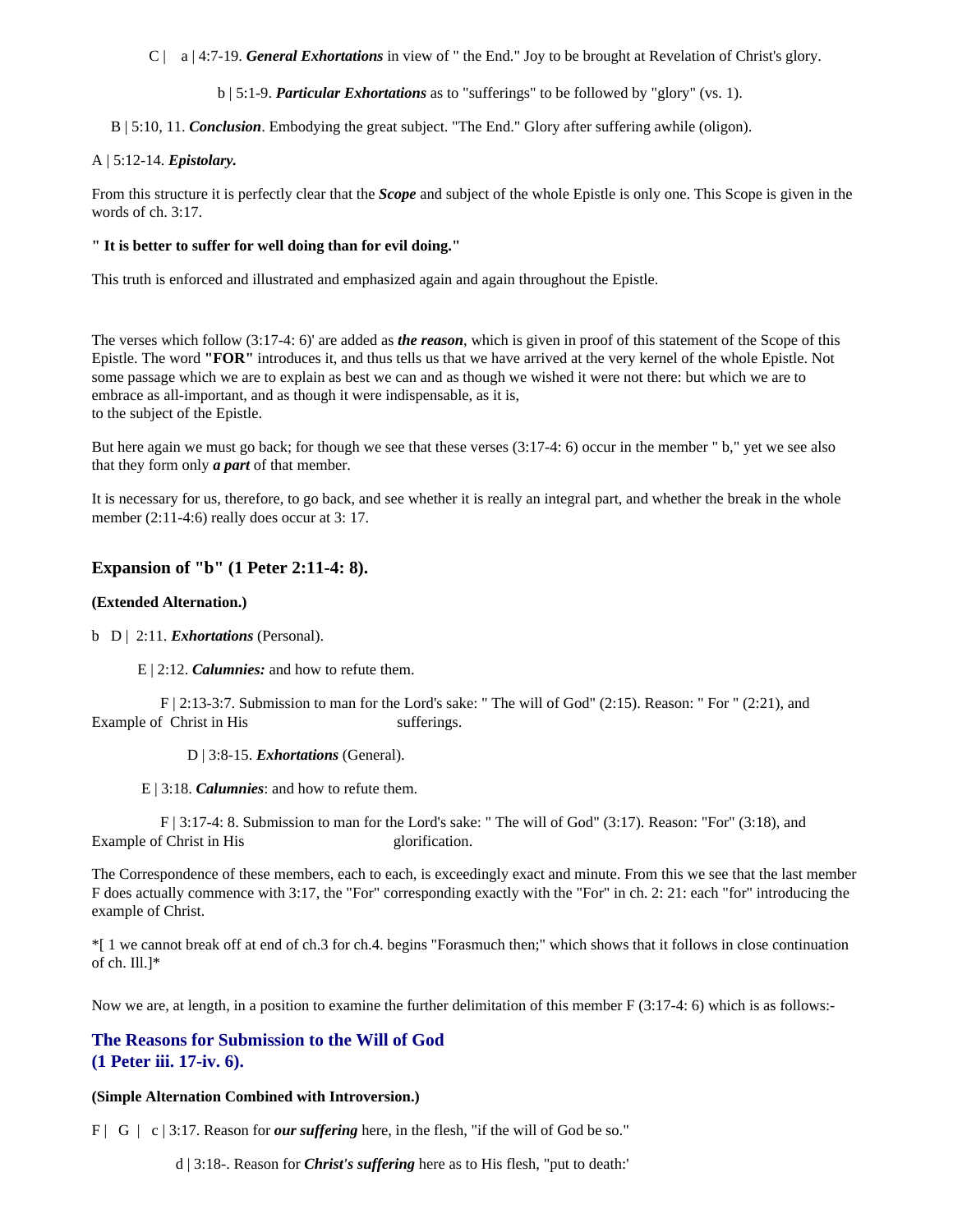H | 3:18-22. *Christ's glory* which followed. (Resurrection, Triumph, Glory, and Dominion).

### G d | 4:1-. Reason for *Christ's suffering* here, in the flesh.

c | 1-5. *Our suffering* here in the flesh, at the "will of man," by "the will of God."

 H | 4: 6. Reason for *our glory* which shall follow. Though judged in the flesh ac-cording to the "will of man," we shall

live again in resurrection according to the "will of God" (Compare v. 19).

Here we see the beautiful contrast between our *suffering* and Christ's; our *glory* and Christ's. This leads us up, naturally, to Christ's example, which follows verses 18-22, with which we are now concerned.

We see, from the above Structure, that these particular verses are located in the member "H," the subject of which is the Example of Christ in His glorification, corresponding with His example in ch. 2: 21, which was Christ in His suffering.

In H (ch.3:18-22) the two examples are combined in order to connect the sufferings with the glory; and to show that Christ's glorious triumph which followed was the reason why it is better to suffer here, and now. (Compare ch. 3:18, with ch. 4:8.)

This is the triumph referred to in Col. 2:14, 15, where, having " spoiled principalities and powers, he made a show of them openly, triumphing over them in it."

#### **The Triumph of Christ (H, 1 Peter iii. 18-22).**

#### **(Introversion and Extended Alternation.)**

H | J | e | 3:18. *The Resurrection of Christ.*

 f | 19. *Result.* (poreutheis), *having gone* (to Tartarus, 2 Pet. ii. 4) He made proclamation of His Triumph to the in-prison spirits

or angels.

g | 20 The *insubjection* of spirits in the days of Noah (Gen. 6. 2 Pet. 2: 4. Jude 8).

K | -20. *Noah saved then*. Ark the type. Material water the means.

K | -21-. We *saved now*. Baptism the Antitype. Spiritual water the means.

- J | e | -21. *The Resurrection of Jesus Christ*.
	- f | 22-. *Result*. having gone into heaven, is on the right hand of God.
		- g | 22. *The subjection* of angels, authorities, and powers.

Here we come to the direct proof that verses 18-22 have for their subject the **"glory"** of Christ, which followed on His **"sufferings,"** forming the reason why "it is better to suffer for well-doing than for evil-doing."

We see also the importance of the Structure in giving us the **interpretation** : for the "spirits " in verse 20 are shown to be " angels " in verse 22 : the **insubjection** of the former being set in contrast with the **latter.**

Thus we have another example of our second great principle that the **scope**, or subject, of a passage is to be sought for in its Structure.

We have also some evidence as to the Divine origin of Scripture. For, these Structures are altogether beyond the power of "unlearned and ignorant men" such as Peter was (Acts iv. 18), and are the best possible proofs we can have of Divine Inspiration.

### **[Part 4](http://www.heavendwellers.com/hd_bullingers_structures_part_4.htm)**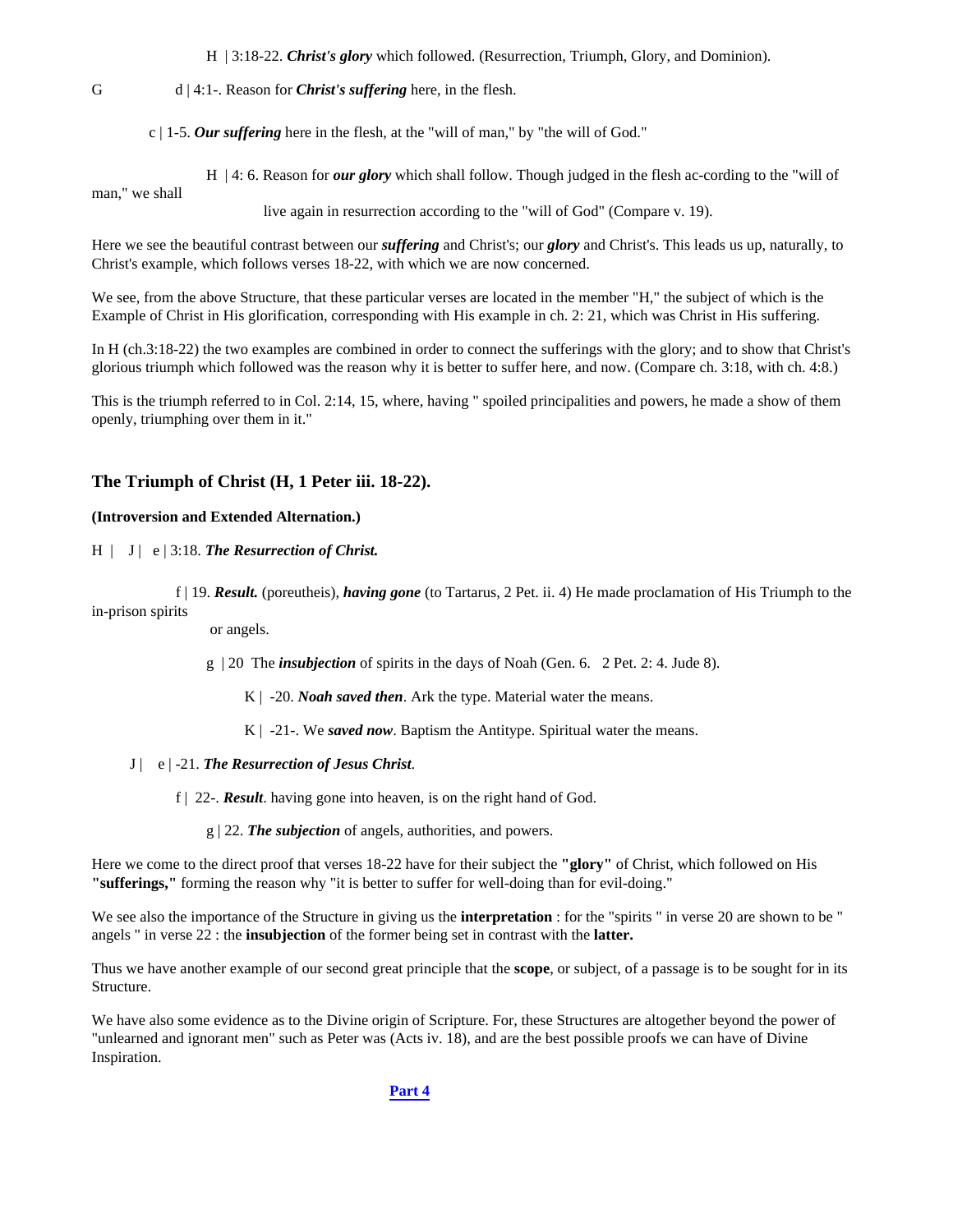## **STUCTURES**

## **PART FOUR**

(c) "*Testament" and Covenant* (Heb. ix. 15-M).-This will furnish us with an illustration of what we have already said on this passage above (pages 195--197).

There we have shown how the meaning of certain words in this passage is determined by its Scope. Now we have to show how the scope, and, therefore, the interpretation of the passage is determined by its Structure.

It is more profitable to show this in the case of passages we have already dealt with above, than to seek for other examples which would only divert our thoughts instead of concentrating them on the further elucidation of passages already in our minds.

When we say that Heb. 9: 15-23 forms a distinct member by itself, the burden of proof devolves upon us; for, we may not make this arbitrary statement: we must show that it is so in fact, and that it has its own separate place in

## **The Epistle to the Hebrews as a whole.**

#### **(Introversion and Simple Alternation.)**

- A | i., ii. Doctrinal Introduction.
	- B | 3:1-4. 13. The Mission of Christ.
		- C | 4: 14-16. General Application. "Having therefore") Boldness.
	- B | 5:1-10. 18. The Priesthood of Christ.
		- C | 10:19-12. 29. Particular Application. ( " Having therefore") Boldness.
- A | 13. Practical Conclusion.

We are now in a position to see where our particular passage (ch. 9: 15-23) comes in.

It is in the member marked B (ch. 5:1-10. 18) that we find it.

We have to see, next, what particular part of that member it occupies, before we can discover its Scope.

Having thus given the Structure of the Epistle to the Hebrews as a whole, we are now in a position to see where the particular passage which we are considering comes in.

We have before remarked that we cannot be guided in this matter by the chapter-breaks, which are entirely and only of human authority, which is no authority at all.

In the case of an Epistle, we are compelled therefore to begin with the Epistle as a whole before we can discover the position of a particular passage or verse.

 The Structure of this member B, is based on the same model on which the Epistle itself, as a whole, is framed; and it is as follows:

## **The Priesthood of Christ**

#### **(B, Heb. 5:1-10. 18)**

#### **(Introversion, combined with Simple Alternation.)**

B | a | 5: 1-4. The Nature of Priesthood in General. (pas gar) " for every . . ."

- b | 5: 5-10. Christ called by God after the order of Melchisedec.
	- c | 5:11-6: 20. Digression, concerning Melchi sedec as the Type.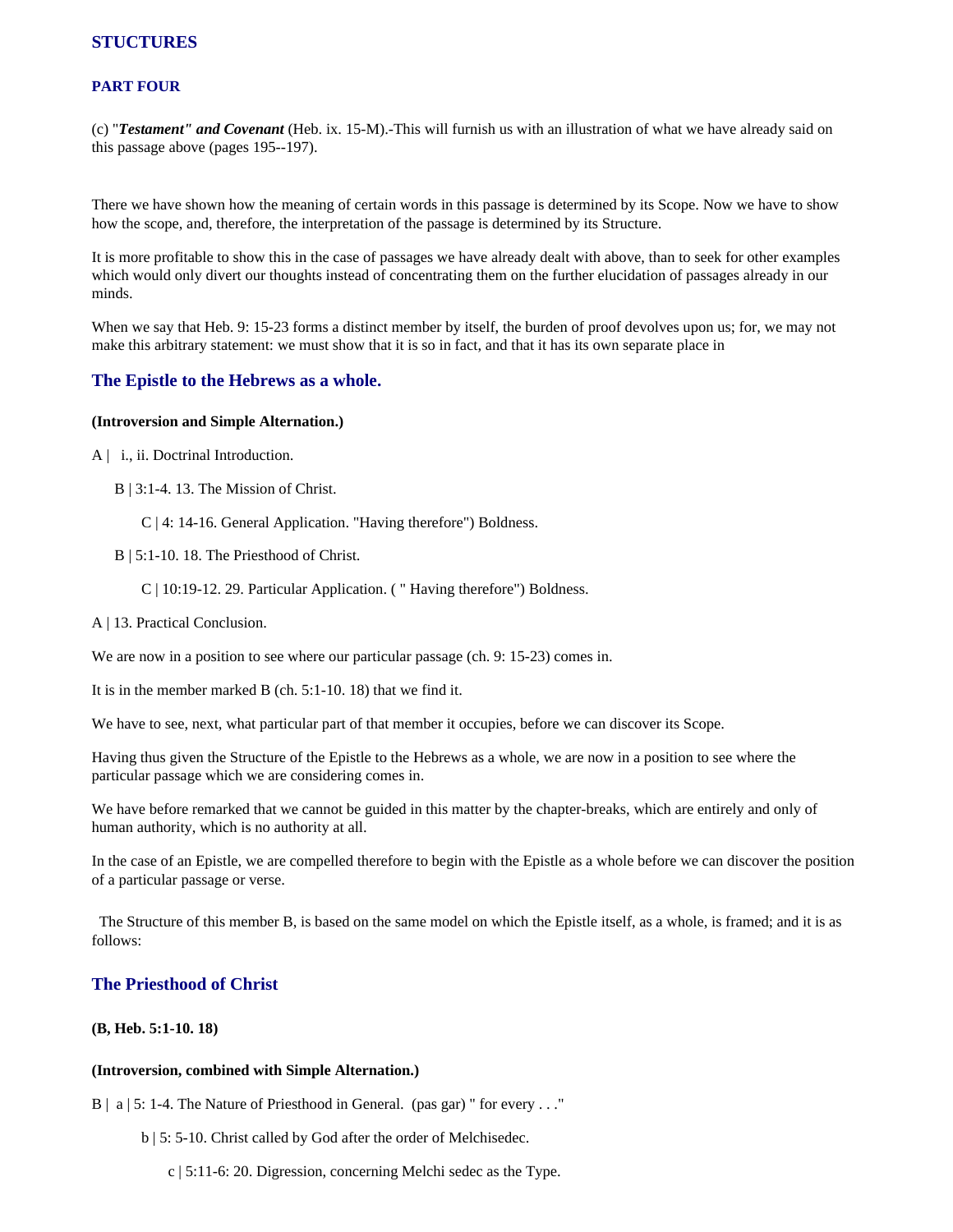- b | 7. Christ called by God after the order of Melchisedec.
	- c | 8: 1, 2. Summation, concerning Christ as the Antitype.
- a | 8:3-10 18. The Efficacy of Christ's Priesthood inparticular. (pas gar) "for every..."

Now we see that the verses we are seeking (Heb. 9: 15-23) farm part of a larger member, viz., Heb. 8: 3-10. 18, and that, in the above expansion, it is the member marked "a," which is the last member of the above Structure; and further, we see that its subject is the Efficacy and Superiority of Christ's Sacrifice as compared with the Priesthood of Aaron under the Law.

All we have to do now is to get the Scope of this member (a, ch. 8: 3-10. 18) by observing its own special Structure.

We have said above that all these larger members have their own peculiar construction; but we must not be tempted nor turned aside from our main purpose; we must confine our attention, in each case, to the particular members involved in our search : and continue this until we narrow the whole question down to the passage we are examining, and are able to locate the verses (ch. 9: 15-23) and thus discover their scope.

We are now in a position to do this by expanding the member "a." above, which we shall find to be as follows:

## **The Efficacy and Superiority of Christ's Priesthood.**

**(a, Heb, viii. 3-x. 18).**

#### **(Extended Alternation.)**

a | d | 8: 3-6. Christ's Priesthood. "A more excellent ministry," "a better covenant" on "better promises."

- e | 8: 7-13. The Old and New Covenants compared and contrasted.
	- f | 9: 1-5. The Earthly Sanctuary a copy of the Heavenly Pattern,
		- g | 9: 6-10. The Offerings.

d | 9: 11-14. Christ's Priesthood. "A greater and more perfect Tabernacle." "His own blood."

- e | 9: 15-23. The Old and New Covenants compared and contrasted.
	- f | 9: 24. The Heavenly Sanctuary the pattern of the Earthly Copy.
		- g | 9:25-10. 18. The Offerings.

Here we see that our special member which we are tracking out is found in that marked "e," ch.9: 15-23. Thus, at length, we learn that its subject is The Old and New Covenants Compared and Contrasted.

This settles its Scope for us. All that remains for us to do now is to confirm it by discovering its own Structure and seeing whether this be really the case.

To see the full force of this it will be well to look also at the member with which it stands in Correspondence, viz., "e," ch. 8: 7-13, which is an Introversion. It also follows the model of the Epistle as a whole.

## **The Old and New Covenants Compared and Contrasted.**

## **(e, Heb, viii. 7-13.)**

#### **(Introversion and Simple Alternation.)**

e | h | 7, 8. The First Covenant Faulty.

i | 9. The New Covenant (Negative). Not the same in the making and material.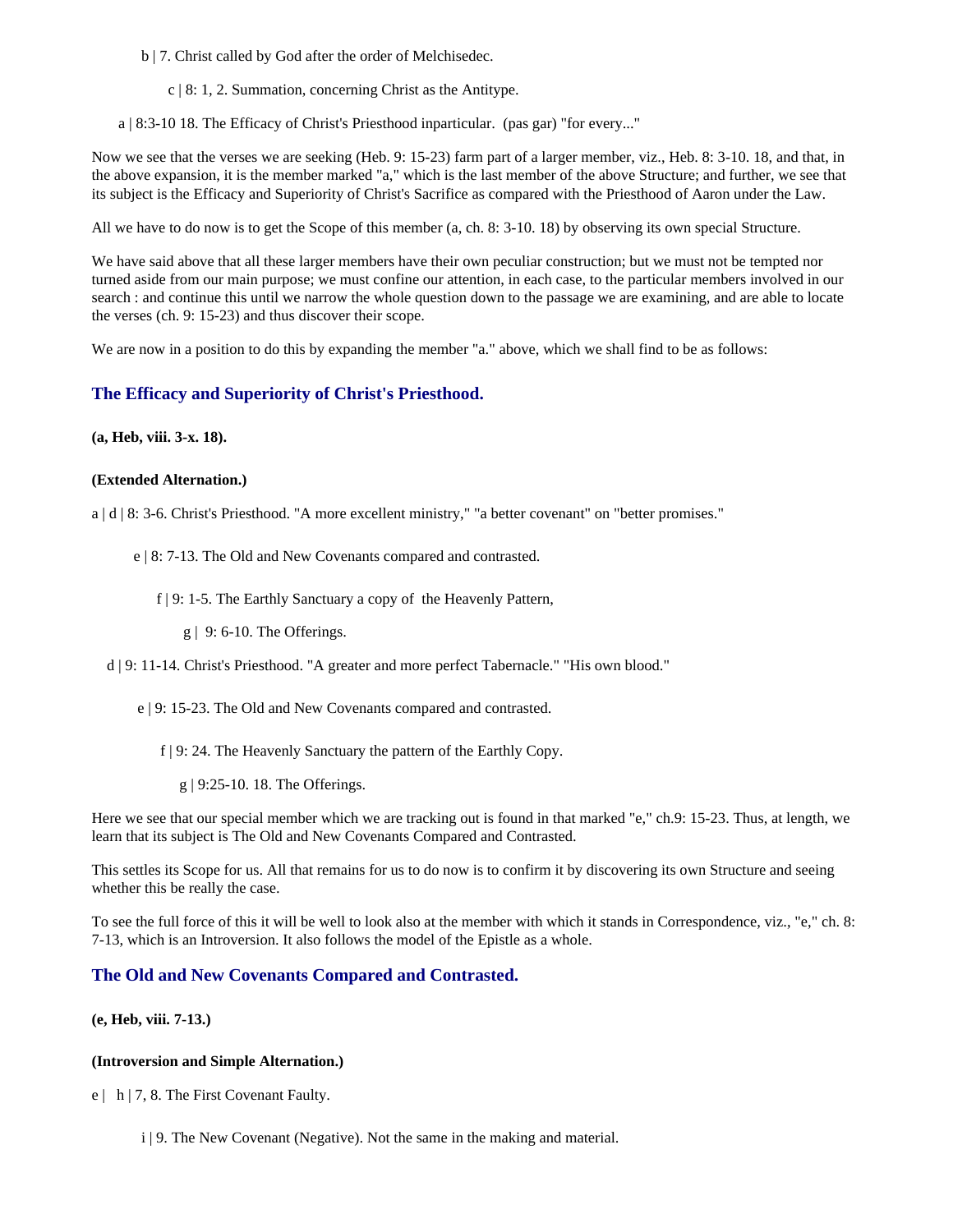k | 10. The New Covenant (Positive). Spiritual.

- i | 11. The New Covenant (Negative). Not the same in its result and effect.
	- k | 12. The New Covenant (Positive). Spiritual,
- h |13. The First Covenant Evanescent.

Now we are in a position to look at the member with which we are specially concerned, and again we notice that the Structure follows the model of the Epistle as a whole:

## **The Old and New Covenants Compared and Contrasted,**

#### **(e, Heb, ix, 15-23,)**

#### **(Introversion and Simple Alternation.)**

e | L | 9: 15. The Old Covenant related only to "the promise of the eternal inheritance."

- m | 16. Death necessary for its making.
	- n |17. Reason for this necessity.
- m | 18. Blood necessary for its consecration.
	- n | 19-23-. Reason for this necessity.

L | 23. The New Covenant related to "the heavenly things themselves."

It is impossible to miss the great subject of these verses It forbids us to ignore its importance, which is so essential to the whole argument.

To arbitrarily change this subject is to entirely miss its scope, and to be driven to force a meaning into the words and expressions which are quite foreign to their Biblical usage.

(d) "Absent from the Body."-2 Cor. 5, will furnish us with another illustration of the importance of the Structure in determining the Scope. And we have seen, under Canon L, the necessity of the Scope to give us the meaning of the word, and to show us how indispensable it is for a right understanding of the whole.

The Structure will show us how much we lose by the break between the fourth and fifth chapters of the second Epistle to the Corinthians. Chapter v. commences as though it began an entirely fresh subject, whereas it begins with the word "FOR," which shows that it is the conclusion of what had been begun towards the end of ch. 4. That subject is Resurrection as our blessed hope in view of the perishing of our outward man day by day. As a comforting conclusion it is added, "FOR we know that if our earthly house of this tabernacle were dissolved, we have a building of God, an horse not made with hands, eternal, in the heavens." This is one of the "things unseen," and which are "eternal"; at which, and for which, we are to "look."

Where the real literary and logical breaks occur can be discovered only from the Structure.

As a matter of fact, 2 Cor. 5. forms part of a member which runs from 2 Cor. 3. 1-6. 10 ; but we must not make such an arbitrary statement without producing the evidence, so that others may judge for themselves as to its accuracy.

To prove this we must first give

## **The Structure of 2 Cor, as a whole.**

- A | 1: 1, 2. Salutation.
	- $B | a | 1: 3-11$ . Thanksgiving.
		- b | 1: 12. Paul's Ministry.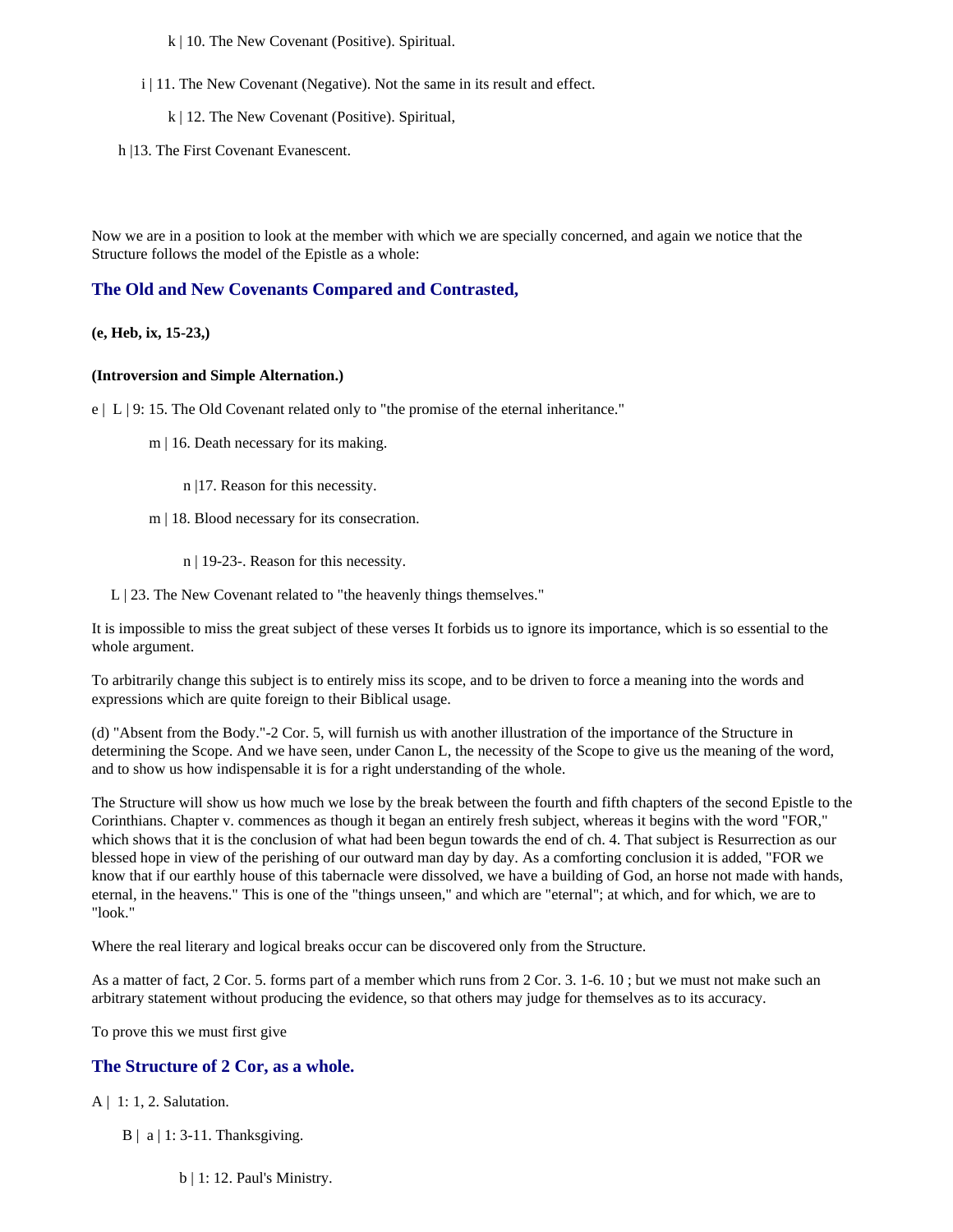C | 1:13-2: 13. Epistolary.

- $B \mid a \mid 2$ : 14-17. Thanksgiving.
	- b | 3:1-6. 10. Paul's Ministry.
		- C | 6:11-13. 10. Epistolary.

A | 8: 11-14. Salutations.

Without going into the exquisite beauties of C and C,' we note that the small portion in which the expression "Absent from the body" occurs is the member marked b (ch.3:1-6.. 10). We must dissect and expand this member, which will be seen to be as follows

## **The Character of Paul's Ministry.**

### **(b, 2 Cor. 3: 1-6. 10.)**

- $b \mid c \mid 3: 1-3$ . Commendation (Positive)
	- d | 3: 4, 5. Trust in God. God's Sufficiency.
		- e | 3:.6-18. The Ministry of the New Covenant.
			- f | 4:1-5. 11. Support under Afflictions.
	- c | 5: 12, 13. Commendation (Negative)
		- d | 5: 14-18-. Love of Christ. All of God.
			- e | 5:18-6: 2. The Ministry of Reconciliation.
				- f | 6: 3-10. Approval under Afflictions.

We are thus narrowing down the issue, which is now seen to lie in the member marked "f" (ch. 4:1-5: 11).

The subject of this member is Support under afflictions; and its Structure is a repeated alternation, as follows:

### **Support under Afflictions.**

(2 Cor. 4:1-5. 11.)

f  $|g_1|$  4:1-6. Confidence (Neg.). "We faint not."

h<sub>1</sub> | 4: 7-15. Grounds. "Earthen vessels." The working of death in them (iv. 12), with pledge of Resurrection (iv. 14).

g2 | 4: 16-. Confidence (Neg.). " We faint not."

h<sub>2</sub> | 4:16-5: 5. Grounds. "Earthly house." The working of afflictions (4: 17), and the working of God, in Resurrection (5: 5).

g3 | 5:6-11 Confidence (Pos.). " We are confident."

We need not pursue these expansions further, though we might well do so.

We can see very clearly now, that the wonderful ground of support of Paul and Timothy in their afflictions was the consideration of the "unseen" things, as outweighing the " things seen"; so that though the " earthen vessels" of their bodies were dissolved there was the "excellency of the power" of God which would be put forth in Resurrection.

It is thus seen how the break between chapters iv. and v. destroys the connection: in fact, breaks in two the one member, "ha" (ch. 4:16 -5: 5), which has only one subject, viz., Resurrection, as the ground of the confidence, and the reason for not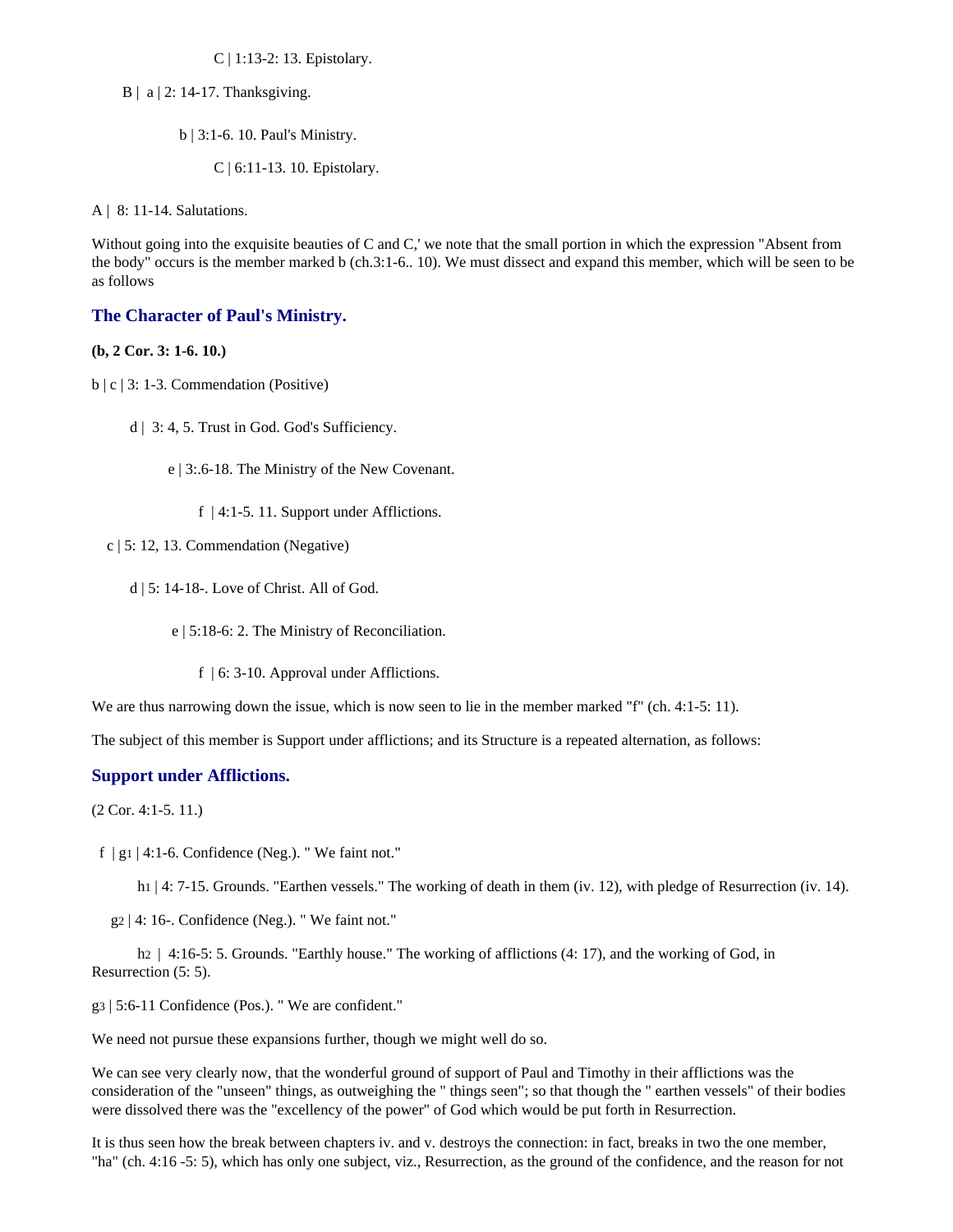fainting in their labours of ministry.

We might have included this under the head of rightly dividing the Word of truth as to its literary form, as shown by the division into chapters (pages 34, 35). We might also have included it under the heading of the importance of the Scope of a passage (Canon L). We might have included it under the heading of the importance of the Context (see below, Canon III.). It belongs to all three; but considering that the Structure is necessary to the crowning proof, we have given this illustration here.

It is little less than a crime for anyone to pick out certain words and frame them into a sentence, not only disregarding the Scope and the context, but ignoring the other words in the verse, and quote the words "absent from the body present with the Lord" with the view of dispensing with the hope of Resurrection (which is the subject of the whole passage), as though it were unnecessary; and as though "presence with the Lord" is obtainable without it 1

Apart from the doctrine involved, and apart from the teaching of Tradition (true or false), it is a literary fraud thus to treat the words which the Holy Ghost teacheth.

We see therefore, for it must be clear to us, that the Scope of a passage is the key to its words; and that the Structure of a passage is the key to its Scope.

This will show us the importance of our second Canon.

How great must be our loss if we fail to use this key to the wonderful words of God.

Like all His works they bear the minutest searching out.

All the works of God are perfect. And the microscope and telescope can both be used to examine them; though neither of them can ever exhaust the wonders of God's works. In both directions an increase of the power of the lens will reveal new beauties and fresh marvels.

The Word of God, being one of His works, must have the same phenomena: and nothing exhibits these phenomena like the Study of its Literary Structure.

To us, God's Word is the greatest and most important of all His works. If we understand all His other works (which no one does or can) and yet know not His Word, our knowledge will not carry us beyond the grave.

But we must not lose sight of the great underlying lesson, and the great outcome of the whole of this subject, which is this: If the external form be so perfect, what must the inward truth be: if the setting be so valuable, how valuable must be the jewel: if the literary order be Divine, how solemn must be the warnings, how important the truth, how faithful the promises, how sure the words of which the Word is made up.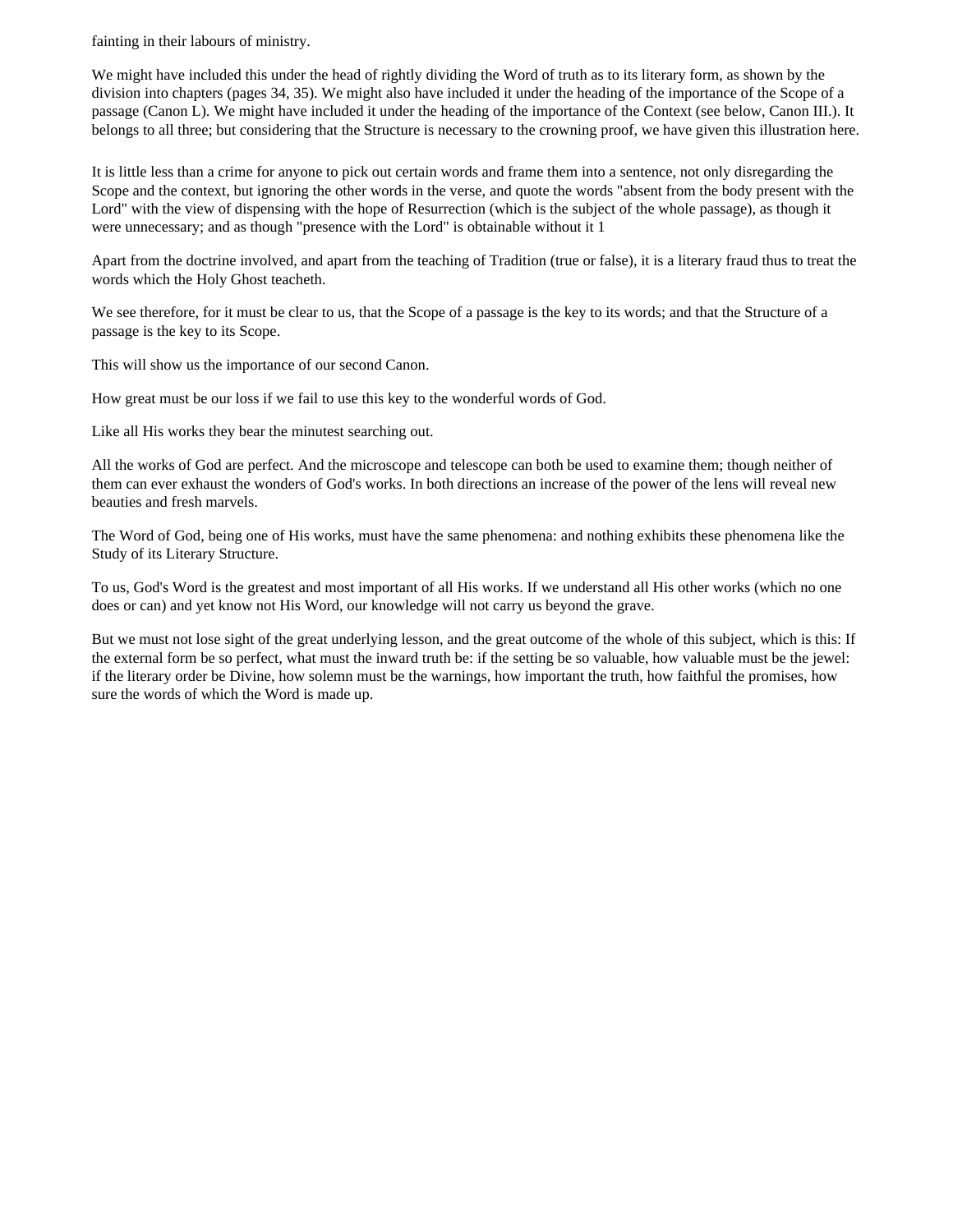# **Right Division**

## **by E.W. Bullinger**

The one great requirement of the Word is grounded on the fact that it is "the Word of truth." And this fact is so stated as to imply that, unless the Word is thus rightly divided we shall not get "truth"; and that we shall get its truth only in proportion to the measure in which we divide it rightly. The Requirement is thus stated in II Tim. 2:15: "Give diligence to present thyself approved to God, a workman having no cause to be ashamed rightly dividing the word of truth."

The word in question here *orthotomounta.* As this word occurs in no Greek writer, or even elsewhere in the New Testament, we can get little or no help from outside, and are confined to Biblical usage.

It is used twice in the Septuagint for the Hebrew *vashar,* to be right, or straight. In Prov. 3:6; 11:5, the Hebrew is *Piel* ,to make right (as in II Chron. 23:30; Prov. 15:21; Isa. 40:3; 45:2,13). But it is the Greek word that we have to do with here, in II Tim. 2:15; and we cannot get away from the fact that *temno* means to cut; or, from the fact that we cannot cut without dividing. To dividebelongs to the very nature of the act of cutting.Even as applied to directing one's way it implies that we divide off one way from others -- because we desire to follow the right way and avoid the wrong.

The only Biblical guide we have to the usage of the word is in Prov. 3:6, "In all thy ways acknowledge him And he shall direct thy paths." In the margin the R.V. gives, "make straight or plain" as an alternative rendering for "direct." But our ways can only be made straight or plain by God's causing us to proceed on our Way aright -- i.e., by avoiding all the ways that are wrong, and going in the one way that is right; in other words, the right way is divided off from all the wrong ways.

What else can the word mean in II Tim. 2:15? It matters little what others have thought or said. We could fill a page with their names and their views, but we should learn but little and only become confused. The duties of Priests, Furriers, and Ploughmen have been referred to as indicating the correct meaning. But we need not leave the Biblical usage, which associates the word with *guidance in the right way*.

The scope of the verse plainly teaches that:

Our one great study is to seek God's approval, and not man's.

We are to show all diligence in pursuing this study.

As workmen, our aim is to have no cause to be ashamed of our work.

In order to gain God's approval and avert our own shame we must rightly divide the word of truth.

To do this we must direct our studies in theright way.

This great requirement is associated with the Word in its special character as being the Word of truth; *i.e.,* "the **true** Word."

All this tells us that we shall not get the truth if we do not thus rightly divide it; and that we shall get the truth only in proportion to our "rightly dividing" it.

Other titles of the Word have their own special requirements. As "the engrafted Word" it must be *received with meekness* (Jas. 1:21). As "the Faithful Word" we must *hold it fast* (Tit. 1:9). As " the Word of life" we *must hold it forth* (Phil. 2:16). But, because this is "the Word of truth," its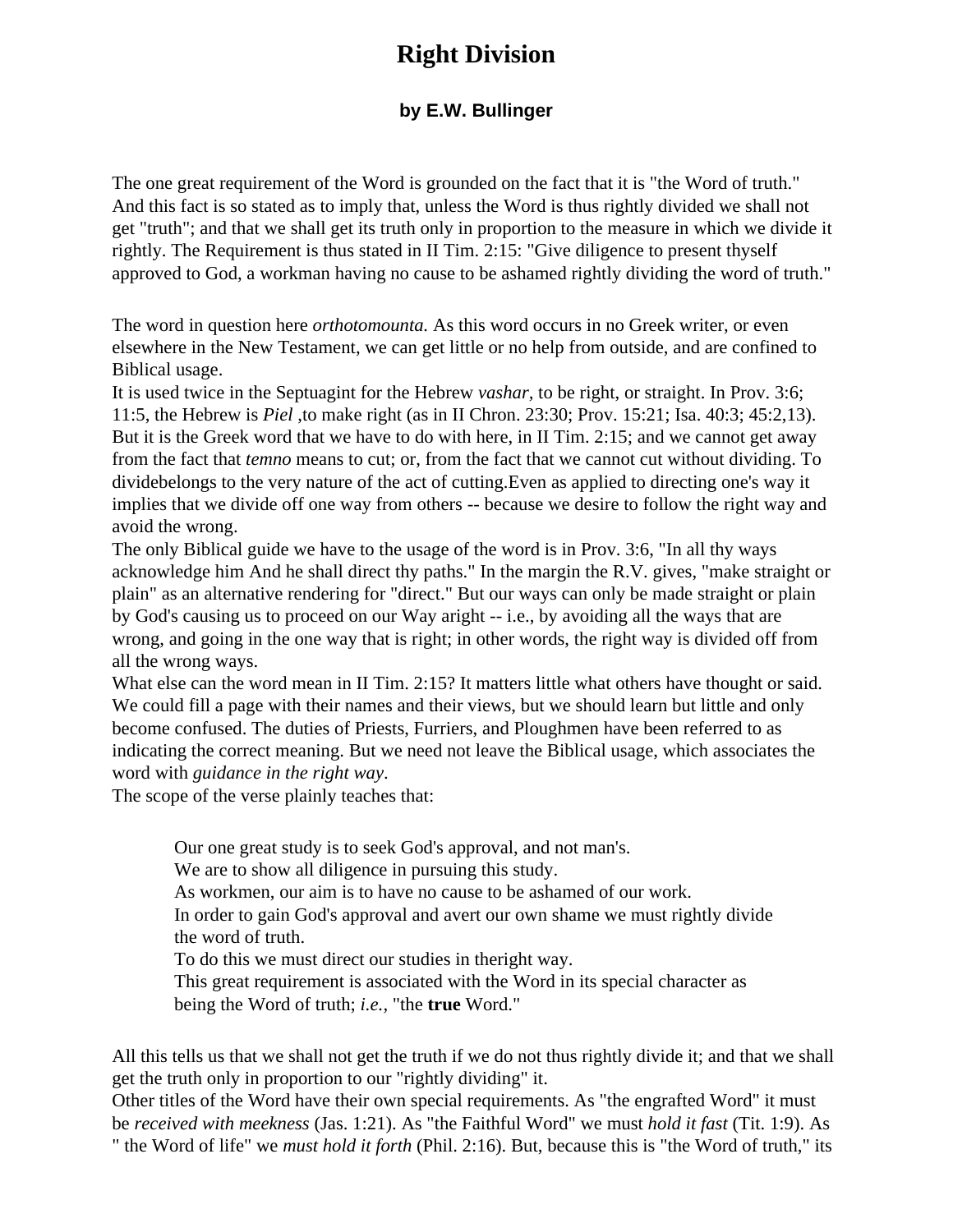paths must be well noted, the sign-posts must be observed, the directions and guides which are in the Word itself must be followed. We are to "give diligence" to this great Requirement of the Word just because it is "the Word of truth."

## **Rightly dividing the Word as to its Subject Matter**

It is the common belief that every part of the Bible is to be interpreted directly as referring to the Church of God; or as pertaining to every person, at every stage of the world's history. This neglect of the precept to rightly divide it is an effectual bar to the right understanding of it, and to our enjoyment in its study. This non-understanding of the Word is the explanation of its neglect, and this neglect is the reason why so many who should be feeding on the spiritual food of the Word are so ill-fed in themselves; and so ill-furnished for every good work (II Tim. 3:17). While the Word of God is written **for** all persons, and **for** all time, yet it is as true that not every part of it is addressed **to** all persons or **about** all persons **in** all time.

## **Three distinct classes of persons**

Every word is "written **for** our learning," and contains what all ought to know: yet, its subjectmatter is written according to the principle involved in I Cor. 10:32, and is written concerning one or other of three distinct classes of persons:

*"The Jews,*

*The Gentiles,*

*and The Church of God."*

According to the general belief, everything that goes to make up the subject-matter of the Word of God is about only one of these three: and, whatever may be said about the other two (the Jews and the Gentiles), all is to be interpreted of only the one, viz., the Church of God. This comes of that inbred selfishness which pertains to human nature: which, doing with this as with all beside, is ever ready to appropriate that which belongs to others. But no greater impediment to a right understanding of the Word could possibly be devised.

We are quite aware that, in saying this, we lay ourselves open to the charge which has been made by some, that we are "robbing them of their Bible." But the charge is groundless; and it arises from a total misapprehension of what we mean, or from a perversion of what we have said. It is necessary, therefore, for us to repeat, and to state categorically our belief that every word from Genesis to Revelation is written **for** the Church of God. There is not one word that we can do without: not one word that we can dispense with, without loss. We deprive no one of any portion of the Word of Truth. We protest against robbery in this sphere, as in all others. It is not we who rob the Church of God; but it is they who rob the Jews and the Gentiles. We would fain restore stolen property to the rightful owners; property which has been stolen by the very persons who charge us with robbery! We may indeed retort in the words of Rom. 2:21: "Thou that preachest a man should not steal, Dost thou steal? " We are prepared to make this counter-charge, and to sustain it. The charge against us we disclaim; while those who make it are themselves guilty of the very offence for which they condemn us.

We hold that what is written to and about the Jew, belongs to and must be interpreted of the Jew. We hold that what is written of and about the Gentile; belongs to and must be interpreted of the Gentile. We hold that what is written to and about the Church of God, belongs to and must be interpreted of the Church of God. Is this robbery? or, Is it justice? Is it stealing? or, Is it restitution?

Evidence of the misappropriation (to use a milder term) is furnished by the Bible which lies open before us. In speaking of the page-headings of Isa. 29 and 30, in our current editions of the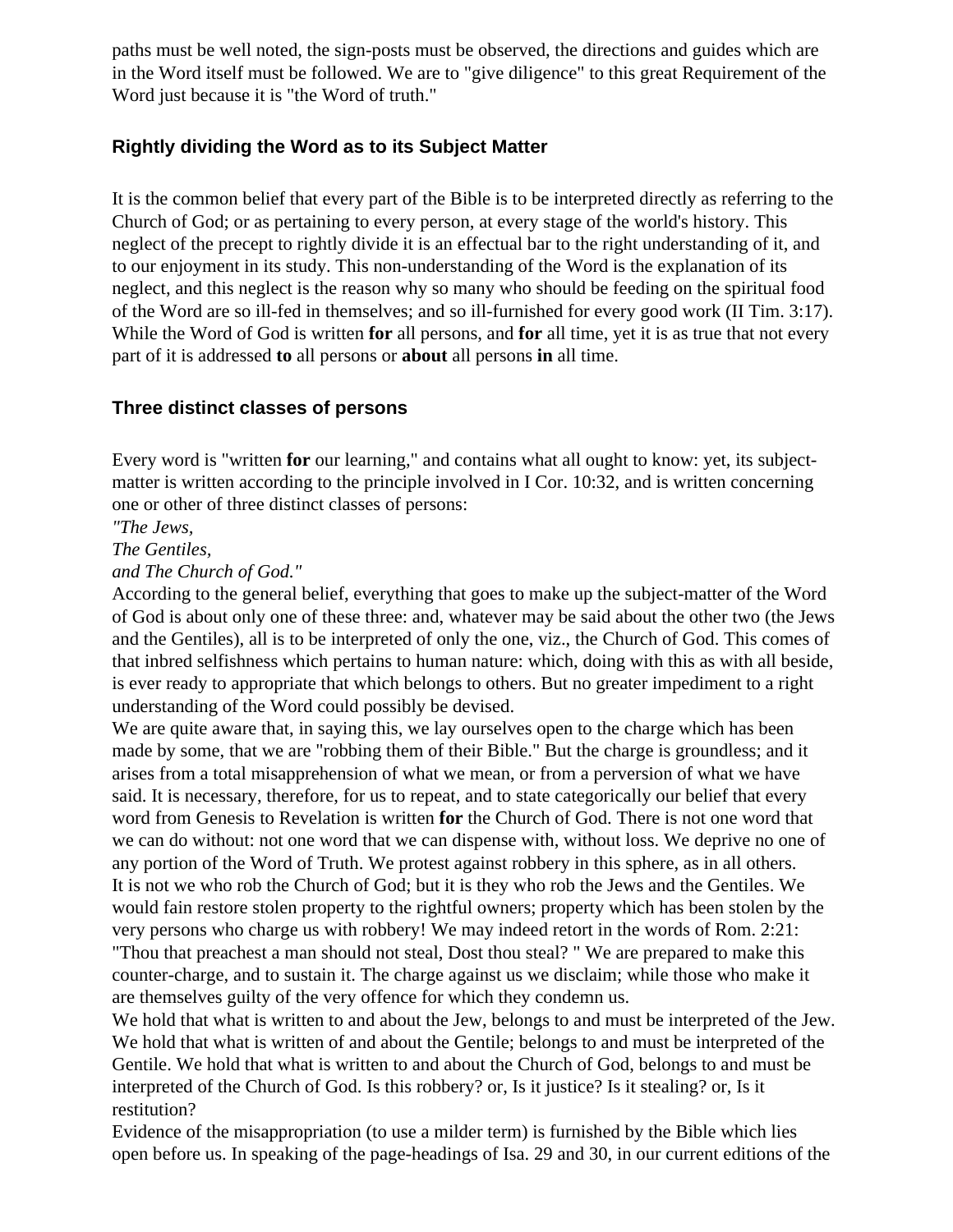English Bibles (KJV), in which the former is declared to be *" Judgment upon Jerusalem";* and the latter, "*God's mercies to his church."* . What is this but not only wrongly dividing the Word of truth, but the introduction of error, by robbing Jerusalem of her promised "mercies" and appropriating these stolen mercies to the Church? while the "judgments" are left for Jerusalem, just as burglars take away what is portable, and leave behind what they do not want or cannot carry away.

We believe God when He says that the Visions shown to Isaiah were "**concerning** Judah and Jerusalem" (Isa. 1:1). True, they were written **for** us; and "for our learning " (Rom. 15:4); but they are not addressed **to** us, or written **concerning** us, but "concerning Judah and Jerusalem." It would be an act of dishonesty, therefore, for us thus to appropriate, by interpreting of ourselves, that which was spoken of Israel. In like manner, if we take, as some do, the words of the Epistle to the Ephesians as though they were written to or concerning the Gentiles (or the unconverted world), then we not only rob the Church of God of its most precious heritage, but we teach the ''Universal Fatherhood of God" instead of His Fatherhood of only those who are His children in Christ Jesus. It will thus be seen that unless we rightly divide the subject-matter of the Word of truth we shall not get the truth, but shall get error instead.

Every part of the Bible is written "concerning" one or other of these three divisions, or classes of persons. Sometimes in the same passage or book there may be that which is concerning all three. Sometimes a whole book may be concerning only one of these three, and the other two be altogether excluded. We may all three *learn* much from what is written of only the one; for the inspired, God-breathed Word is "profitable for doctrine, for reproof, for correction, for instruction," **for** all who shall read it (II Tim. 3:16). That which happened to Israel happened unto **them** for ensamples; "and they are written for **our** admonition " (1 Cor. 10:11). "Whatsoever was written aforetime was written **for** our learning" (Rom. 15:4).

But while this is so, and remains true; what we mean is that every Scripture is written **concerning** one or other of these three classes; and is especially addressed **to** that particular class. This class has therefore the prior claim to that Scripture. The *interpretation* of it belongs to that class; while the other two may apply it to themselves, and are to learn from it. But, inasmuch as it is only an *application* and not **the** *interpretation,* such application must be made only so far as it agrees with the interpretation of those Scriptures which are specially addressed to and relate to such class. Otherwise we shall find ourselves using one truth to upset another truth; we shall be setting what is true of one class in opposition to what is true of another class. All that we are concerned with now is the right dividing of the *subject-matter* of the Bible, which is three-fold. And the great requirement of the Word as to this is, that we should, and must, whenever we study any portion of the Word of God, ask the question, **"Concerning whom is this written?"**

Whichever of the three it may be, we must be careful to confine and limit the *interpretation* of that passage to the class whom it concerns; while we may make any *application* of it to ourselves so long as it does not conflict with what is written elsewhere concerning "the church of God."

We must not take that which concerns the Jew and interpret it of the Church. We must not take that which concerns the Church and interpret it of the world. We must not take what is said concerning the Gentile and interpret it of the Church. If we do, we shall get darkness instead of light, confusion instead of instruction, trouble instead of peace, and error instead of truth.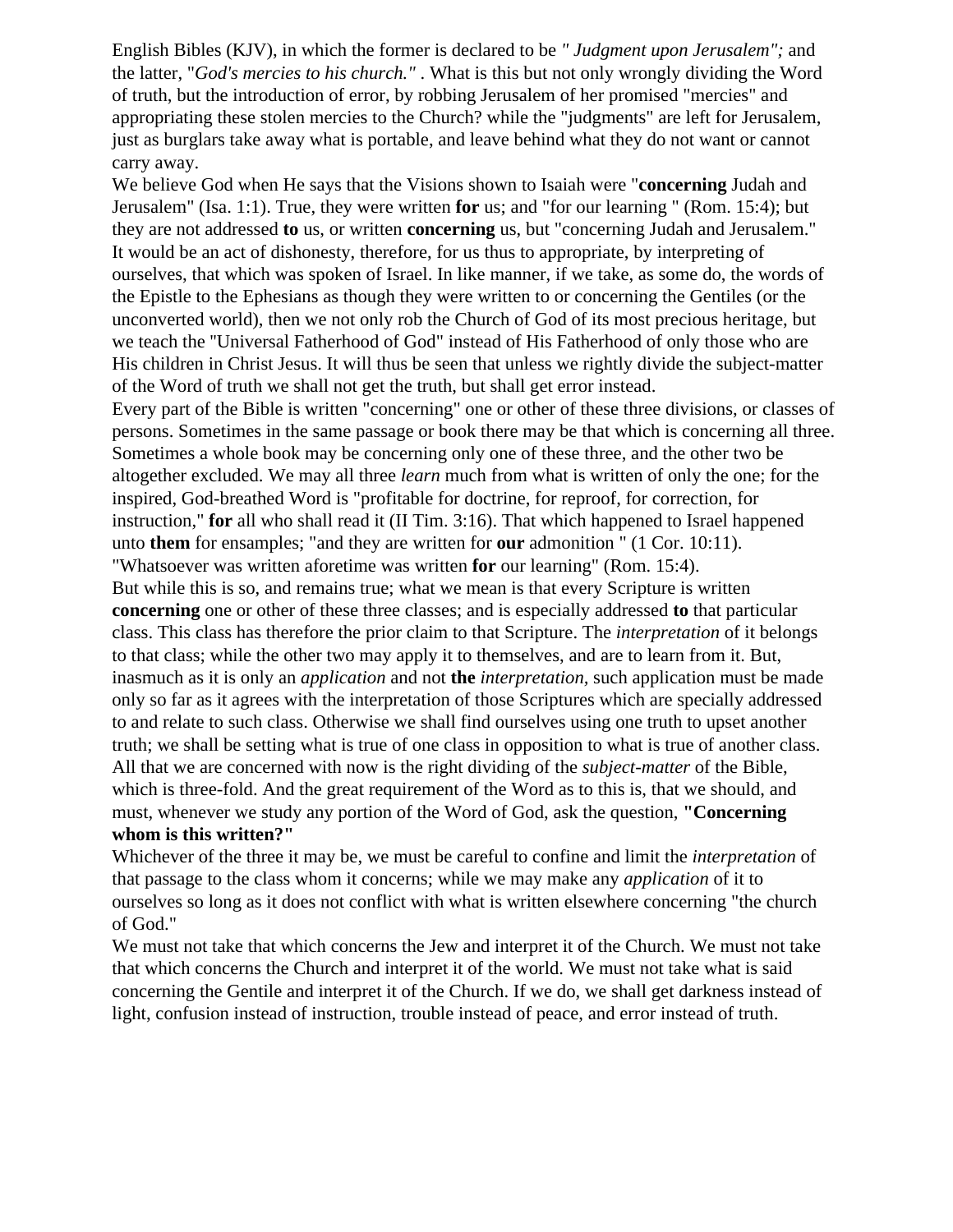# **The Christian's Greatest Need by E.W. Bullinger**

There is one thing that the Christian needs more than he needs any other thing. One thing on which all others rest; and on which all others turn.

It is certain from the Word of God, and also from our own experience, that "we know not what we should pray for as we ought". But "the Spirit Himself helpeth our infirmities" (Romans 8:26). He knoweth what we should pray for. He knoweth what we need. He maketh intercession for us and in us. He teacheth us how to pray, and in Ephesians 1:17, we have His prayer set forth in these words: "that the God of our Lord Jesus Christ, the Father of glory, may give unto you the spirit of wisdom and revelation in **the knowledge of him."**

This, then, must be our greatest need: *A true knowledge of God.*

If the Holy Spirit thus puts it before all other things, it must be because it is more important than any other thing; yea, than all others put together.

This, it is, that lies at the foundation of the Christian Faith; at the threshold of Christian life. It is the essence of all *trust.*

We cannot trust a person if we do not *know* him. At least, it is safer for us not to do so; and as a rule we do not.

But on the other hand, when we know a person thoroughly well, *we cannot help trusting him!.*  No effort to trust is required when we perfectly know a person. The difficulty then is, not to trust. Why, then, do we not thus trust God? Is not the answer clear? *It is because we do not know Him!* Thus we see how this knowledge of God is our greatest need; the very first step of our Christian course. Our trust will ever be in proportion to our knowledge.

If we knew, for example, a billionth part of God's infinite *wisdom,* we should see our own to be such utter folly, that we should not merely be "willing" for His will, but we should *desire* it. It would be our greatest happiness for Him to do and arrange all for us. We should say, "Lord, I am so foolish and ignorant; I know nothing, and can do nothing; I can see only this present moment; I know nothing of to-morrow. But Thou canst see the end from the beginning. Thy wisdom is infinite, and thy love is infinite; for, our Saviour and Lord could say of us to Thee, as Thy beloved Son -- "Thou hast loved them, as thou has loved me" (John 17:23). Do, then, Thine own will. This is my desire, the desire of my heart. This is what I long for above 'all things.'" This is far beyond being "willing". We may be willing for a thing, because we cannot help it. It may be even a low form of Christian fatalism. A Mahommedan may be thus resigned to the will his god.

But what we are speaking of is far, far beyond the modern gospel of holiness; far in advance of merely being "willing".

Those who are in the still lower condition; not "willing," but "willing to be made willing," do not see that this condition arises from not knowing God; not knowing how infinite is His love, how vast is His wisdom, how blessed and how sweet is His will. If they did but know something of this, they would yearn for His will. It would be the one great earnest desire and longing of their hearts for Him to do exactly what is pleasing in His own sight, in us, and for us, and through us.

Not knowing this secret, Christians, everywhere, are striving and labouring to be "willing" by looking at themselves; and by some definite "act of faith" to do something of themselves. Instead of thinking of His wisdom and His love, they are thinking of themselves and of their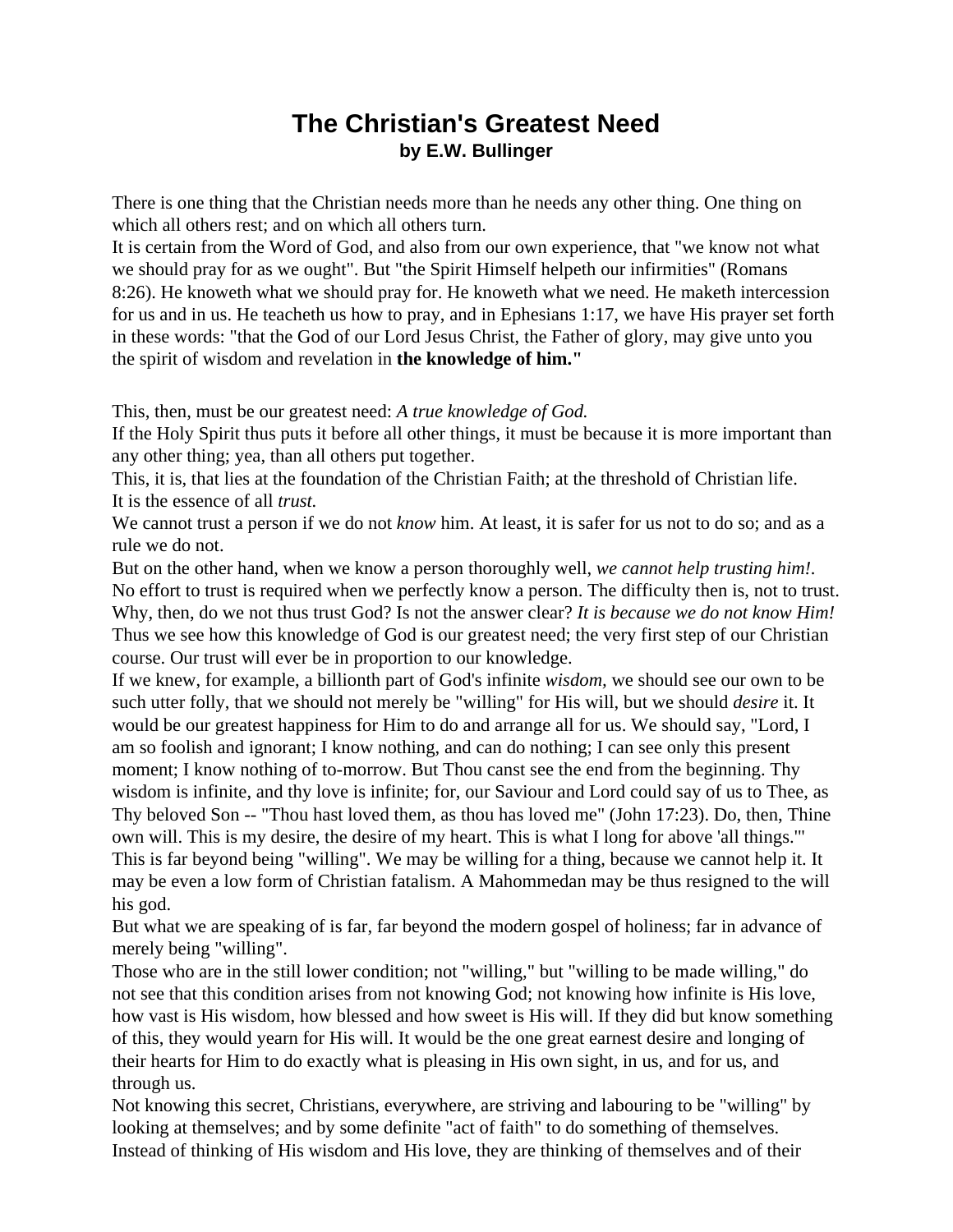"surrender".

But this is labour in vain. Even if it should seem to accomplish something, it is only like tying paper flowers on a plant. They may look natural and fair; but they have no scent, and no life; no fruit, and no seed. It is an artificial, fictitious attempt to produce that which, if they did but know God, would *come of itself, without an effort:* yea, the effort would be to stop or hinder the mighty power of a true knowledge of God.

The trouble with us is, if we prove our hearts to their depth, that, at the bottom, *we think we know better.* We would not say it for the world, we would hardly admit it to ourselves. But there it is; and the difficulty of being "made willing" is the proof of it.

If we really knew Him, and believed that He knows better than we do what is good for us, there would be *no effort whatever,* but only a blessed irrepressible *desire* for His will.

Before we proceed further to consider some other of the practical effects of this knowledge, let us notice the fact that there are two words in the original for this knowledge of God, two verbs which mean *to know*. As these are used some times in the very same verse, it is very important that we should carefully distinguish that which the Holy Spirit has so especially emphasised. There are, indeed, six Greek words which are translated *to know,* but these two are the most common.

1. The one, *oida,* means *to know* without learning or effort; and refers to what we know intuitively, or as a matter of fact or history.

2. The other, *ginosko,* means *to get to know;* by effort, or experience, or learning.

## **Practical Christian living**

The importance of *getting to know* God is our one great need. This knowledge is not only the basis of trust in God; not only the foundation of Christian faith; but of Christian life. Practical Christian life and walk will be in direct proportion to our knowledge of God.

Look at Colossians 1:9,10, where we have the practical outcome of the prayer in Ephesians 1:17. In Ephesians 1:17 we have the prayer itself. In Colossians 1:9,10, we have it applied for our correction and instruction. Carefully weigh the words. "For this cause, we also, since the day we heard it, do not cease to pray for you, and to desire" -- Desire what? "that ye might be filled with the knowledge (the noun from No. 2, *i.e.*, acquired knowledge) of his will in all wisdom and spiritual understanding." Why? For what purpose? To what end? "**That ye may walk worthy of the Lord unto all pleasing**, being fruitful in every good work, and increasing in **the knowledge of God**."

Then, to walk worthy of the Lord, I must know Him? Exactly so. If I would please Him in all things I must know what will please Him. Is this all that is required? All that I have to do? Yes, this is all. Then I have not to rush hither and thither; from Convention to Convention? No, I have to sit down before God's Word, and *get to know* Him through that. There is no other way of getting to know Him. And He has given us His Word, and revealed Himself therein, on purpose that we may study it and find out what it is that pleases Him; what it is He loves; what it is He hates; what it is He does. To get to know His wisdom, His will, His infinite love, His almighty power, His faithfulness, His holiness, His righteousness, His truth, His goodness and mercy, His long-suffering, His gentleness, His care, and all the innumerable attributes of our great and glorious God.

See how this knowledge is absolutely necessary, if we would please God.

We cannot please any of our friends unless we know what they are pleased with. If we would make a present to one of them, we naturally think, or try to find out, what it is he or she needs or would be pleased to have. If we are receiving a guest, we naturally try to remember or find out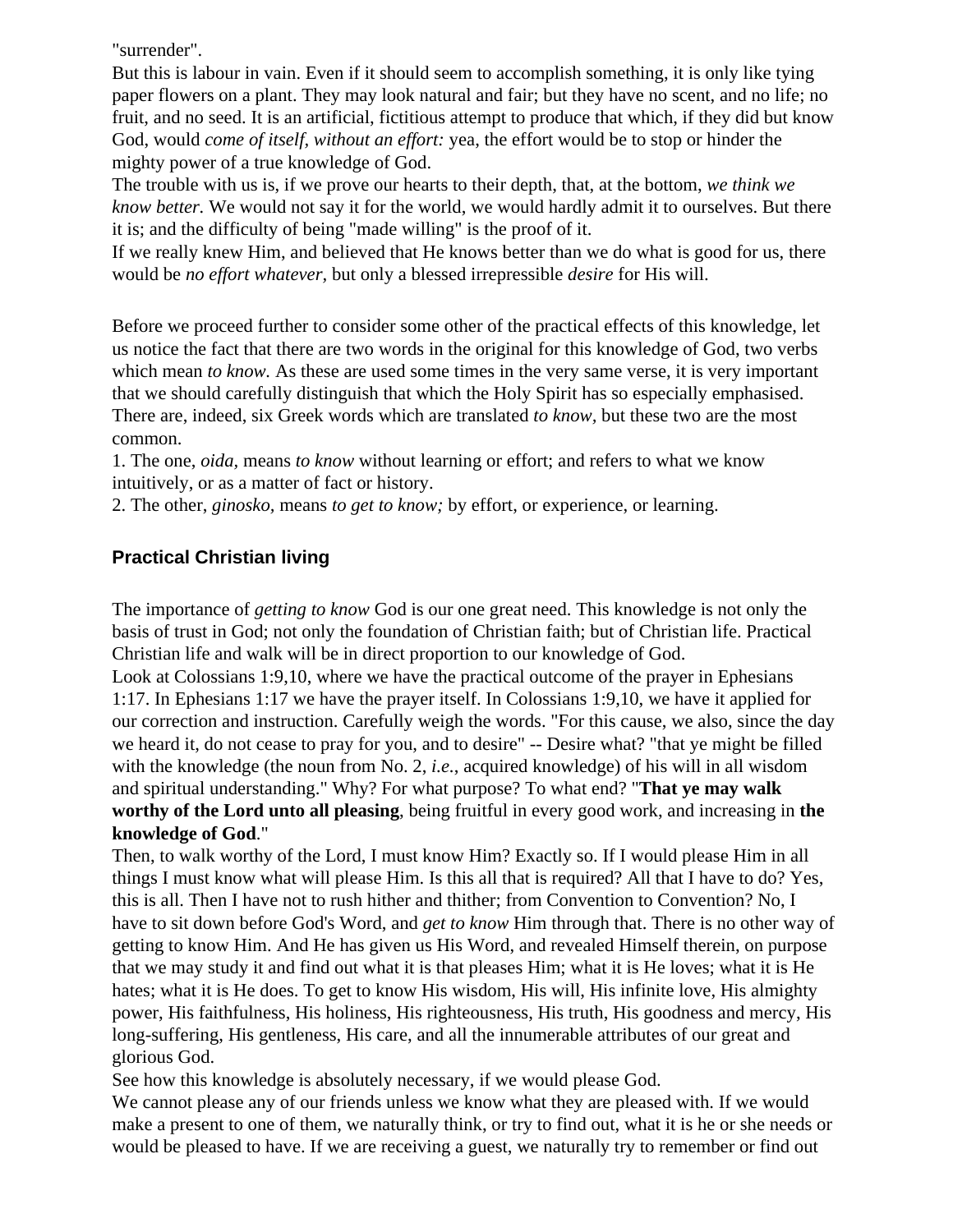what pleases him in food or drink, in occupation or recreation. If we cannot find this out, then we have to guess at it, and we may or may not succeed in our effort to please. We may take the greatest trouble and pains, and yet, after all, we may arrange for or provide the very thing which is most disliked. It is even so with our God.

## **Where can we go?**

How are we to find out the things that please Him? How are we to discover the things He approves?

## **Only from His Word.**

There, and there alone can we *get to know* Him. There alone shall we learn the fullness of the Spirit's prayer for us in Ephesians 1:17; and the blessed practical outcome of it in Colossians 1:9,10.

No man has this knowledge of God intuitively. No minister can even help in imparting it, except in and by the ministry of that Word. His own thoughts are valueless. Only so far as he enables us to understand that Word can he be of any assistance to us. He may be mistaken himself, and very easily be a hindrance instead of a help. God has revealed Himself in His written Word, the Scriptures of truth; and in the Living Word His Son, Jesus Christ. And it is by the Communicated Word revealed in our hearts by the Holy Ghost that we begin thus *to get to know*  Him, whom to know is Life Eternal.

This is the one great reason why the written Word is given to us. It is not given merely as a book of general information, or of reference; but it is given to make known the invisible God. Why do we read it? Why do we open it at all? What is, or ought to be, our object in reading it? Do we read a portion that someone else has selected for us? Do we read that portion because we have promised someone we would do so? Or do we open it, and sit down before it with the one dominant object *to find out* God; to discover His mind; to get to know His will.

Those who are not thus engaged make their own god out of their own thoughts and imaginations. They have to fall back on what they *think* their god likes!

Thousands make their gods with their hands, out of wood, or stone, or bread. Thousands more make him out of their own heads. But, being ignorant of God's Word, they are alike ignorant of the God Who has there revealed Himself.

## **We must worship Him in spirit**

See the power of this truth as it is applied to what is called "Public Worship" or "Divine Service". How many still worship "the unknown God", and serve themselves; and do what is pleasing in their own eyes, studying only their own tastes! Ignorant of that great rubrick, John 4:24, "God is a Spirit, and they that worship Him **must** worship Him in spirit and in truth" *(i.e.,*  truly in spirit), they talk of the kind of service they prefer, and say, "I don't like that at all"; or, "I do like that so much"; as though "places of worship," so-called, were opened merely for persons to go in and do what pleases themselves, forgetful of that word "must," which dominates the whole sphere of what we call worship.

Worship "must" be only with the spirit. We cannot worship God -- who is a Spirit -- with our eyes, by looking on at what is being done. We cannot worship God with our *noses,* by smelling incense, whether ceremonially or otherwise used. We cannot worship God with our *ears,* by listening to music, however well it may be "rendered". No! worship cannot be with any of our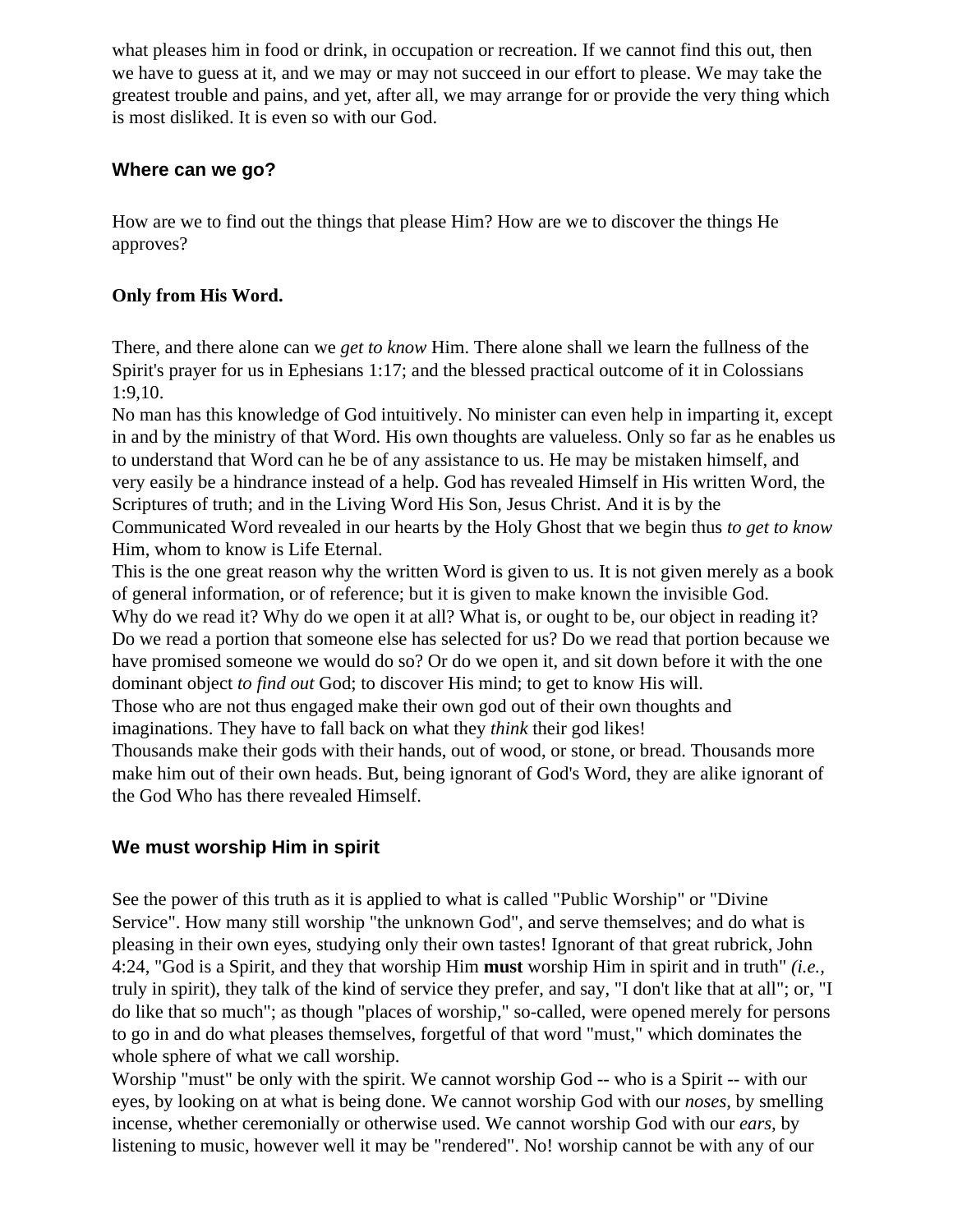*senses;* or by all of them put together. It must be spiritual, and not sensual. The worshippers must be spiritual worshippers, for "the Father seeketh such to worship Him" (John 4:23).

How many of such worshippers frequent our churches and chapels? How many are still worshipping "the unknown God" (Acts 17:23)?

Is it possible that, if the true God were known -- the great, the High and Holy God, who dwelleth not in temples made with hands; the God who inhabiteth eternity; the God in whose sight the very heavens are not clean, and who chargeth His angels with folly -- is it possible, we ask, that any who know Him could imagine, for one moment, that He "seeks" or could be pleased with, or accept, or regard a congregation turning the Bible into "a book of the words," and listening, for example, to a girl singing a solo, getting as high a note as she can, and holding it out as long as she can! Is **that** what The Great and Infinite God is seeking ? Is that the occupation of the heart with Himself which He says He "must" have? No indeed! and the greater the ignorance of God, the deeper and more degraded will become the accompaniments of what is called "Public Worship".

## **A true knowledge of Christ**

So far we have spoken only of a knowledge of God -- the Father. But it is also of the greatest importance that we should have a true knowledge of Christ.

This is the Christian's one object, as well as his greatest need.

This is set forth with remarkable clearness and force in Philippians 3. In the ninth verse we have our standing in Christ expressed in the words

## **"Found in Him."**

This is explained as not having our own righteousness, but that which is through the faith of Christ; "the righteousness which is of God by faith".

Clothed in this righteousness, nothing of self is seen by God. Like the stones in the Temple, they were covered over first with cedar-wood; and the cedar-wood was covered over with gold. Then it is added, "there was no stone seen". These words are not necessary either for the grammar, or for the sense; for how could the stone be seen if thus doubly covered up? No! the words are graciously added to emphasize the antitype, and to impress upon us the blessed fact that, when covered with Christ's righteousness there is nothing of self seen in our standing before God. We are already "in the heavenlies, in Christ"; and are comely in all His comeliness, perfect in all His perfection, accepted in all His merit, righteous as He is righteousness; yea, holy as He is holy, and loved as He is beloved. All this is included in those words, "found in Him". And being thus "found in Him" for our *standing,* we have in verses 20, 21 our *hope;* which, is to be

## **Like Him**

in resurrection and ascension glory at His coming. Hence "we look for the Saviour, the Lord Jesus Christ: who shall change our vile body, that it may be fashioned like unto his glorious body, according to the working whereby he is able to subdue all things unto himself". This is our "blessed hope". We have referred to it here, and not in the order in which it stands in this chapter, in order to show what it is that lies between the two -- the beginning and the end of our Christian course. What is it that is to fill the place between these two? What is to occupy our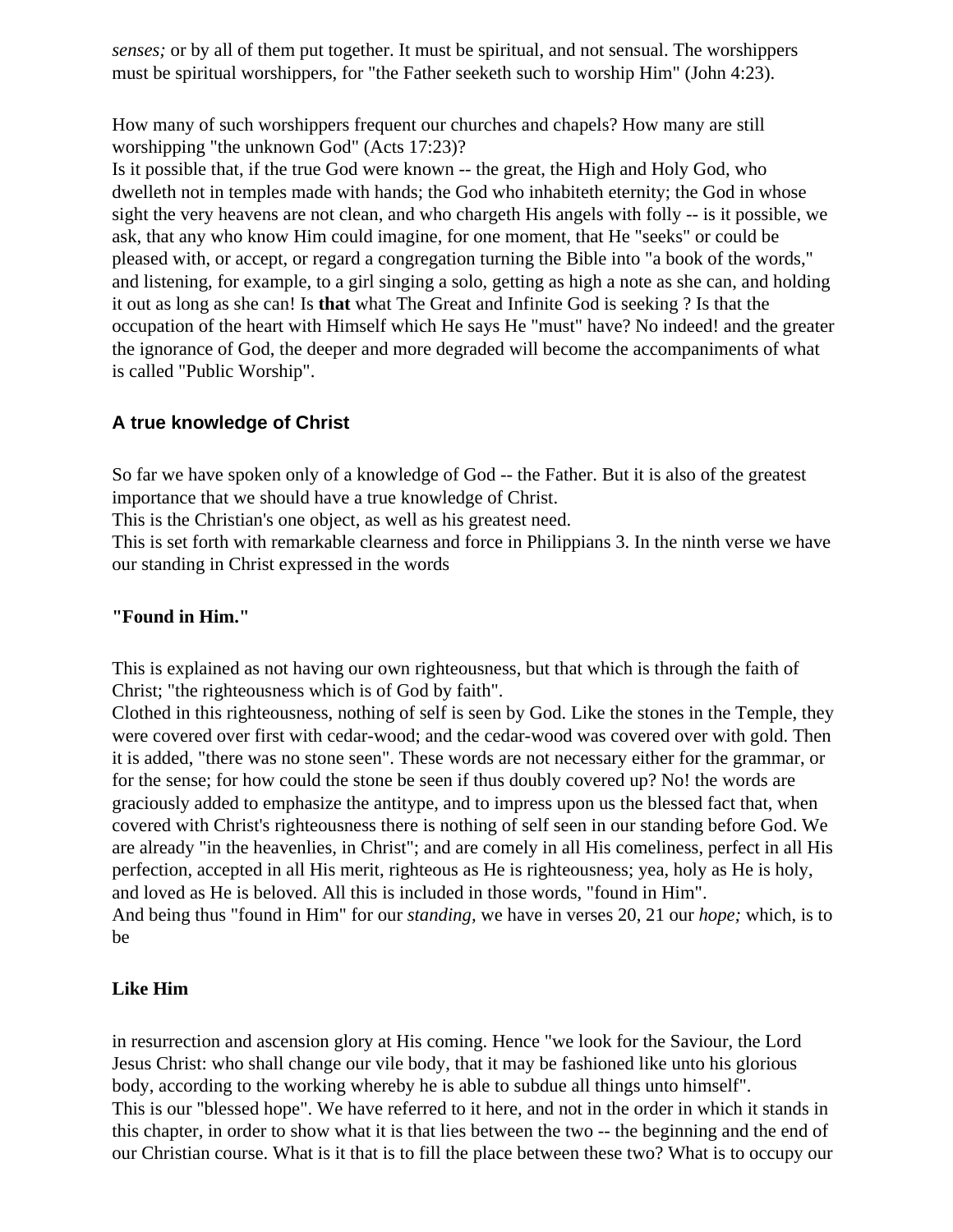hearts from the moment when we were in Christ, who is our life, to the moment when we shall be like Christ, who shall be our glory? What is the one *object* that is to ever fill our hearts and occupy our minds?

## **"That I May Know Him."**

This is henceforth the Christian's great object. Nothing but this aim to *get to know* Christ (for this is the word used here, in Philippians 3:10).

As verse 9 contained the explanation of the words "found in Him," so this verse (10) contains the explanation of how and why we are *to get to know* Christ.

We are henceforth no longer to know Him after the flesh, but to get to know Him as risen; the head of the New Creation in resurrection (II Corinthians 5:16,17).

For this is how this knowledge is explained: "that I may get to know him and the power of his resurrection". Not to know merely the historical *fact* of his resurrection, but the "power" of it: *i. e.,* what its wondrous power has done for us. But how can we get to know this "power"? Ah! only by experiencing "the fellowship of His sufferings": by learning that when He, the Head of the Body, suffered, all the members of that Body suffered in mysterious and blessed "fellowship with Him". Thus shall we get to know how we were "made conformable to Him in His death". Only when we have thus learned that we suffered when He suffered, and died when He died, can we begin to learn how we have risen also with Christ; and "get to know the power of His resurrection".

How few of us know what this "power" is, as it takes us out of the old creation and sets us in the new creation, where "all things are of God" (II Corinthians 5:17).

This then is our object, to get to know all that Christ is made unto us in resurrection power. How startling must these words have been as they fell upon the ears of Greeks (for this is the first city Paul set his foot in Europe). They had been brought up on the great motto of Solon, the wisest of the seven wise men of Greece. His motto was supposed by them to embody in itself the essence of all wisdom; and it consisted of only two words, which were carved over the entrance to the schools and colleges of Greece:

## **"Know Thyself."**

But yet, how foolish are those words. For how can one know anything of himself by considering himself ? If he looks at others, then he can see how different he is from them; and how much better or worse he may be than they.

But it is only when we compare ourself with Christ, who is the wisdom and glory of God, that we learn what we really are; and how far short we come of that glory (Romans 3:23). It is only as we see ourselves in "the Balance of the Sanctuary," or by the side of the plumb-line of that Perfection, that we see, and get to know, our absolutely lost and ruined condition. Hence this new motto was thundered from heaven into the ears of those who sought to know themselves --

## **"That I may get to know Him."**

Yes; this is our one object. This it is that will have the mighty transforming power over our lives. Every moment spent in seeking to know ourselves is a moment lost: and not only lost, but used to keep us from the one thing that alone can accomplish our object and teach us ourselves. Trying to know ourselves, we not only fail in the attempt, but we cease to learn Christ, which alone teaches us to know ourselves.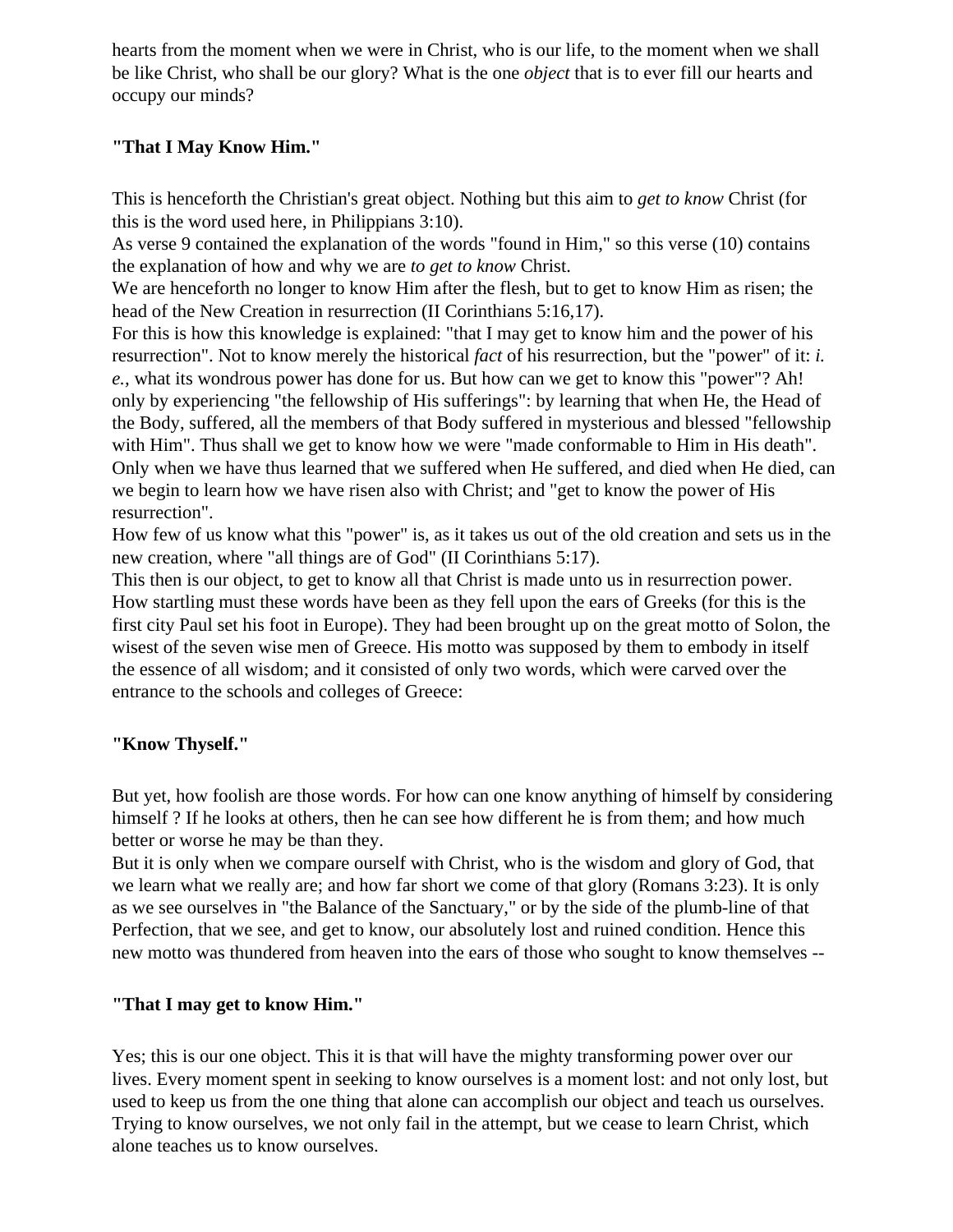And yet, how many are spending their lives in this vain search? Running hither and thither to hear this man and that man. And, being constantly directed to this self-occupation, selfsurrender, and self-examination, they are only led into trouble; or, into a joy which lasts only while the excitement is kept up.

Oh! to be occupied with Christ; to have Him for our object; and His resurrection power for our lives.

This we shall have; and have increasingly as we get to know Christ.

Again. What was it that led the heathen world into all its darkness, corruption, and sin? Just this: "they did not like to retain God in their knowledge. Professing themselves to be wise, they became fools, and changed the glory of the incorruptible God into the likeness of corruptible man" (Romans 1:22,28).

Like people to-day who, ignorant of God as He has revealed Himself in His Word, make their god, some with their own hands, or out of their own heads, vainly imagining He is what they think He is, and worshipping, like the heathen, "the unknown God," such an one as themselves. What was it that led Israel astray and brought upon them all their sorrows and sufferings? Isaiah opens with the Divine indictment, which gathers up in the briefest form the one great cause which lay at the root of all:

"The ox knoweth his owner, And the ass his master's crib; But Israel doth **not know**, My People doth not consider."

See how the Lord Jesus confirms this in Luke 19:42-44, as He weeps over Jerusalem. All is summed up in the opening and closing words:

## **"If thou hadst known!**

even thou, at least in this thy day, the things that belong unto thy peace."

And then, turning to the reason for that judgment He adds: "Because thou **knewest not** the day of thy visitation."

And what is to be the acme of Israel's glory in the day of her restoration?

Ah! then it shall come to pass that "they shall no more teach every man his neighbour saying, Know the Lord: for they shall all **know me**, from the least of them unto the greatest of them, saith the Lord" (Jeremiah 31:34).

And what shall be Creation's glory; and the peace and joy of the whole earth? This sums up all:

"The earth shall be full of the **knowledge of God**,

As the waters cover the sea" (Isaiah 11:9).

And what is the secret of our being able to glory only in the Lord, and to enjoy His blessing in this the day of our visitation? It is given in Jeremiah 9:23,24:

"Let not the wise man glory in his wisdom,

Neither let the mighty man glory in his might,

Let not the rich man glory in his riches:

But let him that glorieth, glory in this,

## **that he understandeth and knoweth Me."**

We are thus brought round, and brought back to the one great duty, which should henceforth absorb our hearts and minds, and fill our days and years; viz., to be instant in our study of the Word of God, which is given to us with the one great, express, commanding purpose -- the revelation of Himself, in order that we may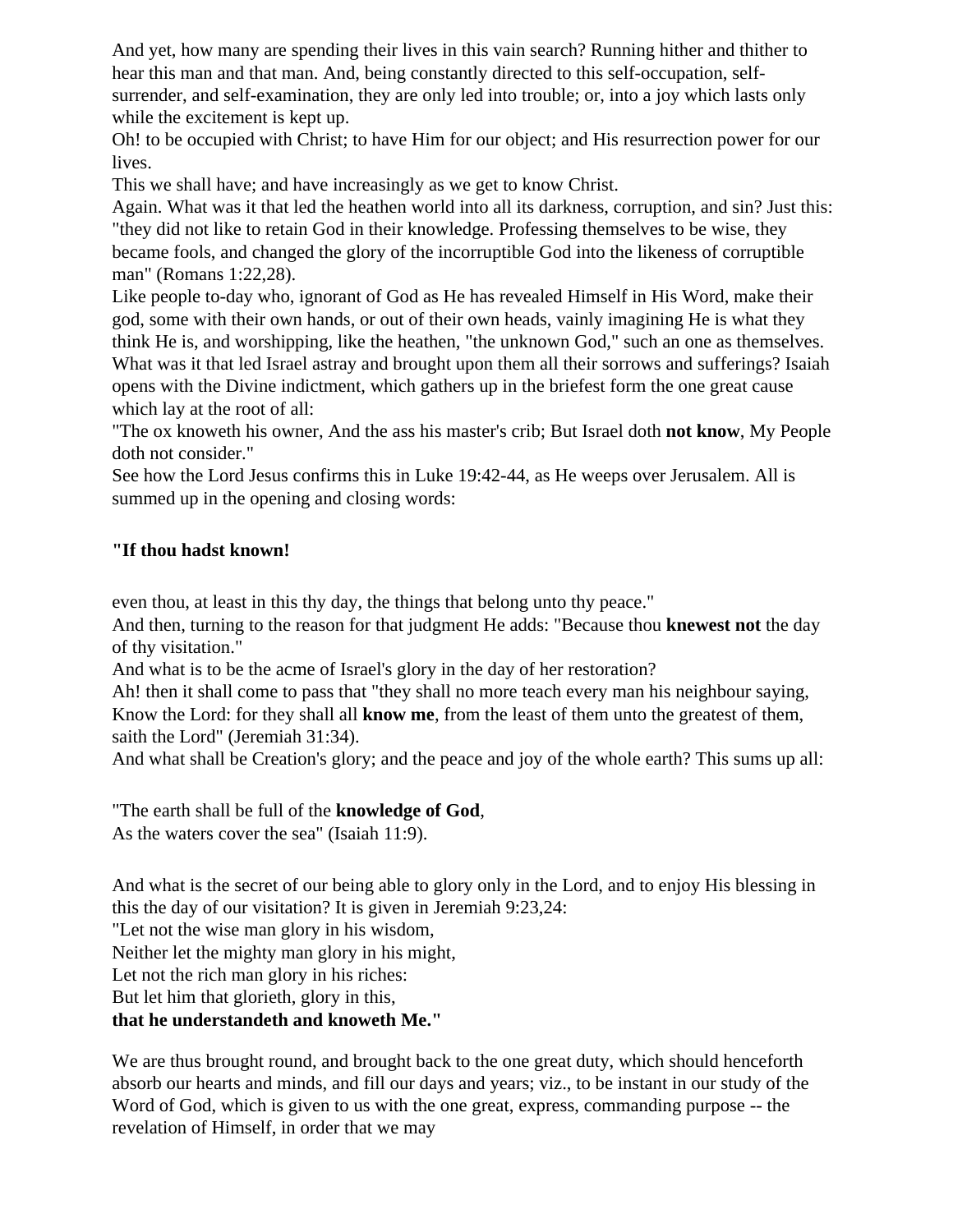**Get to Know Him.**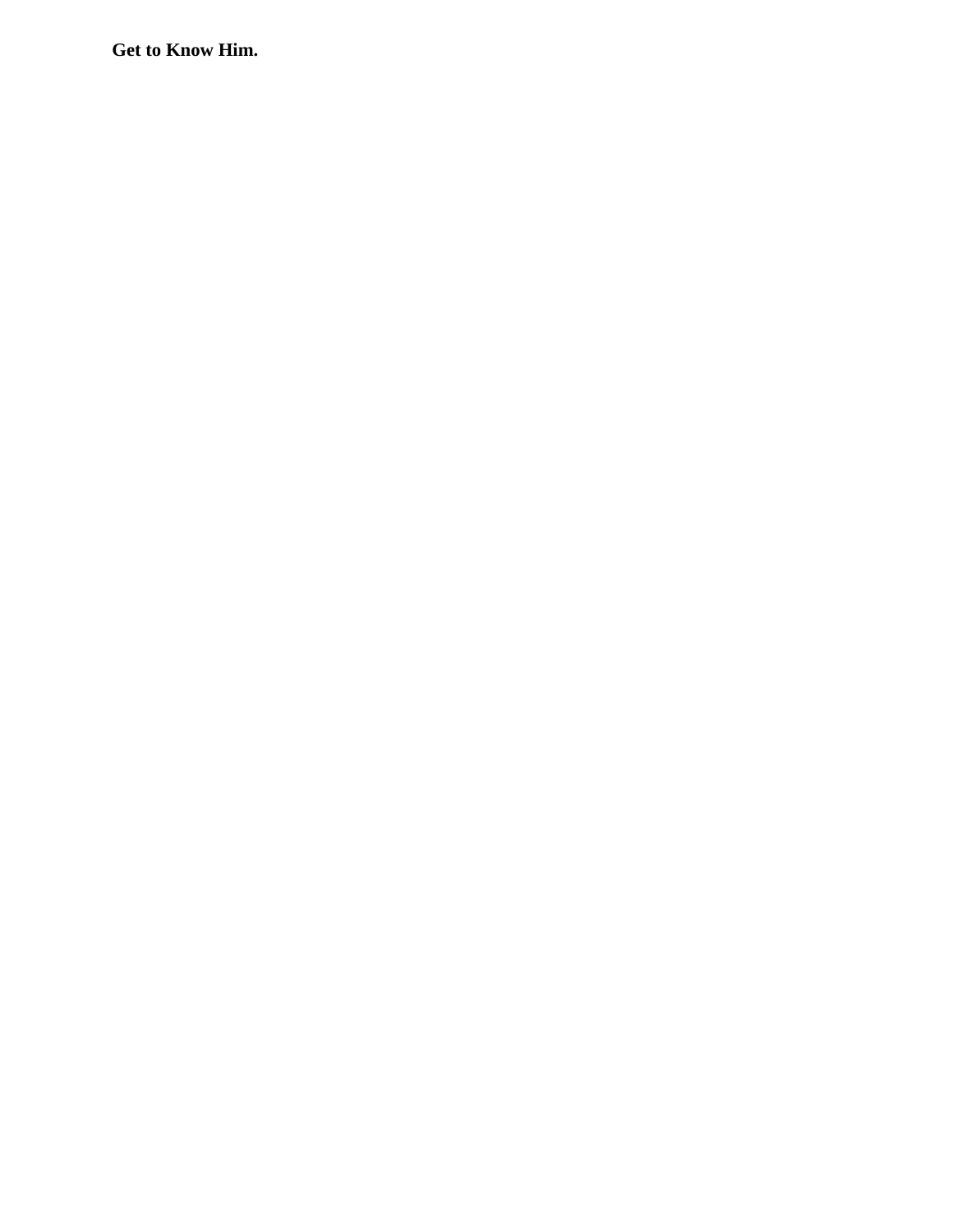# They Sang His Praise. They Soon Forgat His Works **By** E.W. Bullinger

"Then believed they His words: they sang His praise. They soon forgat His works: they waited not for His counsel" (Psalm 106:12,13)

 These are solemn words, because they record a solemn fact. They are true, not only of Israel but of God's people in all ages. They refer to that tendency in the heart of each one of us to cry unto the Lord in our trouble, and then to need the exhortation, "Oh that men would praise the Lord for His goodness" (Psalm 107:8), and even to sing His praise and then forget His works.

 When God separated a people to Himself, it was not merely that He might be the God of Israel, but a God to Israel. He will not only have the people for Himself, but He will be their God, and "Happy is that people whose God is the Lord" (Psalm 144:15). This Psalm records many examples of the statement made in the text. The first refers to the deliverance from Egypt. For a brief moment we see them in the attitude of faith: "Then believed they His word, they sang His praise" (verse 12). They are on the wilderness side of the Red Sea--"THEN." The waters that opened just now for their salvation and closed again for the destruction of their enemies roll between them and the house of their bondage. They are celebrating in their song the triumphs of God's right hand. They measure everything by it. Not only do they sing of what it has done, but by faith they celebrate victories yet to come, Exodus 15. Compare verses 12 and 13 with 15-18, and note the repeated "shall," "shall," "shalt."

 Not one thing remains to be done; all is accomplished to Faith. Faith is seen thus to be the substance of things hoped for, the evidence of things not seen. And now Moses and the children of Israel are silent, and Miriam and the women are taking up the strain, but still the burden is the same (verse 21). But what is the Divine comment on the scene? "They sang His praise, they soon forgat His works." So quickly does praise give place to murmurings: "And the whole congregation of the children of Israel murmured against Moses and Aaron in the wilderness (Exodus 16:2).

Is, then, the Lord's arm shortened that it cannot save? Is His ear that heard their cry in Egypt grown heavy that it cannot hear? No! But the instrument of deliverance has been leaned on instead of the Deliverer. Yes! So really is this true that as soon as Moses is out of sight, they run with haste to Aaron, and say: "Up, make us gods which shall go before us, for as for this Moses, the man that brought us up out of the land of Egypt, we know not what is become of him " (Exodus 32:1). The comment of the Spirit is: "They forgat God their Saviour which had done

great things in Egypt"! (Psalm 106:21). And so it is ever! Where there is not a living Godwrought faith, man must have something to look to that is visible and tangible -- that is IDOLATRY.Occupied with the instrument

We have another example of this in the days of the Judges. The people had gone into open idolatry, and the Lord had sold them into the hands of their enemies Yet (as in Psalm 106:8, 41- 44) "Nevertheless the Lord raised up judges which delivered them" (Judges 2:16). But there was man's "nevertheless" in verse 19; they returned to their evil ways after God's merciful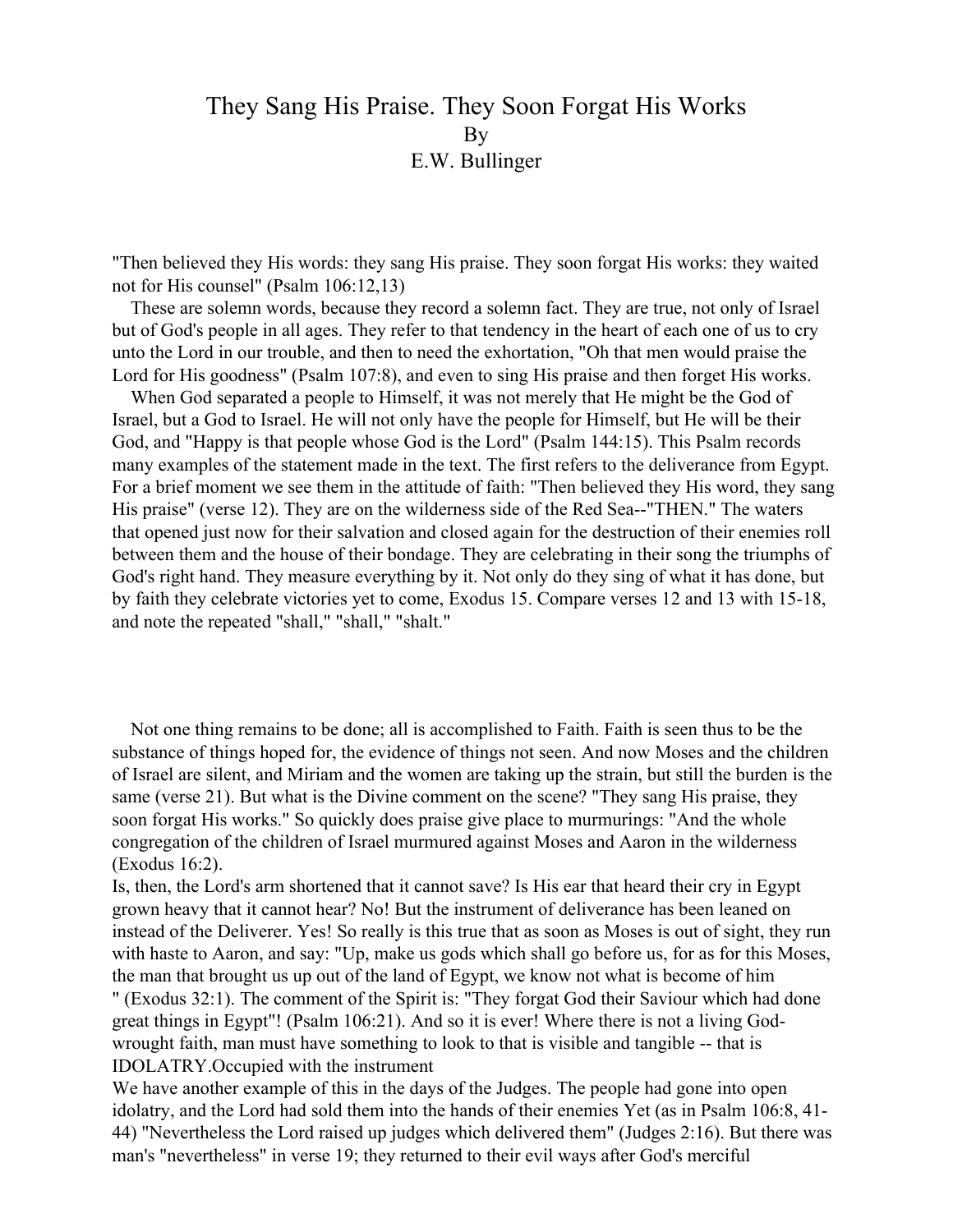deliverances, and in chapter 6 we see them greatly impoverished The hand of Midian prevails; the Midianites were as grasshoppers for multitude, the people betook themselves to mountains, dens, and caves, the highways were unoccupied, the harvest was reaped by others, there is no sustenance left for Israel. Then the Lord raised up Gideon, He looked on him and strengthened him; He went forth with him, and delivered Israel with a great deliverance by "the sword of the Lord and of Gideon." But Israel was occupied with the Instrument! and they say to Gideon: "Rule thou over us, both thou and thy son and thy son's son also: for thou hast delivered us from the hand of Midian" (Judges 8:22). It was "thou, thou." Gideon was true to God here, but a few verses later we find him making an ephod of the gold that had been given him, and "all Israel went a whoring after it, and it became a snare to Gideon and his house."

 Again, if we turn from the times of the wilderness and the days of the Judges to the reigns of the Kings, it is still the same. The history of the Kings is a dreary record of provoking the Holy One of Israel to anger, so that but a few reigns, like those of Jehoshaphat, Hezekiah, and Josiah stand out as bright exceptions. Manasseh, indeed, did repent and reform at the end of his reign, but we read of his son Amon that "he did evil in the sight of the Lord as did Manasseh his father... and humbled not himself before the Lord as Manasseh his father had humbled himself, but Amon trespassed more and more." We see the condition of things worse and worse till Baalworship was carried on in the Temple of Jehovah, and actually the horses of the idol were stabled in the house of the Lord (II Kings 23). At this juncture Amon's son Josiah succeeded to the throne, and the history of his reign is minutely given in II Chronicles 34 and 35.

 "While he was yet young," he sought the Lord (II Chronicles 34:3), and four years afterward he set about purging the city and the land, and thus fulfilled a prophecy uttered 300 years before: "There came a man of God out of Judah by the word of the Lord unto Bethel: and Jeroboam stood by the altar to burn incense, and he cried against the altar in the word of the Lord, and said, 'O altar, altar! thus saith the Lord, behold a child shall be born unto the house of David, Josiah by name; and upon thee shall he offer the priests of the high places that burn incense upon thee, and men's bones shall be burnt upon thee" (I Kings 13:1,2). And although the messenger, the instrument employed, failed directly after delivering his message, yet the word of God could not fail. That word came to pass. The king, "Josiah by name," received a great encouragement for his work, and a solemn warning to "take heed" to the voice of the Lord, for in the midst of his labours "the Book of the Law" was found (II Chronicles 34:14). The king received it in its power, for he traced all the misery up to neglect of this blessed book (verses 19- 21). He learned that the Law may be neglected, though it cannot be broken. A blessed season from the Lord was vouchsafed, and the chapter which gives the record ends with the words: "All his days they departed not from following the Lord." Ah! "all his days"! Man's "nevertheless"

Yes, it is the same lesson still; the Lord Himself detects it, He sees the heart, and He has recorded what He saw in Jeremiah 3:6,10. Treacherous Judah "hath not turned unto Me with her whole heart, but feignedly, saith the Lord." Hence we read: "After all this... Necho King of Egypt came up to fight against Carchemish... and Josiah went out against him" (II Chronicles 35:20). Listen to Necho's words: "What have I to do with thee, thou King of Judah?. I come not against thee this day, but against the house wherewith I have war, for God commanded me to make haste; forbear thee from meddling with God who is with me that He destroy thee not" (verse 21).

 Hark what the Scripture says: "Nevertheless Josiah would not turn his face from him... and hearkened not unto the words of Necho from the mouth of God" (verse 22), with fatal result. Oh, how solemn! how instructive! We are not told all the reasons, and how far, like Uzziah, "he was marvellously helped till he was strong. But when he was strong his heart was lifted up to his destruction" (II Chronicles 2:15,16). Like ungodly Ahab he disguised himself in the battle, but no disguise will hide us from God's eye, no shelter will avail us, and like another Ahab he is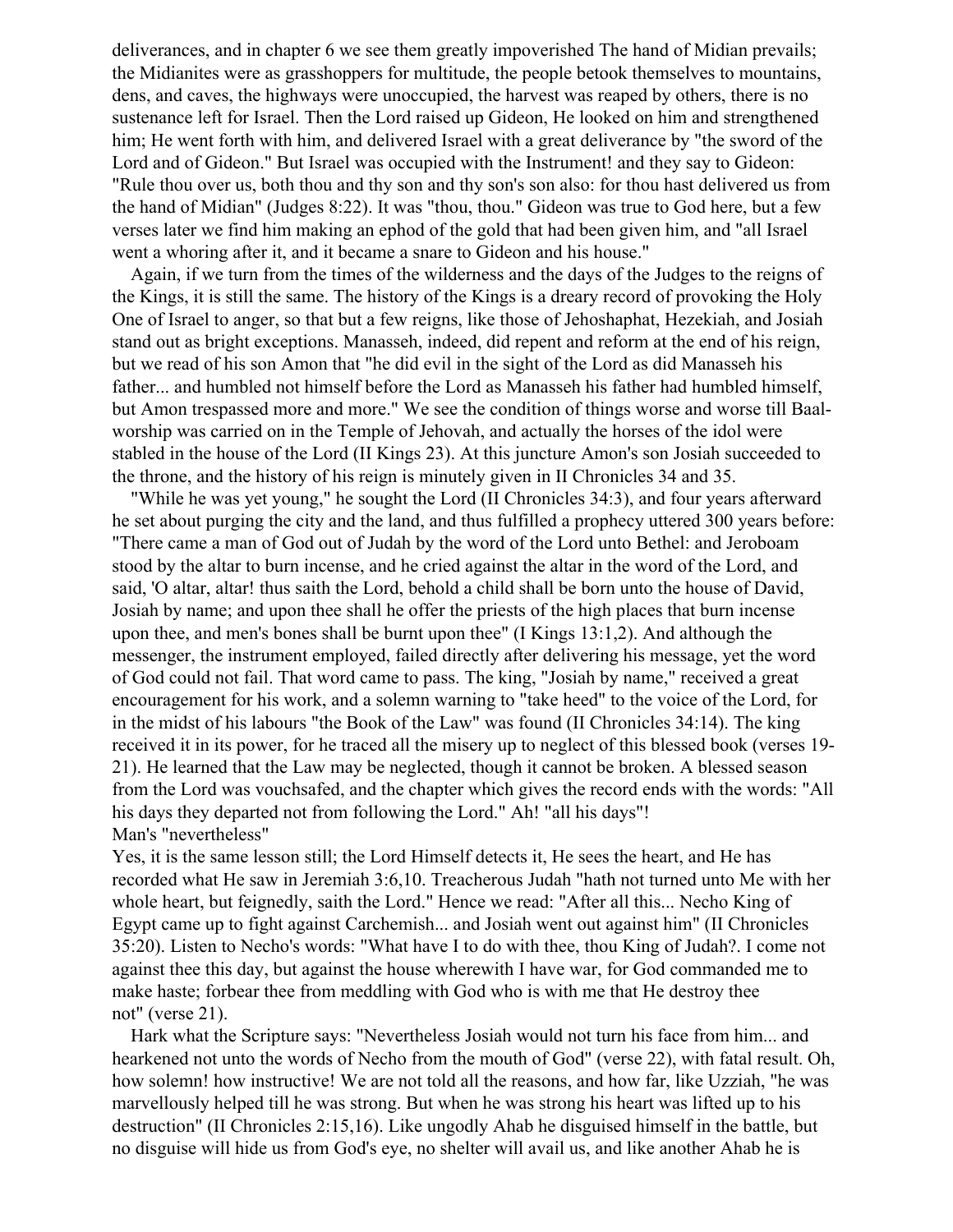struck down by an arrow.

 Sad! Solemn! and instructive lesson! Yet he was taken away from evil to come, and great lamentation was made for him (II Chronicles 35:25). Let us draw near and listen to the mourners. "The breath of our nostrils, the anointed of the Lord, was taken in their pits, of whom we said, 'Under His shadow we shall live among the heathen'" (Lamentations 4:20). Ah, it is the same lesson still. Israel served God "all his days," but at heart they were the "same generation." In the light of Josiah they walked, and not "in the light of the Lord." Upon "the breath of his nostrils " they lived, not on the words which proceeded out of the mouth of God. Under the shadow of Josiah they thought to dwell, and not under the shadow of the Almighty. These things happened of old, they are "written for our admonition." Like a bell swinging to and fro over the sunken rock, giving warning to the mariner, that hard by where he is passing others have made shipwreck, they sound in our ears: "Take heed, lest there be in any of you an evil heart of unbelief in departing from the living God."

### The Christian life

No one is really a Christian, but he who has received the Word of God "with the Holy Ghost and with power." He who has done this has turned to God from every idol, and is entitled to know that the blood of Christ has cleansed from all sin; and in Him who is now at the right hand of God he has been brought nigh. But the Christian life down here is not merely a fresh direction given to religious instincts or to the fleshly activities of man. It is not the holding of certain views or the taking of certain vows; pledges, or badges, or the shaping the conduct after a certain course, but it is the having to do with God in Christ, believing God, obeying God, fearing God, walking with God, worshipping God, serving God, joying in God. In short, "setting the Lord always before us," and setting the heart and conscience before Him. All ministry of the Word is for this end, and is healthful only as it subserves it.

 The days in which we live are marked by the same character as of old: "They sang His praise, they soon forgat His works." God is forgotten, the instrument is too much thought of; man is glorified, the creature is exalted as though the saint has anything which he has not received. See what godly jealousy was manifested, by that faithful pastor, Saint Paul: "Let no man glory in men" (I Corinthians 3:21). "These things, brethren, I have in a figure transferred to myself and Apollos... that ye might learn in us not to think of men above that which is written, that no one of you be puffed up for one against another" (I Corinthians 4:6). "The Lord gave... God giveth" (I Corinthians 3:5,7).

 To lean on the instrument is the very essence of idolatry, for it displaces God. It is natural for us to do so because it is ever irksome to the flesh to be directly, continually, and absolutely depending upon God. When the stripling David returned from the fight, the women sang his praises (I Samuel 18:7); but they were no true daughters of Miriam, their song was not "The Lord hath triumphed gloriously, "but "Saul hath slain his thousands, and David his ten thousands"; and we read that "Saul eyed David from that day forward" (I Samuel 18:9).

 While we may see in this Saul's envy and jealousy, we must note that it became David's "thorn in the flesh," the Divine antidote for man's praise, and though a "messenger of Satan," it ministered the love of God. There is but ONE on whom we may safely depend, only ONE under whose "shadow" we may dare to dwell. Of that One, the voice from the excellent glory has testified as the cloud hid Moses and Elias: "HEAR HIM" (Luke 9:33-35). What do we know of all this? Are we dwelling under His shadow, occupied with Him ? Or are we taken up with instrumentalities, doctrines, observances, ceremonies, things about Christ instead of with Christ? Oh, to be occupied with Christ Himself! May God bless His Word to our hearts, reveal Christ to us in it, and open our ears to HEAR HIM!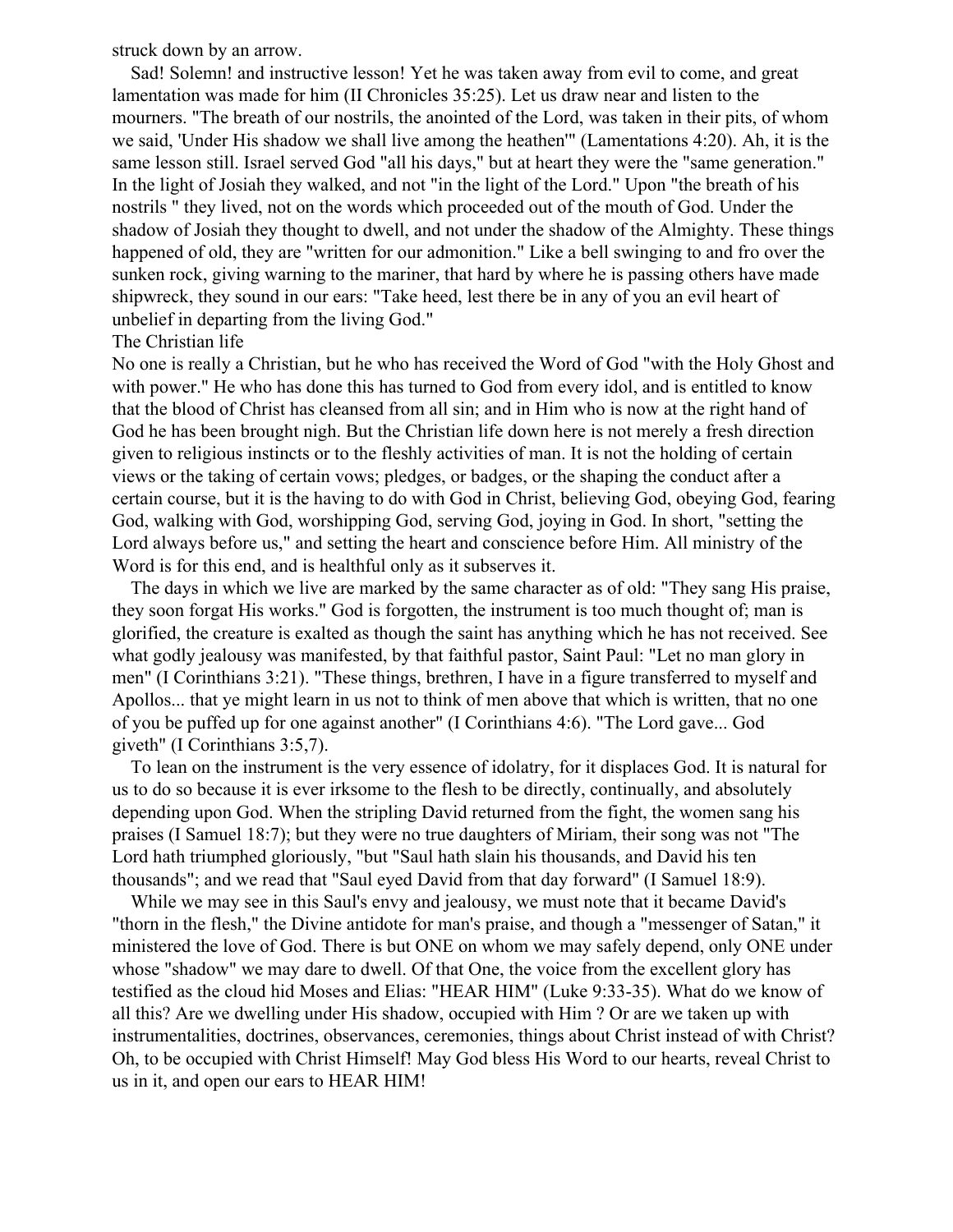# **The One Great Subject of the Word**

## **by E.W. Bullinger**

The one great subject which runs through the whole Word of God is Christ: the promised seed of the woman in Gen. 3:15.

This verse marks the depth of the ruin into which man had descended in the Fall; and it becomes the foundation of the rest of the Bible.

All hope of restoration for man and for creation is centred in Christ; who in due time should be born into the world, should suffer and die; and, in resurrection, should become the Head of a new creation, and should finally crush the head of the Old Serpent, who had brought in all the ruin. Christ, therefore, the King, and the Kingdom which He should eventually set up, become the one great subject which occupies the whole of the Word of God.

Hence, He is the key to the Divine revelation in the Word; and apart from Him it cannot be understood.

The contents of the Bible must therefore be seen and arranged with reference to Him. The counsels and purposes of God are all centered in Christ.

- 1. *In the Old Testament* we have the King and the Kingdom in Promise and Prophecy, Illustration and Type.
- 2. *In the Four Gospels* we have the King and the Kingdom presented and proclaimed by John the Baptizer, and by Christ Himself. And we see the Kingdom rejected, and the King crucified.
- 3. *In the Acts of the Apostles* we have the Transition from the Kingdom to the Church. The Kingdom is once again offered to Israel by Peter; again it is rejected, Stephen is stoned, and Peter imprisoned (ch. 12.).

Then Paul, who had been already chosen and called (ch. 9.), is commissioned for His Ministry (ch. 13.), and on the final rejection of his testimony concerning the Kingdom, he pronounces for the third and last time the sentence of judicial blindness in Isaiah 6, and declares that "the salvation of God is sent to the Gentiles" (Acts 28:25-28). In his final communication to Hebrew believers it is written that while in God's counsels all things had been put under Christ's feet, "we see NOT YET all things put under Him " (Heb. 2:7-9).

The Kingdom thenceforth is in abeyance.

- 4. *In the Epistles* we have the King exalted, and (while the Kingdom is in abeyance) made the Head over all things to the Church, during this present Interval; the Dispensation of the grace of God.
- 5. *In the Apocalypse* we have the Revelation of the King in judgment; and we see the Kingdom set up, the King enthroned in power and glory, the promise fulfilled, and prophecy ended.

We may exhibit the above to the eye in the following Structure:

### **The one Subject of the Word as a Whole.**

A. The King and the Kingdom in Promise and Prophecy. (The Old Testament.)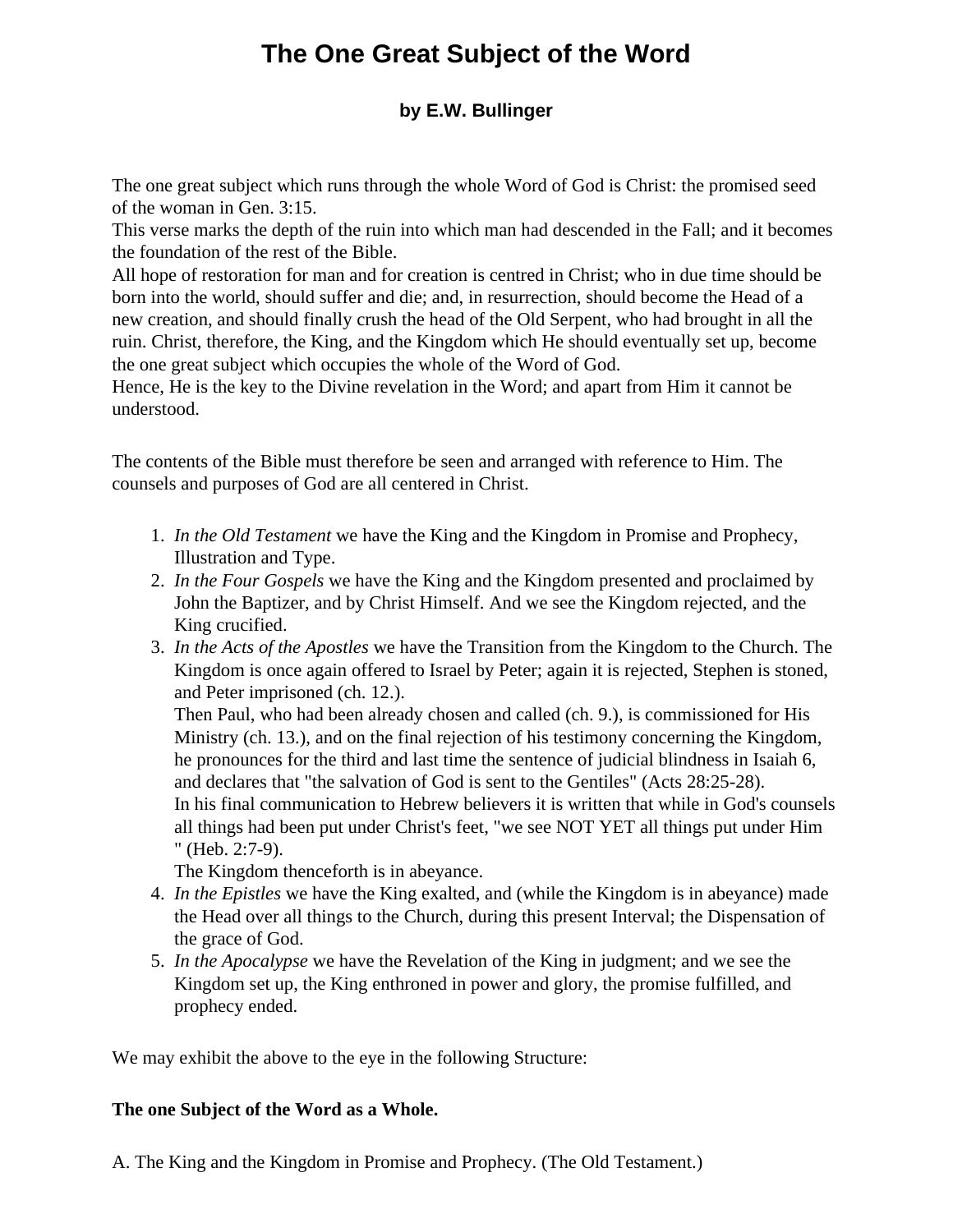B. The King presented, proclaimed, and rejected. The Mysteries (or Secrets) of the Kingdom revealed.

Matt. 13:11, 34, 35. (The Four Gospels.)

 C. Transitional (The Acts). The Kingdom again offered and rejected. The Mystery of the Church made known.

The Kingdom in abeyance (Heb. 2:8).

 *B.* The King exalted and made Head over all things to the Church, "which is His body, the fullness of Him

 that filleth all in all " (Eph. 1:22, 23). The Great Mystery completed (The Epistles). *A.* The King and the Kingdom unveiled. The King enthroned, and the Kingdom set up with Divine judgment, power,

and glory (Rev. 19, 20). Promise and prophecy fulfilled (The Apocalypse).

Here the correspondence is seen between these five members.

In A and *A* we have the King and the Kingdom.

In B and *B* we have the King and the mysteries (or secrets) of the Kingdom (Matt. 13).

 In C, the central member, we have the present Interval, while the King is absent, the Holy Spirit present, and the Kingdom in abeyance, and the mystery of the Church revealed (Eph. 3). From the Structure it will be seen that the great subject of the whole Book is one. From Gen. 3:15 to Rev. 22., "THE COMING ONE" fills our vision.

This teaches us that the Coming of Christ is no newly invented subject of some modern faddists or fanatics, or cranks; but that Christ's coming *has always been the Hope of His people*.

In "the fullness of time" He came: but having been rejected and slain He rose from the dead, and ascended to Heaven. There He is "seated" and "henceforth expecting until His enemies shall be placed as a footstool for His feet " (Heb. 10:13).

Hence, Christ, "the Coming One," is the one all-pervading subject of the Word of God as a whole.

He is the *pneuma* or life-giving spirit of the written Word, without which the latter is dead. "As the body without the *pneuma* is dead" (Jas. 2:26), so the written Word without the *pneuma* is dead also. Christ is that *pneuma* or spirit. This is the whole argument of II Cor. 3.

This is why the Lord Jesus could say of the Scriptures: "They testify of ME" (John 1:45; 5:39; Luke 24:44, 45).

Their one great design is to tell of the Coming One. All else is subordinated to this. This is why we see the ordinary events in a household combining with the grandest visions of a prophet to testify of Him who fills all Scripture. It may be said of the written Word, as it is of the New Jerusalem, "The Lamb is the light thereof " (Rev. 21:23).

Apart from Him, the natural eye of man sees only outward historical details and circumstances; some in themselves appearing to him trifling, others offensive, and pursued at a length which seems disproportionate to the whole; while things which "angels desire to look into" are passed over in a few words, or in silence.

But once let "the spiritual mind" see Christ testified of "in Moses and all the prophets," then all assumes a new aspect: trifles that seem hardly worth recording fill the whole vision and light up the written Word and make it to shine with the glory of the Divine presence.

Then we see why the Inspired writer dwells on a matter which to the outward eye seems trivial compared with other things which we may deem to be of world-wide importance.

Then we observe in an event, seemingly casual and unimportant, something which tells forth the plans and counsels of God, by which He is shaping everything to His own ends. Nothing appears to us then either great or small. All is seen to be Divine when the Coming One is recognized as the one subject of the Word of God.

This is the master-key of the Scriptures of truth.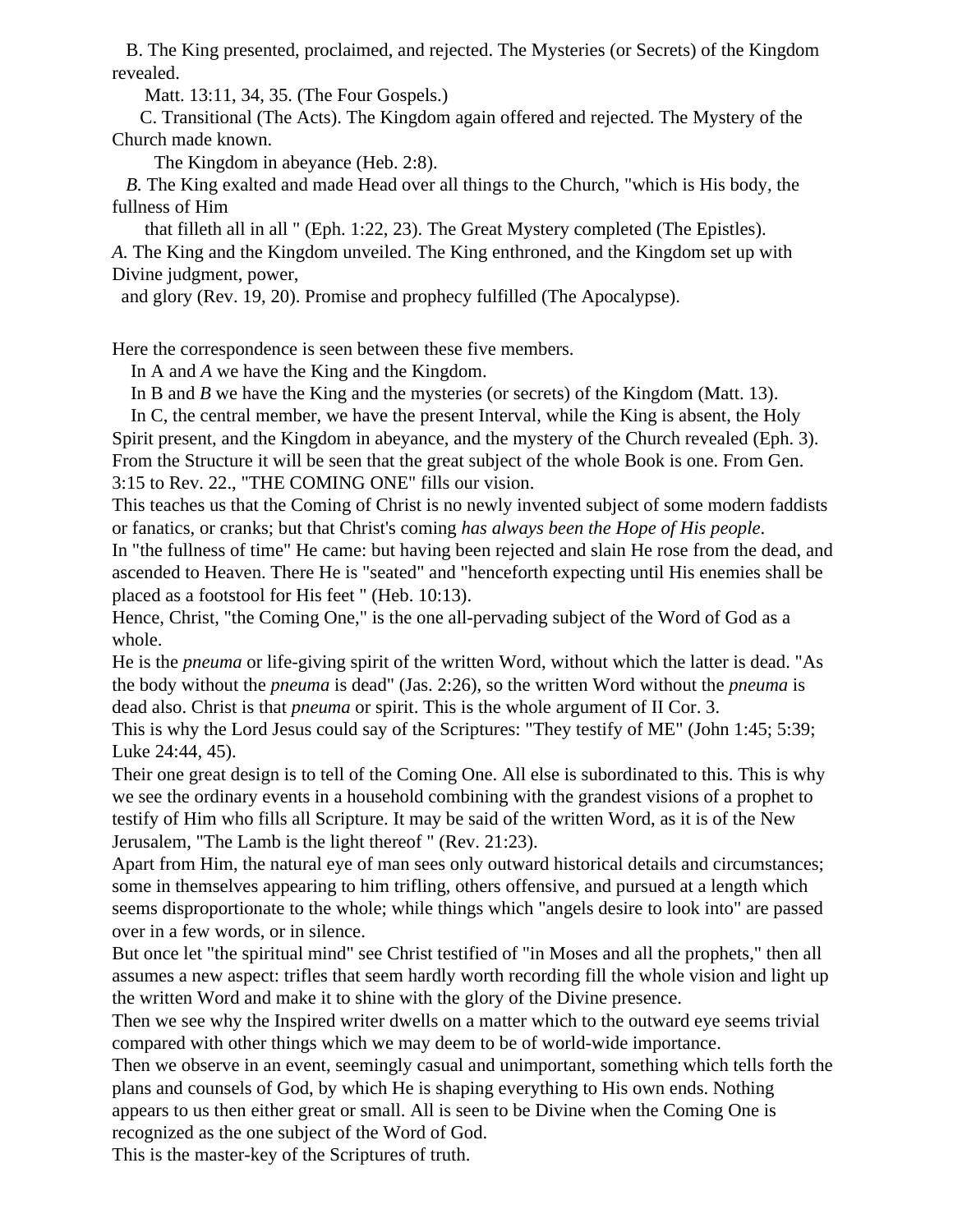"These are they that testify of ME." Bearing this key in our hand we can unlock the precious treasures of the Word; and understand words, and hints; apparently casual expressions, circumstances, and events, which in themselves, and apart from Him, are meaningless. It is the use of this master-key and this first great foundation principle which is to be observed in the study of the "Word" and "words" of God. It is when we, in every part, have found "HIM of whom Moses in the law, and the prophets, did write" (John 1:45), that we can understand those parts of Scripture which are "a stone of stumbling and a rock of offence" to many; that we can explain much that is otherwise difficult; see clearly much that before was obscure; answer objections that are brought against the Word; and "put to silence the ignorance of foolish men." The moment this master-key is used types will be seen foreshadowing the Coming King, and showing forth His sufferings and His Glory. Events and circumstances will show forth His wondrous deeds and tell of the coming glory of His kingdom.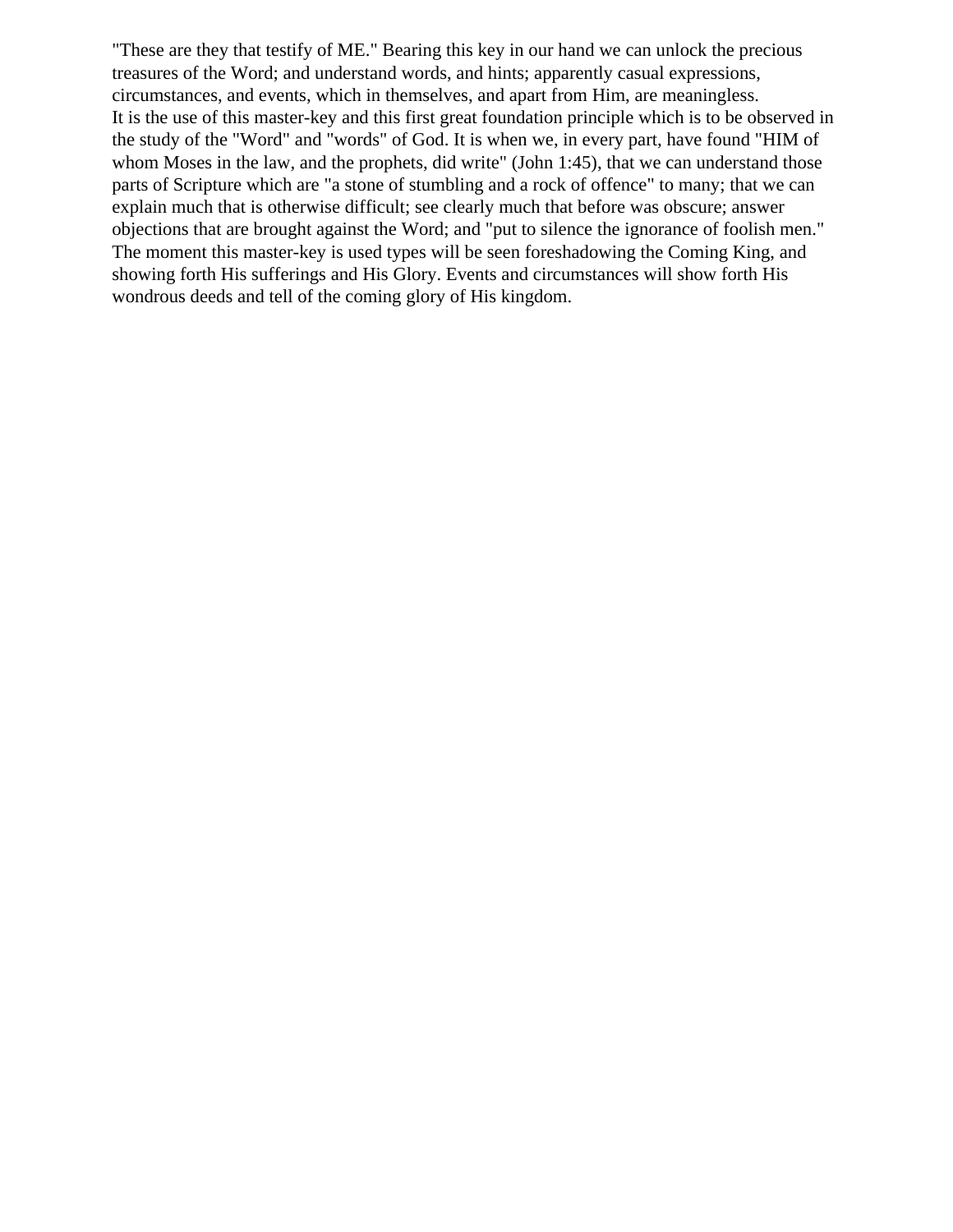# **A New Creation**

## **by E.W. Bullinger**

*Therefore if any man be in Christ, he is a new creature: old things are passed away; behold, all things are become new" (II Corinthians 5:17).*

The Scriptures reveal to us many new things. In Isaiah 42:9, we read: "New things do I declare"; and God goes on to speak of the new song which is to be sung in view of His work for restored Israel. We read in Lamentations 3:22,23, "The Lord's mercies are new every morning." We read in Ezekiel 36:26, of "a new heart and a new spirit."

In the text before us we read of the new creature. We read in Ephesians 2:15, of "the one new man"; in Revelation 21 and 22, of "the new heavens and the new earth," also of "the new Jerusalem," and of a glorious time when it will be said, "Behold, I make all things new." Perhaps the most important of all these wondrous things is that which is spoken of in our text, because without this new creation, none of the other new things can be known or enjoyed. Having this, we have all the others.

## **The contrasts, old and new**

Let us consider, first of all, the contrasts -- Old and New. The Second Epistle to the Corinthians seems to be an Epistle of contrasts; it abounds in them from beginning to end. Led by the Holy Spirit, the Apostle Paul contrasts, in chapter 1:5, the sufferings which abound in the child of God with the consolations which abound in Christ. At the close of chapter 2, verse 16, we meet with a very solemn contrast, which is seen by the spiritual eye throughout the whole of God's Word. True, the carnal mind objects to, indeed hates, such contrasts between the living and the dead, between the regenerate and the unregenerate; but the Holy Spirit invariably marks these contrasts, and those who are taught by Him see them and love them (see verse 14). Note again, in verse 15, another contrast "We are unto God a sweet savour of Christ, in them that are saved, and in them that perish." It is we, not our testimony. The burden of the Word of the Lord showed the Apostle his insufficiency, while at the same time he knew that his sufficiency was of God.

The third chapter is full of contrasts; in verse 1 we have man's commendation and God's commendation; in verse 2 and 3, man's writing and the Spirit's writing; in verse 5, man's insufficiency and God's sufficiency; in verse 6 the letter and the spirit; in verses 7-9, condemnation and righteousness. The fourth chapter contains many wonderful contrasts and paradoxes; in verse 8, "We are troubled on every side, yet not distressed; we are perplexed, but not in despair." One may say, "Ah! that is not I"; but look at the margin, "But not altogether without help." Can we not say that ? Verse 9: "Cast down, but not destroyed." We do fall, but not from grace, being upheld by "a Loving Omnipotent Hand." At the end of the chapter again we see wonderful contrasts; in verse 16, our outward man perishing, but our inward man renewed day by day; in verse 17 our present light affliction, our future weight of glory; in verse 18, temporal things and eternal things: things seen and things unseen.

Each of these leads us to the contemplation of the words of our text. In considering this vast and important subject, note:

# **1. The Connection**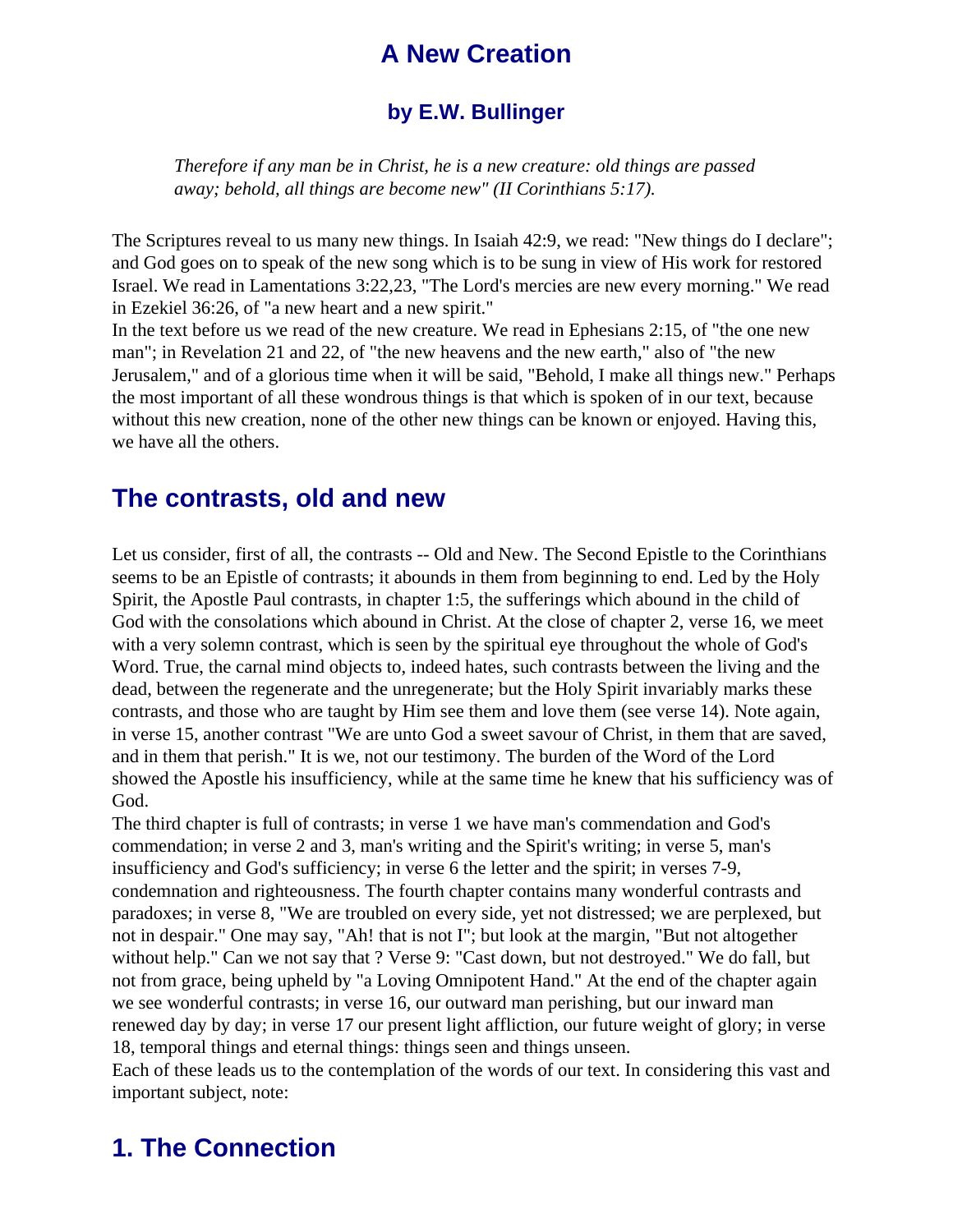"Therefore" (Verse 17). This is the conclusion of the Spirit's argument, or of the truths He had declared for the instruction, the comfort, and the edification of the saints at Corinth, and through them to the Church of God in all succeeding generations. His conclusion is that all old things, even those of Divine appointment, having served their purpose and waxen old, must pass away for ever, as of no value whatever in comparison with the eternal work of the new creation in Christ Jesus. Note next:

# **2. The Character of those spoken of**

"If any man be in Christ." Observe, [in the King James Version] there are words in italics which may be differently supplied thus: "If any man in Christ be made a new creature," or a new creation; the R.V. margin gives: "there is a new creation." Now creation is a *Divine work,* and therefore this excludes all means, all modes, all distinctions. Truth by the Holy Ghost is a great leveller. Turn to Galatians 3:28 and 6:15. The new creation does not consist in an acknowledgement of a form of sound words, or delight in a clear creed, or in prizing the outward so-called means of grace. It is ten thousand times more than these. The cross of Christ is God's monument erected over the grave of all carnal ordinances, all sensuous ceremonies, all fleshly sacrifices, all earthly types, all fleeting shadows. The cross of Christ is God's monument over the grave where He has buried all human distinctions, all human modes, all human means in matters pertaining to His creation work.

IN CHRIST. This is a living union by the Spirit of God. It is not a mere profession of religion; it is not in self-condemnation but in Christ, justified and accepted (Ephesians 1:6). It is not in Adam dead, but in Christ alive (I Corinthians 15:22). In Christ by sovereign purpose; in Christ by sacred purchase; in Christ by spiritual power. Next look at:

# **3. The Condition**

"A New Creation." What is it to create ? Not to change, not to renovate, not to reform, not to improve, not the old nature adorned and beautified, not the flesh with its corruptions and lusts trimmed and trained; but it is the new and Divine nature imparted, with all its spiritual blessings and holy privileges. It is not the Old Adam made clean or religious, clothed and adorned. No! It is a something altogether NEW. Therefore, in Christ Jesus I am a partaker of the Divine nature; I am a partaker of His Resurrection-life, according to the Father's promise: "Eternal life, which God, that cannot lie, promised before the world began" (Titus 1:2).

Life was promised in Christ for His people before the world began; and in due time it is communicated to them through the ministry of the Word. *How* this is brought about, the poor child of God very often, knows not, and when questioned about it, he can only say, like the blind man in John 9:25: "One thing I know, that, whereas I was blind, now I see." Once I was blind and dead to God's Christ, God's covenant, God's salvation; I was dead to all interest in the precious atoning blood, to justifying righteousness, regenerating grace, and restoring mercy, also to that peace ,which passeth all understanding. But now, in living union with Christ, I love to dwell on those glorious verities which are found alone in Him and through Him. I love the company of those who delight in the Father's eternal love, the son's redeeming grace, and the Spirit's regenerating mercy.

A new Divine nature (II Peter 1:4) is not a mere influence, is not a mere passing religious feeling induced by ravishing music or pathetic story, but a real existence in living union with a crucified, risen, exalted, glorified, coming Lord. What a glorious union! One with the person of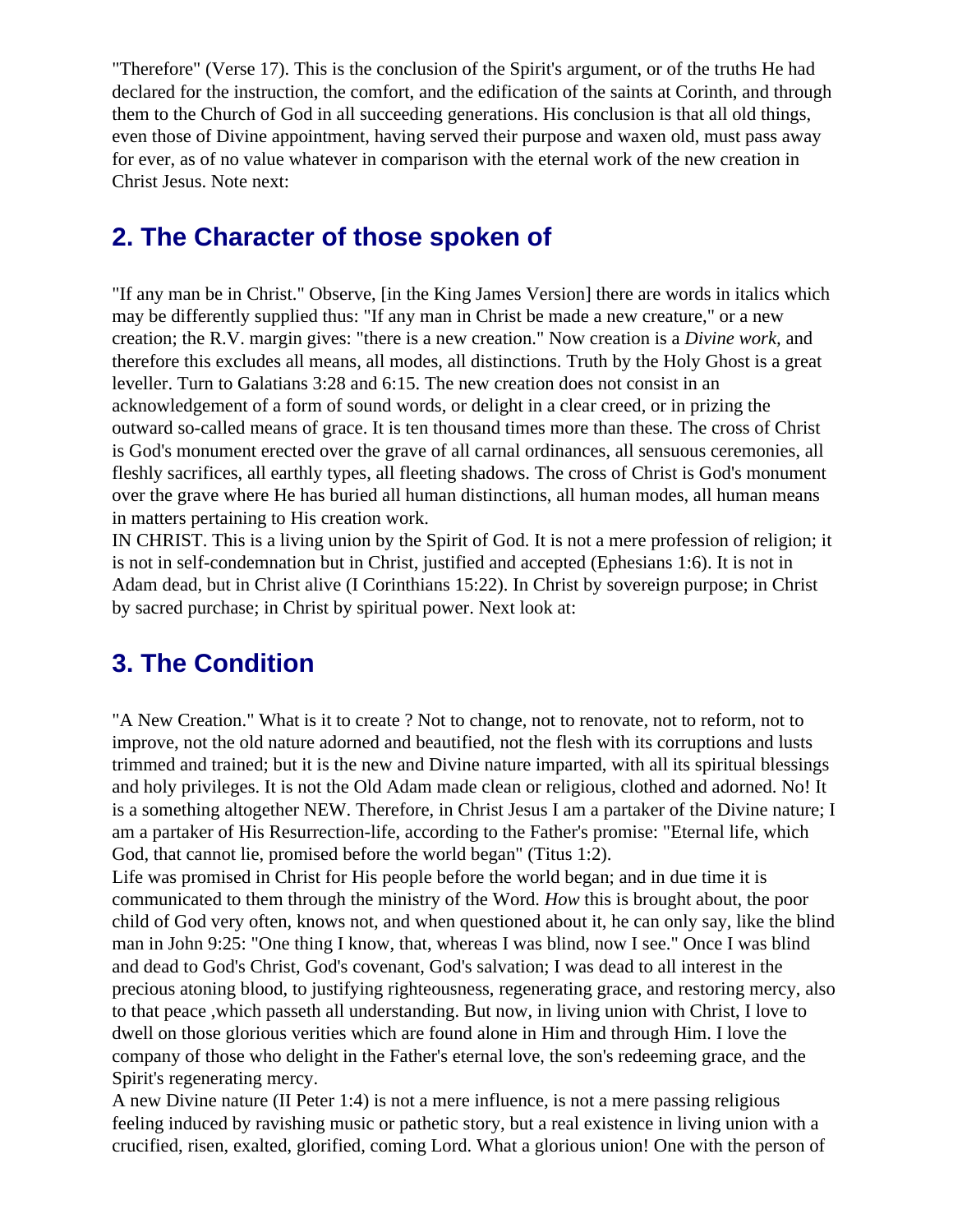a glorified Christ! No words can describe it better than John 17:21-23: "That they all may be one; as Thou Father art in Me, and I in Thee; that they also may be one in Us, that the world may believe that Thou hast sent Me. And the glory which Thou gavest Me I have given them; that they may be one even as We are one. I in Thee, and Thou in Me, that they may be made perfect in one; and that the world may believe that Thou hast sent Me, and hast loved them as Thou hast loved Me" (John 17:22,23).

This is a glorious, marvellous, mysterious Oneness, which can never be understood until we stand perfect and complete in the light of His glory. Then we shall know even as we are known, for His Father is our Father; His righteousness is our righteousness; His nature is our nature; His home is our home; His glory is our glory.

# **4. The Deliverances Enjoyed**

"Old things are passed away." What are these "old things ? " (1). Blessed be God, that old thing, SIN, which before I was in Christ manifested its power and maintained its authority over me, is gone -- passed away. Do you ask, How did it pass away ? I can answer you only in the words of Isaiah 53:6, "The Lord hath laid on Him the iniquity of us all"; and Hebrews 9:26, "Now once in the end of the world hath He appeared, to put away sin by the sacrifice of Himself." (2). That old thing, THE CURSE OF THE LAW, has passed away. How? Read Galatians 3:13: "Christ hath redeemed us from the curse of the Law, being made a curse for us. for it is written 'Cursed is every one that hangeth on a tree.'" In thus becoming a curse for His people, He became "The end of the law for righteousness to every one that believeth" (Romans 10:4). What expressive words! "The end of the law!" What does it mean? Why it means that He went to the end of all the Law's requirements, which He satisfied by the perfect obedience which He rendered to its precepts; that He went to the end of all the Law's penal threatenings which He silenced by the sufferings which He endured. What is the end of a debt? The payment! And Christ took over and paid every debt owed by His people, and thus ended it. Hence every transgression and even sin over which my chastened Spirit has grieved, is passed away ! (3). That old thing, CONDEMNATION. All that was due to me was borne by my sinless Surety, by Him who said, when they sought and found Him: "If ye seek Me, let these go their way" (John 18:8). Hence: "There is therefore now no condemnation to them which are in Christ Jesus" (Romans 8:1).

(4). That old thing, FEAR OF DEATH, is passed away, for "Jesus Christ... hath abolished death, and brought life and immortality to light by the Gospel" (II Timothy 1:10). Christ hath abolished death, and brought to light, and *procured* for us, life and immortality; and "When Christ, who is our Life shall appear, then shall ye also appear with Him in glory" (Colossians 3:4). Yes, old things have passed away. My old notions of salvation by merit; by co-operation -- I doing something and Jesus Christ the rest -- all such thoughts have passed away! My old, degrading views of Christ have passed away in the light of His Glorious Gospel, and I see Him "altogether lovely," His salvation perfect, His righteousness complete, His intercession all-prevailing, His glorious coming sure. He is the beginner and the finisher of faith, the performer of all things for me in the presence of His Father and mine. Look now at:

**5. The Privileges Possessed**

"Behold all things are become new." Yes, the man in Christ is a new man, with a new life in a new world. "All things are become new." He has life in Christ, he has immortality in Christ. He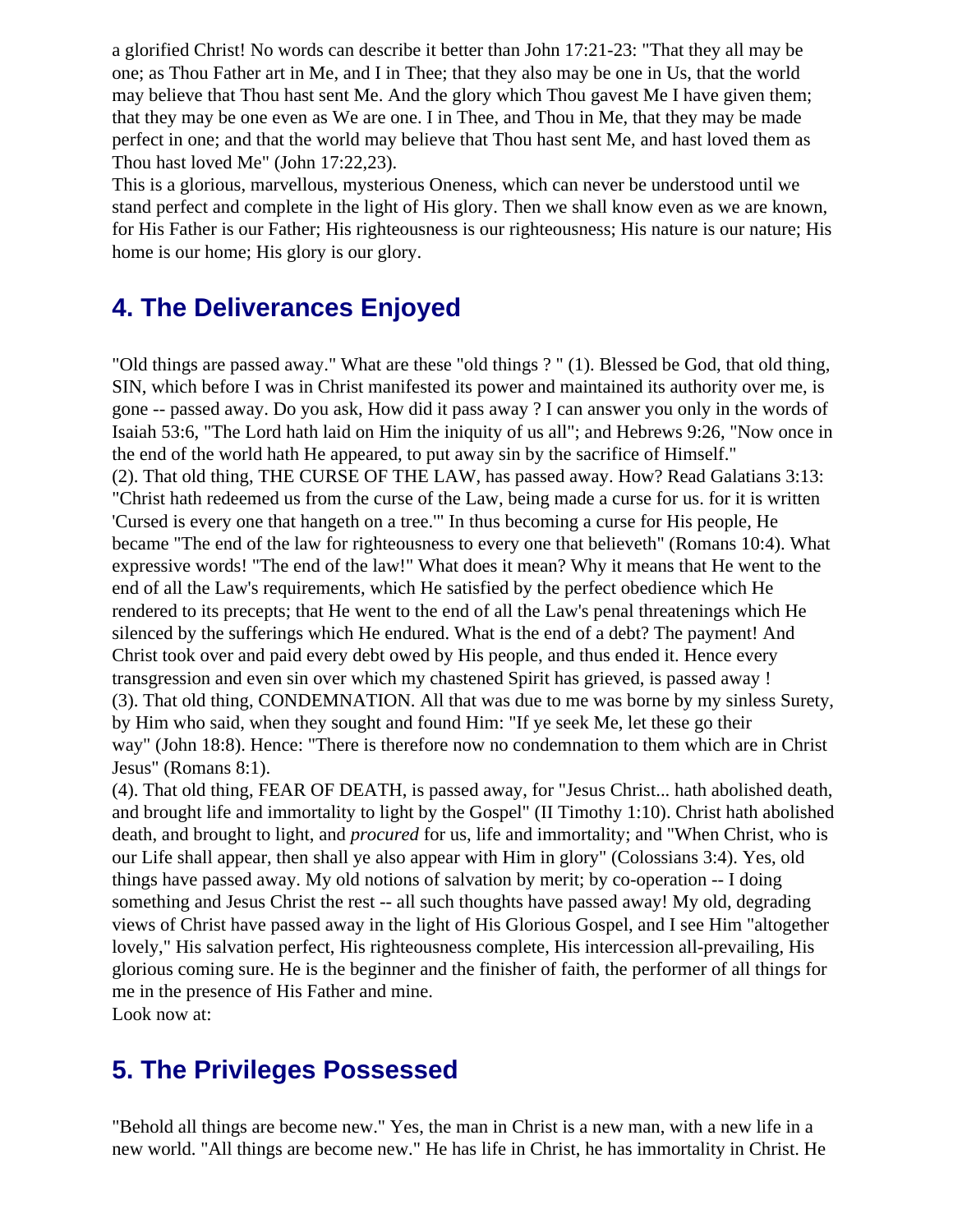has life instead of death, salvation instead of sin, justification instead of condemnation, acceptance instead of banishment, peace instead of enmity. We have new affections, fixed upon things above; new hopes, entering within the veil; a new song put in our mouth; and a new heart with which to praise Him for setting our feet on the Rock of Ages, for ordering our goings, for holding our hand, for guiding our feet into the way of peace.

May it be ours to know the blessedness and power of these divinely "new things," and to go on our way rejoicing, while waiting for that great proclamation to go forth -- "Behold I make all things new," and walking in newness of life, to the praise and glory of God.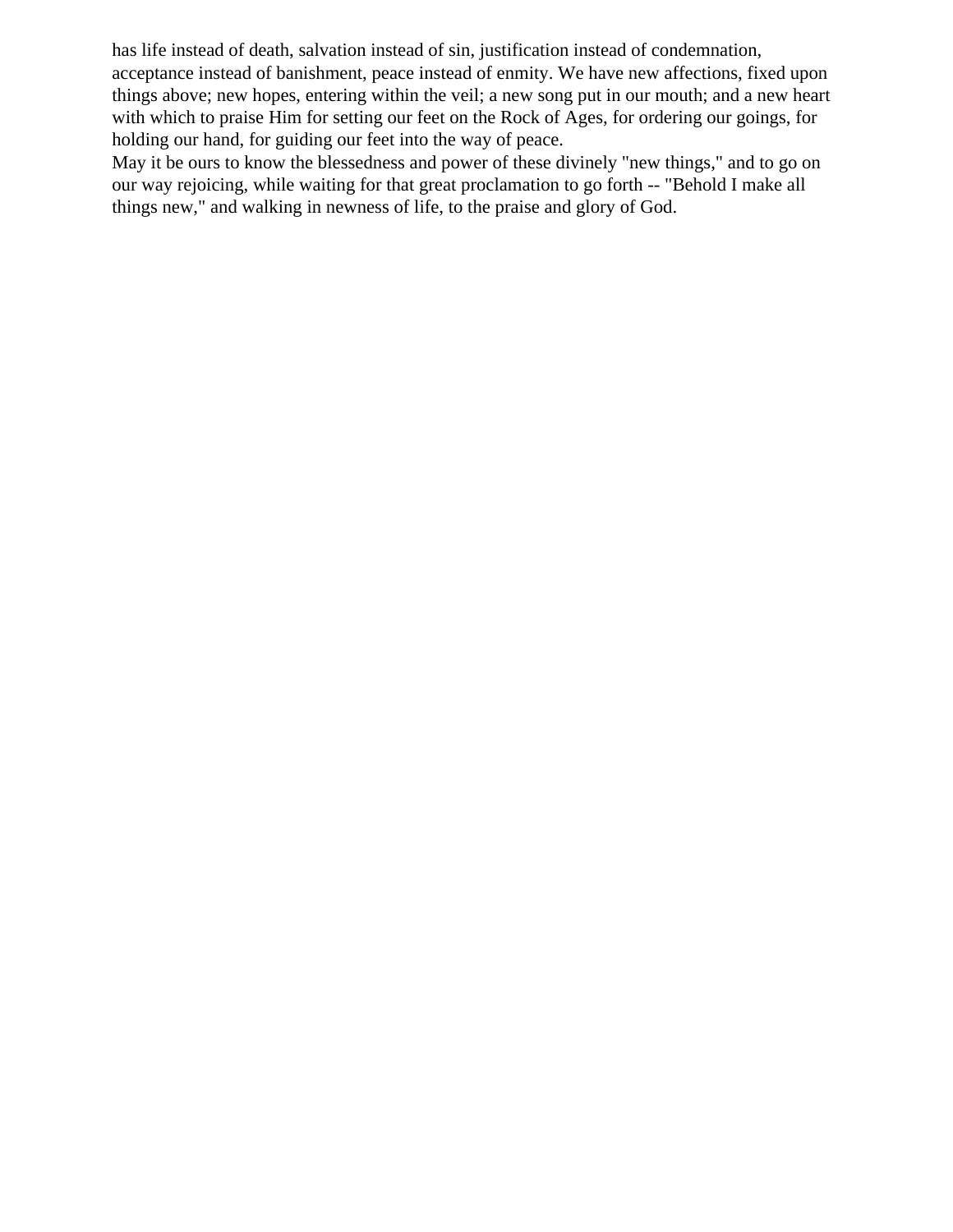## **"THE RESURRECTION OF THE BODY" By E.W. Bullinger**

There are few subjects that are made more of in the word of God, and there are few subjects that are more set at nought by the traditions of men, than the doctrine of the Resurrection. I believe that it was the late Mr. Spurgeon who lamented the fact that our English theology, while it was rich in every department of Christian doctrine, does not contain a single satisfactory work upon it; and a reference to a bibliography of the subject, such as you find in Alger's Future State, will convince anyone of that fact--a fact as instructive as it is remarkable. We are all constantly confessing in our Creed, "I look for the resurrection of the dead". Do we look for it`? We are all as constantly confessing, "I believe the forgiveness of sins". Do we believe it? I think that the two may go together; and we may say of them that all the thousands who take the Christian name upon their lips know little about the forgiveness of sins, and look but little for the resurrection of the dead. It was with special reference to the resurrection that our blessed Lord said to His enemies, "Ye do err, not knowing the Scriptures, nor the power of God". And we err with regard to this subject of the transformation of His people, because we are ignorant of what the word of God has to say about it; and we are ignorant, upon the other hand, about all that flows from the knowledge of the forgiveness of sin, because we are ignorant of the blessed standing and privilege which He has given us. We separate ourselves from Christ; we separate this great doctrine from Christ; and hence it is that, while He holds out the blessed hope for troubled hearts, and says, "If I go away, I will come again and receive you unto Myself", and "I am coming to gather My saints, to raise them that are asleep, and to change them and those that are alive and remain", we reply practically, "No, Lord, Thou needst not come for me; I am going to die, and come to Thee".

While we may draw our own inferences from what the Scriptures state, we shall all agree that it is highly important that we should clothe those views in Scriptural terms, and that we should ask and answer how far it is that this popular saying hope of the Lord's coming again to fulfil His promise, to receive us to Himself; and how far it has practically blotted out the hope of resurrection and disestablished it from the place it occupies in the word of God, and disestablished it altogether from the Church's various hymn-books as a great object of hope. This error crept into the Church at a very early date. You remember how the apostle speaks to some in the 15th chapter of the lst Corinthians, who say that there is "no resurrection of the dead"; and in writing to Timothy he refers to Hymenaeus and Philetus, who had led away some from the faith by saying that "the resurrection is past already". It is remarkable, and it is instructive and worthy of all attention, that, though there is so little said about death in the New Testament, and nothing about it at any rate as a hope; and though there is so much said about the blessed hope of the transformation of His people at their resurrection, yet in the 6th of John, four times in a few verses, Jesus says, "This is the Father's will which hath sent Me, that of all which He hath given Me I should lose nothing, but should raise it up again at tire last day"; and again, "This is the will of Him that sent Me" (so that the words of Jesus really are the Father's will), ."that every one which seeth the Son, and believeth on Him, may have everlasting life"; and, more than that, "1 will raise him up at the last day". And again, "No man can come to Me, except the Father which hath sent Me draw him: and I will raise hire tip at the last day". And again, "Whoso eateth My flesh, and drinketh My blood, hath eternal life; and I will raise him up at the last day". (John vi. 39, 40, 44, 54.)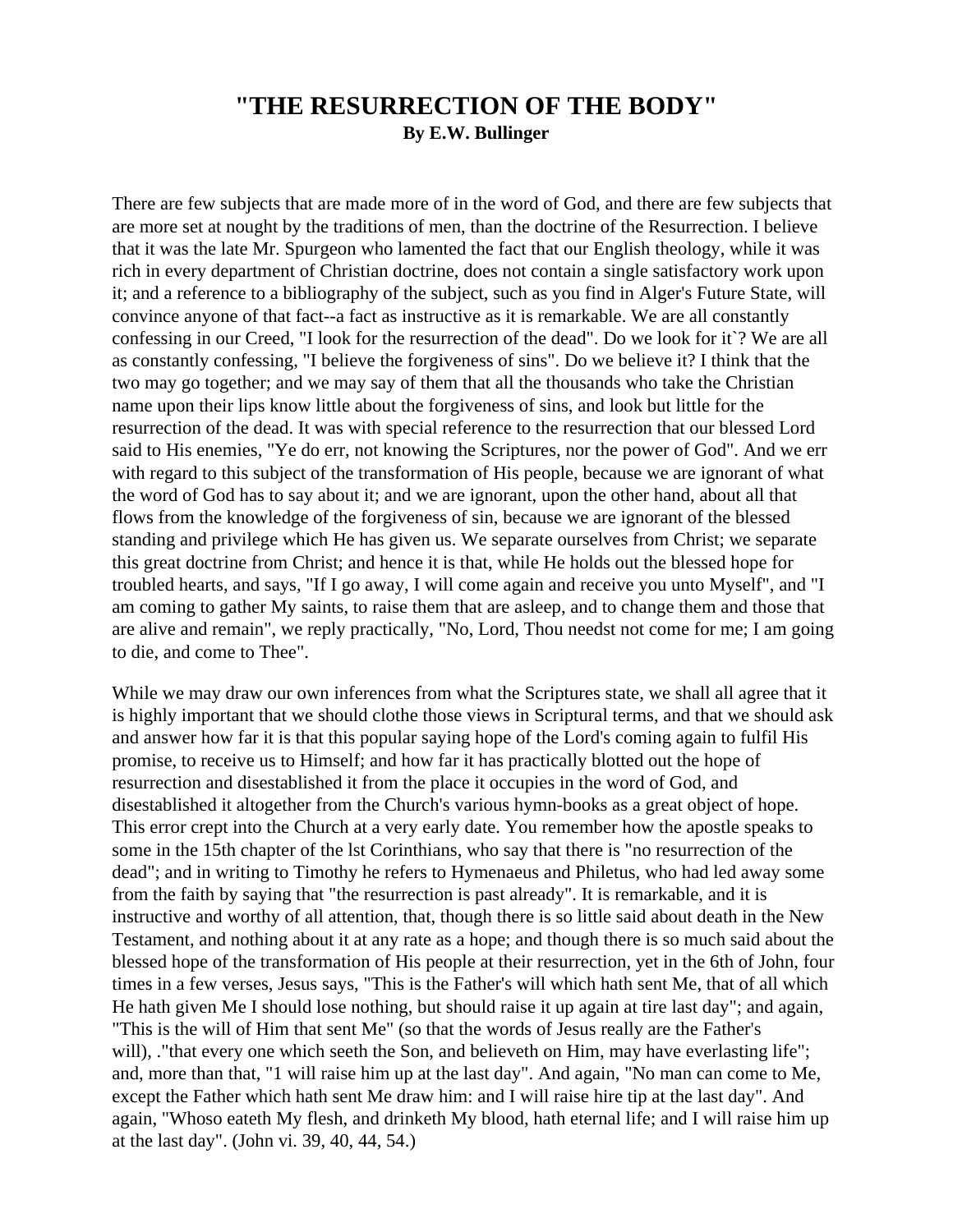The greatest comfort which the greatest Comforter that the world ever knew had to give to a sister who had been bereaved of a beloved brother was, "Thy brother shall rise again". All hope is bound up with this great subject: and, if our Theology has no place in it for this great hope, then the sooner we change it the better; for remember that this subject is one wholly of revelation. There is not a man on the face of the earth who can tell us anything whatever about it, except what he himself learns from the word of God. It is not therefore a question of human reasoning; it is not a question of the opinion of great or learned men; it is not a question of any system of doctrine or of philosophy; but it is purely a question of Divine revelation.

Our eyes see at every street corner at the present moment a placard advertising a book, Death and afterwards, by a poor mortal woman; and what can she tell us about it? What does she know about it, except the lies that she has been taught by demons and evil angels? True, even with the Word of God in our hands, we know only "in part"; but, thank God, a time is coming when we shall know in whole, when "that which is perfect is come".

The great fact of the resurrection of the dead was known all along the ages, and it was the hope of God's people; but a great secret was made known with regard to it by Jehovah to the Apostle Paul. Our Lord had previously given a hint of it when, coming down from the mountain of transfiguration (see the 9th chapter of Mark), he said that they should tell no man of the things they had seen until the Son of man were risen "from" the dead. The disciples would not have been puzzled if the Lord had spoken simply of resurrection. He had merely spoken of resurrection, when He told Martha that her brother should rise again. She said, "I know that he shall rise again". But here He spoke of a different thing. He said here, "Till the Son of man be risen FROM the dead", and it says that they kept that saying to themselves, questioning one with another what the rising FROM the dead should mean. The resurrection of the dead-of dead people-that they knew. As to this resurrection from among the dead, they wondered what it could mean. But the revelation was made to the Apostle Paul, and he writes in 1 Cor. xv. 51, "Behold, I show you a mystery"; that is, "Behold, I tell you a secret. I am going to tell you something that has hitherto remained hidden and been kept secret", just as the secret with regard to the Church--the Body of Christ-had been kept. "Behold, I tell you a secret. We shall not all sleep." And the heathen world before, and the world to-day who are ignorant of this secret, say one to another, "Ali, there are many things that are uncertain, but there is one thing that is certain, we must all die!" Thank God, we know a secret about that. We shall not all die; but whether we are alive and remain, or whether we fall asleep, we know that we shall be changed and raised at His coming.

I ought to remark, in passing, that wherever the resurrection of the Lord Jesus Christ is spoken of, and wherever the resurrection of His people is spoken of, it is always with this preposition, "From among the dead". It is not always observed in the Authorized Version, but I believe that in the Revised it is uniformly rendered "from"; so that, in studying this subject for yourselves, if you take the Revised Version you will make

no mistake about the true usage of the reference in this matter of the resurrection.

But now it is time for us to ask, "How are the dead raised up?" Of course, man has got his thoughts upon it, many thoughts; and of one thing we are perfectly sure, that we shall find that they are contrary to God's thoughts. We may summarize the whole of them in four great classes. We may call the first one the GERM theory. It is a very ancient theory. It is an ancient Jewish theory. At any rate, it is a theory of the Talmud. It was entertained by some of the Fathers, such as Tertullian and Gregory of Nyssa and Basil. They supposed that there is a bone, or a certain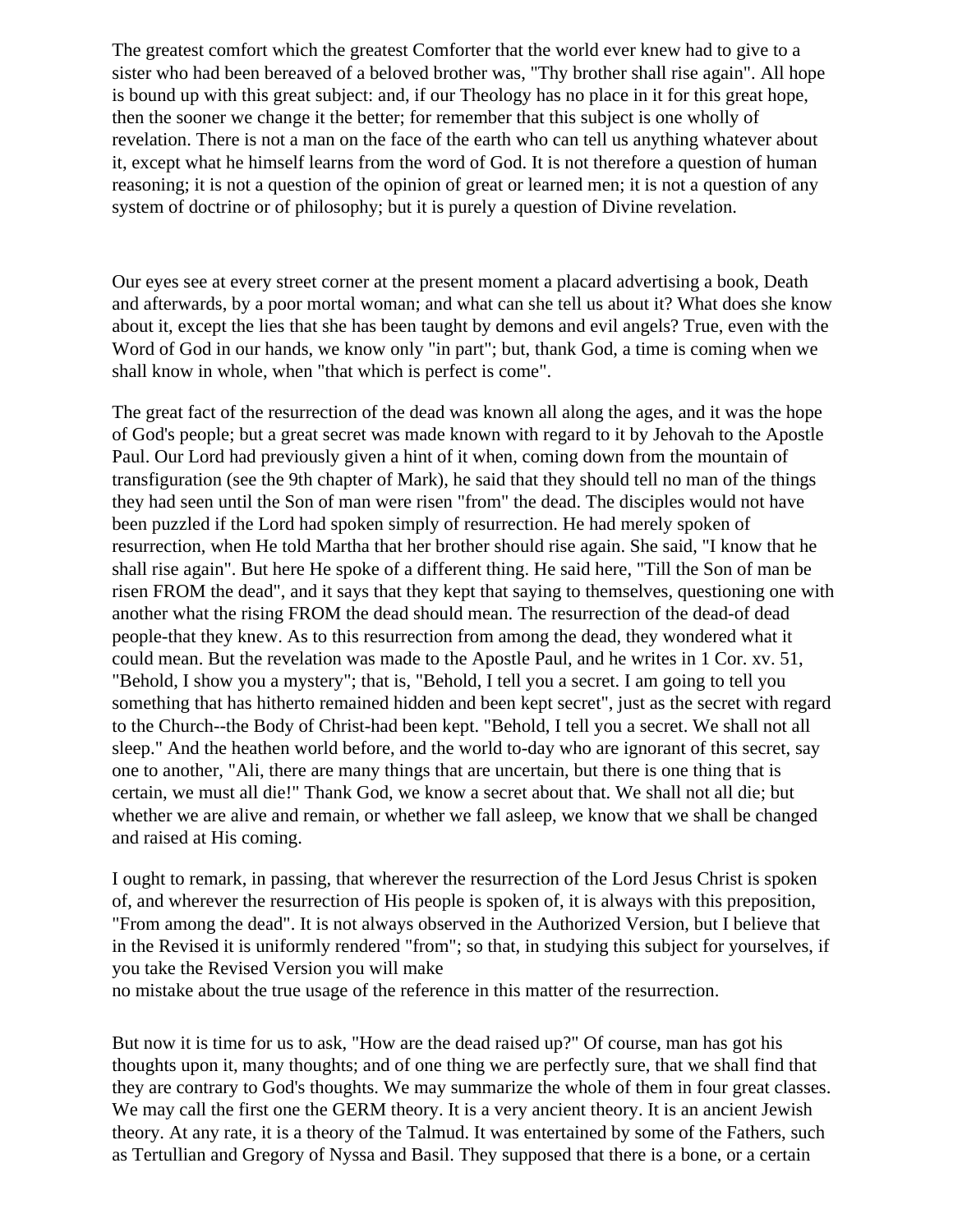substance, in the human body which nothing can destroy, and they say the name of it is "luz". You may pulverize it in a mortar, but you cannot destroy it. You cannot dissolve it in acids, or in other substances, and nothing upon earth can destroy it; and that is the germ from which the resurrection body will be made.

Well, after all, that is only an hypothesis. There is no Scripture for that at any rate, and what saith Scripture? It distinctly says, "That which thou sowest is not quickened except it die"; but this germ never dies, and therefore it cannot be quickened. "It is sown a natural body; it is raised a spiritual body." "That which is born of the flesh [and this germ is flesh] is flesh." The seed which is spoken of by the Holy Ghost in 1 Corinthians xv. is only an illustration. I think we can hardly say that it is intended to be an exactly analogous identical process; but it is an illustration, just as when the Lord said with regard to Himself, "Except a corn of wheat fall into the ground and die [and that means to dissolve and to go to corruption] it abideth alone; but if it die it bringeth forth much fruit". He referred to His own body. His own

body did not die in that sense. It saw no corruption. And therefore the "much fruit" which it has produced shows that this is only an illustration.

And then the *second* great class of ideas may be included under the term of the IDENTITY theory. This is a later theory, but it was an early Christian theory, and several of the Fathers professed it. Tatian and Tertullian and others believed that cripples would rise cripples, that infants would rise infants. Jerome believed that everyone would rise at about thirty years of age, at whatever age he died. Of course, that is only theory. The Mahometans hold this; and the mediaeval or scholastic Fathers held that as a person died so he would be raised. That is why, at this very moment, if a Mahometan is wounded in battle, he will never suffer his limb to be amputated. He would rather die in any agony, because he believes that he will rise again exactly as he dies. But this theory is met by such scriptures as these: "Thou sowest not that body that shall be"; "Flesh and blood cannot inherit the kingdom of God." We know that the earthly house of this tabernacle is to be dissolved, and that we are to have a new house, a house from heaven. These scriptures effectually dispose of what we may call the identity theory.

And then the third theory we may call the: RE-INCARNATION theory. That is the theory of the great ancient religions of the East. It is being revived to-day under the guise of theosophy. Reincarnation is one of the cardinal features of theosophy, the teaching of evil angels at the present moment. Satan is getting a circulation for this lie now, in order to prepare for the moment when he is to re-incarnate the man of sin. And there are many Christian writers who verge very closely on this theory. Even Archbishop Whately did in his Future State. There is something akin to it in Bishop Westcott's writings and in Bishop Perowne's. They illustrate it thus, that it is all the same if the spirit inhabits another body; it is only another house. You may take this house down, and you may build another house with the same material, and it is practically the same house. But it is not the same thing. The body is a home for us, and if the house of our childhood were taken down and another house were built, we should go to it and should want to find the room where we found the Saviour. We should want to find the room where our mother died, or where some holy and hallowed scene took place. No; it says, "We are at home in the body"; and Job says, "I shall see Him for myself. Mine eyes shall behold Him, even though my reins be consumed within me". The Scriptures always assume that it is ourselves; and that has led to what we have called the identity theory.

You remember the words of the Lord Jesus which we have just repeated, "I will raise it up again", "I will raise him up again", four times in John vi. Then the apostle says to the Thessalonian saints, "I pray God your whole spirit and soul and body be preserved blameless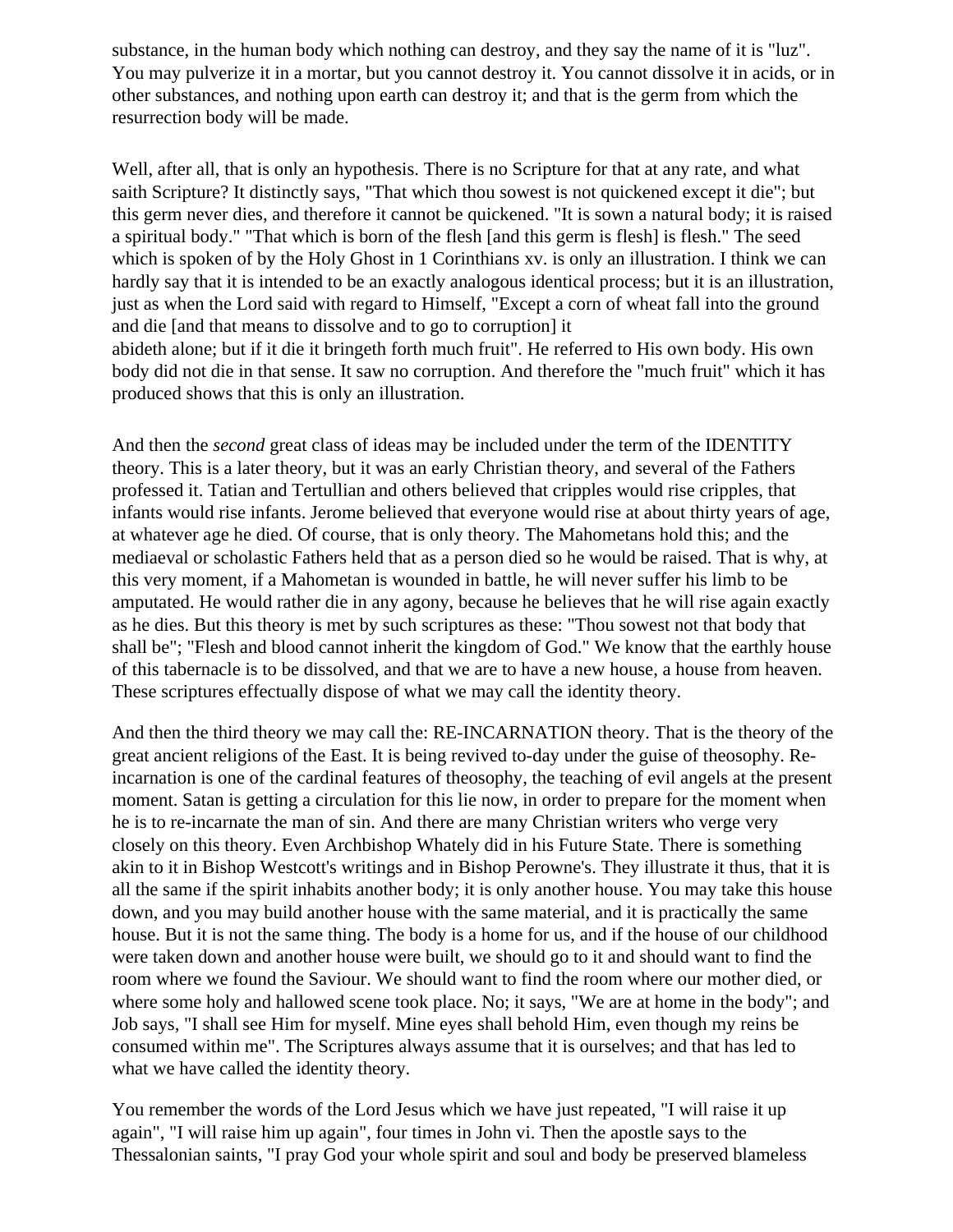unto the coming of our Lord Jesus Christ". "Who shall change our vile bodies"-the bodies of our humiliation, our humble bodies-"and make them like His own body of glory". "We shall be changed." We ourselves shall be changed. "He that raised up Christ from the dead shall also quicken your mortal bodies by His Spirit that dwelleth in you". The law of continuity is utterly broken down by this theory of re-incarnation.

And then, *fourthly*, there is what we may call the SPIRITUAL BODY theory. It is the Swedenborgian theory; it is the theory of the spiritualists, the teaching of demons. It is much more popular than you imagine. But this is also an ancient error, and it leads, as it did lead, to the denial of the resurrection altogether. According to this theory, resurrection practically takes place at death by a spiritual body which is evolved from the mortal body: but this utterly destroys resurrection as a hope; because the hope which is held out to us is, that those who are Christ's will be all raised together at His coming; not merely that we which are alive and remain are to be transformed together, but that those who are asleep are to be first raised, and then caught up together with the living ones to meet Him in the air. We are to be raised in a definite order-"Christ the firstfruits; afterward they that are Christ's at His coming". (1 Cor. xv. 23, 24.) We are to be raised at a definite time, at the appearing of the Lord Jesus Christ; and that day is not the hour of each believer's death, but it is the hour of the Lord's appearing. We are distinctly told by a direct revelation from the Lord, in 1 Thess. iv. 15 (R.V.), "that we that are alive that are left unto the coming of the Lord, shall in no wise PRECEDE them that are fallen asleep". Why shall we not precede them, or get before them? Why! Because they are to be raised first; and then, when they are raised and changed, we shall be changed and caught up together with them in the clouds, to meet the Lord in the air. It cannot be that they have ' so preceded us! But this spiritual body theory utterly and entirely destroys this blessed hope of resurrection as a hope. It utterly reverses the teaching of Scripture as to death and as to judgment. It makes a mockery of those two great solemn statements, "Thou shall surely die", and, "There shall be no more death". And what utterly negatives this spiritual body theory is, that the resurrection body is to be like Christ's, and we know that His body was not such a body. His was a glorious body, and His body is the very type and the likeness and the illustration and the definition of what the raised bodies of the saints are to be. "We know", in spite of all these hypotheses and thoughts and imaginations, "that when He shall appear we shall be LIKE 111M". How do we know it? Because God has told us that we shall be like Him. And What was He like? What was His resurrection body like? Well, as He came from the sepulchre the women held Him. So it was a body that could be held. He said to them, "Handle me, and see". So it was a body which could be handled, and a body which could be seen. lie said to Thomas, "Reach hither thy finger, and behold My hands: and reach hither thy hand, and thrust it into My side". So that it could be seen and handled and touched. The spear marks were visible, the prints of the nails must have been visible. And there is great meaning in those solemn words which refer to Israel, and yet await their fulfilment "They shall look upon Me whom they have pierced". We may imagine for a moment that solemn supper scene at Emmaus, when they knew not who He was; how when lie blessed the bread, and lifted up His hands in blessing, they may have seen the marks of the nails. He is the firstborn from the dead. He will have many brethren. It was by a resurrection of the dead that He was declared to be the Son of God. (Rom. i. 2.) And that is how ire shall be declared to be the sons of God. We have the blessed and high and holy privilege now; but it has to be "declared", it has to be "manifested", and we are told in Rom. viii. 19 when that manifestation will take place. It will be when the body shall be redeemed from the grave, and the manifestation of the sons of Clod shall take place at the coming of our Lord Jesus Christ in the air. Resurrection was His right, because lie was Who He was. It is our blessed privilege and hope, because we are Whose ire are.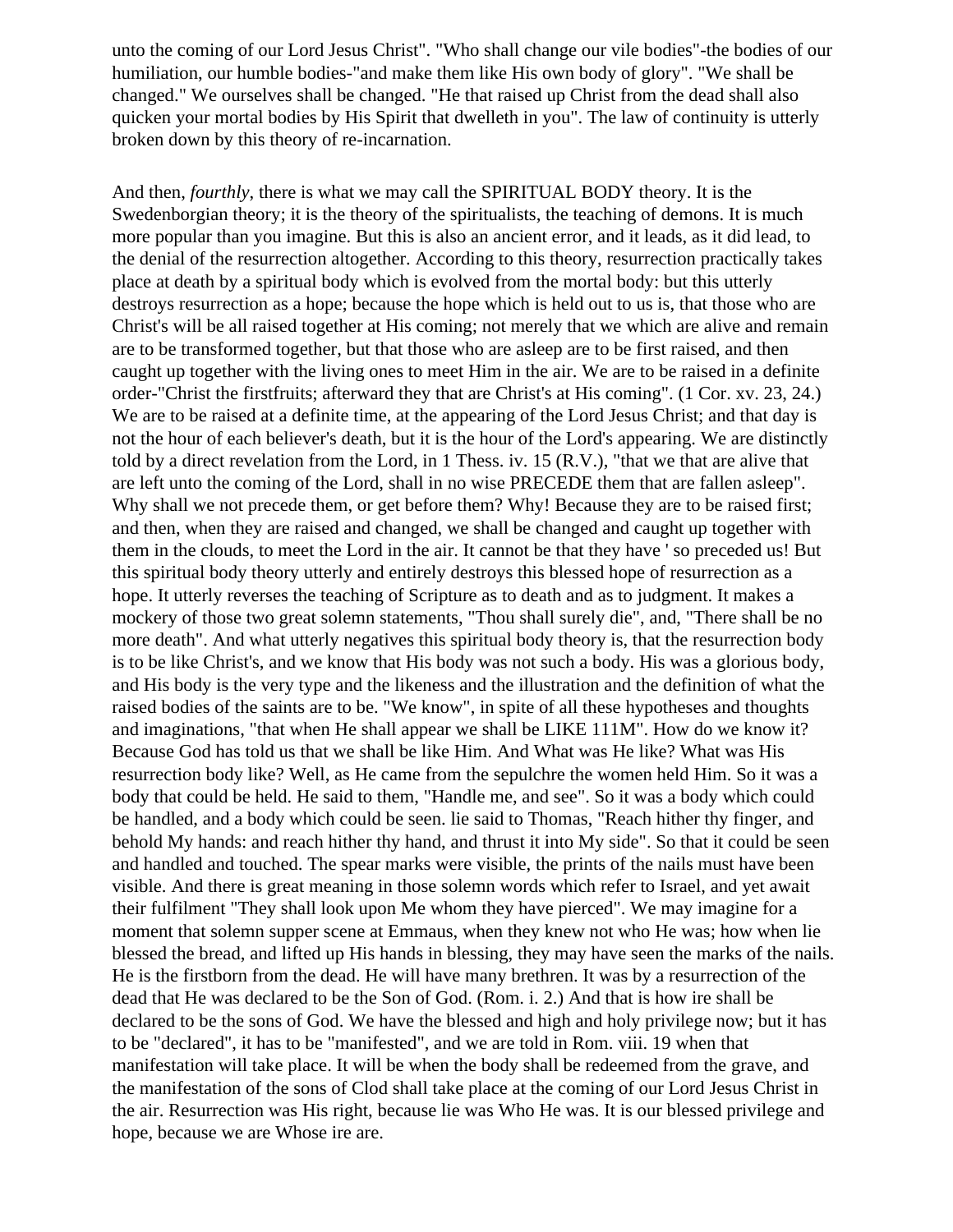Again we may ask, "How are the dead raised up?" And the answer to the question is, "By the power of God". Nicodemus asked, "How can these things be?" What was the answer? "God so loved the world, that He GAVE His only begotten Son". God's gift, therefore, was the answer to Nicodemus's "How?" And so in the next chapter, when the woman of Samaria asked, "How is it that Thou, being a Jew, askest drink of me, which am a woman of Samaria?" Jesus said, "If thou knewest the GIFT of God, and who it is that with to thee, Give Me to drink, thou wouldest have asked of Him, and He would have given thee living water". And so it is in 1 Cor. xv. 35. "But some man will say", says the apostle, "How are the dead raised up, and with what body do they come?" What is the answer? "God GIVETH it a body as it bath pleased Him." (a. 38.) The gift of God, the power of God as manifested in the gift of God, is the only answer to all our questions; and, thank God, we know this. "We know", as it says in 2 Cor. v. 1, "that if our earthly house of this tabernacle were dissolved". We know that "If it shall be dissolved". The particular Greek word for "if" there, with the mood of the verb that follows it, show that it is not at all a certainty. "If the house of our earthly tabernacle be dissolved." It is not at all certain that it will be. It may be. Of course, if we fall asleep in Jesus, it must be. But it may not be, because we may be "alive and remain" at His appearing. But, supposing that it should be dissolved, then we know that we blue a better one. We know that we have a house that God Himself shall build. We know that we have no longer an earthly house, but a heavenly one. And when shall we have it? Many commentators-in fact, all that I have looked at-say that we have this at death. But you notice that this chapter begins with the word "For"; and it is one in a series of reasons for a statement that has been previously made in the 14th verse of the 4th chapter: "Knowing that He which raised up the Lord Jesus shall raise up us also by Jesus, and shall present us with you". How do we know it? By the next verse. "For all things", etc.; the next, "For which cause", etc.; the next, "For our light affliction", etc.; and then the verse of the next chapter, "For we know", etc. This is another of the reasons how it is that the Spirit which raised up the Lord Jesus shall raise us up and present us with Him. How? "For we know that if our earthly house of this tabernacle were dissolved, we have a building of God." And that is how we shall be raised up, and that is how we shall be presented. It is no mere transition, it is no mere evolution; but it is a transformation, it is a manifestation, it is a transfiguration, it is a resurrection, it is "the redemption of our body" (Rom. viii. 23), it is the manifestation of our sonship. The Greek does not say "waiting for the adoption", but waiting for the sonship, waiting for the manifestation of our sonship in the resurrection of our bodies. So, while identity is not the word, CONTINUITY is the word, which really expresses the truth as to the transformation of God's people. The bodies that we possess at this moment are the same bodies in one sense as when we were children. We have photographs of ourselves, doubtless, at different ages-one taken in infancy, another in childhood, another in youth, and now those that have been recently taken. It is the same body, and yet philosophically and scientifically it is not the same. It is all the same for us, at any rate. "He that was dead came forth." Lazarus it was who came forth, and not another. "He that was dead sat up, and began to speak", and not another. "Women received their dead raised to life again", and they knew them and spoke to them. The grave, thank God, has already been robbed of some of its prey, and there are those who are to escape death altogether. The grave has been robbed of many, and death has been baffled by two; and, if we may answer this question, "How are the dead raised up"? in a definite statement, I would express it by the words CONTINUITY and re-creation: and that is why we are exhorted in 1 Peter iv. 19, "Wherefore let them that suffer according to the will of God commit the keeping of their souls to Him in well doing, as unto a faithful Creator". In fact, the transfiguration of the Lord Jesus Christ Himself is the type of the resurrection body, and that was a visible body. Moses and Elijah "appeared in glory", it says. But Christ's body was so glorious, and His raiment so white, "as no fuller on earth can white them". It was the glory of the revelation of the King. It is a specimen of the King coming in His kingdom with those who had been raised from the dead and those who had been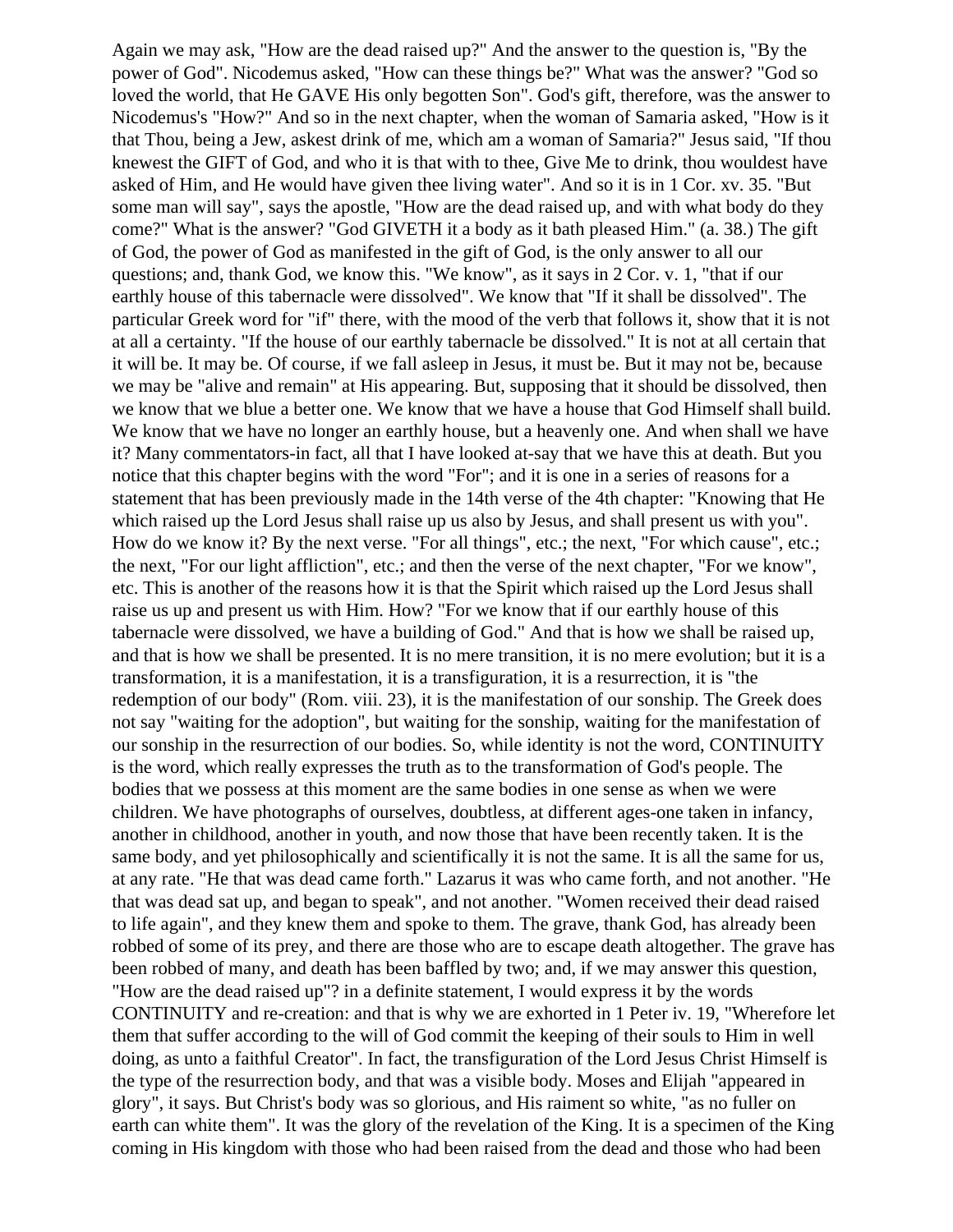changed.

But let us for a moment pay a visit, as Jeremiah did, to the potter's house, in Jeremiah xviii. 1-4. "The word which came to Jeremiah from the Lord, saying, Arise, and go down to the potter's house, and there I will cause thee to hear My words. Then I went down to the potter's house, and, behold, he wrought a work on the wheels. And the vessel that he made of clay was marred in the hand of the potter: so he made it again another vessel, as seemed good to the potter to make it." In the margin we read "he returned and made". If we look at the immediate context, we will find that the interpretation of these words refers to the house of Israel; but there is an application of the words that goes very much farther than their interpretation. The context shows that the interpretation belongs solely to the house of Israel; but we may apply the passage as exhibiting a great and divine principle which we see in all the works of God.

You see it, for example, in the COVENANT of works which He made with Israel. That was made, and man has always marred everything with which God has ever entrusted him. "Which My covenant they brake". The first covenant of works was like that vessel marred upon the wheels; and then He made another as seemed good to the potter to make it. And it is written of this covenant that if the first "had been faultless, then should no place have been sought for the second" (Heb. viii. 7); but it was broken by His faulty people, and therefore a new covenant was made as it pleased the potter to make it.

And so it is with regard to THE EARTH. The earth was created in glory and beauty, but it has been marred. Sin entered, the curse was pronounced, and this earth has been marred in the hands of the potter. It is not going to be mended, but there is going to be a new one. "I saw a new heaven and a new earth: for the first heaven and the first earth were passed away." (Rev. xxi. l.) And it was made "as it seemed good to the potter to make it".

It is true of our OLD NATURE that it has been marred in our first parents, and we know how it is marred in each one of us. It is never God's principle to mend that which man has marred. He always makes something new. And so He now makes a new creation in Christ Jesus. As the old nature is fallen and marred, man must have a new nature given to him. The new wine cannot be put into old wine skins, the new piece of cloth cannot be put upon the old garment; but the new wine must be put into new wine skins, and then both are preserved. And so with our bodies. These BODIES of humiliation, which are made of clay like the vessel of the potter, have been marred upon the wheel. As soon as we are born we begin to die. There are the seeds of suffering and disease and death in every one of us. We are made of clay, and marred upon the wheel. But the potter "returned" and made it again another vessel, as it seemed good to the potter to make it. And so with these transformed bodies at the resurrection, when the great potter Himself shall return. He will make them again another body, as it hath pleased Him: and so, whether it be the old nature, whether it be the heart, whether it he our bodies, they are never mended or repaired or improved or reformed; but they are condemned, and a new nature and a new heart is given, and by-and-by new bodies will be bestowed. Oh, what a depth of meaning there is in those few simple words-"He made it again another vessel, as seemed good to the potter to make it". "God giveth it a body as it hath pleased Him." (I Cor. xv. 38.)

And so you find in Hebrews x., with reference to the sacrifices and offerings which were under the first covenant, it is said they are all taken away because they were marred in their use; and then He said, "Lo, I come to do Thy will, O God". In each case "He taketh away the first, that fie may establish the second". (Heb. x. 9.) Thank God, THE SECOND IS ALWAYS ESTABLISHED. And so it will be with these new glorious bodies. They will be established. These poor vile bodies will be soon taken away and disestablished; but that which is to come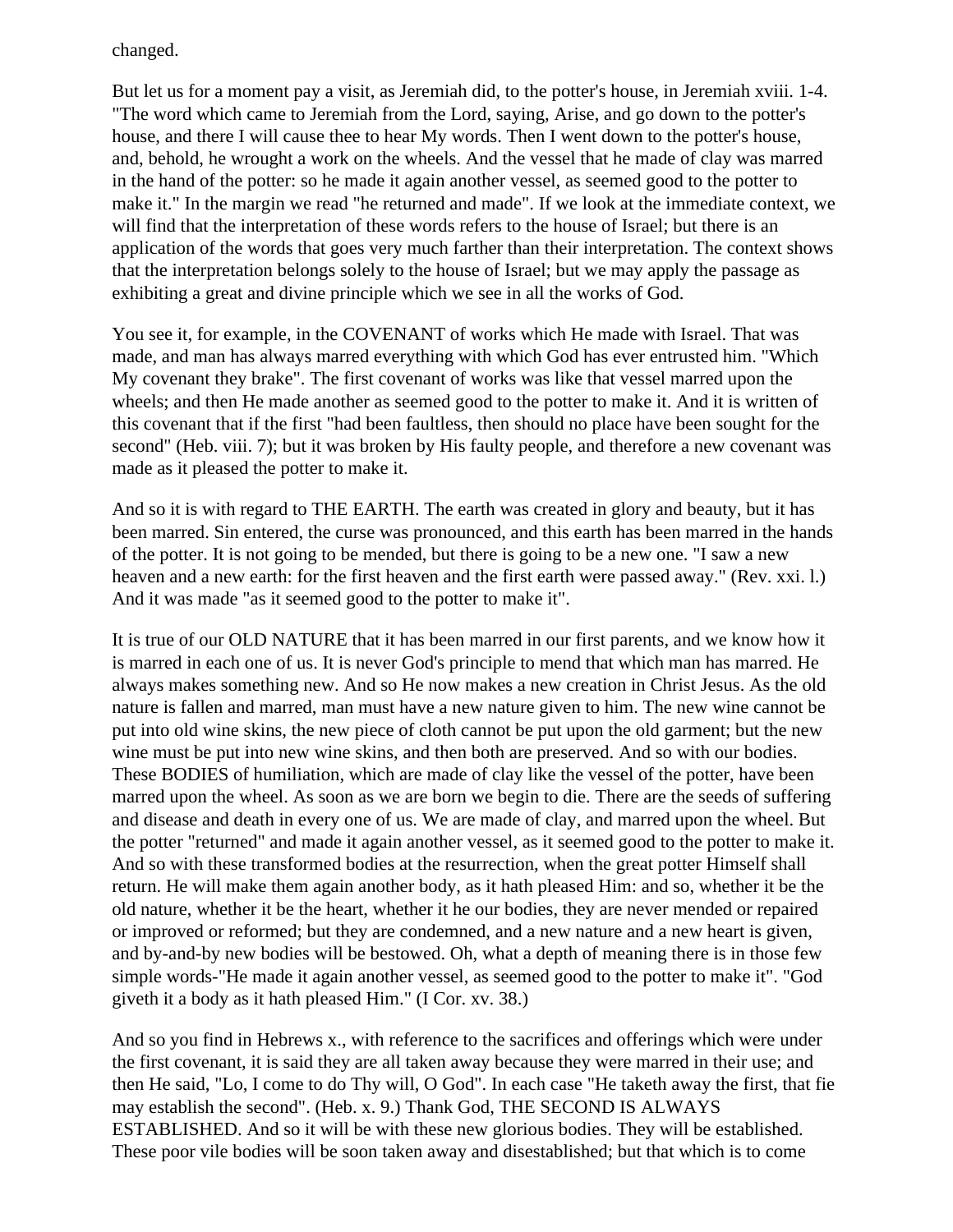will be established for ever and ever in glory.

This is our hope, and you will see how it is all bound up in Christ. It shuts us up entirely to Him; but people do not heed it. The shepherds went and told the people about His first corning. It says, the people "wondered". That is all. The people wondered, and they went on talking about the topics of the day. The topics of the day were very much like the topics of our day-taxes, and commerce, and politics. Augustus had just made a taxing throughout the empire, and that was doubtless the great matter of conversation. They "wondered", and passed on with their business. But the early Christians cherished this blessed hope, and the testimony of Gibbon is worth repeating. It is contained in a few words from the 15th chapter of his 1st volume. This great truth of the Lord's coming, and our being raised at His coming, was universally believed among these early Christians. He says, "The approach of this event had been predicted by the apostles. The tradition of it was preserved by their nearest disciples, and those who understood in their literal sense the discourses of Christ Himself were obliged to expect the coming of the Son of man before that generation was totally extinguished". [That is where Gibbon was wrong. They were not obliged to expect it before that generation was extinguished; but the fact remains that they did.] "As long as for wise purposes this error" [you see we have the testimony of an enemy who does not believe this truth himself] "as long as for wise purposes this error was permitted to subsist in the church, it was productive of the most salutary effect on the faith and practice of Christians". There is the testimony of an enemy then to this truth, as to the effect it produced upon the lives of those who held it. Oh, that Christians to-day would try this experiment! Oh, that we might be influenced by this blessed hope now! that we might accustom ourselves to looking for it, just as an army is practised in meeting a night attack, or just as upon a vessel the crew is practised by a false alarm of fire, so that each man may go to his right station. Oh that we might rehearse for ourselves, and practice for ourselves, the waiting for this assembling shoutthe waiting to hear the voice of the archangel and the trump of God! That will be an assembling shout. The trump of God is for the same purpose. See in Numbers x. 7, "When the congregation IS TO BE GATHERED TOGETHER, ye shall blow". And when His people are to be gathered together in the air this trump of God shall sound. But He says, "Ye shall not sound an alarm". No, it will be the signal for our being gathered together unto Him. It will not. be an alarm for us, but it will be a blessed assembling shout and gathering trump. As Christ is the blessed object and centre of our hope, so He is presented to us in this great subject. "He that bath this hope in Him"-not in himself. "He that hath this hope in Christ". What hope? Why the hope of being like Him at His appearing, when we shall see Him as He is. He that hath this hope fixed upon Him, what does he do? What is the effect of it? "Every one that hath this hope in Him purifieth himself, even as He is pure." Yes, it is a purifying hope. And why is the low standard of walk among Christians at the present day so much deplored? Why are so many efforts put forth for raising the standard of this walk? Because that standard has been changed. And why? Because this purifying hope is not held. Why are other methods tried and sought after for the promotion of purity of life, and this great divine advent method not tried? Here is God's method to secure our purity of life and walk. "He that hath this hope" (of the transformation of His people)-he that hath this blessed hope fixed upon him-"purifieth himself". And this Divine method cannot be carried too far. Other methods which men may propose to you may be carried too far. They are carried too far; but you will never carry this one too far. You can never look to Christ too much. You can never look for Christ too much. There will never be any ill effect from looking to Him; and, whatever may be left uncertain from the consideration of this subject, we may be sure that, with all our knowledge and all our thoughts about it, we shall surely say, when this blessed hope is realized, "The half was not told me". It will surely be beyond all that we have ever expected: it will surely exceed all that we ever desired: for "it doth not yet appear what we shall be: but we know that, when He shall appear, we shall be like Him; for we shall see Him as He is".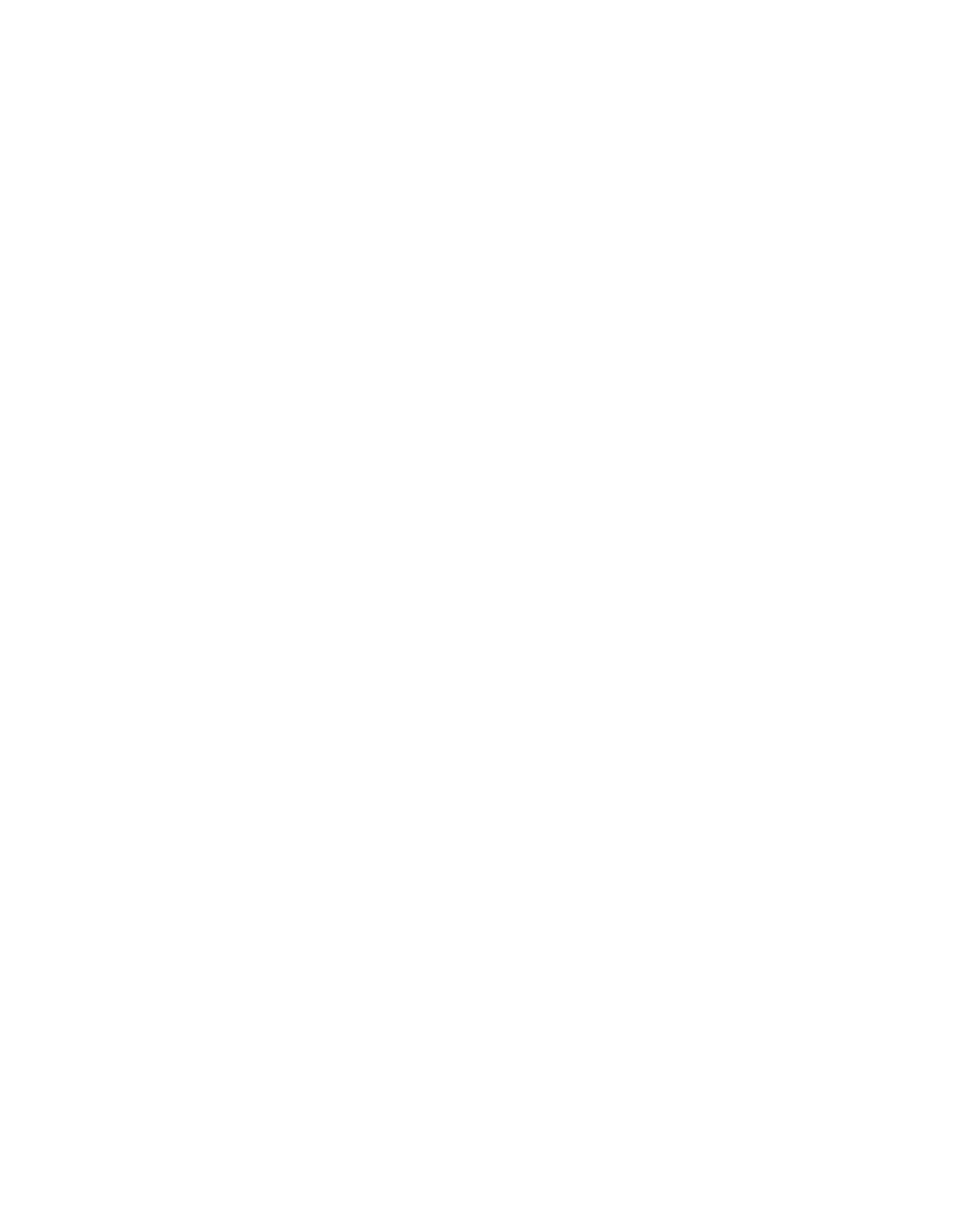## **A Refreshing Study On The Resurrection by E. W. Bullinger**

 Scripture shuts us up to the blessed hope of being reunited in resurrection. That is why the death of believers is so often called "sleep"; and dying is called "falling asleep"; because of the assured hope of awakening in resurrection. It's language is, "David fell on sleep" (Acts 13:36), not David's body, or David's soul. "Stephen ... fell asleep" (Acts 7:60). "Lazarus sleepeth" (John 11:11), which is explained, when the Lord afterward speaks "plainly", as meaning "Lazarus is dead" (v. 14).

 Now, when the Holy Spirit uses one thing to describe or explain another, He does not choose the opposite word or expression. If He speaks of night, He does not use the word light. If He speaks of daylight, He does not use the word night. He does not put "sweet for bitter, and bitter for sweet" (Isa. 5:20). He uses adultery to illustrate Idolatry; He does not use virtue. And so, if He uses the word "sleep" of death, it is because sleep illustrates to us what the condition of death is like. If Tradition be the truth, He ought to have used the word awake, or wakefulness. But the Lord first uses a Figure, and says "Lazarus sleepeth"; and afterwards, when He speaks "plainly" He says "Lazarus is dead". Why? Because sleep expresses and describes the condition of the "unclothed" state. In normal sleep, there is no consciousness. For the Lord, therefore, to have used this word "sleep" to represent the very opposite condition of conscious wakefulness, would have been indeed to mislead us. But all His words are perfect; and are used for the purpose of teaching us, and not for leading us astray.

 So effectually has Satan's lie, "thou shalt not surely die", succeeded and accomplished its purpose that, though the Lord Jesus said "I will come again and receive you unto Myself", Christendom says, with one voice, "No! Lord. Thou needest not come for me: I will die and come to Thee". Thus the blessed hope of resurrection and the coming of the Lord have been well nigh blotted out from the belief of the Churches; and the promise of the Lord been made of none effect by the ravages of Tradition.

 In Phil. 2:27, we read that Epaphraditus "was sick nigh unto death; but God had mercy on him"..So that it was mercy to preserve Epaphraditus from death. This could hardly be called "mercy" if death were the "gate of glory", according to popular tradition.

 In 2 Cor. 1:10-11, it was deliverance of no ordinary kind when Paul himself was "delivered from so great a death" which called for corresponding greatness of thanksgiving for God's answer to their prayers on his behalf. Moreover, he trusted that God would still deliver him. It is clear from 2 Cor. 5:4 that Paul did not wish for death; for he distinctly says "not for that he would be unclothed,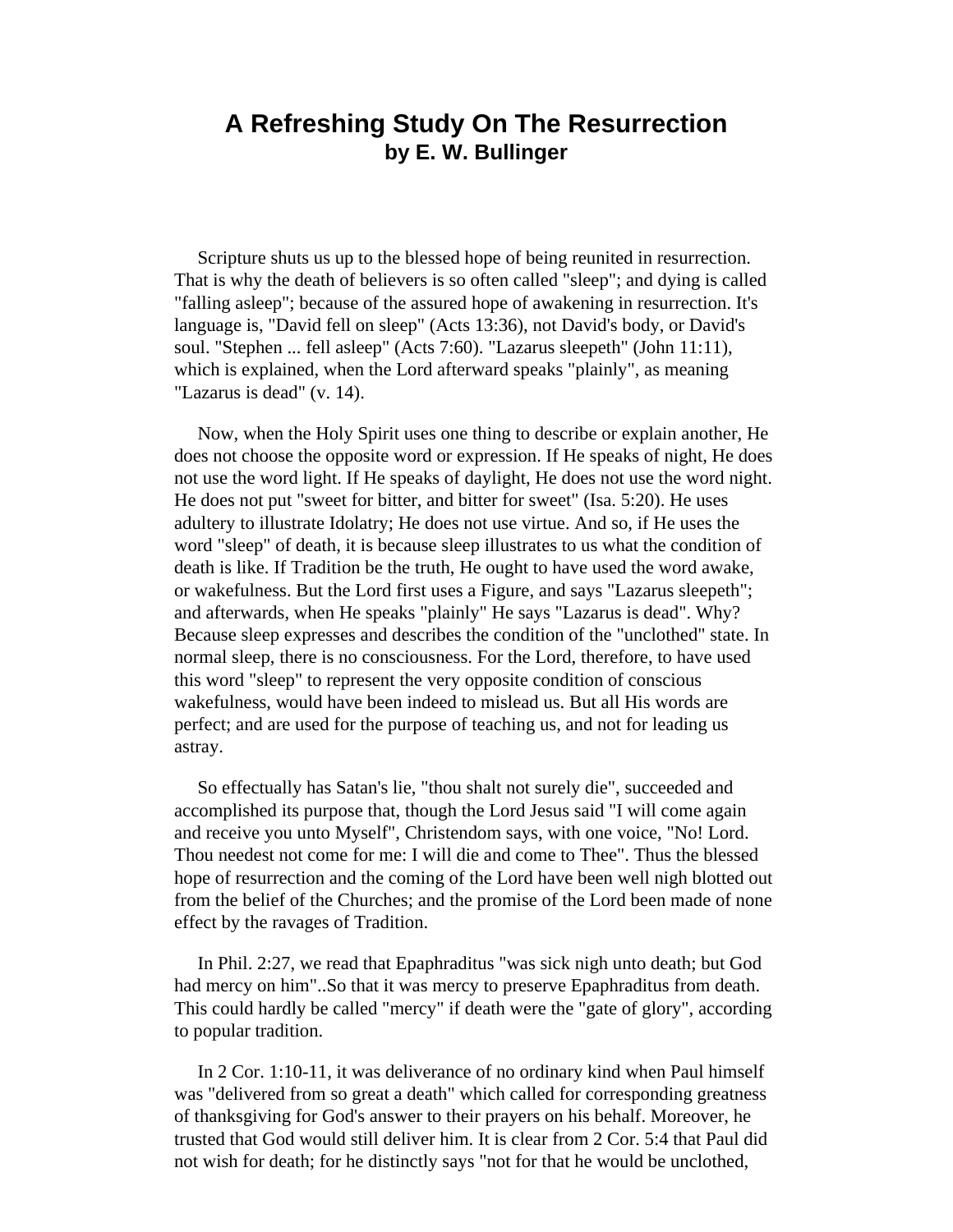but clothed upon (i.e. in resurrection and "change") that mortality might be swallowed up of LIFE"; not of death. This is what he was so "earnestly desiring" (v.2)

 Hezekiah also had reason to praise God for delivering him from "the king of terrors". It was "mercy" shown to Epaphraditus; it was "a gift" to Paul; it was "love" to Hezekiah. He says (Isa. 38:17- 19): "For the grave (Heb. sheol) cannot praise thee, death cannot celebrate thee: They that go down into the pit cannot hope for thy truth. The living, the living, he shall praise Thee, as I do this day."

 On the other hand the death of Moses was permitted, for it was his punishment; therefore, there was no deliverance for him though he sought it (Deut. 1:37; 3:23,27; 4:21,22; 31:2). Surely it could have been no punishment if death is not death; but, as is universally held, the gate of paradise!

 In 1 Thes. 4:15, we read: "This we say unto you by the Word of the Lord, that we which are alive and remain shall not precede them which are asleep."

 To agree with Tradition this ought to have been written, "shall not precede them which are already with the Lord". But this would have made nonsense; and there is nothing of that in the Word of God.

 While we may draw our own inferences from what the Scriptures state, we shall all agree that it is highly important that we should clothe these views in Scriptural terms, and that we should ask and answer how far it is that these popular sayings have practically, at any rate until recent years, blotted out the hope of resurrection, the hope of the Lord's coming again to fulfill His promise, to receive us to Himself. You remember how the apostle speaks to some in the 15th chapter of 1st Corinthians, who say that there is "no resurrection of the dead"; and in writing to Timothy he refers to Hymenaeus & Philetus, who had led some away from the faith by saying that "the resurrection is past already".

 The greatest comfort which the greatest Comforter that the world ever knew had to give to a sister who had been bereaved of a beloved brother was, "Thy brother shall rise again." All hope is bound up with this great subject: and, if our Theology has no place in it for this great hope, then the sooner we change it the better; for remember that this subject is one of revelation.

 We are expressly enjoined by the Lord Himself: "Marvel not at this: for the hour is coming in the which all that are in the graves shall hear His voice" (John 5:28). These are the Lord's own words, and they tell us where His Voice will be heard; and, that is not in heaven, not in Paradise, or in any so-called "intermediate state", but in "the GRAVES". With this agrees Dan. 12:2, which tells us that those who "awake" in resurrection will be those "that sleep in the dust of the earth"; from which man was "taken" (Gen. 2:7; 3:23), and to which he must return (Gen. 3:19; Eccl. 12:7).

 Psalm 146:4 declares of man, "His breath goes forth, He returneth to his earth; In that very day his thoughts perish." The passage says nothing about the "body". It is whatever has done the thinking. the "body" does not think. The "body", apart from the spirit, has no thoughts. Whatever has had the "thoughts" has them no more; and this is "man".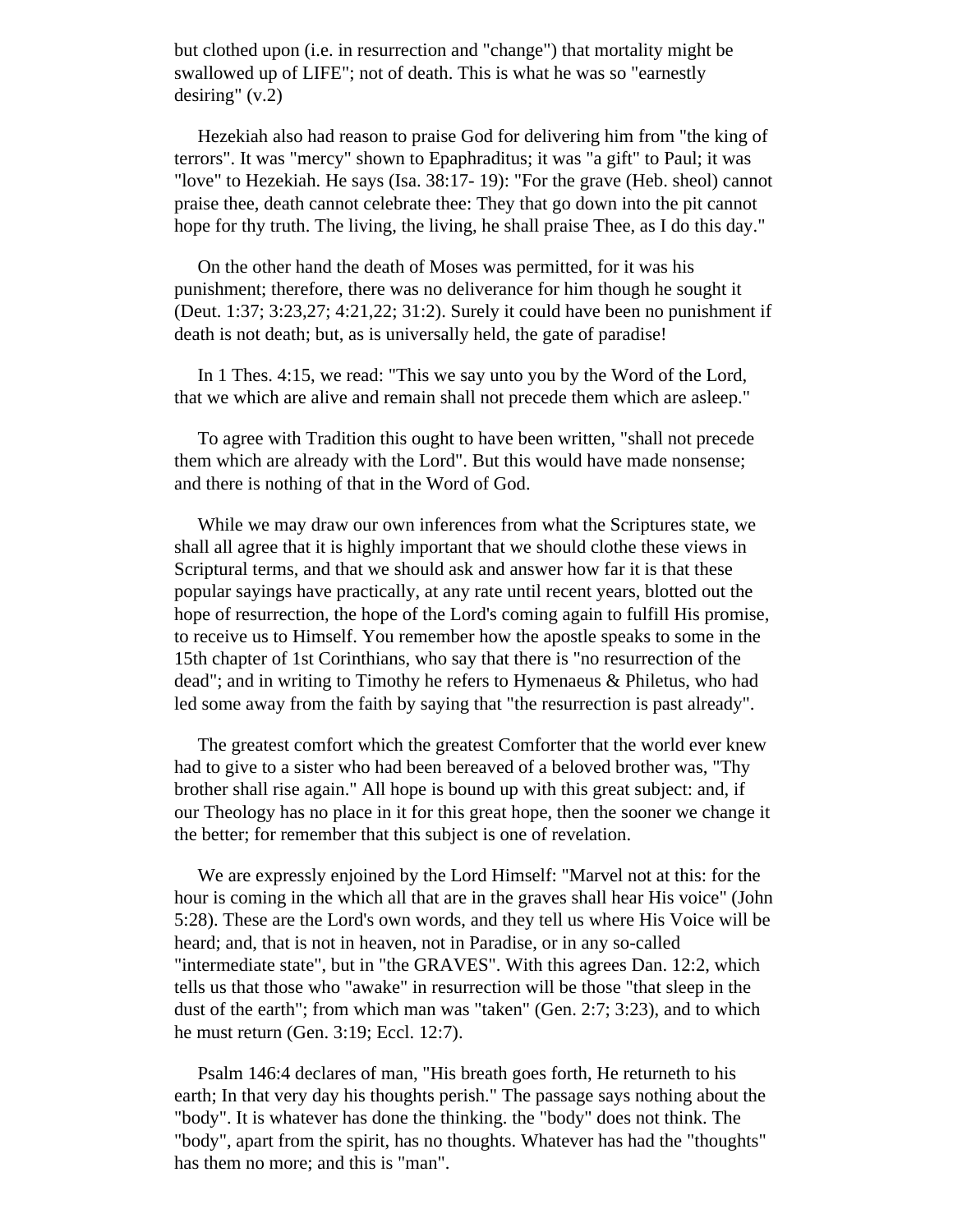There is Eccl. 9:5, which declares that "The living know that they shall die; But the dead know not anything". It does not say dead bodies know not anything, but "the dead", i.e. dead people, who are set in contrast with the "living". As one of these "living", David says, by the Holy Spirit (Psa. 146:2; 104:33):"While I live will I praise the Lord: I will sing praises unto my God while I have any being". There would be no praising the Lord after he had ceased to "have any being". Why? Because "princes" and the "son of man" are helpless (Psa. 146:3,4). They return to their earth; and when they die, their "thoughts perish": and they "know not anything".

 This is what God says about death. He explains it to us Himself. We need not therefore ask any man what it is. And if we did, his answer would be valueless, inasmuch as it is absolutely impossible for him to know anything of death, i.e. the death-state, beyond what God has told us in the Scriptures.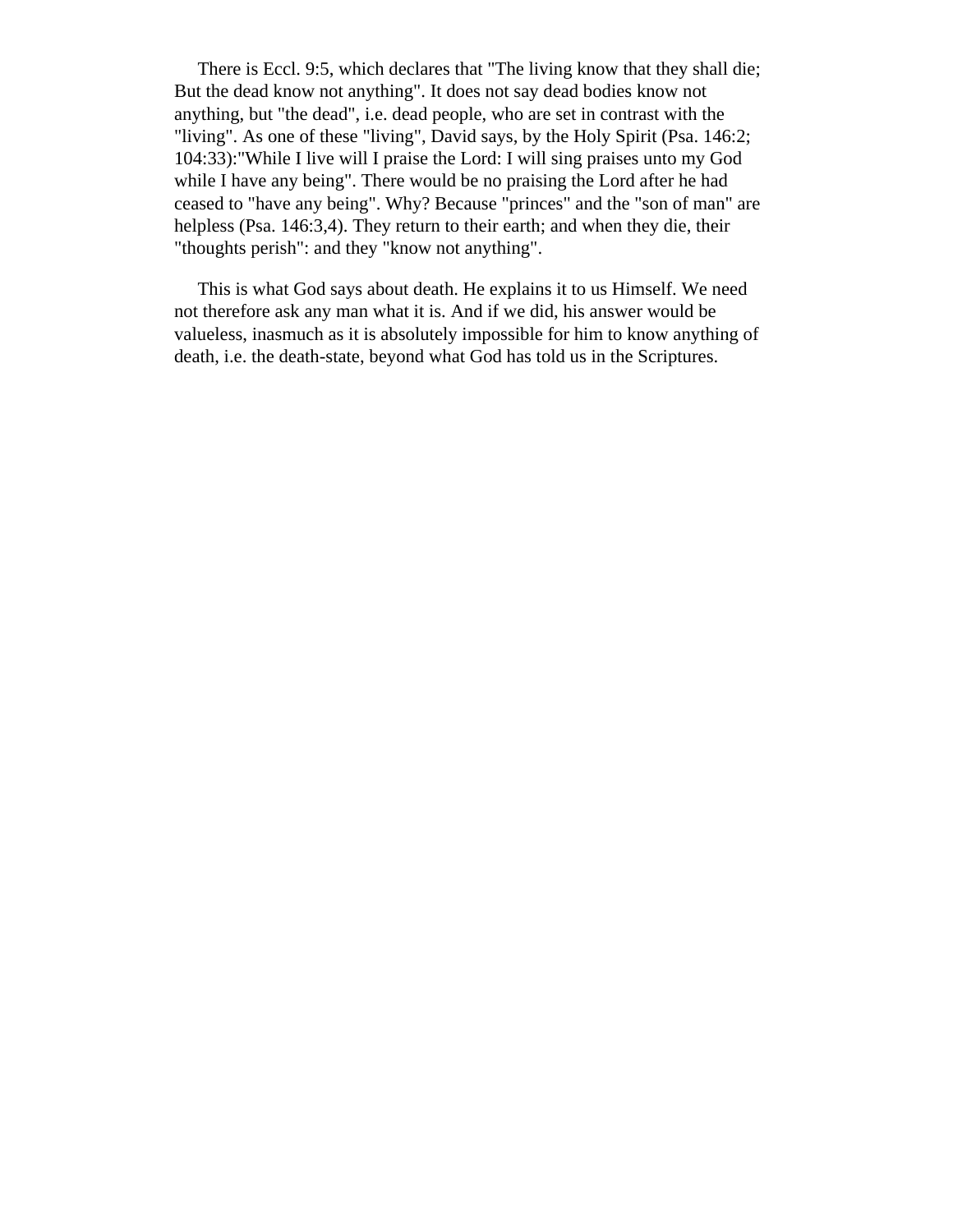# **Figures of Speech by E.W. Bullinger Systematically Classified**

**PART ONE - Figures Involving [Omission](#page-91-0)** 1. Affecting words 2. Affecting the sense **PART TWO - Figures Involving [Addition](#page-93-0)** 1. Affecting words 2. Affecting the sense, by way of **Repetition Amplification Description Conclusion Interposition Reasoning PART THREE - Figures Involving [Change](#page-101-0)** 1. Affecting the *meaning and usage* of words 2. Affecting the *order and arrangement* of words 3. Affecting the *application*  of words, as to **Sense Persons Subject-matter Time Feeling Reasoning**

## <span id="page-91-0"></span>**PART ONE - Figures Involving Omission**

### 1. **AFFECTING WORDS**

- ❍ **El-lips'-is**; or, **Omission** When a gap is purposely left in a sentence through the omission of some word or words.
	- I. Absolute Ellipsis. Where the omitted word or words are to be supplied from the nature of the subject.
		- 1. Noun and Pronouns (Genesis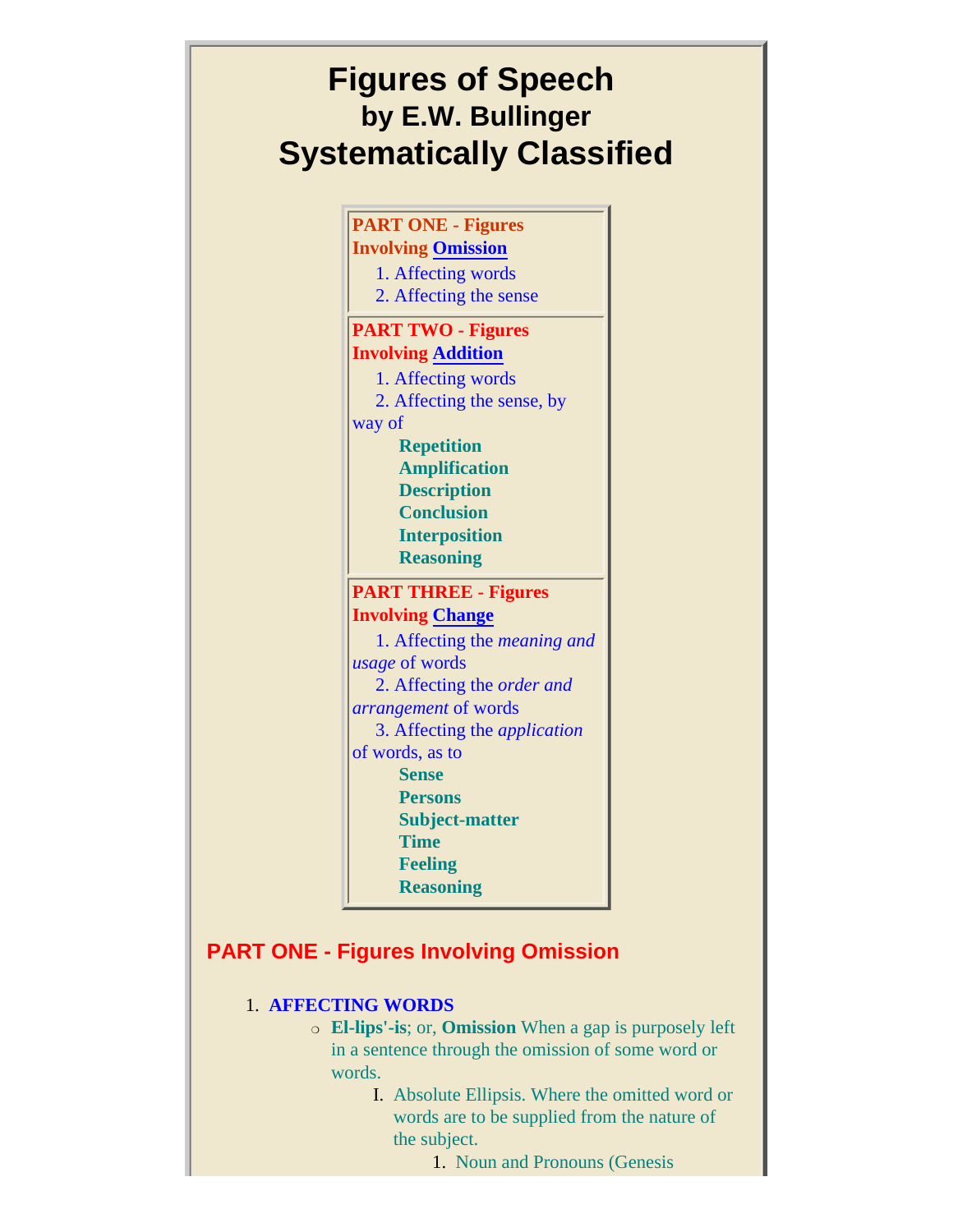| 14:19,20. Psalm 21:12).                                                         |
|---------------------------------------------------------------------------------|
| 2. Verbs and participles (Genesis 26:7.                                         |
| Psalm $4:2$ ).                                                                  |
| 3. Certain connected words in the same                                          |
| member of a passage (Genesis 25:32.                                             |
| Matthew 25:9). Called <b>Brachyology</b> .                                      |
| 4. A whole clause in a connected                                                |
| passage (Genesis 30:27. 1Timothy                                                |
| $1:3,4$ ).                                                                      |
| II. Relative Ellipsis.                                                          |
| 1. Where the omitted word is to be.                                             |
| supplied from a cognate word in the                                             |
| context (Psalm 76:11).                                                          |
| 2. Where the omitted word is to be                                              |
| supplied from a related or contrary                                             |
| word (Genesis 33:10. Psalm 7:11).                                               |
| 3. Where the omitted word is to be.                                             |
| supplied from analogous or related                                              |
| words (Genesis 50:23. Isaiah 38:12).                                            |
| 4. Where the omitted word is contained                                          |
| in another word, the one word                                                   |
| comprising the two significations                                               |
| (Genesis 43:33).                                                                |
| III. Ellipsis of Repetition.                                                    |
| 1. Simple; where the Ellipsis is to be                                          |
| supplied from a preceding or a                                                  |
| succeeding clause (Genesis 1:30.                                                |
| 2Corinthians 6:16).                                                             |
|                                                                                 |
| 2. Complex; where the two clauses are<br>mutually involved, and the Ellipsis in |
| the former clause is to be supplied                                             |
|                                                                                 |
| from the latter; and, at the same time,                                         |
| an Ellipsis in the latter clause it be                                          |
| supplied from the former (Hebrews                                               |
| $12:20$ ).                                                                      |
| <b>Example 2 Zeug'-ma</b> ; or, <b>Unequal Yoke</b> When one verb is            |
| yoked on to two subjects, while grammatically a                                 |
| second verb is required.                                                        |
| 1. Proto-zeugma, or, Ante-yoke or Fore-yoke                                     |
| (Genesis 4:20. 1Timothy 4:3).                                                   |
| 2. Meso-zeugma, or, Middle yoke (Luke 1:64).                                    |
| 3. Hypo-zeugma, or End yoke (Acts 4:27,28).                                     |
| 4. Syne-zeugmenon, or, Joint yoke (Exodus<br>$20:18$ ).                         |
| o A-syn'-de-ton; or, No-Ands (Mark 7:21-23. Luke                                |
| 14:13). The usual conjunction is omitted, so that the                           |
| point to be emphasised may be quickly reached and                               |
| ended with an emphatic climax (compare to                                       |
| Polysyndeton, and Luke 14:21).                                                  |
| o Aph-aer'-e-sis; or, Front Cut (Jeremiah 22:24). The                           |
|                                                                                 |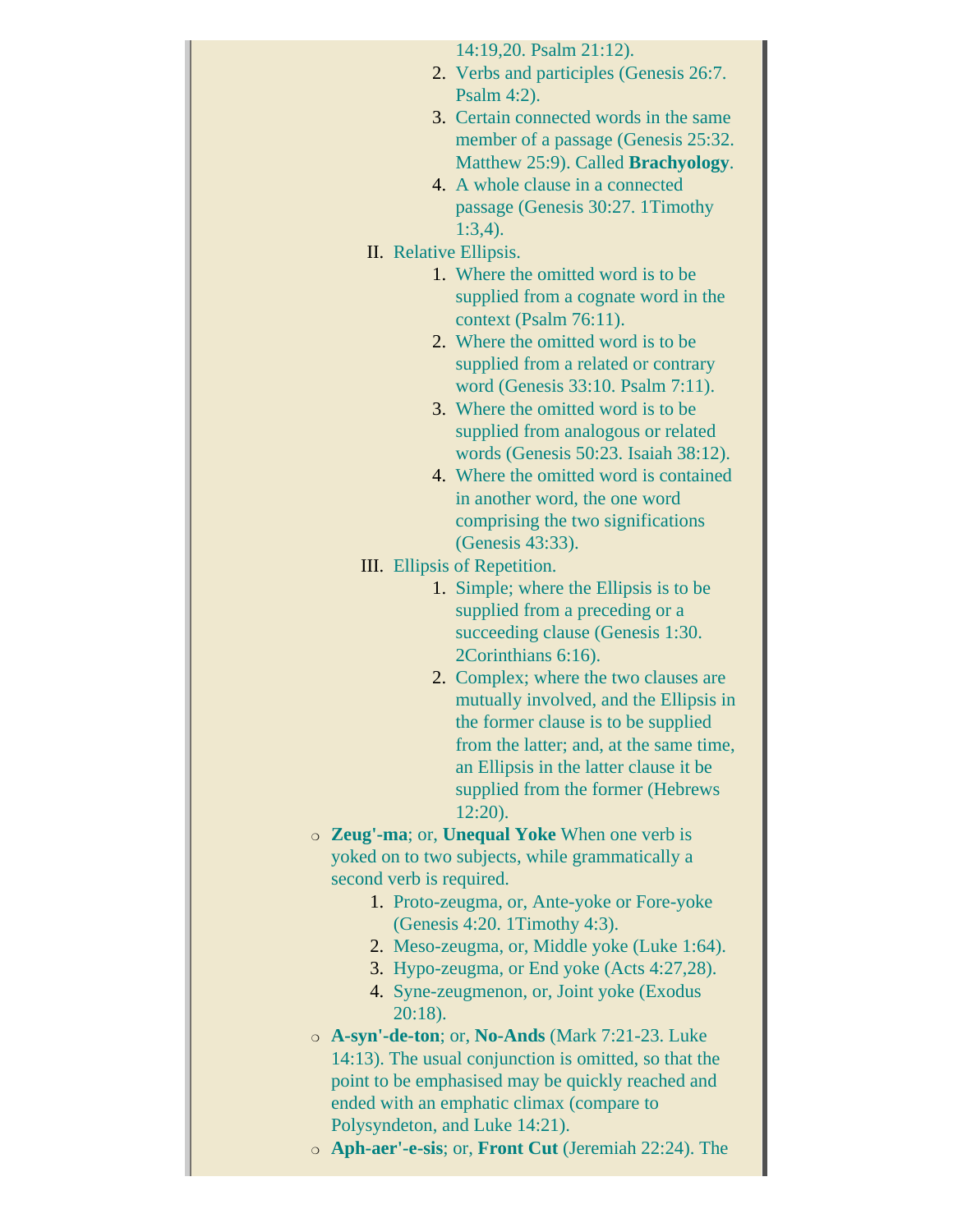cutting off of a letter or syllable from the beginning of a word.

❍ **APOCOPE: or, End-Cut.**

### 2. **AFFECTING THE SENSE.**

- ❍ **Ap-o-si-opes'-is**; or, **Sudden Silence** It may be associated with:-
	- 1. Some great promise (Exodus 32:32).
	- 2. Anger and threatening (Genesis 3:22).
	- 3. Grief and complaint (Genesis 25:22. Psalm 6:3).
	- 4. Inquiry and deprecation (John 6:62).
	- ❍ **Mei-o'-sis**; or **a** (Genesis 18:27. Numbers 13:33). A belittling of one thing to magnify another.
	- ❍ **Ta-pei-no'-sis**; or, **Demeaning** (Genesis 27:44. Romans 4:19). The lessoning of a thing in order to increase and intensify that same thing. (Compare **Meiosis**.)
	- ❍ **Cat-a'-bas-is**; or, **Gradual Descent** (Philippians 2:6- 8). The opposite of Anabasis. Used to emphasize humiliation, sorrow, etc.
	- ❍ **Syl'-lo-gis'-mus**; or, **Omission of the Conclusion** (1Samuel 17:4-7). The conclusion, though implied, is unexpressed, in order to add emphasis to it.
	- ❍ **En'-thy-me-ma**; or, **Omission of Premiss** (Matthew 27:19). Where the conclusion is stated, and one or both of the premises are omitted.

## <span id="page-93-0"></span>**PART TWO - Figures Involving Addition**

### 1. **AFFECTING WORDS**

- 1. **Repetition of Letters and Syllables**
	- **Ho-moe-o-pro'-pher-on**; or, **Alliteration** (Judges 5). The repetition of the same letter or syllable at commencement of successive words.
	- **Ho'-moe-o-tel-eu'-ton**; or, **Like Endings** (Mark 12:30). The repetition of the same letters or syllables at the end of successive words. Used also of an omission in the text caused by such-like endings: the scribe's eye going back to the latter of such similar words, instead of the former. See Joshua 2:1.
	- **Ho-moe-o'-pto-ton**; or, **Like Inflections** (2Timothy 3:2,3). Similar endings arising from the same inflection of verbs, nouns, etc. . This figure belongs peculiarly to the original languages.
	- **Par'-o-moe-o'-sis**; or, **Like-Sounding Inflections** (Matthew 11:17). The repetition of inflections similar in sound.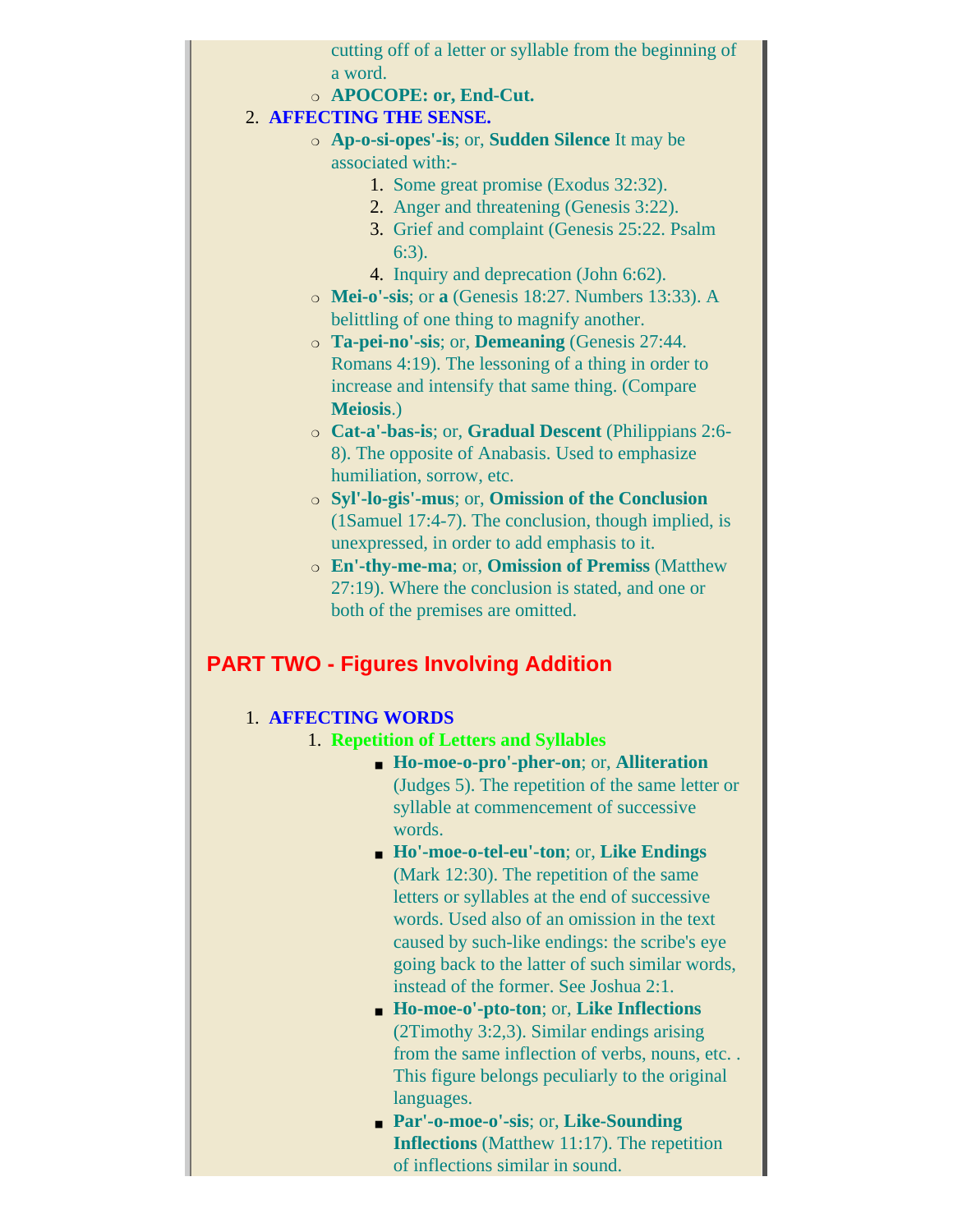| • Ac-ro'-stichion; or, Acrostic (Psalm 119).                   |
|----------------------------------------------------------------|
| Repetition of the same or successive letters at                |
| the beginnings of words or clauses.                            |
| 2. The Repetition of the Same Word                             |
| <b>Ep'-i-zeux'-is</b> ; or, <b>Duplication</b> (Genesis        |
| $22:11.$ Psalm 77:16). The repetition of the                   |
| same word in the same sense.                                   |
| An-a'-pho-ra; or, Like Sentence Beginnings                     |
| (Deuteronomy 28:3-6). The repetition of the                    |
| same word at the beginning of successive                       |
| sentences.                                                     |
| $\blacksquare$ Ep'-an-a-leps'is; or, Resumption                |
| (1Corinthians 10:29. Philippians 1:24). The                    |
| repetition of the same word after a break or                   |
| parenthesis.                                                   |
| • Po'ly-syn'de-ton; or, Many Ands (Genesis                     |
| 22:9,11. Joshua 7:24. Luke 14:21). The                         |
| repetition of the word "and" at the beginning                  |
| of successive clauses, each independent,                       |
| important, and emphatic, with no climax at                     |
| the end (Compare Aysndeton and Luke                            |
| $14:13$ ).                                                     |
| Par'-a-di-a'-stol-e; or, Neithers and Nors                     |
| (Exodus 20:10. Romans 8:35,38,39). The                         |
| repetition of the disjunctives neither and nor,                |
| or, either and or.                                             |
| <b>Ep-i-stro-phe</b> ; or, Like Sentence-Endings               |
| (Genesis 13:6. Psalm 24:10). The repetition of                 |
| the same word or words at the end of                           |
| successive sentences.                                          |
| $\blacksquare$ Ep-i'-pho-za; or, Epistrophe in Argument        |
| $(2Corinthians 11:22)$ . The repetition of the                 |
| same word or words at the end of successive                    |
| sentences used in argument.                                    |
| $\bullet$ Ep'-an-a-di-plo'-sis; or, Encircling (Genesis        |
| 9:3. Psalm 27:14). The repetition of the same                  |
| word or words at the beginning and end of a                    |
| sentence.                                                      |
| • Ep-a-dip'-lo-sis; or, Double Encircling                      |
| (Psalm 47:6). Repeated Epanadiplosis (see                      |
| above).                                                        |
| An'-a-di-plo'-sis; or, Like Sentence Endings<br>$\blacksquare$ |
| and Beginnings (Genesis 1:1,2. Psalm                           |
| $121:1,2$ ). The word or words concluding one                  |
| sentence are repeated at the beginning of                      |
| another.                                                       |
| • Climax; or, Gradation (2Peter 1:5-7).                        |
| Anadiplosis repeated in successive sentences                   |
| (see "Anadiplosis", above).                                    |

■ **Mes-ar-chi'-a**; or, **Beginning and Middle**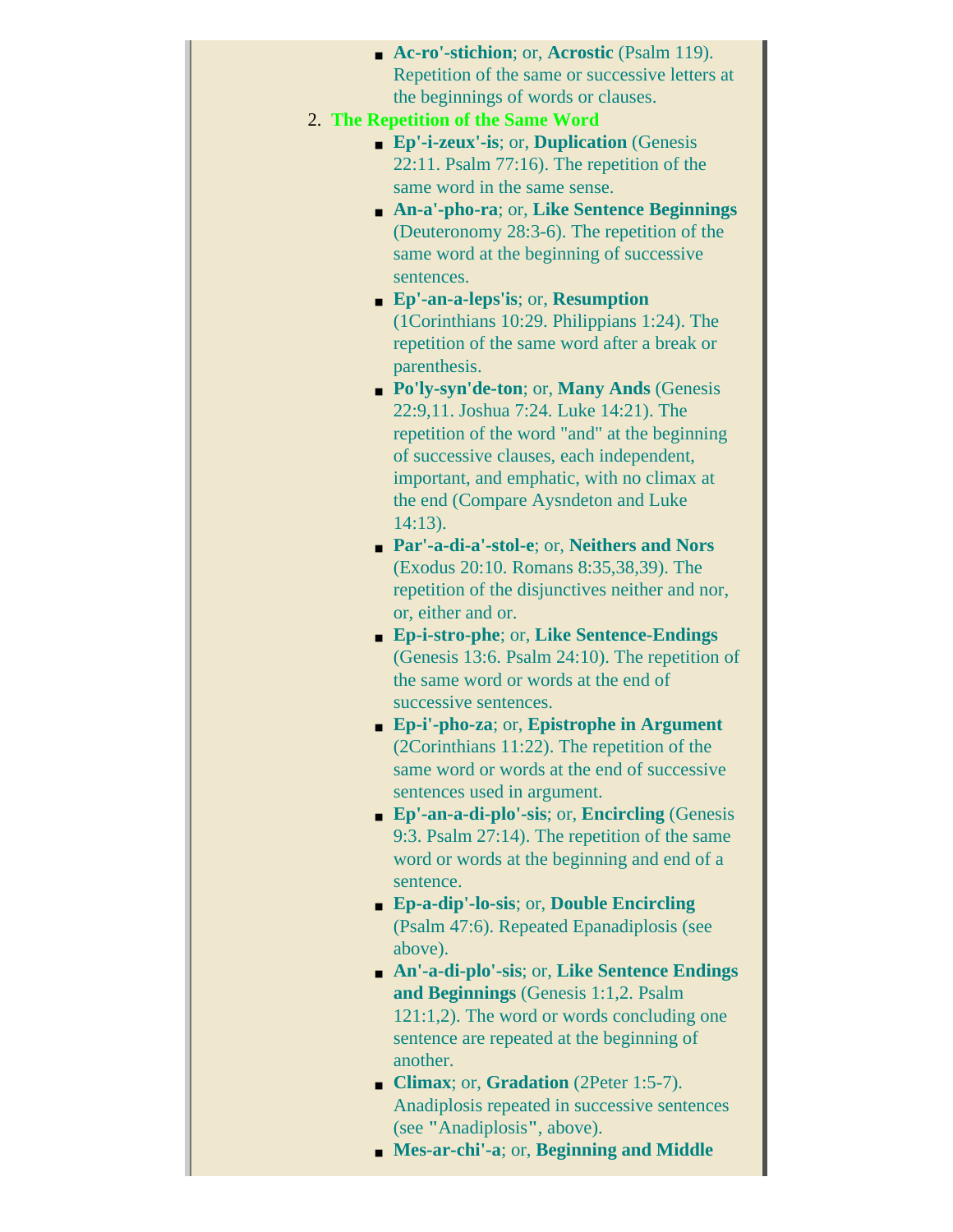**Repetition** (Ecclesiastes 1:2). The repetition of the same word or words at the beginning and middle of successive sentences.

- **Mes-o-di-plo'-sis**; or, **Middle Repetition** (2Corinthians 4:8,9). The repetition of the same word or words in the middle of successive sentences.
- **Mes-o-tel-eu'-ton**; or, **Middle and End Repetition** (2Kings 19:7). The repetition of the same word or words in the middle and at the end of successive sentences.
- **Repetitio**; or, **Repetition** (2Chronicles 20:35- 37. John 14:1-4). Repetition of the same word or words irregularly in the same passage.
- **Po-ly-pto'-ton**; or, **Many Inflections** The repetition of the same part of speech in different inflections.
	- 1. Verbs (Genesis 50:24. 2Kings 21:13).
	- 2. Nouns and pronouns (Genesis 9:25. Romans 11:36).
	- 3. Adjectives (2Corinthians 9:8).
- **ANTANACLASIS**: or, Word-Clashing, and
- **Plok'-e**; or, **Word-Folding** (Jeremiah 34:17). The repetition of the same word in a different sense, implying more than the first use of it.
- **Syn'-oe-cei-o'-sis**; or, **Cohabitation** (Matthew 19:16,17). The repetition of the same word in the same sentence with an extended meaning.
- **Syl-leps'-is**(1); or, **Combination** (2Chronicles 31:8). The repetition of the sense without the repetition of the word.
- 3. **The Repetition of Different Words**
	- 1. In a similar order (but same sense).
		- **Sym'-plo-ke**; or, **Interwining** (1Corinthians 15:42-44). The repetition of different words in successive sentences in the same order and the same sense.
	- 2. In a different order (but same sense).
		- **Ep-an'-od-os**; or, **Inversion** (Genesis 10:1-31. Isaiah 6:10). The repetition of the same word or words in an inverse order, the sense being unchanged.
		- **Ant-i-me-tab'-o-le**; or, **Counterchange** (Genesis 4:4,5. Isaiah 5:20). A word or words repeated in a reveres order, with the object of opposing them to one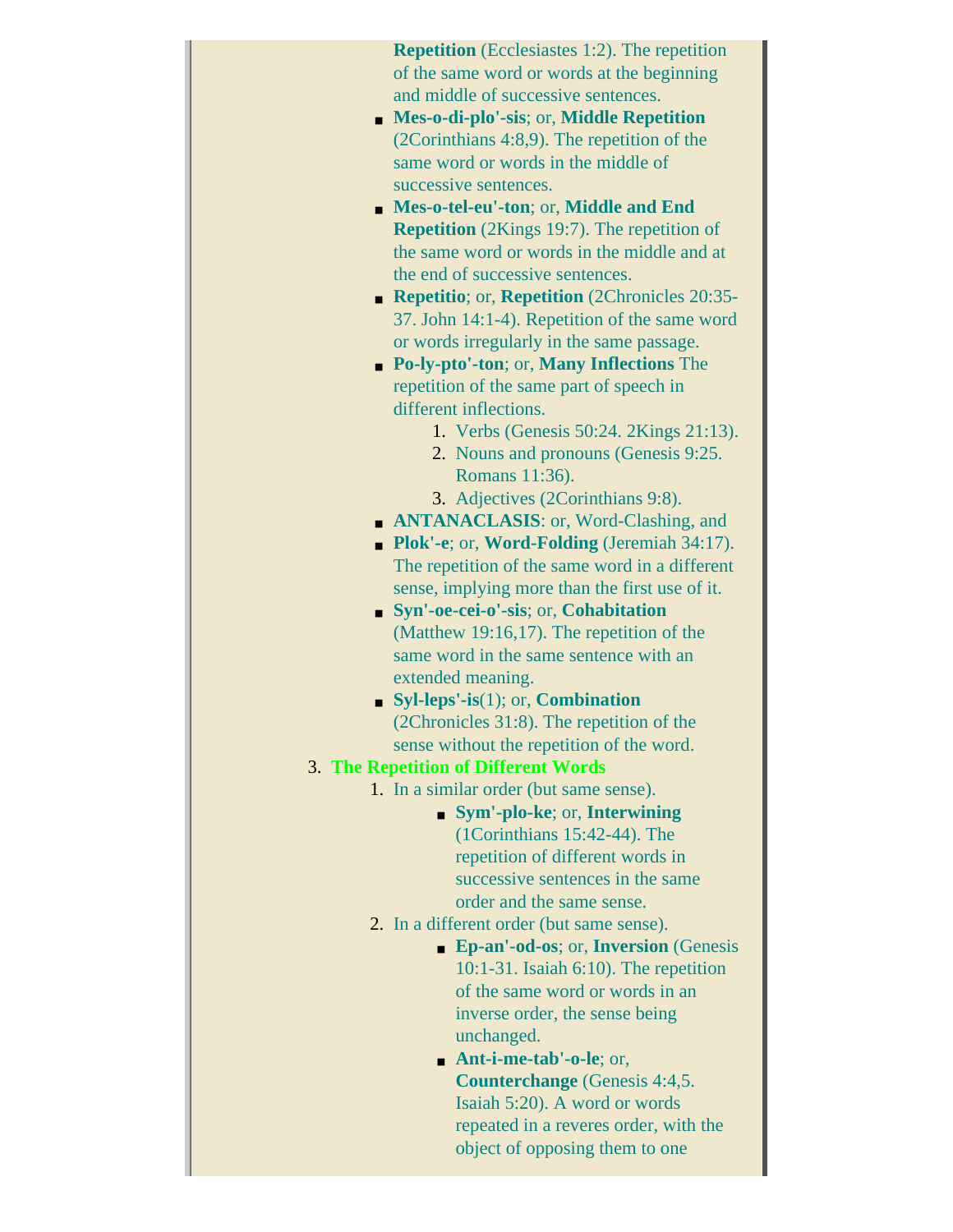| another.<br>3. Similar in sound, but different in sense.<br>• Par-eg'-men-on; or, Derivation<br>(Matthew 16:18). The repetition of<br>words derived from the same root.<br>Par-o-no-ma'-si-a: or, Rhyming<br>Words (Genesis 18:27). The<br>repetition of words similar in sound,<br>but not necessarily in sense.<br><b>Par-e-che'-sis</b> ; or, <b>Foreign</b><br>Paronomasia (Romans 15:4). The<br>repetition of words similar in sound,<br>but different in language.<br>4. Different in sound, but similar in sense<br>• Syn-o-ny-mi-a; or, Synonymous<br><b>Words</b> (Proverbs $4:14,15$ ). The<br>repetition of words similar in sense,<br>but different in sound and origin.<br>• Repeated Negation; or Many Noes<br>(John $10:28$ ). The repetition of divers<br>negatives.<br><b>4. The Repetition of Sentences and Phrases</b><br>• Cy-clo-id'-es; or, Circular Repetition |  |  |
|---------------------------------------------------------------------------------------------------------------------------------------------------------------------------------------------------------------------------------------------------------------------------------------------------------------------------------------------------------------------------------------------------------------------------------------------------------------------------------------------------------------------------------------------------------------------------------------------------------------------------------------------------------------------------------------------------------------------------------------------------------------------------------------------------------------------------------------------------------------------------------------|--|--|
| (Psalm 80:3,7,19). The repetition of the same                                                                                                                                                                                                                                                                                                                                                                                                                                                                                                                                                                                                                                                                                                                                                                                                                                         |  |  |
| phrase at regular intervals.                                                                                                                                                                                                                                                                                                                                                                                                                                                                                                                                                                                                                                                                                                                                                                                                                                                          |  |  |
| • Am-oe-bae'-on; or, Refrain (Psalm 136).                                                                                                                                                                                                                                                                                                                                                                                                                                                                                                                                                                                                                                                                                                                                                                                                                                             |  |  |
| The repetition of the same phrase at the end                                                                                                                                                                                                                                                                                                                                                                                                                                                                                                                                                                                                                                                                                                                                                                                                                                          |  |  |
| successive paragraphs.                                                                                                                                                                                                                                                                                                                                                                                                                                                                                                                                                                                                                                                                                                                                                                                                                                                                |  |  |
| • Coe'-no-tes; or, Combined Repetition                                                                                                                                                                                                                                                                                                                                                                                                                                                                                                                                                                                                                                                                                                                                                                                                                                                |  |  |
| (Psalm 118:8,9). The repetition of two                                                                                                                                                                                                                                                                                                                                                                                                                                                                                                                                                                                                                                                                                                                                                                                                                                                |  |  |
| different phrases, one at the beginning, and<br>the other at the end of successive paragraphs.                                                                                                                                                                                                                                                                                                                                                                                                                                                                                                                                                                                                                                                                                                                                                                                        |  |  |
| • Ep-i'-bo-le; or, Overlaid Repetition (Psalm                                                                                                                                                                                                                                                                                                                                                                                                                                                                                                                                                                                                                                                                                                                                                                                                                                         |  |  |
| $29:3,4,5,7,8,9$ . The repetition of the same                                                                                                                                                                                                                                                                                                                                                                                                                                                                                                                                                                                                                                                                                                                                                                                                                                         |  |  |
| phrase at irregular intervals.                                                                                                                                                                                                                                                                                                                                                                                                                                                                                                                                                                                                                                                                                                                                                                                                                                                        |  |  |
| • SYNANTESIS: or, Introverted Repetition.                                                                                                                                                                                                                                                                                                                                                                                                                                                                                                                                                                                                                                                                                                                                                                                                                                             |  |  |
| <b>5. The Repetition of Subjects</b>                                                                                                                                                                                                                                                                                                                                                                                                                                                                                                                                                                                                                                                                                                                                                                                                                                                  |  |  |
| • Parallelism; or Parallel Lines The repetition                                                                                                                                                                                                                                                                                                                                                                                                                                                                                                                                                                                                                                                                                                                                                                                                                                       |  |  |
| of similar, synonymous, or opposite thoughts<br>or words in parallel or successive lines.                                                                                                                                                                                                                                                                                                                                                                                                                                                                                                                                                                                                                                                                                                                                                                                             |  |  |
| Compare to "Correspondence".                                                                                                                                                                                                                                                                                                                                                                                                                                                                                                                                                                                                                                                                                                                                                                                                                                                          |  |  |
| 1. Simple synonymous, or gradational.                                                                                                                                                                                                                                                                                                                                                                                                                                                                                                                                                                                                                                                                                                                                                                                                                                                 |  |  |
| When the lines are parallel in                                                                                                                                                                                                                                                                                                                                                                                                                                                                                                                                                                                                                                                                                                                                                                                                                                                        |  |  |
| thought, and in the use of                                                                                                                                                                                                                                                                                                                                                                                                                                                                                                                                                                                                                                                                                                                                                                                                                                                            |  |  |
| synonymous words (Genesis 4:23,24.                                                                                                                                                                                                                                                                                                                                                                                                                                                                                                                                                                                                                                                                                                                                                                                                                                                    |  |  |
| Psalm $1:1$ ).                                                                                                                                                                                                                                                                                                                                                                                                                                                                                                                                                                                                                                                                                                                                                                                                                                                                        |  |  |
| 2. Simple <i>antithetic</i> , or opposite. When<br>the words are contrasted in the two or                                                                                                                                                                                                                                                                                                                                                                                                                                                                                                                                                                                                                                                                                                                                                                                             |  |  |
| more lines, being opposed in sense                                                                                                                                                                                                                                                                                                                                                                                                                                                                                                                                                                                                                                                                                                                                                                                                                                                    |  |  |
| the one to the other (Proverbs 10:1).                                                                                                                                                                                                                                                                                                                                                                                                                                                                                                                                                                                                                                                                                                                                                                                                                                                 |  |  |
|                                                                                                                                                                                                                                                                                                                                                                                                                                                                                                                                                                                                                                                                                                                                                                                                                                                                                       |  |  |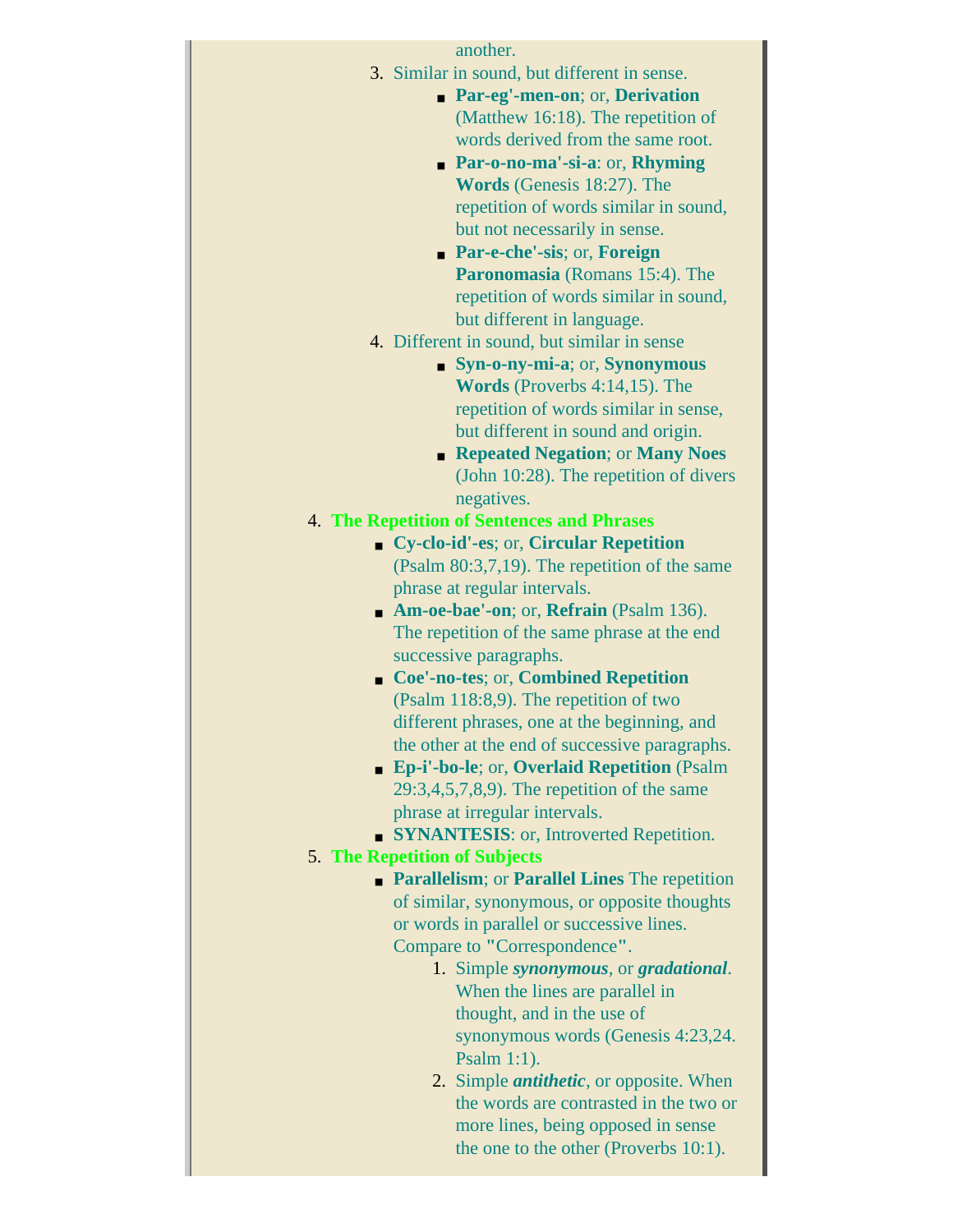| 3. Simple <i>synthetic</i> , or constructive. |
|-----------------------------------------------|
| When the parallelism consists only in         |
| the similar form of construction              |
| (Psalm 19:7-9).                               |
| 4. Complex <i>alternate</i> . When the lines  |
| $\alpha$ m parad elternately (Canadia $10.25$ |

- are placed alternately (Genesis 19:25. Proverbs 24:19,20). 5. Complex *repeated alternation*. The
- repetition of two parallel subjects in several lines (Isaiah 65:21,22).
- 6. Complex *extended alternation*. Alternation extended so as to consist of three or more lines (Judges 10:17).
- 7. Complex *introversion*. When the parallel lines are so placed that the first corresponds with the last, the second with the last but one, etc. (Genesis 3:19. 2Chronicles 32:7,8).
- **Correspondence**. This term is applied to repetition of a subject or subjects, which reappear in varying order, thus determining the **"**Structure**"** of any portion of the Sacred Text. This Correspondence is found in the following forms:-
	- 1. Alternate. Where the subjects of the alternate members correspond with each other, either by way of similarity or contrast.
		- a. Extended. Where there are two series, but each consisting of several members (Psalm 72:2-17. Psalm 132.).
		- b. Repeated. Where there are more than two series of subjects, either consisting of two members each (Psalm 26. Psalm 145.), or consisting of more than two members each (Psalm 24).
	- 2. Introverted. Where the first subject of the one series of members corresponds with the last subject of the second (Genesis 43:3-5. Leviticus 14:51,52).
	- 3. Complex or Combined. Where both Alternation and Introversion are combined together in various ways (Exodus 20:8-11. Psalm 105).
- 2. **AFFECTING THE SENSE (Figures of Rhetoric)**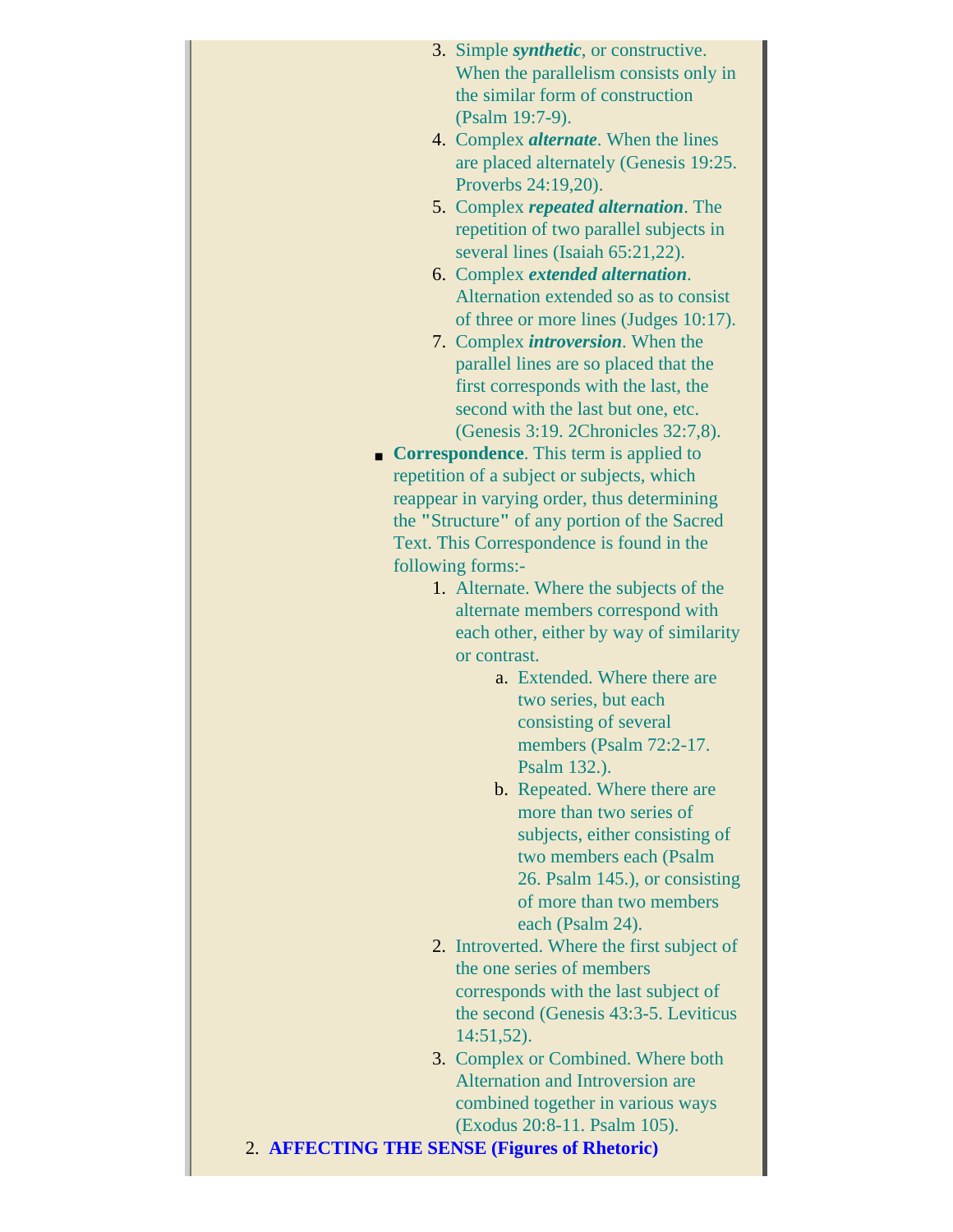| 1. REPETIO; or, REPETITON (2Chronicles 20:35-37.               |
|----------------------------------------------------------------|
| John 14:1-4). Repetition of the same word or words             |
| irregularly in the same passage.                               |
| <b>Pros-a-po'-do-sis</b> ; or, <b>Detailing</b> (John 16:8-    |
| 11). A return to previous words or subjects for                |
| purposes of definition or explanation.                         |
| <b>EPIDIEGESIS: or, Re-Statement.</b>                          |
| <b>EPEXEGESIS:</b> or, Fuller Explaining.                      |
| Ex-er-gas'-i-a; or Working Out (Zechariah<br>$\blacksquare$    |
| $6:12,13$ ). A repetition so as to work out or                 |
| illustrate what has already been said.                         |
| $\blacksquare$ Ep'-i-mo-ne; or, Lingering (John 21:15-17).     |
| Repetition in order to dwell upon, for the sake                |
| of impressing.                                                 |
| • Her-men'-ei-a; or, Interpretation (John                      |
| 7:39). An explanation immediately following                    |
| a statement to make it more clear.                             |
| Bat-to-log'-i-a; or, Vain Repetition (1Kings                   |
| 18:26). Not used by the Holy Spirit: only by                   |
| man.                                                           |
| 2. AMPLIFICATION                                               |
| • Ple'-on-asm; or, Redundancy Where what is                    |
| said is, immediately after, put in another or                  |
| opposite way to make it impossible for the                     |
| sense to be missed.                                            |
| The Figure may affect $(1)$ words (Genesis                     |
| 16:8); or (2) sentences (Genesis 1:20.                         |
| Deuteronomy 32:6).                                             |
| Per-i'-phras-is; or, Circumlocution (Genesis<br>$\blacksquare$ |
| $20:16$ . Judges 5:10). When a description is                  |
| used instead of the name.                                      |
| • Hy-per'-bo-le; or Exaggeration (Genesis                      |
| 41:47. Deuteronomy 1:28). When more is said                    |
| than is literally meant.                                       |
| • An-ab'-a-sis; or, Gradual Ascent (Psalm                      |
| 18:37,38). An increase of emphasis or sense                    |
| in successive sentences.                                       |
| • Cat-a'-bas-is; or, Gradual Descent                           |
| (Philippians 2:6-8). The opposite of Anabasis.                 |
| Used to emphasize humiliation, sorrow, etc.                    |
| • Me-ris'-mos; or, Distribution (Romans 2:6-                   |
| 8). An enumeration of the parts of a whole                     |
| which has been just previously mentioned.                      |
| • Syn'-ath-roes'-mos; or, Enumeration                          |
| $(1Timothy 4:1-3)$ . The enumeration of the                    |
| parts of a whole which has not been                            |
| mentioned.                                                     |
| • Ep'-i-troch-as'-mos; or Summarizing                          |
| (Hebrews 11:32). A running lightly over by                     |
| way of summary.                                                |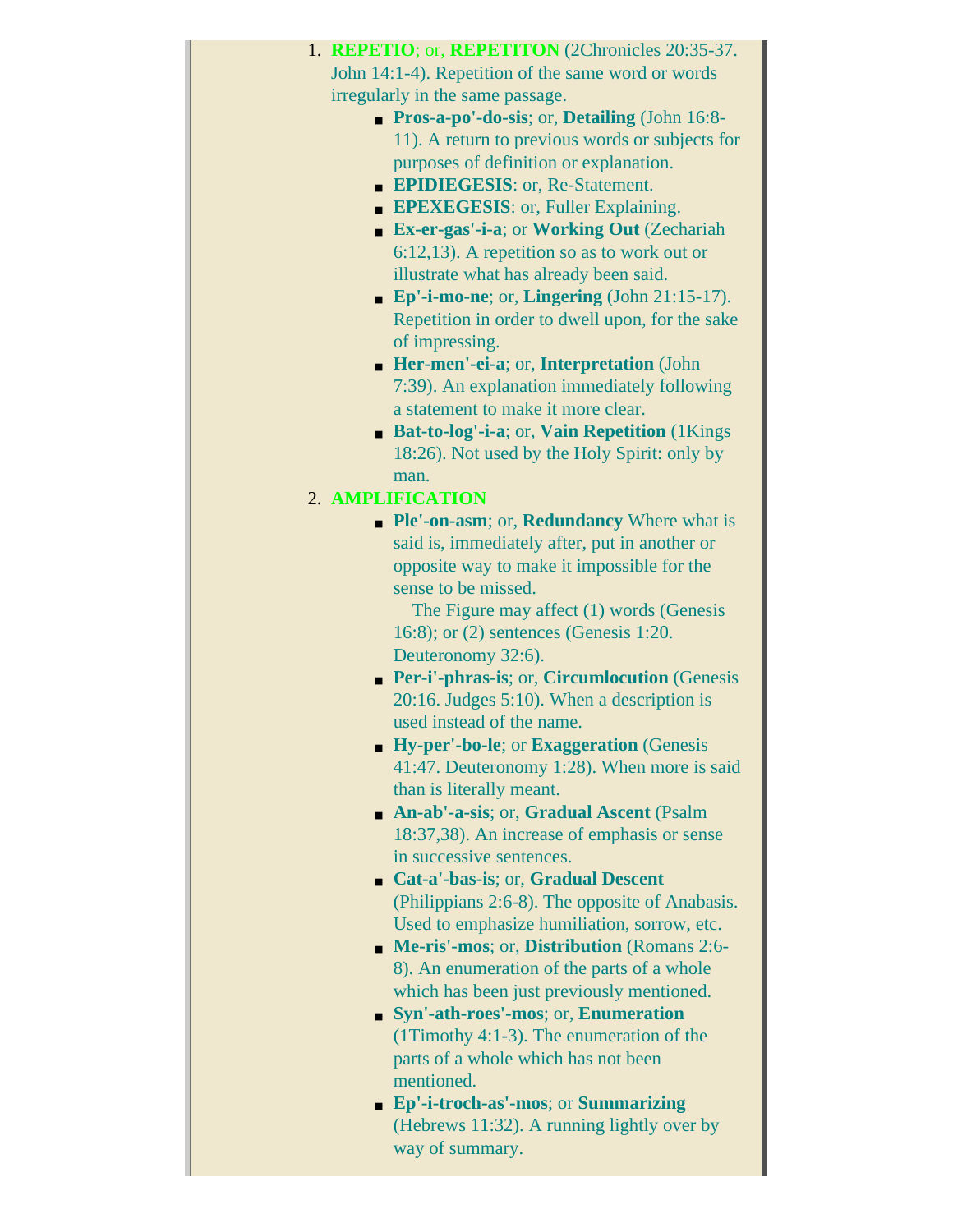| Di-ex'-od-os; or, Expansion (Jude 12,13). A                     |  |  |  |
|-----------------------------------------------------------------|--|--|--|
| lengthening out by copious exposition of                        |  |  |  |
| facts.                                                          |  |  |  |
| • Ep-i'-the-ton; or, Epithet (Genesis 21:16.                    |  |  |  |
| Luke 22:41). The naming of a thing by                           |  |  |  |
| describing it.                                                  |  |  |  |
| • Syn'-the-ton; or, Combination (Genesis                        |  |  |  |
| 18:27). A placing together of two words by                      |  |  |  |
| usage.                                                          |  |  |  |
| • HORISMOS: or, Definition.                                     |  |  |  |
| <b>3. DESCRIPTION</b>                                           |  |  |  |
| • Hy'-po-ty-po'-sis; or, Word Picture (Isaiah                   |  |  |  |
| 5:26-30). Representation of objects or actions                  |  |  |  |
| by words.                                                       |  |  |  |
| <b>Pros'-o-po-graph'-i-a</b> ; or, <b>Description</b> of        |  |  |  |
| <b>Persons</b> (Matthew 3:4). A vivid description               |  |  |  |
| of a person by detailed delineation.                            |  |  |  |
|                                                                 |  |  |  |
| EFFICTIO: or, Word-Portrait                                     |  |  |  |
| <b>CHARACTERISMOS:</b> or, Description of                       |  |  |  |
| Character                                                       |  |  |  |
| <b>Eth'-o-poe'-i-a</b> ; or, Description of Manners             |  |  |  |
| (Isaiah 3:16). A description of a person's                      |  |  |  |
| peculiarities as to manners, caprices, habits,                  |  |  |  |
| etc                                                             |  |  |  |
| <b>Path'-o-poe'-i-a</b> ; or, <b>Pathos</b> (Luke $19:41,42$ ). |  |  |  |
| The expression of feeling or emotion.                           |  |  |  |
| • Mi-me-sis; or, Description of Sayings                         |  |  |  |
| (Exodus 15:9). Used when the sayings and                        |  |  |  |
| etc., of another are described or imitated by                   |  |  |  |
| way of emphasis.                                                |  |  |  |
| <b>Prag'-mato-graph-i-a; or Description of</b>                  |  |  |  |
| Actions $(Joel 2:1-11)$ .                                       |  |  |  |
| $\blacksquare$ Chron'-o-graph'-i-a; or, Description of          |  |  |  |
| <b>Time</b> (John 10:22). The teaching of                       |  |  |  |
| something important by mentioning the time                      |  |  |  |
| of an occurrence.                                               |  |  |  |
| <b>Per-i'-stas-is;or, Description of</b>                        |  |  |  |
| <b>Circumstances</b> (John 4:6).                                |  |  |  |
| Pro'-ti-me-sis; or, Description of Order                        |  |  |  |
| (1Corinthians 15:5-8). The enumeration of                       |  |  |  |
| things according to their places of honor or                    |  |  |  |
| importance.                                                     |  |  |  |
| <b>4. CONCLUSION</b>                                            |  |  |  |
| <b>Ep'-i-cri'-sis</b> ; or, <b>Judgment</b> (John 12:33). A     |  |  |  |
| short sentence added at the end by way of an                    |  |  |  |
| additional conclusion.                                          |  |  |  |
| <b>Ep-i'-ta-sis</b> ; or, <b>Amplification</b> (Exodus 3:19).   |  |  |  |
| Where a concluding sentence is added by way                     |  |  |  |
| of increasing the emphasis.                                     |  |  |  |
| • An'-e-sis; or Abating (2Kings 5:1). The                       |  |  |  |
|                                                                 |  |  |  |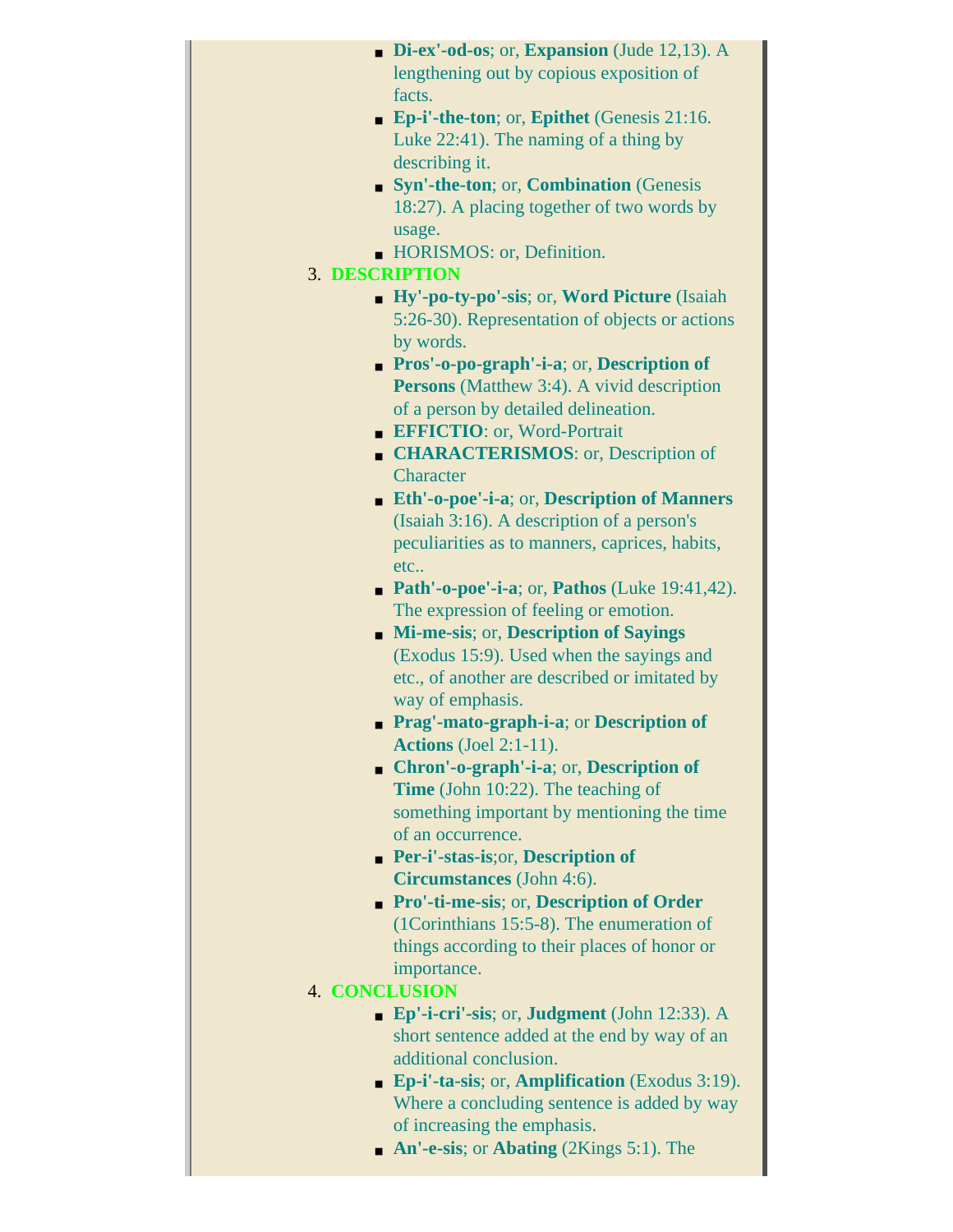addition of a concluding sentence which diminishes the effect of what has been said. ■ **Ep'-i-pho-ne'-ma**; or, **Exclamation** (Psalm 135:21). An exclamation at the conclusion of a sentence. ■ **Pro-ec'-the-sis**; or **Justification** (Matthew 12:12). A sentence added at the end by way of justification. ■ **Ep'-i-ther-a-pei'-a**; or, **Qualification** (Philippians 4:10). A sentence added at the end to heal, soften, mitigate, or modify what has been before said. ■ **Exemplum** ; or, **Example** (Luke 17:32). Concluding a sentence by employing an example. ■ **Sym'-per-as'-ma**; or, **Concluding Summary** (Matthew 1:17). When what has been said is briefly summed up. 5. **INTERPOSITION** ■ **Par-en'-the-sis**; or, **Parenthesis** (2Peter 1:19). Insertion of a word or sentence, parenthetically, which is necessary to explain the context. ■ **Ep'i-tre-chon**; or, **Running Along** (Genesis 15:13. John 2:9). A sentence, not complete in itself, thrown in as an explanatory remark. A form of Parenthesis (see below). ■ **Cat'-a-ploc'-e**; or, **Sudden Exclamation** (Ezekiel 16:23). This name is given to a parenthesis when it takes the form of a sudden exclamation. ■ **Par-em'-bol'-e**; or, **Insertion** (Philippians 3:18,19). Insertion of a sentence between others which is independent and complete in itself. ■ **In'-ter-jec'-ti-o**; or, **Interjection** (Psalm 42:2). Parenthetic addition by way of feeling. ■ **E-jac'-u-la'-ti-o**; or, **Ejaculation** (Hosea 9:14). A parenthesis which consists of a short wish or prayer. ■ **Hy-po-ti-me'-sis**; or, **Under Estimating** (Romans 3:5). Parenthetic addition by way of apology or excuse. ■ **ANAERESIS**: or, Detraction. 6. **RATIOCINATION • PARADIEGESIS**: or, A Bye-Leading. ■ **SUSTENTATION**: or, Suspense.

> ■ **Par-a-leips-is**; or, **a Passing By** (Hebrews 11:32). When a wish is expressed to pass by a subject, which is, notwithstanding, briefly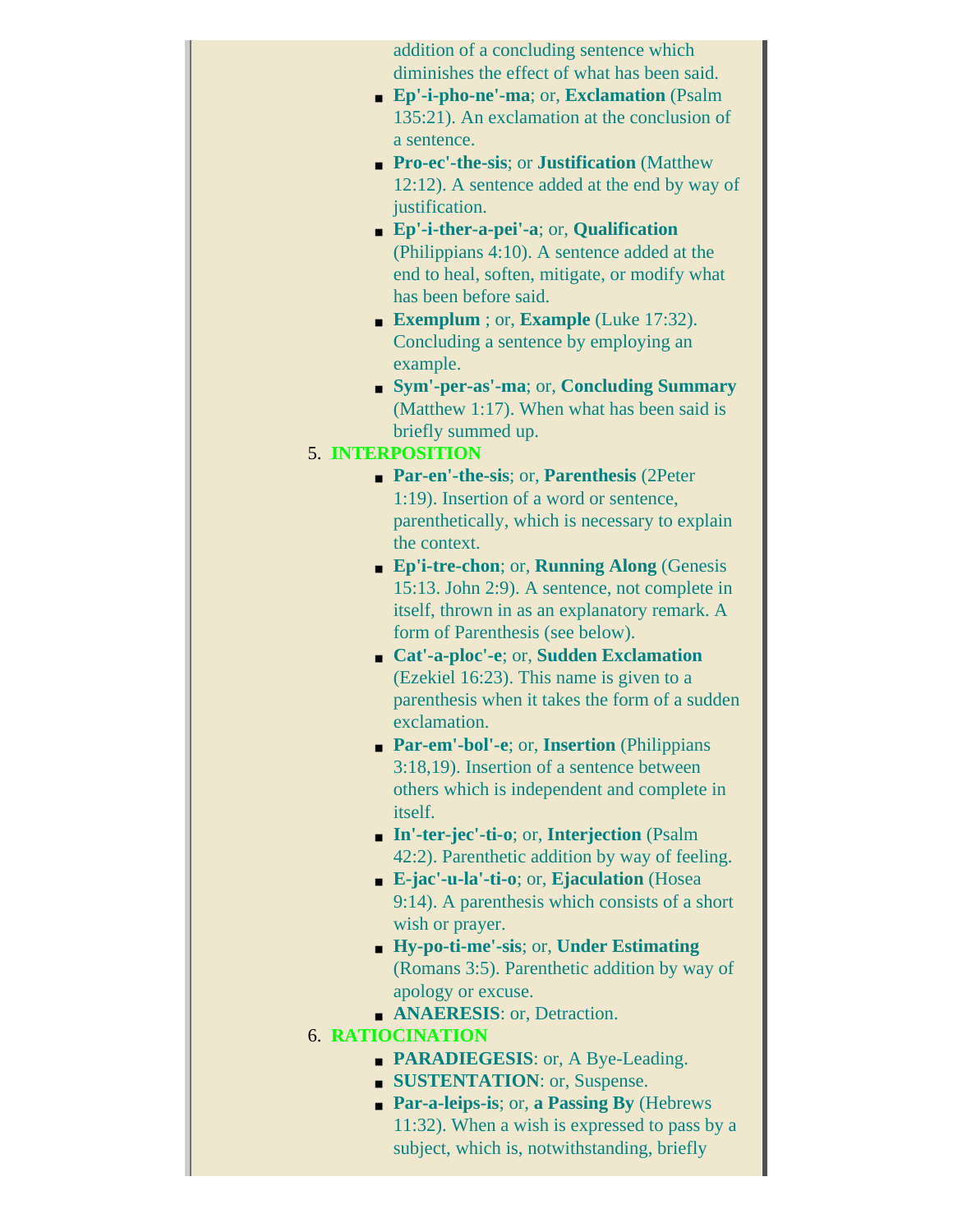alluded by subsequently.

- **PROLEPSIS**: or, Assumption.
- **Ap-o'-phas-is**; or, **Insinuation** (Philemon 19.). When, professing to suppress certain matters, the writer adds the insinuation negatively.
- **CATAPHASIS**: or, Affirmation.
- ASTEISMOS: or, Politeness.

## <span id="page-101-0"></span>**PART THREE - Figures Involving Change**

### 1. **AFFECTING THE MEANING OF WORDS**

- ❍ **ENALLAGE**: or, Exchange.
- ❍ **ANTEMEREIA**: or, Exchange of Parts of Speech
- ❍ **Ant'-i-ptos'-is**; or, **Exchange of Cases** (Exodus 19:6, compare to 1Peter 2:9). One Case is put for another Case, the governing Noun being used as the Adjective instead of the Noun *in regimen*.
- ❍ **Het'-er-o'-sis**; or, **Exchange of Accidence**. Exchange of one voice, mood, tense, person, number, degree, or gender for another.
	- 1. Of forms and voices (1Peter 2:6).
	- 2. Of moods (Genesis 20:7. Exodus 20:8).
	- 3. Of tenses (Genesis 23:11. Matthew 3:18).
	- 4. Of persons (Genesis 29:27. Daniel 2:36).
	- 5. Of adjectives (degree) and adverbs (2Timothy 1:18).
	- 6. Of nouns (number), adjectives, and pronouns (Genesis 3:8. Hebrews 7:7).
- ❍ **Hyp-al'-la-ge**; or, **Interchange** (Genesis 10:9. 1Kings 17:4). A word logically belonging to one connection is grammatically united with another.
- ❍ **Met-o'-ny-my**; or, **Change of Noun** When one name or noun is used instead of another, to which it stands in a certain relation.
	- 1. Of the Cause. When the cause is put for the effect (Genesis 23:8. Luke 16:29).
	- 2. Of the Effect. When the effect is put for the cause producing it (Genesis 25:23. Acts 1:18).
	- 3. Of the Subject. When the subject is put for something pertaining to it (Genesis 41:13. Deuteronomy 28:5).
	- 4. Of the Adjunct. When something pertaining to the subject is put for the subject itself (Genesis 28:22. Job 32:7).
- ❍ **Met'-a-lep'-sis**; or, **Double Metonymy** (Genesis 19:8. Ecclesiastes 12:6. Hosea 14:2). Two metonymies, one contained in the other, but only one expressed.
- ❍ **Syn-ec'-do-che**; or, **Transfer** The exchange of one idea for another associated idea.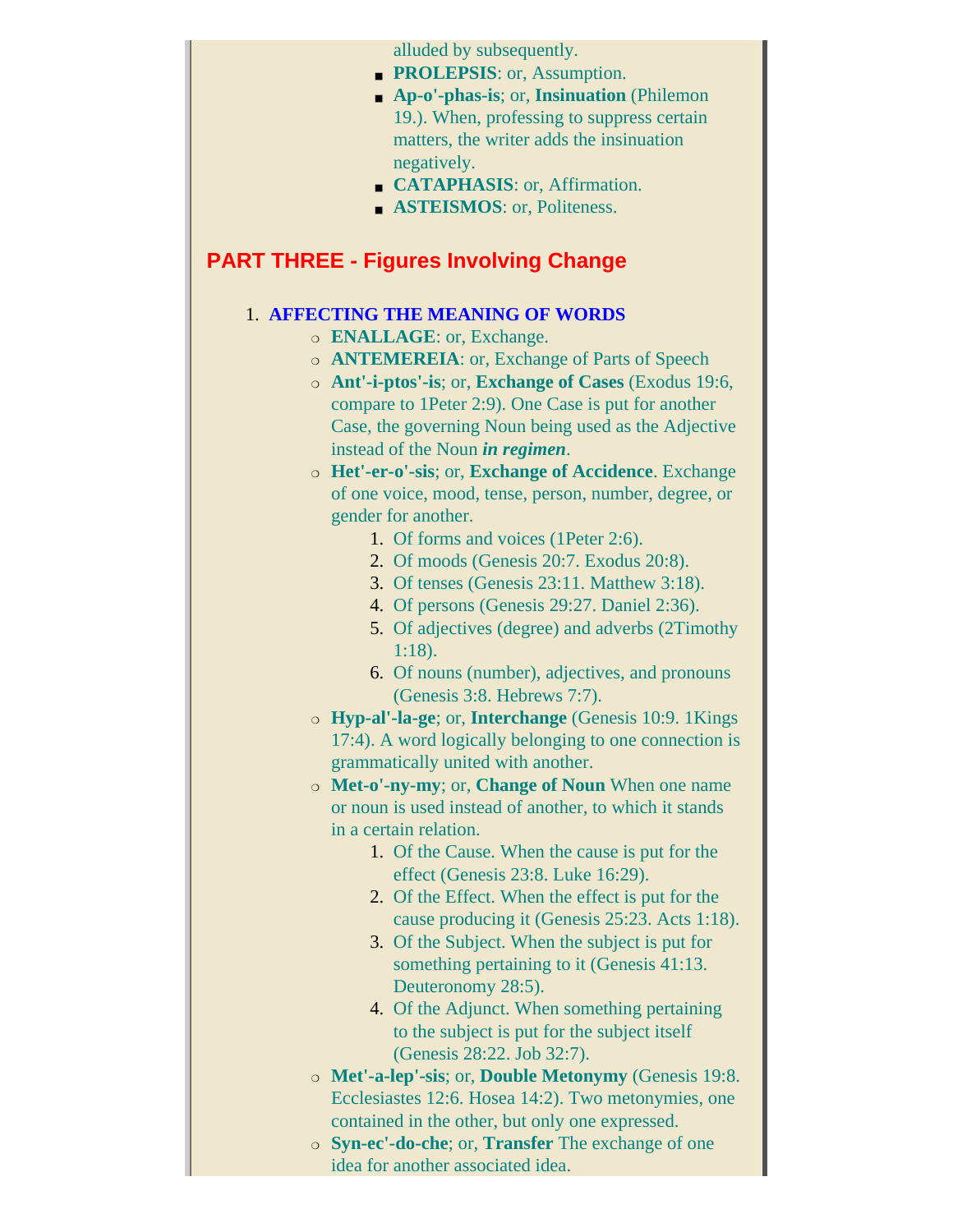- 1. Of the Genus. When the genus is put for the species, or universals for particulars (Genesis 6:12. Matthew 3:5).
- 2. Of the Species. When the species is put for the genus, or particulars for universals (Genesis 3:19. Matthew 6:11).
- 3. Of the Whole. When the whole is put for a part (Genesis 6:12).
- 4. Of the Part. When a part is put for the whole (Genesis 3:19. Matthew 27:4).
- ❍ **Hen-di'-a-dys**; or, **Two for One** (Genesis 2:9. Ephesians 6:18). Two words used, but one thing meant.
- ❍ **Hen-di'-a-tris**; or, **Three for One** (Daniel 3:7). Three words used, but one thing meant.
- ❍ **Cat'-a-chres-is**; or, **Incongruity** One word used for another, contrary to the ordinary usage and meaning of it.
	- 1. Of two words, where the meanings are remotely akin (Leviticus 26:30).
	- 2. Of two words, where the meanings are different (Exodus 5:21).
	- 3. Of one word, where the Greek receives its real meaning by permutation from another language (Genesis 1:5. Matthew 8:6).
- ❍ **Met-al'-la-ge**; or, **a Changing Over** (Hosea 4:18). A different subject of thought substituted for the original subject.
- ❍ **Ant'-o-no-ma'-si-a** or, **Name Change** (Genesis 31:21). The putting of a proper name for a Appellative or common Noun, or the reverse.
- ❍ **Eu'-phem-is'-mos**; or, **Euphemy** (Genesis 15:15). Where a pleasing expression is used for one that is unpleasant.
- ❍ **APLIATIO**: or, Adjournment
- ❍ **Ant-i'-phras-is**; or, **Permutation** (Genesis 3:22). The use of a word or phrase in a sense opposite to its original signification.

## 2. **AFFECTING THE ARRANGEMENT AND ORDER OF WORDS**

## 1. **SEPARATE WORDS**

- **Hyp-er'bat-on**; or, **Transposition** (Romans 5:8). The placing of a word out of its usual order in a sentence.
- **An-a'-stro-phe**; or, **Arraignment** (Acts 7:48). The position of one word changed, so as to be out of its proper or usual place in a sentence.
- **Syl-leps'-is**(2); or, **Change in Concord** (John 21:12). A change in the grammatical concord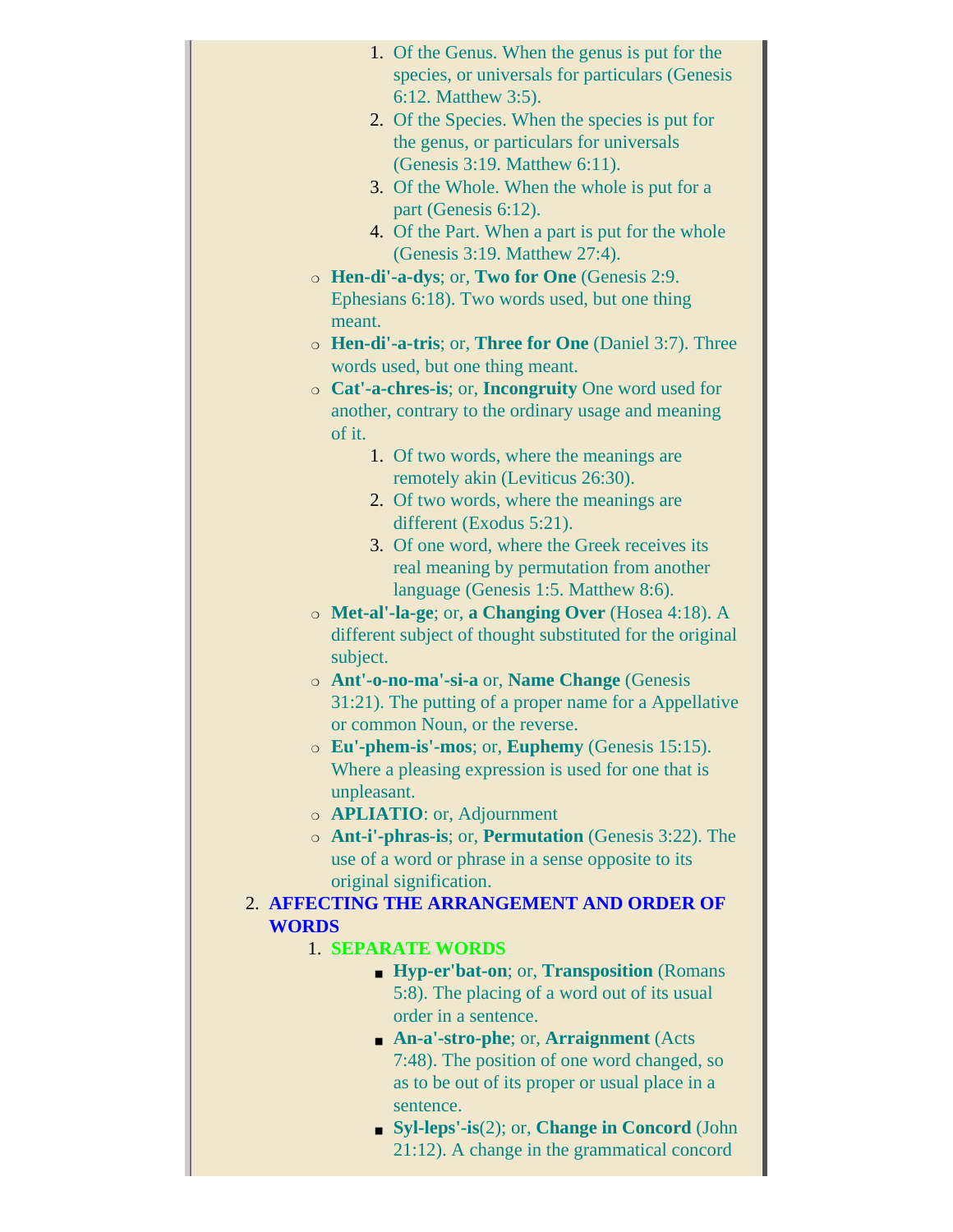|                | in favor of a logical concord.                                                                   |
|----------------|--------------------------------------------------------------------------------------------------|
|                | <b>True'-sis</b> ; or, <b>Mid-Cut</b> (Ephesians 6:8). A                                         |
|                | change by which one word is cut in two, and                                                      |
|                | another word put in between.                                                                     |
|                | 2. SENTENCES AND PHRASES                                                                         |
|                | <b>HYSTERON-PROTERON: or, The Last,</b>                                                          |
|                | First.                                                                                           |
|                | • Hys'-ter-o-log'-ia; or, The First Last                                                         |
|                | (Genesis 10 and 11. 2Samuel 24). A prior                                                         |
|                | mention of a subsequent event.                                                                   |
|                | • Hys'-ter-e-sis; or, Subsequent Narration                                                       |
|                | (Genesis 31:7, 8. Psalm 105:8). When later                                                       |
|                | record gives supplemental or new particulars,                                                    |
|                | not inserted in the historical record.                                                           |
|                | • Sim'-ul-ta'-ne-um; or Insertion (Revelation                                                    |
|                | 16:13-16). A kind of historical parenthesis, an                                                  |
|                | event being put out of its historical place                                                      |
|                | between two others which are simultaneous.                                                       |
|                | $\blacksquare$ Ant-i'-thes-is; or, Contrast (Proverbs 15:17).                                    |
|                | A setting of one phrase in contrast with<br>another.                                             |
|                | <b>E-nan-ti-o'-sis</b> ; or, <b>Contraries</b> (Luke 7:44-                                       |
|                | 46). Affirmatation or negation by contraries.                                                    |
|                | An'-a-co-lu'-thon; or, Non-Sequence                                                              |
|                | (Genesis 35:3. Mark 11:32). A breaking off                                                       |
|                | the sequence of thought.                                                                         |
|                |                                                                                                  |
|                | <b>3. AFFECTING THE APPLICATION OF WORDS</b>                                                     |
| 1. AS TO SENSE |                                                                                                  |
|                | $\blacksquare$ Sim'-i-le; or, Resemblance (Genesis 25:25.                                        |
|                | Matthew 7:24-27). A declaration that one                                                         |
|                | thing resembles another. (Compare                                                                |
|                | <b>Metaphor</b> , above.)                                                                        |
|                | • Syn'-cri-sis; or, Repeated Simile (Isaiah                                                      |
|                | 32:2). Repetition of a number of                                                                 |
|                | resemblances.                                                                                    |
|                | • Met'-a-phor' or, Representation (Matthew                                                       |
|                | $26:26$ ). A declaration that one thing is (or                                                   |
|                | represents) another: while Simile resembles                                                      |
|                | it, and Hypo catastasis <i>implies</i> it.                                                       |
|                | $\blacksquare$ Hy'-po-cat-as'-ta-sis; or, Implication                                            |
|                | (Matthew 15:13; 16:6). An implied                                                                |
|                | resemblance or representation.                                                                   |
|                | • Al'-le-go-ry; or, Continued Comparison by                                                      |
|                | (Metaphor) (Genesis 49:9. Galatians                                                              |
|                | 4:22,24), and Implication (Hypo catastasis)                                                      |
|                | (Matthew 7:3-5). Teaching a truth about one                                                      |
|                | thing by substituting another for it which is                                                    |
|                | unlike it.                                                                                       |
|                | <b>Par-a-bol-a</b> ; or, Parable i.e., Continued<br><b>Simile</b> (Luke 14:16-24). Comparison by |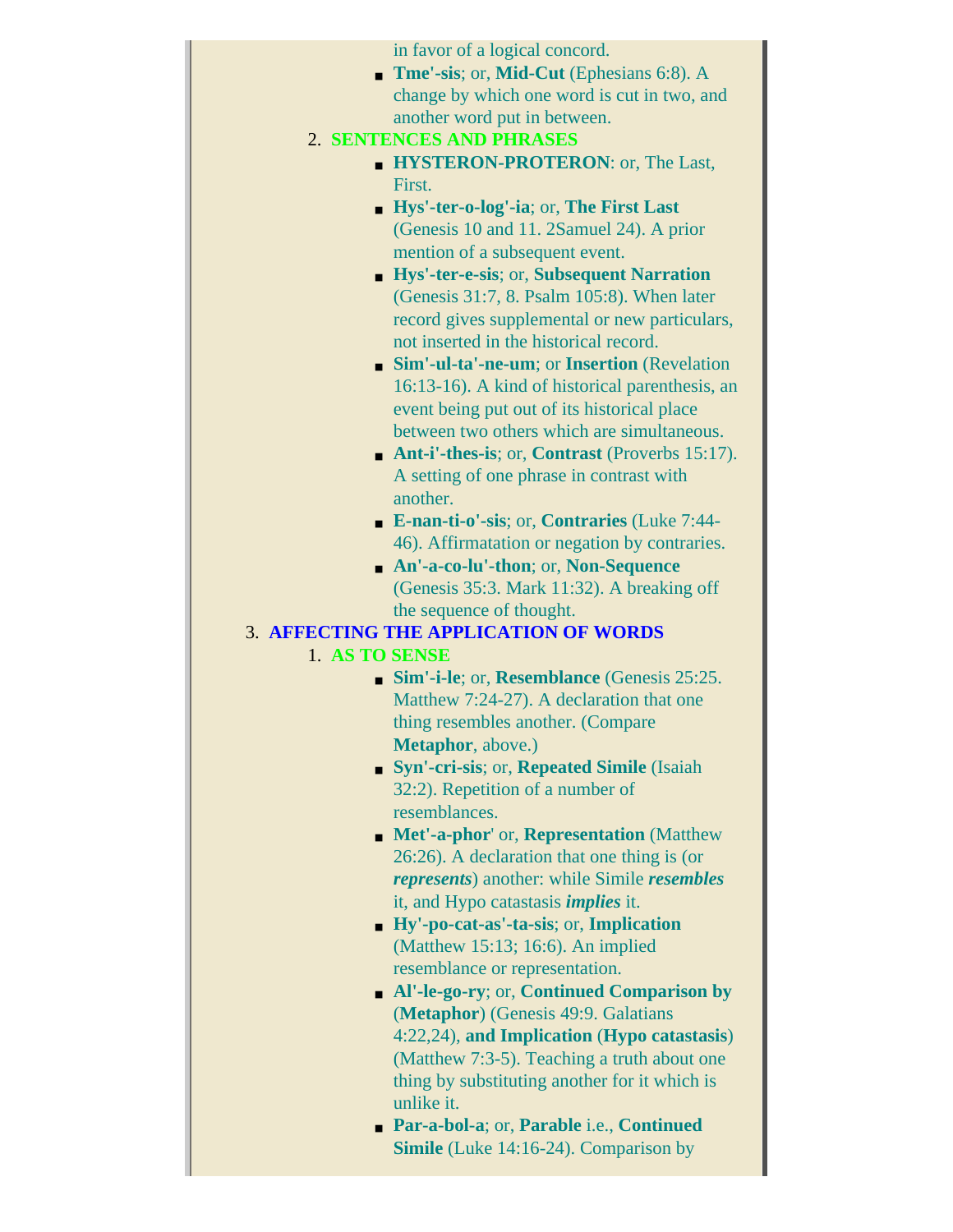continued resemblance.

- **APOLOGUE**: or, Fable
- **Par-oe'-mi-a**; or **Proverb** (Genesis 10:9. 1Samuel 10:12). A wayside-saying in common use.
- **Type** (Romans 5:14). A figure or ensample of something future, and more or less prophetic, called the Anti-type.
- **Symbol** (Isaiah 22:22). A material object substituted for a moral, or spiritual truth.
- **Æ-nig'-ma**; or, **Dark Saying** (Genesis 49:10. Judges 14:14). A truth expressed in obscure language.
- **Po-ly-o-ny'-mi-a**; or, **Many Names** (Genesis 26:34,35. 2Kings 23:13). Persons or places mentioned under different names.
- **Gno'-me**; or, **Quotation** The citation of a well-known saying without quoting the author's name.
	- 1. Where the sense originally intended is preserved, though the words may vary (Matthew 26:31).
	- 2. Where the original sense is modified in the quotation or reference (Matthew 12:40).
	- 3. Where the sense is quite different from that which was first intended (Matthew 2:15).
	- 4. Where the words are from the Hebrew or from the Septuagint (Luke 4:18).
	- 5. Where the words are varied by omission, addition, or transposition (1Corinthians 2:9).
	- 6. Where the words are changed by a reading, or an inference, or in number, person, mood, or tense. (Matthew 4:7).
	- 7. Where two or more citations are amalgamated (Matthew 21:13).
	- 8. Where Quotations are from books other than the Bible (Acts 17:28).
	- **CHREIA**
	- **NOEMA**
	- **ACCOMMODATION**
- **AMPHIBOLOGIES**: or, Double Meaning.
- **Ei'-ron-ei-a**; or, **Irony**. The expression of thought in a form that naturally conveys its opposite.
	- 1. Divine Irony. Where the speaker is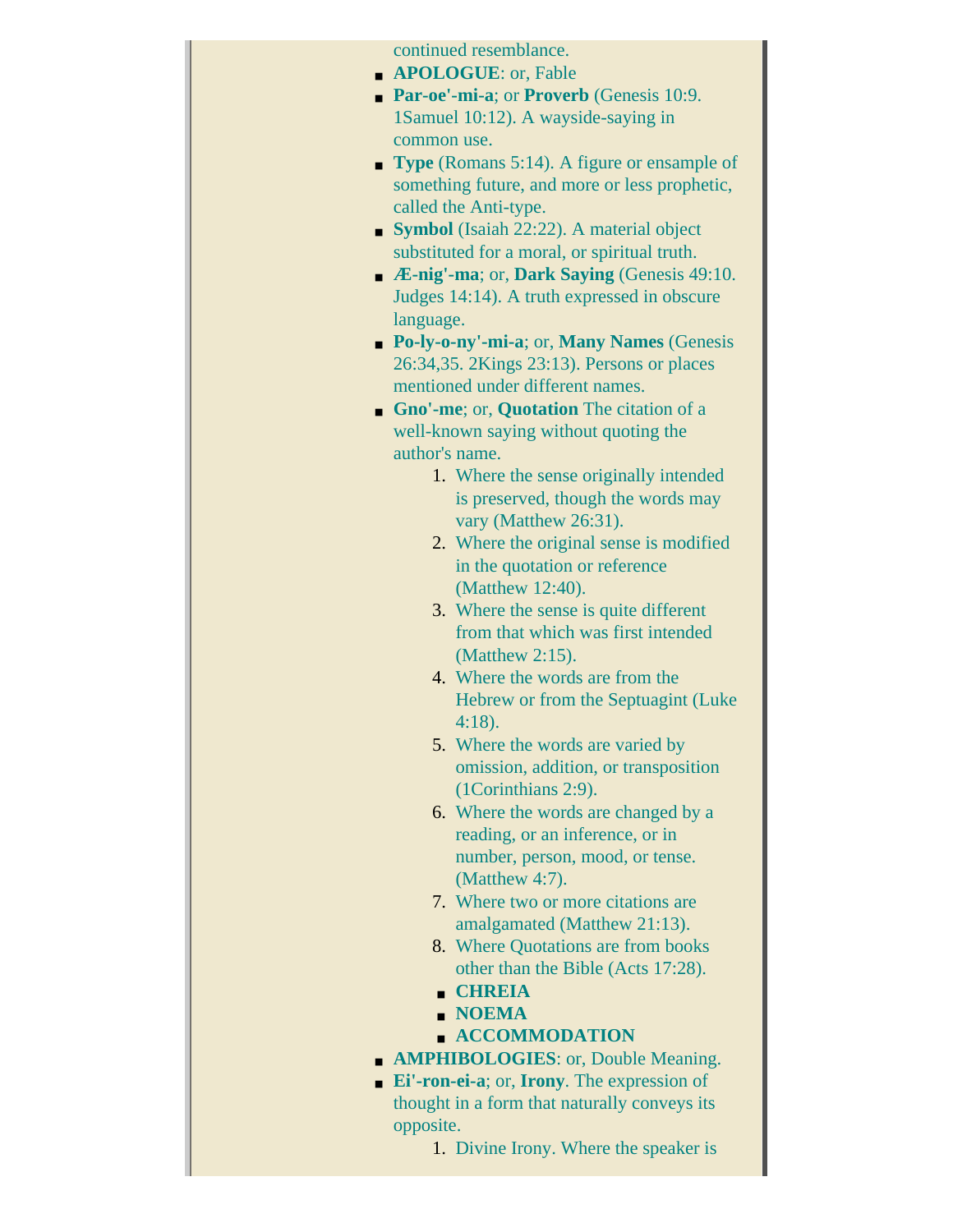Divine (Genesis 3:22. Judges 10:14).

- 2. Human Irony. Where the speaker is a human being ( Job 12:2).
- 3. Peirastic Irony. By way of trying or testing (Genesis 22:2).
- 4. Simulated Irony. Where the words are used by man in dissimulation (Genesis 37:19. Matthew 27:40).
- 5. Deceptive Irony. Where words are clearly false as well as hypocritical (Genesis 3:4,5. Matthew 2:8).
- **Ant-i'-phras-is**; or, **Permutation** (Genesis 3:22). The use of a word or phrase in a sense opposite to its original signification.

#### **PERMUTATION** ■ **SARCASMOS**

- **Ox'-y-mor-on**; or **Wise-Folly** (1Timothy 5:6). A wise saying that seems foolish.
- **Id-i-o'-ma**; or, **Idiom** The peculiar usage of words and phrases, as illustrated in the language peculiar to one nation or tribe, as opposed to other languages or dialects.
	- 1. Idiomatic usage of verbs (Genesis 42:38. 1John 1:10).
	- 2. Special idiomatic usages of nouns and verbs (Genesis 33:11. Jeremiah 15:16).
	- 3. Idiomatic degrees of comparison (Luke 22:15).
	- 4. Idiomatic use of prepositions (Luke 22:49).
	- 5. Idiomatic use of numerals (Psalm 103:2).
	- 6. Idsiomatic forms of quotations (Psalm 109:5).
	- 7. Idiomatic forms of question (Luke 22:49).
	- 8. Idiomatic phrases (Genesis 6:2, 4. Matthew 11:25).
	- 9. Idioms arising from other figures of speech (see notes in margin).
	- 10. Changes of usage of words in the Greek language (Genesis 43:18. Matthew 5:25).
	- 11. Changes of usage of words in the English language (Genesis 24:21. 2Kings 3:9).

### 2. **AS TO PERSONS**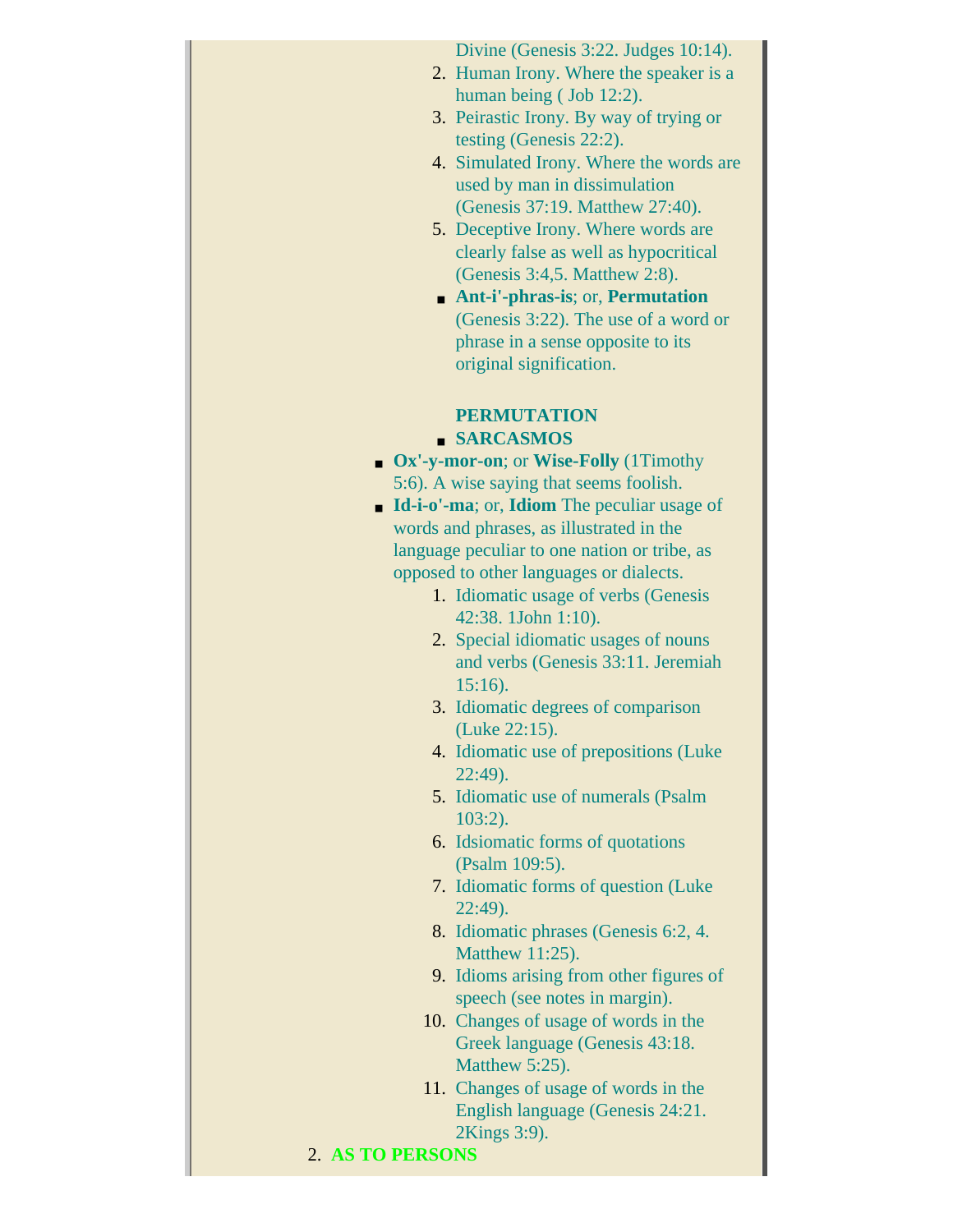| <b>Pros'-o-po-poe'-i-a</b> ; or, <b>Personification</b> |
|---------------------------------------------------------|
| Things represented as persons.                          |
| 1. The members of the human body                        |
| (Genesis 48:14. Psalm 35:10).                           |
| 2. Animals (Genesis 9:5. Job 12:7).                     |
| 3. The products of the earth (Nahum                     |
| $1:4$ ).                                                |
| 4. Inanimate things (Genesis 4:10).                     |
| 5. Kingdoms, countries, and states                      |
| (Psalm 45:12).                                          |
| 6. Human actions, etc., attributed to                   |
| things, etc. (Genesis 18:20. Psalm                      |
| $85:10$ ).                                              |
| $Ant'-i-pros-o'-po-poe-i-a$ ; or Anti-                  |
| <b>Personification</b> (2Samuel 16:9). Persons          |
| represented as inanimate things.                        |
| • An-throp'-o-path-ei'-a; or, Condescension             |
| (Genesis 1:2; 8:21. Psalm 74:11. Jeremiah               |
| $2:13$ . Hosea $11:10$ ). Ascribing to God what         |
| belongs to human and rational beings,                   |
| irrational creatures, or inanimate things.              |
| • Ant-i-met-a-the'-sis; or, Dialogue                    |
| (1Corinthians 7:16). A transference of                  |
| speakers; as when the reader is addressed as if         |
| actually present.                                       |
| Association; or, Inclusion (Acts 17:27).                |
| When the speaker associates himself with                |
| those whom he addresses, or of whom he                  |
| speaks.                                                 |
| • Ap-o'-stro-phe; or, Apostrophe When the               |
| speaker turns away from the real auditory               |
| whom he is addressing to speak to another,              |
| who may be-                                             |
| 1. God (Nehemiah 6:9).                                  |
| 2. Men (2Samuel 1:24,25).                               |
| 3. Animals (Joel 2:22).                                 |
| 4. Inanimate things (Jeremiah 47:6).                    |
| <b>Par-ec'-bas-is; or, Digression (Genesis 2:8-</b>     |
| 15). A temporary turning aside from one                 |
| subject to another.                                     |
| 3. AS TO SUBJECT-MATTER                                 |
| • Met-a'-bas-is; or, Transition (1Corinthians           |
| 12:31). A passing from one subject to another.          |
| • Ep'-an-or-tho-sis; or, Correction (John               |
| 16:32). A recalling of what has been said in            |
| order to substitute something stronger in its           |
| place.                                                  |
| • Am'-phi-di-or-tho'-sis; or, Double                    |
| <b>Correction</b> (1Corinthians 11:22). A               |
| correction setting right both hearer and                |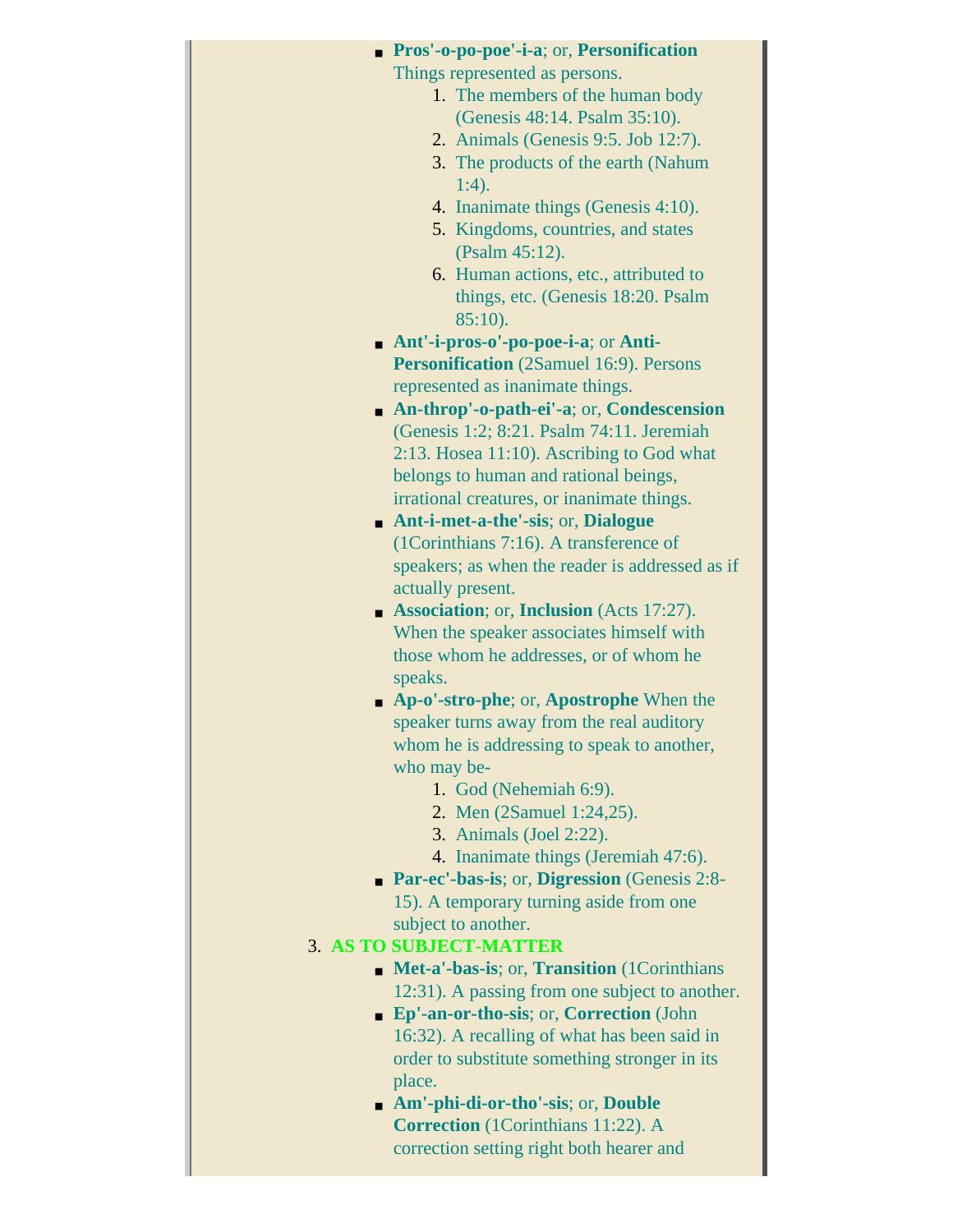speaker.

- **ATACHORESIS**: or, Regression.
- 4. **AS TO TIME**
	- **Pro-lep's-is**, (**Ampliatio**); or, **Anticipation** (Hebrews 2:8). Anticipating what is going to be, and speaking of future things as present.
- 5. **AS TO FEELING**
	- **Path'-o-poe'-i-a**; or, **Pathos** (Luke 19:41,42). The expression of feeling or emotion.
	- **ATEISMOS**: or, Urbanity.
	- **An'-a-mne'-sis**; or, **Recalling** (Romans 9:3). An expression of feeling by way of recalling to mind.
	- **Ben'-e-dic'-ti-o**; or, **Blessing** (Genesis 1:22,28. Matthew 5:3-11). An expression of feeling by way of benediction or blessing.
	- **Eu'-che**; or, **Prayer** (Isaih 64:1,2). An expression of feeling by way of prayer, curse, or imprecation.
	- **Par'-ae-net'-ic-on**; or, **Exhortation** (1Timothy 2). An expression of feeling by way of exhortation.
	- **Oe'-on-is'-mos**; or, **Wishing** (Psalm 55:6). An expression of feeling by way of wishing or hoping for a thing.
	- **Thau-mas'-mos**; or, **Wondering** (Romans 11:33). An expression of feeling by way of wonder.
	- **Pae-sn'-si'-mos**; or, **Exultation** (Zephaniah 3:14). Calling on others to rejioce over something.
	- **As'-ter-is'-mos**; or, **Indicating** (Psalm 133:1). Employing some word which directs special attention to some particular point or subject.
	- **Ec'-pho-ne'-sis**; or, **Exclamation** (Romans 7:24). An outburst of words, prompted by emotion.
	- **A-po'-ria**; or, **Doubt** (Luke 16:3). An expression of feeling by way of doubt.
	- **Ep'-i-ti-me'-sis**; or, **Reprimand** (Luke 24:25). An expression of feeling by way of censure, reproof, or reproach.
	- **El-eu'-ther-i'-a**; or, **Candor** (Luke 13:32). The speaker, without intending offence, speaks with perfect freedom and boldness.
	- **Ag'-an-ac-te'-sis**; or **Indignation** (Genesis 3:13. Acts 13:10). An expression of feeling by way of indignation.
	- **APOSIOXIS**: or, Detestation.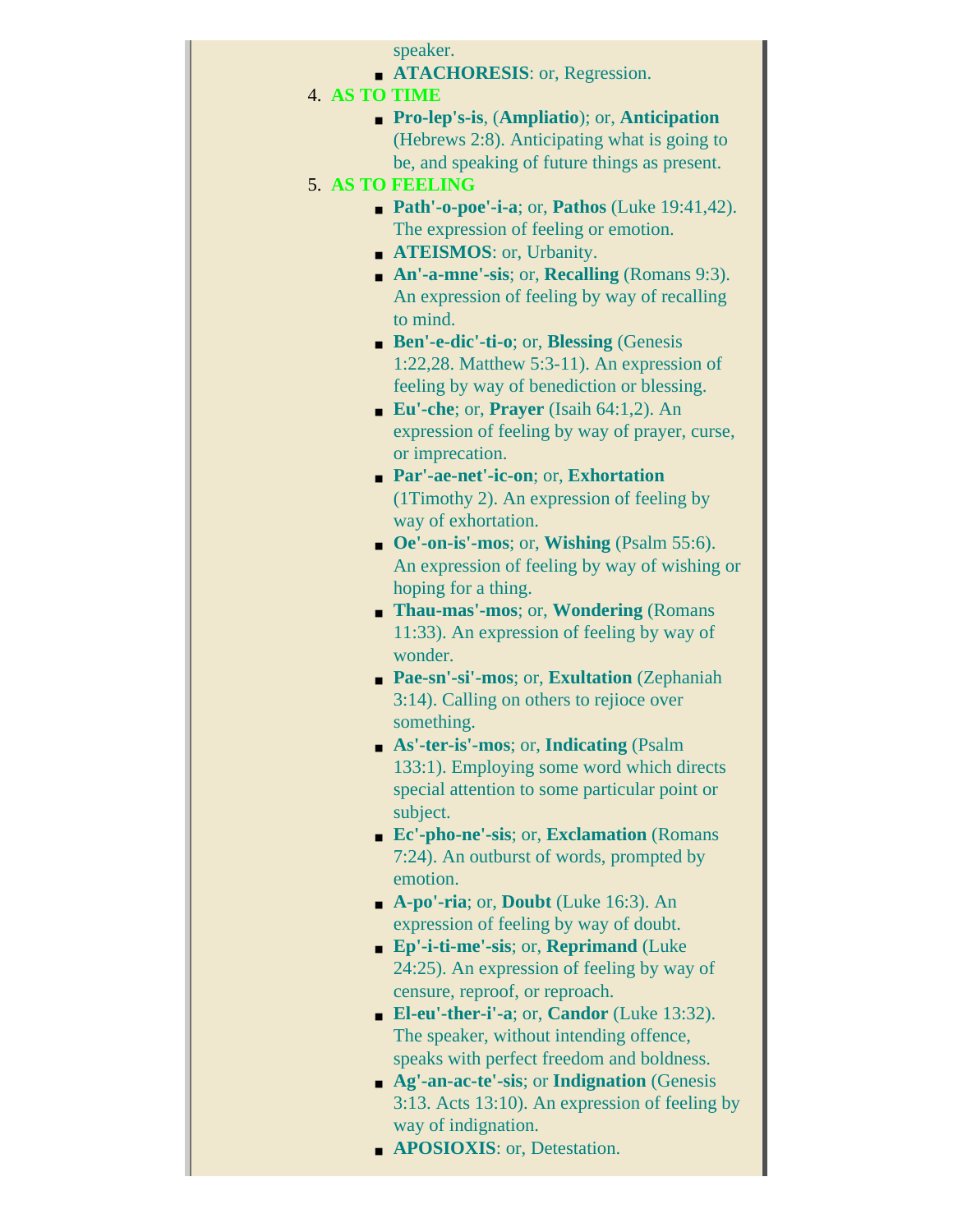| <b>Dep-re-ca'-ti-o</b> ; or, <b>Deprecation</b> (Exodus                       |
|-------------------------------------------------------------------------------|
| 32:32). An expression of feeling by the way                                   |
| of deprecation.                                                               |
| • Di'-a-syrm-os; or, Raillery (Matthew 26:50).                                |
| Tearing away disguise, and showing up a                                       |
| matter as it really is.                                                       |
| CATAPLEXIS: or, Menace.                                                       |
| <b>Ex'-ou-then-is'-mos</b> ; or, <b>Contempt</b> (2Samuel                     |
| 6:20). An expression of feeling by way of                                     |
| contempt.                                                                     |
| • Mal'-e-dic'-ti-o; or, Imprecation (Isaiah                                   |
| 3:11). Expression of feeling by way of                                        |
| malediction and execration.                                                   |
| • De'-i-sis; or, Adjuration (Deuteronomy                                      |
| 4:26). An expression of feeling by oath or                                    |
| asseveration.                                                                 |
| • Chleu-as'-mos; or, Mocking (Psalm 2:4). An                                  |
| expression of feeling by mocking and jeering.                                 |
| <b>6. AS TO ARGUMENTATION</b>                                                 |
| $\blacksquare$ <b>Er'-o-te-sis</b> ; or, <b>Interrogating</b> (Genesis 13:9.  |
| Psalm 35:10). The asking of questions, not for                                |
| information, or for an answer. Such questions                                 |
| may be asked $(1)$ in positive affirmation, $(2)$                             |
| in negative affirmation, $(3)$ in affirmative                                 |
| negation, $(4)$ in demonstration, $(5)$ in wonder                             |
| and admiration, $(6)$ in rapture, $(7)$ in wishes,                            |
| $(8)$ in refusals and denials, $(9)$ in doubts, $(10)$                        |
| in admonition, $(11)$ , in expostulation, $(12)$ in                           |
| prohibition or dissuasion, (13) in pity and                                   |
| commiseration, $(14)$ in disparagement, $(15)$ in                             |
| reproaches, (16) in lamentation, (17) in                                      |
| indignation, (18) in absurdities and                                          |
| impossibilities, (19) double questions.                                       |
| Di'-a-log-is-mos; or, Dialogue (Isaiah 63:1-                                  |
| 6). When one or more persons are represented                                  |
| as speaking about a thing, instead of saying it                               |
| oneself.                                                                      |
| • <b>DIANOEA</b> : or, an Animated Dialogue.                                  |
| • Affirmation; or, Affirmation (Philippians                                   |
| 1:18). Emphasizing words to affirm what no                                    |
| one has disputed.                                                             |
| • Neg-a'-ti-o; or, Negation (Galatians 2:5). A                                |
| denial of that which has not been affirmed.                                   |
| • Ac-cis'-mus; or, Apparent Refusal                                           |
| (Matthew 15:22-26). So named because it is                                    |
| an apparent or assumed refusal.                                               |
| $\blacktriangleright$ $\blacktriangle$ "-ti-o-log"-ia; or Cause Shown (Romans |
| 1:16). Rendering a reason for what is said or                                 |
| done.                                                                         |
| • Ant-eis'-a-go-ge; or, Counter Question                                      |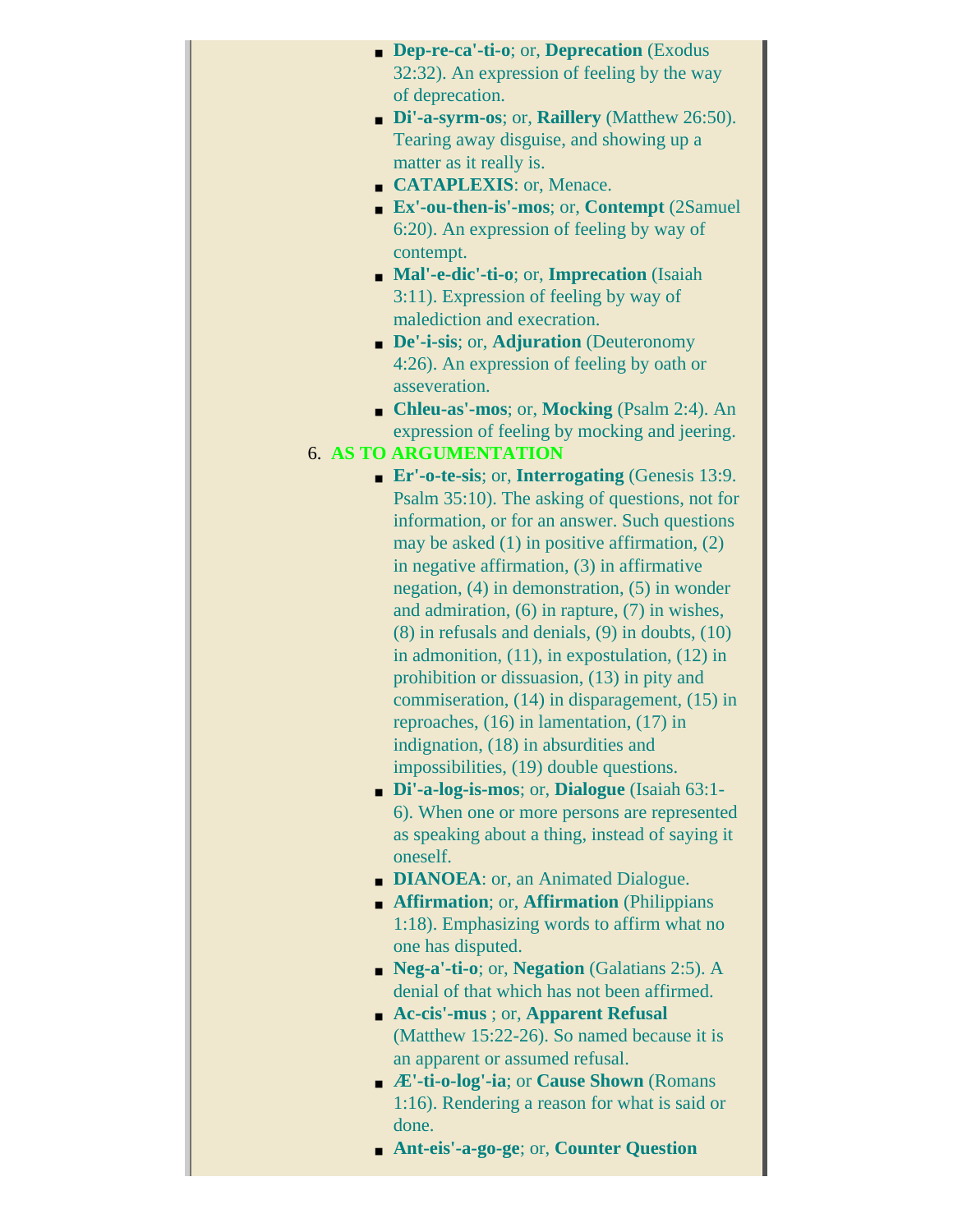| (Matthew 21:23-25). The answering of one            |
|-----------------------------------------------------|
| question by asking another.                         |
| <b>ANISTROPHE: or Retort.</b>                       |
| Ant-i-cat'-e-gor'-ia; or, Tu Quoque (Ezekiel        |
| 18:25). Retorting upon another the very             |
| insinuation or accusation he has made against       |
| us.                                                 |
| • Met-a-sta-sis; or, Counter-Blame (1Kings)         |
| 18:17,18). A transferring of the blame from         |
| one's self to another.                              |
| An'-a-coe-no-sis; or, Common Cause                  |
| (1Corithians 4:21). An appeal to others as          |
| having interests in common.                         |
| • Syn'-cho-re'-sis; or, Concession (Habakkuk        |
| 1:13). Making a concession of one point in          |
| order to gain another.                              |
| • Ep-i'-trop-e; or, Admission (Ecclesiastes         |
| 11:9). Admission of wrong, in order to gain         |
| what is right.                                      |
| • PAROMOLOGIA: or, Confession.                      |
| <b>Pro'-ther-a-pei'-a</b> ; or, <b>Conciliation</b> |
| (Matthew 19:16). Conciliating others, by way        |
| of precaution, because of something we are          |
| about to say.                                       |
| • PRODIORTHOSIS: or, Warning.                       |
| • Pal'-in-od'-i-a; or, Retracting (Revelation       |
| 2:6). Approval of one thing after reproving for     |
| another thing.                                      |
| • Pro-lep's-is, (Occupation); or, Anticipation.     |
| Answering an argument by anticipating it            |
| before it is used.                                  |
| 1. Open. When the anticipated objection             |
| is both answered and stated (Matthew                |
| $3:9$ ).                                            |
| 2. Closed. When the anticipated                     |
| objection is either not plainly stated              |
| or not answered (Romans 10:18).                     |
|                                                     |
|                                                     |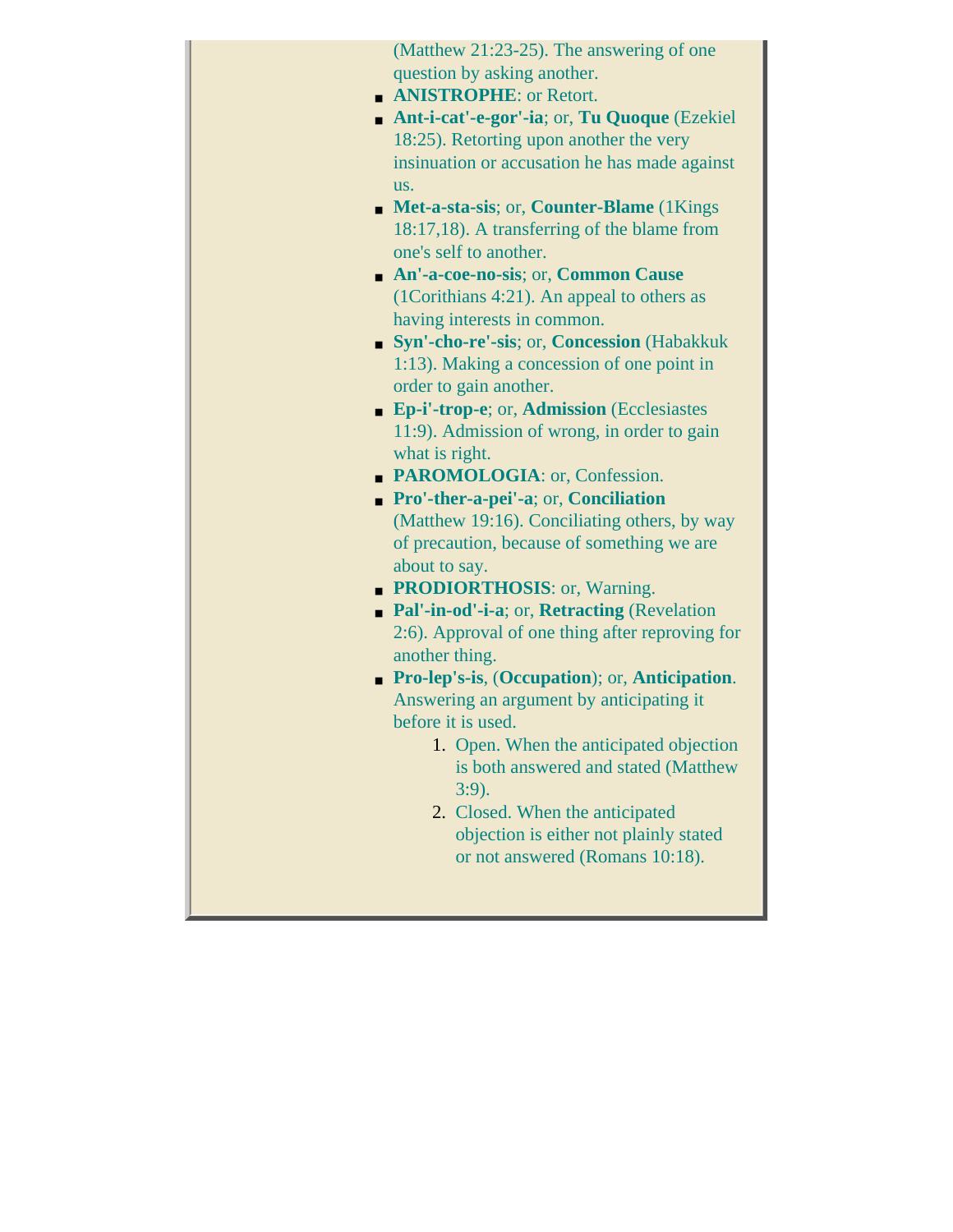### **Crucified with Christ**

#### **by E.W. Bullinger**

*"I am crucified with Christ, nevertheless I live, yet not I, but Christ liveth in me; and the life which I now live in the flesh I live by the faith of the Son of God, Who loved me and gave Himself for me."* (Galatians 2:20).

*"God forbid that I should glory, save in the cross of our Lord Jesus Christ, by whom the world is crucified unto me, and I unto the world. For in Christ Jesus neither circumcision availeth any thing nor uncircumcision, but a new creature"* (Galatians 6:14,15).

These last words the Apostle Paul sums up his important letter to the churches of Galatia, and he emphasizes the great sum and substance, the essence and marrow of the Gospel of Christ, and of true Christianity. This is utterly and entirely opposed to the world and to the world's religion. The world is that which is opposed to the Father (I John 2:16). The world has always been willing to support religion, and even Christianity, provided it has been allowed to alter it, and adapt it, and put its own marks upon it. And in all ages Christians have been willing to comply with this condition, and have allowed its sacred deposits to be tampered with. To such St. Paul says, "As many as desire to make a fair show in the flesh, they constrain you to be circumcised; only lest they should suffer persecution for the cross of Christ" (Galatians 6:12). It was the fear of the world that constrained Christians to submit to circumcision. They allowed themselves to be made bad Jews lest they should be persecuted for being good Christians. "Marvel not," said Christ, "if the world hate you"; but His followers grew weary of being despised and hated, and so they listened to the world's overtures of peace, and accepted the world's terms to gain for themselves the world's security and luxury. But the world has ever broken its promise, and will yet break it more and more! "The friendship of the world is enmity with God." We cannot purchase peace with the world without losing peace with God. Its last work will be to strip and destroy that church, which has purchased peace at the cost of disobedience to the Lord and by compliance with the requirements of man! St. Paul's counsel here is, that mere religion without Christ is nothing, is useless, is worthless. Circumcision is useless without Christ, and uncircumcision is useless without Christ, i.e., the old nature in any shape is nothing. Man's thought ever is that it is something, that something can be made of it. Hence no effort-has been spared. In one age restraint has been tried, in another, liberty. In one age discipline cuts it down, in another, indulgence lets it grow. One school advises , and tries monasticism, another believes in the development of man, but no modification of the natural man will suffice; it must be a "new creation" (II Corinthians 5:17, R. V., margin).

#### **We must be made new**

Man must be made over again, made anew. This is the great point on which the Apostle lays such stress here. He says, "From henceforth let no man trouble! me, for I bear in my body the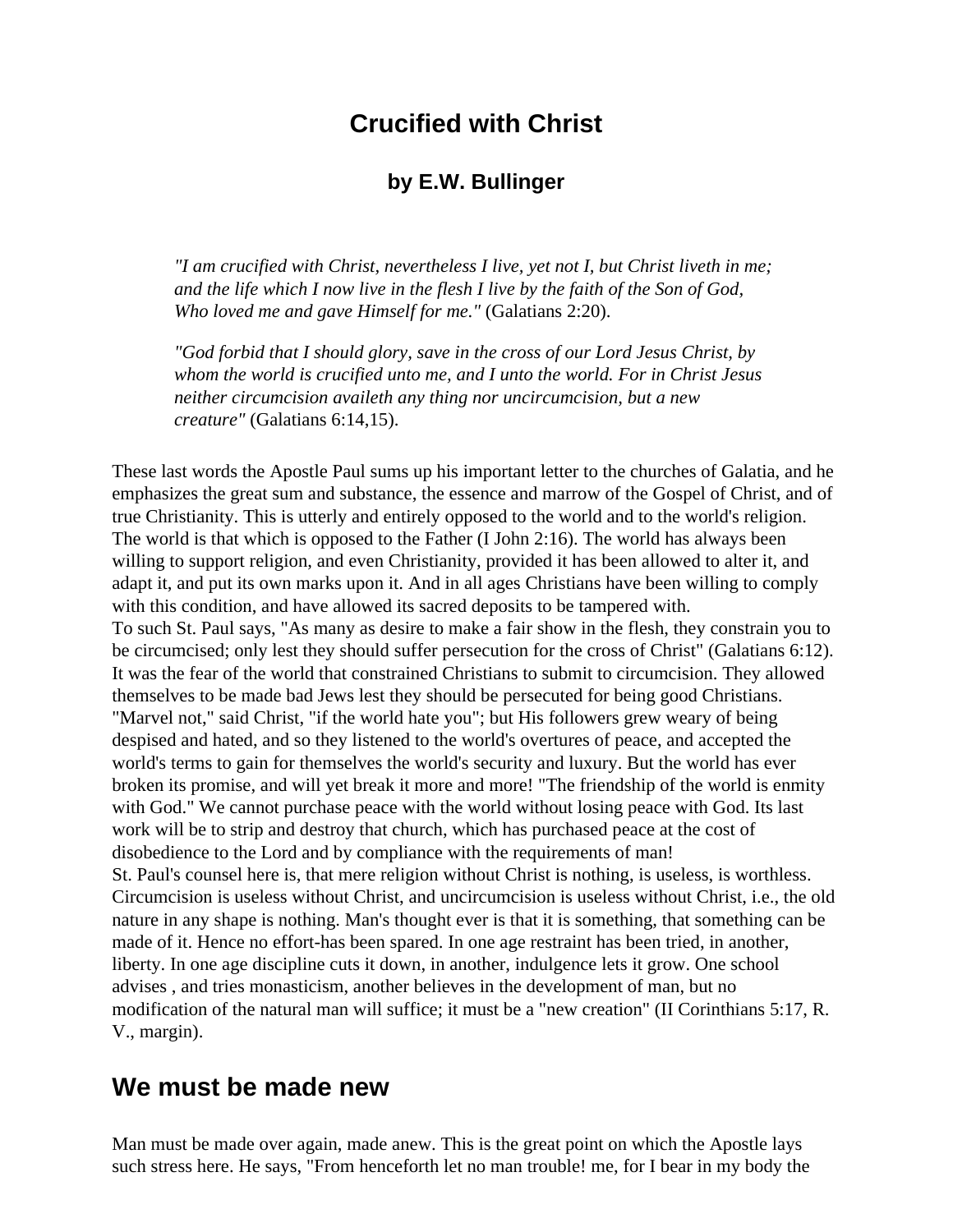marks of the Lord Jesus" (Galatians 6:17). There is a double reference in his words, when translated more closely, "Administer not to me your cuts." I need them not, I am crucified with Christ. It is not marks nor brands made by man upon the flesh that we want, but it is the brands of the Lord Jesus. He was crucified for us, "wounded for our iniquities," and those who are crucified with Christ have His marks on them, and to such can be said, "the grace of our Lord Jesus Christ be with your spirit (verse 18). This is the cry from Heaven to all who are crucified with Christ, this "grace" in them and with them is the "mark" and "brand" which the world will never countenance and approve.

The world threatens with loss all who are thus marked as the Lord's. But what says He to such? "Seek first the Kingdom of God and His righteousness and all these things shall be added unto you." "God shall supply all .your need." We need not fear about not pleasing the world; Christ takes all excuses away. "Take no thought, saying, 'What shall we eat'? or 'what shall we drink' or 'wherewithal shall we be clothed?'... Take therefore no thought for the morrow; for the morrow shall take thought for the things of itself" (Matthew 6:31, 34). This is godliness, and godliness has the promise of this life as well as of that which is to come.

Thus we see that the Apostle's argument is based on the declaration of our Lord. We see that the only thing we can really glory in is the Cross of Christ, by which we are crucified to the world, because we are crucified with Christ, and this may mean perils and hardships. But there is a very important point connected with this matter -- and it is, that it is a very personal and individual concern. The Apostle says, "I and Me." "*I* am crucified with Christ... He gave Himself for *me*" (Gal. 2. 20). This is the glory of the Gospel. The world talks about "man," and would deify "man "; but God, while he has condemned "*man*," saves "*men*." Men lose themselves in masses, and attempt to hide themselves in the multitude; but so soon as God speaks He separates one from the other, and deals with individual souls.

The Gospel does not deal with the masses as such; it takes out from the masses "a people for His Name." The Cross stands out in relation to all who are crucified with Christ. It is not that you have been born in a land where the Cross is honoured; it is not I that you have relations with a church that holds forth the Cross; it is not that you wear a cross, but that you are in living vital union with the crucified, so that you may say, "I have been crucified with Christ." Oh, what a wonderful expression! What a mysterious truth, when a lost sinner comes into the vital experience of it! Then for him these 1,800 years are blotted out, and he counts himself as being on Calvary in Christ.

So real is this great truth that the very crucifixion scene becomes part of our experience. In God's sight, in the Divine view, the saved sinner is identified with Christ Everything he gets from God is in Christ. He is "chosen in Christ," accepted in Christ, redeemed in Christ, and represented by Christ. Not only is this great fact and truth for every saved sinner, but in measure and in part the very experiences of Christ are ours. There is a sense in which they become true in our experience.

# **Rejection**

Take, first, His rejection. He was "rejected of men," not rejected of the Father! No. We must make the distinction which the Scripture of truth makes. Not as is commonly said that the Father hid His face from the *Son*, but it was God against *man*. "Awake, O sword, against... the *man* that is My fellow" (Zechariah 13:7) -- "against the man," not against "My Son." "The Son of Man" was "rejected of men," and the penitent soul, the sin-convicted sinner, has this experience. The first thought of such an one is, "I am accursed before God." Never before has the sinner known the terrible weight of Divine rejection till the Holy Law of the Holy God is written by the Holy Spirit on the fleshy tables of his heart. He that has been crucified with Christ enters into the real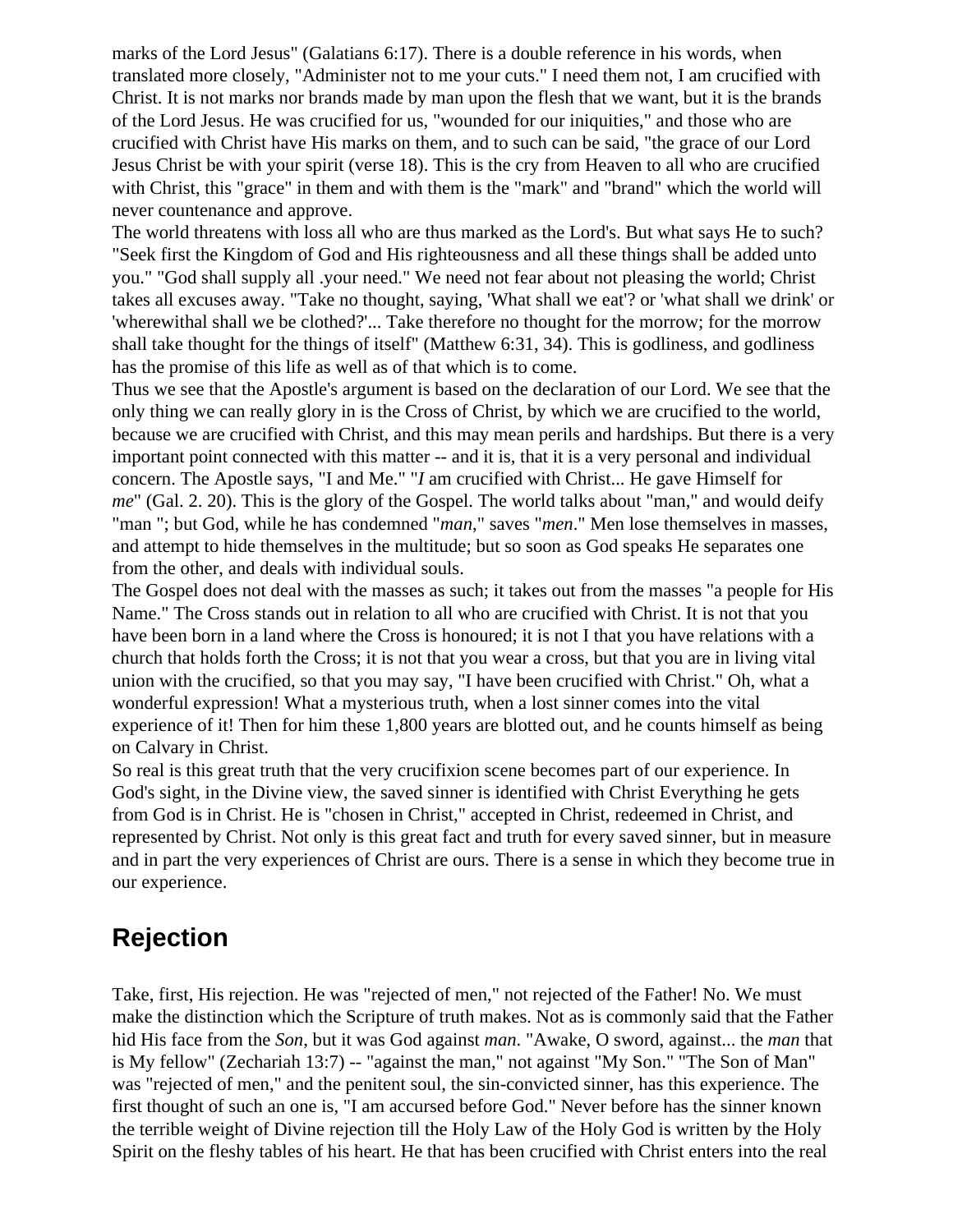positions and in measure and in part into the experience of the darkness which overspread the heavens when Christ as *man* hung upon the cross, being made a curse for us The death due by the law is realised by such an one; conscience is now for the first time awakened; sin now for the first time is seen as that which separates from God; and the sinner loathes himself, as he thus enters into the first experience of what it is to be crucified with Christ.

# **Acceptance**

But, secondly, there is, thank God, another experience. There is another view of the Cross of Christ, a Divine view, that of *acceptance*. If at His baptism and transfiguration the testimony of heaven was, "*My beloved Son,* in whom I am well pleased," surely it was so *here* when that *Beloved One* was accepted; for the holiness of God was then vindicated, the law of God was then honoured, the majesty of God was then magnified, and the same words are pronounced over every sinner who can say, "I have been crucified with Christ." The Father in heaven declares of Him and of every such an one, "My beloved son, in whom I am well pleased," and this, just because he is "accepted in the Beloved." Oh what a mighty reality there is in this great truth! How great the merits of this Saviour who has thus stood in the sinner's place, that the sinner might stand in His! No wonder that of all such the Holy Spirit has written, "There is now *no* condemnation to them that are in Christ Jesus." What a perfect satisfaction do we present! Who can measure the glorious answer to the law, the vindication of God's holiness, which the man (who a little while ago was a poor forlorn outcast sinner) brings before God, as soon as by grace he is enabled to say, "I have been crucified with Christ." Ah, this is light that will dissipate our darkness: all our bondage and fear would be instantly gone if we could only realize what it means to be "crucified with Christ."

### **His words become ours**

But more than this is contained in the truth: not only Christ's acts and position are ours, but *His words* and utterances become in part ours. We know what it is to cry, "My God, my God, why has Thou forsaken me?" It is our cry of felt helplessness; it says, if God should cast us out for ever, "just and true is He." No reason can we find in ourselves, no ground for our acceptance can we find in our past living or present feelings. If saved at all, it must be by grace. and grace alone; and it shews that even this cry is the *result* of life which has been given; for though we cry, we say "*My -- my* God." This is the beginning of the end, all else is assured when we can say *my* God. But the full measure of our absolute *unworthiness* is never experienced by us until this life and light has been imparted. It was when God said, "Let there be light," that ruin and desolation was seen at its worst, and so it is with the sinner. Talk not about repentance or contrition as a preparation for coming to Christ, for if we "have been crucified with Christ," we will surely experience the horror of this great darkness, but it will be coupled with hope. "*My* God."

Then another cry, "It is finished." What a blessed confession is this for Christ and for us! He who is crucified with Christ may take it upon his lips, and claim it as his own. His salvation is finished, the work is complete and perfect, nothing can be put to it nothing can be taken from it. Of course, if we mean to be saved by our own merits it will never be finished, and if we hesitate to say this, it is a proof that we are trusting to our own merits. If we are seeking to be saved by anything we can produce, our rest will always be unrest. But if saved *by* Christ, *in* Christ, *with* Christ, "for Christ's sake," then it is presumption if we do not admit to their fullest extent such statements as these, "He that believeth *hath* everlasting life," "*is* passed from death unto life,"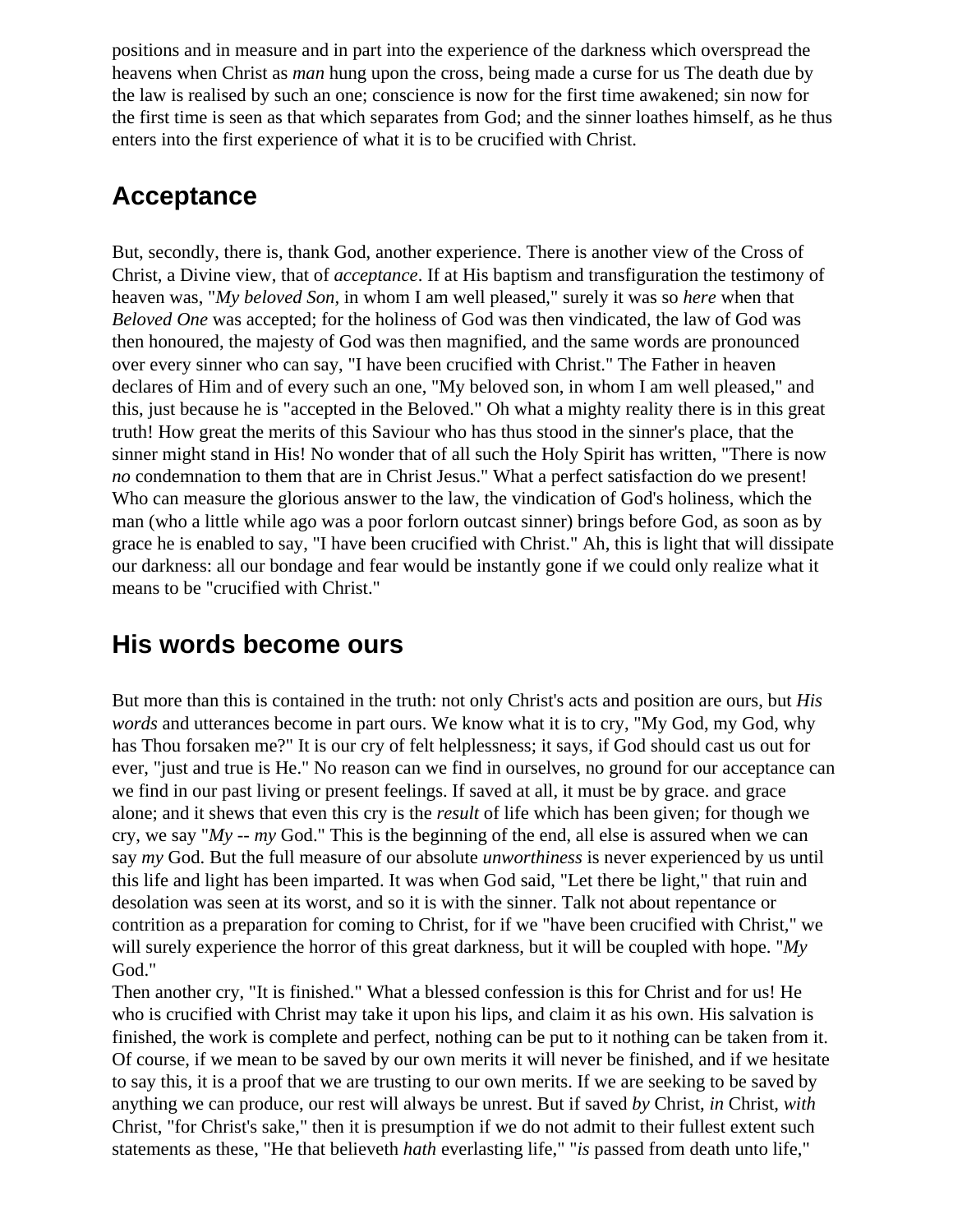"shall not come into condemnation." It is not presumption to claim these words, but it is presumption, and unbelief too, if we hesitate as saved sinners to confess them. Come, all ye that are going about to establish your own righteousness, all ye that are seeking some other way to the glory of God, listen to this joyful sound of a finished salvation for all who have been crucified with Christ.

### **The world and the crucified**

We cannot follow all the other thoughts which gather round "Christ Crucified," but there are two other facts that we must not omit. The Apostle says, "By whom the world is crucified to me, and I unto the world" (Galatians 6:14).

(1). What is the relation of the world to the crucified? Ah, it wore a very solemn aspect as the Crucified looked upon it, and he who is crucified with Christ sees it in the same way (in part and in measure). This is more than a figure. What did Paul mean when he said, "If ye be dead with Christ" -- and "Ye *are* dead"? Not that we are actually dead, but *judicially* dead in God's sight, and therefore we are so to *reckon* ourselves. "If ye be dead with Christ," says the Apostle. "If ye then be risen with Christ, set your affections on things above, not on things on the earth, for ye are dead, and your life is hid with Christ in God" (Colossians 2:20; 3:1-3). What does this language imply? We are to be blind and deaf and indifferent to the world, as was Christ upon the cross. We are *in* the world, indeed, but rejected by it, not *of* it. All the hum and distracting noises fell upon unheeding ears, as they rose from Jerusalem and were wafted by the winds towards Calvary! If we are crucified with Christ we shall know something of this experience; only remember always that it is the *effect* and not the *cause* of being thus crucified. We cannot crucify our selves, we cannot make ourselves dead. How did the Lord Jesus pray? "I pray not that Thou shouldst take them out of the world, but that Thou shouldst keep them from the evil" (John 17:15). "Let me see life," says the man of the world, and he plunges into sin. "Let me see life," says the saved sinner, and he separates himself from sin. *He* only *lives* who is crucified and risen with Christ.

# **Joy and the crucified**

(2). Those who are crucified with Christ know something of His sustaining joy. We are not left to imagine what this was, but we know that "For the joy that was set before Him He endured the cross, despising the shame" (Hebrews 12:2). Great were His sufferings, but greater still His joy. So it will be with us. This alone will support those who have been crucified with Christ. We shall never know the measure of His sorrow, but we shall know something of His joy. For a joy is set before us, and it will enable us to despise the shame and endure the suffering, and confess that "The sufferings of this present time are not worthy to be compared with the glory which shall be revealed in us" (Romans 8:18). "Our light affliction which is but for a moment worketh for us a far more exceeding and eternal weight of glory" (II Corinthians 4:17). Only those who have been crucified with Christ can truly say, "I live" (Galatians 2. 20), and I have the blessed hope of *everlasting life*. Can we say this? If we cannot, "What is our life?" Your life which you are living for yourselves? Let us not call this *life*. Let us not call our sinful pleasures joy. For what is our experience? Is it not a consciousness of a disappointed present, and a future without hope? Is it not a heart unsatisfied with earthly objects? Is it not a will at cross purposes with God's will? Do we call this *life*? Nay, call it what it is, *death*. Not dead with Christ, not dead to sin, but dead *in sins.*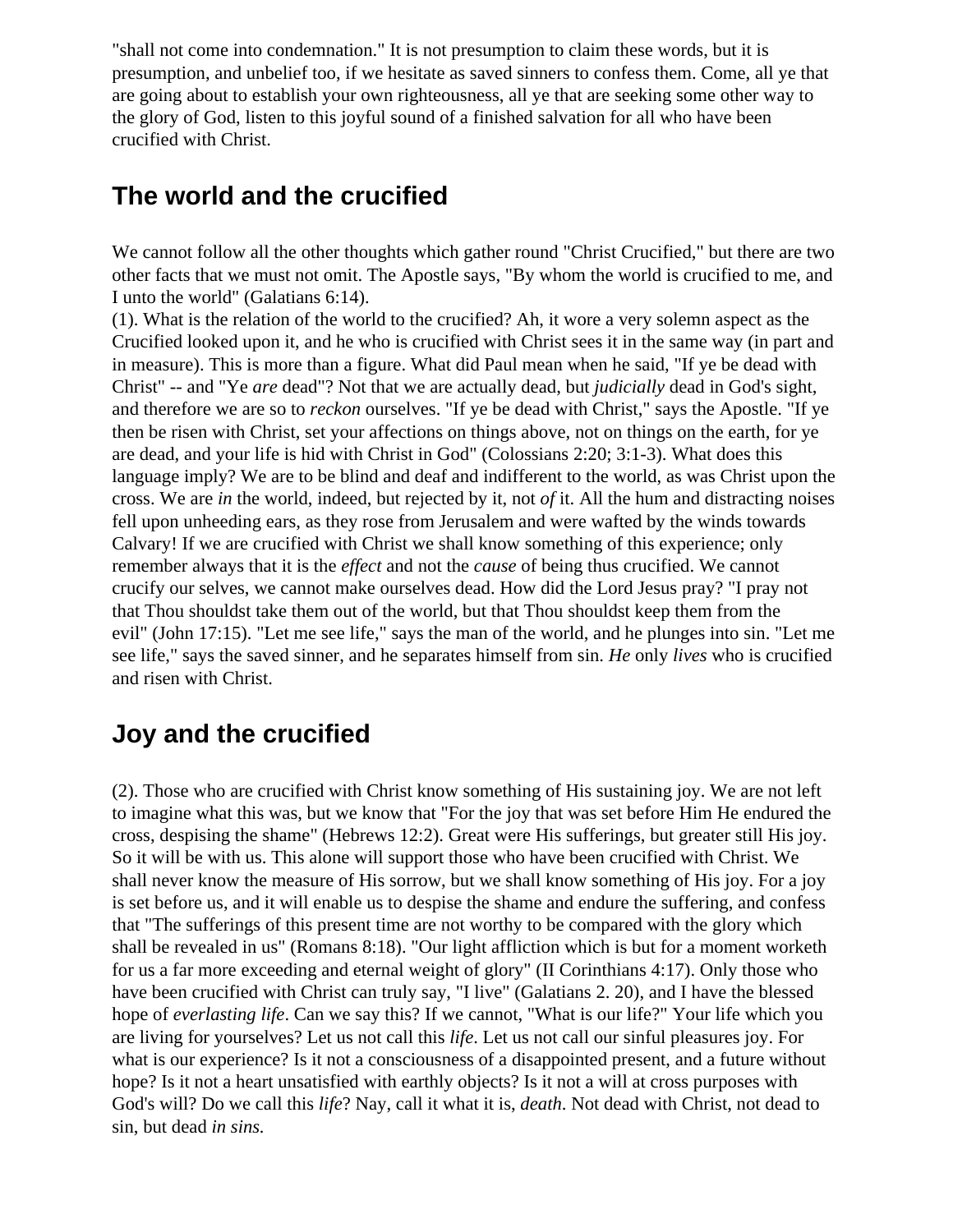May this testimony for the Crucified One quicken us together with Christ, that we may be able to say, "I have been crucified with Christ, nevertheless I live, yet not I, but Christ liveth in me; and the life which I now live in the flesh, I live by the faith of the Son of God, who loveth me, and gave Himself for me (Galatians 2:20).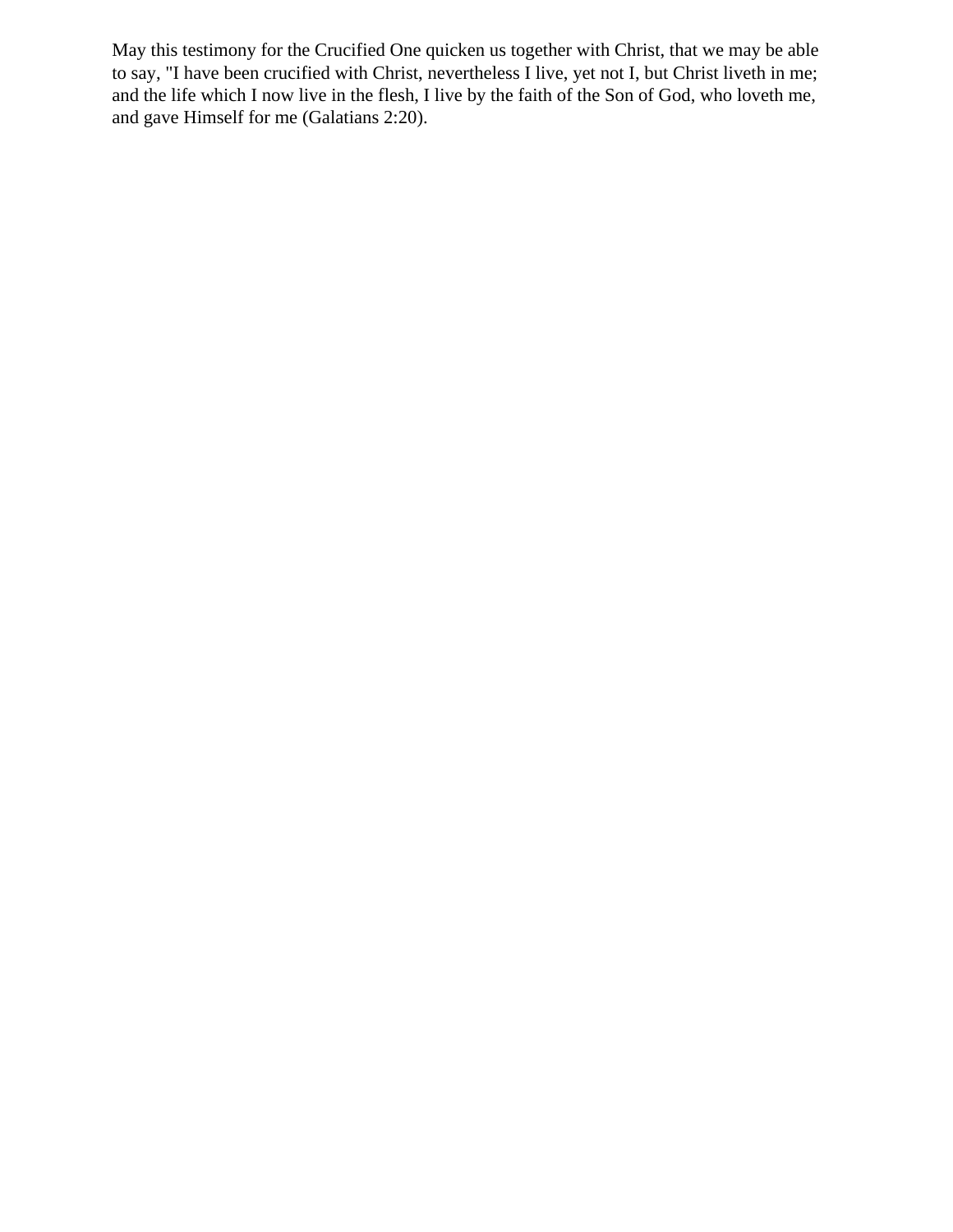### **"Abraham Believed God"**

**by E.W. Bullinger**

- <span id="page-115-0"></span>• [Religion versus Christianity](#page-115-0)
- [Written for our sake](#page-115-0)
- [What do we need?](#page-115-0)
- [God has spoken!](#page-115-0)

*"For what saith the Scripture? 'Abraham believed God, and it was counted unto him for righteousness'"* (Romans 4:3).

In these words we have the essence of the Gospel of God, and of His Grace. That Gospel is explained in Romans 1:1 to be the "Gospel of God." *God's Good News*; and faith cometh by hearing it. This is the Gospel that Abraham believed; he believed God; believed what God said. The patriarch's feet were firmly planted on God's ground; his eyes were fixed on God Himself. He had no shadow of doubt as to his possessing, in due time, all that God had promised. He did not *hope* it, still less did he doubt it, or go on asking for what God said He *had given.*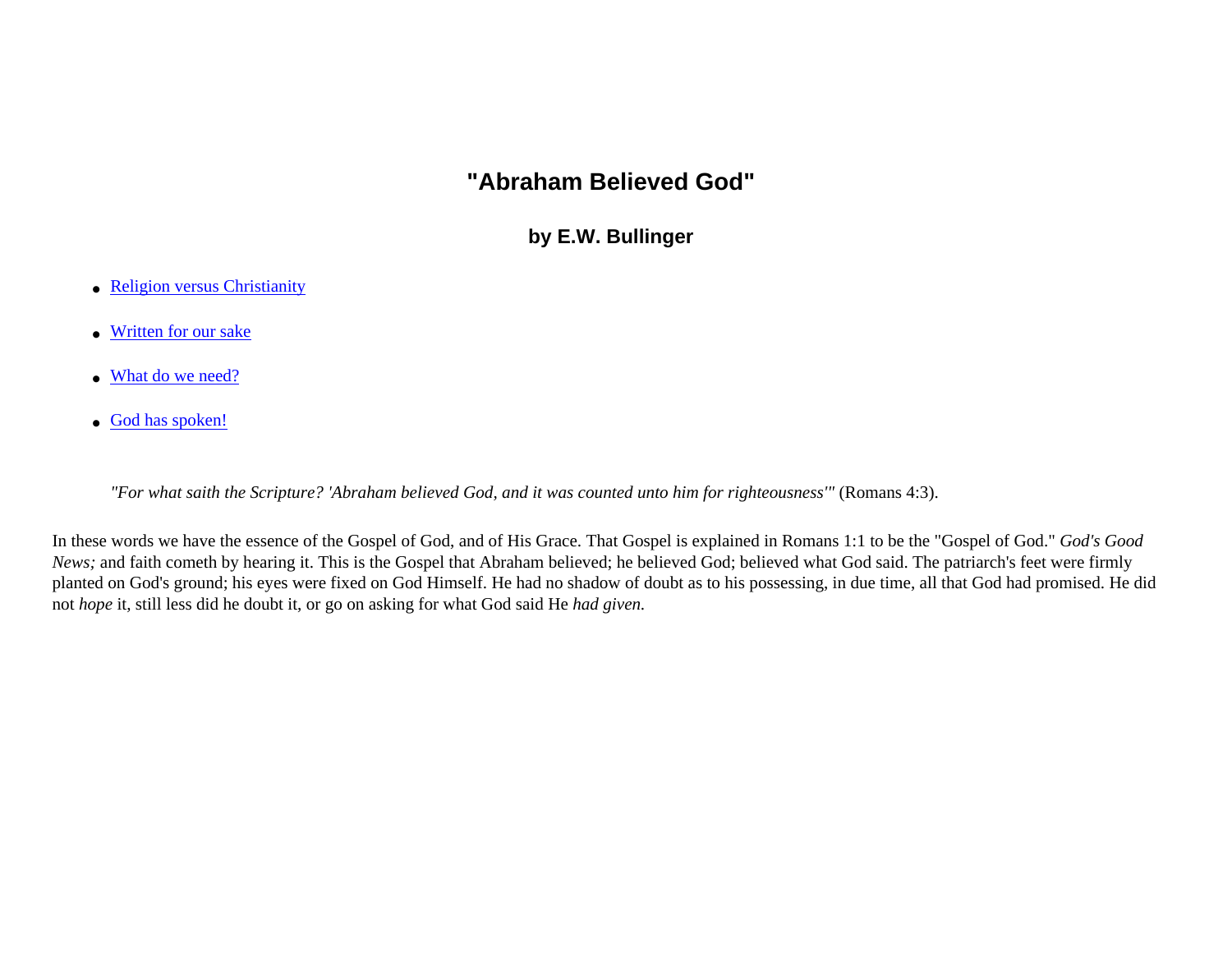Oh! how few comparatively among the children of God really believe God, and without any reserve take this blessed ground of having died with Christ, of being risen with Christ, of being forgiven *all* sins, accepted in the Beloved, and sealed by the Holy Spirit! At times they hope it; when all goes smoothly with them they can venture to speak hopefully, but when things go against them, they feel the working of the old nature, and at once they begin to reason about themselves, and to question whether after all they are in reality the children of God. From *such* reasonings the passage to despondency and despair is an easy one.

 All this is destructive to peace, because it is dishonouring to God. It is impossible to make progress in this condition. How can one run a race if he is not sure whether he has started? How can one erect a building if he has not laid the foundation? How can any one *grow* in grace if he is in doubt whether he has life, or has been "*planted*"? But some may ask, "How can I be sure about this? How may I know that I am saved?" The answer is, How do you know that you are a sinner and need saving? Is it because you feel you are one ? Possibly so, but feeling is not a ground of faith; faith that is based on feeling is not a Divine faith at all. "Faith cometh by hearing." Faith must have respect to a *promise* not to a *feeling.* True faith rests on the testimony of God's Word. No doubt it is by the gracious energy of the Holy Spirit that any one can exercise this living faith, but we are speaking now of the true *ground* of faith, the authority for faith, the basis on which alone it can rest, and that surely is the Word of God, which is able to make wise unto salvation without any human intervention whatsoever.

#### **Religion versus Christianity**

There is scarcely a point on which *Religion* is more opposed to Christianity. Religion makes the word of God of none effect by its tradition and its superstition, and is thus in direct hostility to the truth of God. Religion has to do with the *flesh;* it admits that there is a Divine revelation; but it denies that anyone can understand it save by the interpretation of man; or, in other words, the Word of God is not sufficient without man's authority. God has spoken, but I am told I cannot hear His voice or understand His Word without; human intervention. This is *Religion!*

 Infidelity, on the other hand, boldly denies a *Revelation;* it does not believe in such a thing. Infidels can write books, *they* can tell us *their* mind, but (so they say) God cannot! But where is the difference between denying that God has spoken, and maintaining that He cannot make us understand what He says? Both are alike dishonouring to God. Both deprive man of the priceless treasure of His Word. Both exalt the creature and blaspheme the Creator. Both alike shut out God, and rob the soul of the foundation of its faith.

 This has ever been the device of the enemy, to quench the light of inspiration, to plunge the soul into the darkness of infidelity and superstition, to set aside the authority of the Word of God by any means in his power. He cares not by what agency he gains this end. Witness how he brought about the Fall by casting doubt on the Word of God. "Yea, hath God said?" It is therefore very important for us to seize this great fact which is brought out in our text, "Abraham believed God." Here was Divine faith. It was not a question of feeling or *Religion.* Indeed, if Abraham had been influenced by his feelings he would have been a doubter instead of a believer. For what had he in himself to build his faith on? "His own body now dead" (verse 19)? A poor ground surely on which to base a faith in the promise of an innumerable posterity. But we are told that "he considered *not* his own body now dead." What then did he consider? The Word of the living God, and on that he rested. This is faith.

#### **Written for our sake**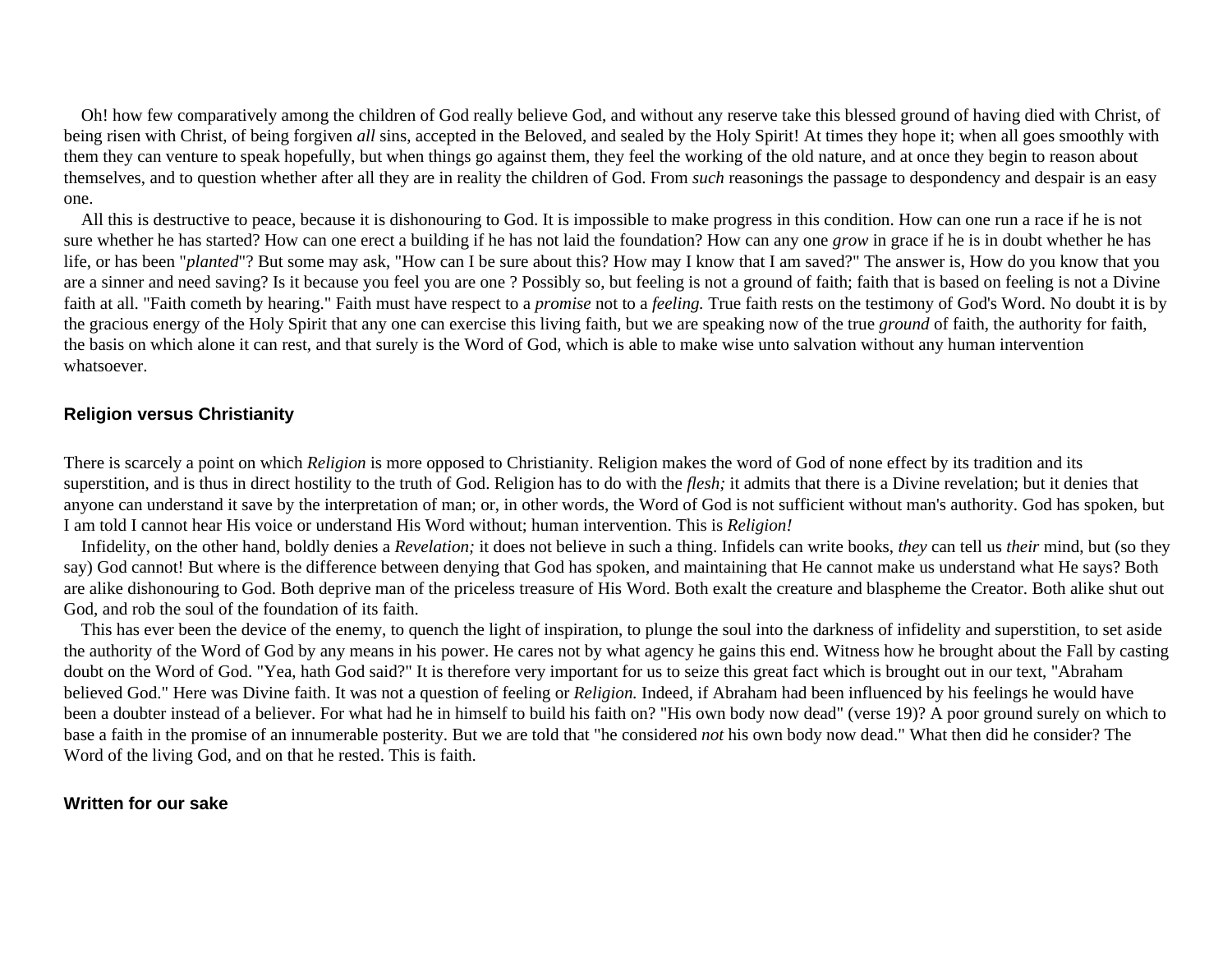Mark what the Holy Spirit says of him. "He staggered not at the promise of God through unbelief... *therefore* it was imputed unto him for righteousness" (verses 20-22). Ah, but the anxious one may say, "What has all this to do with my case? I am not Abraham! I cannot expect a special revelation from God. How am I to know that God has spoken to me? How can I possess this precious faith?" Mark the answer to these questions in the Spirit's further words in verse 23. "Now it was not written for his sake alone that it was imputed to him, but for us also. *if*..." If what? If we feel it? If we realise it? If we experience anything in ourselves? Nay! But "if we believe on Him that raised up Jesus our Lord from the dead."

 Oh! what solid comfort is here, what rich consolation! It assures the anxious one that he has the self-same ground and authority to rest upon that Abraham had, with much more light than Abraham had. For Abraham was called to believe God's Word as to what He *promised,* whereas we are privileged to believe in a *fact* which God has *accomplished.* He was called to look forward to something yet to be done; we look back at something that has been done, even an accomplished redemption attested by the fact of a risen and glorified Saviour, seated at the right hand of the Majesty on high.

 But as to the ground or authority on which this faith is to be based, it is the same in our case as in that of Abraham -- the Word of God. So it is written, "faith cometh by hearing, and hearing by the Word of God." There is no other foundation for faith but this; and the faith that rests on any other foundation is not true faith at all. A faith resting on human tradition, or on the authority of a Church, is not Divine faith; it is a mere superstition, it is a faith which stands in the wisdom of men, and not in the power of God (I Corinthians 2:5). It is impossible for us to overstate the value and the importance of this grand principle, the ground of a living faith. This is the Divine antidote to all the errors, evils, and hostile influences of the present day. There is a tremendous shaking going on around us, and it will grow worse. Minds are agitated; disturbing forces are abroad; foundations are being loosened; institutions are tottering; souls which found shelter in them are being dislodged and know not whither to turn. Confusion and judgment is written on all things ecclesiastical and political.

#### **What do we need?**

What is the one thing that we need? Simply this. A living faith in the living God! This is what is needed for all who are disturbed by what they see without, or feel within. Our unfailing resource is this, trust in a living God, and in His Son Jesus Christ, revealed by the Eternal Spirit in the Scriptures of Truth .

 Here is the resting-place for faith. Here we solemnly exhort you to stay your whole souls. Here we have authority for all that we need to know, to believe, and to do. Is it a question of anxiety about your safety? Hear the Divine words, "Wherefore also it is contained in the Scriptures: Behold I lay in Zion a Chief Corner Stone, elect, precious, and he that believeth on Him shall not be confounded" (I Peter 2:6). What solid comfort is here, what deep, settled repose! God has laid the foundation, and that foundation is nothing less than His own Eternal, co-equal Son. This foundation is sufficient to sustain all the counsels of God, to meet all the needs of the soul. Christ is God's own precious, tried, Chief Corner Stone. That blessed One who went down into death's dark waters; bore the heavy judgment and wrath of God against sin, and robbed death of its sting, and, having done this, was raised from the dead, was received up into Glory, and is now seated at the right hand of the Majesty in the Heavens. Such is God's foundation to which He graciously calls the attention of every one who really feels the need of something divinely solid on which to build, in view of the hollow and shadowy scenes of the world, and in prospect of the stern realities of the future.

#### **God has spoken!**

Dear reader, if this is your position, if you have come to this point, be assured that it is for you as positively and as distinctively as though you heard a voice